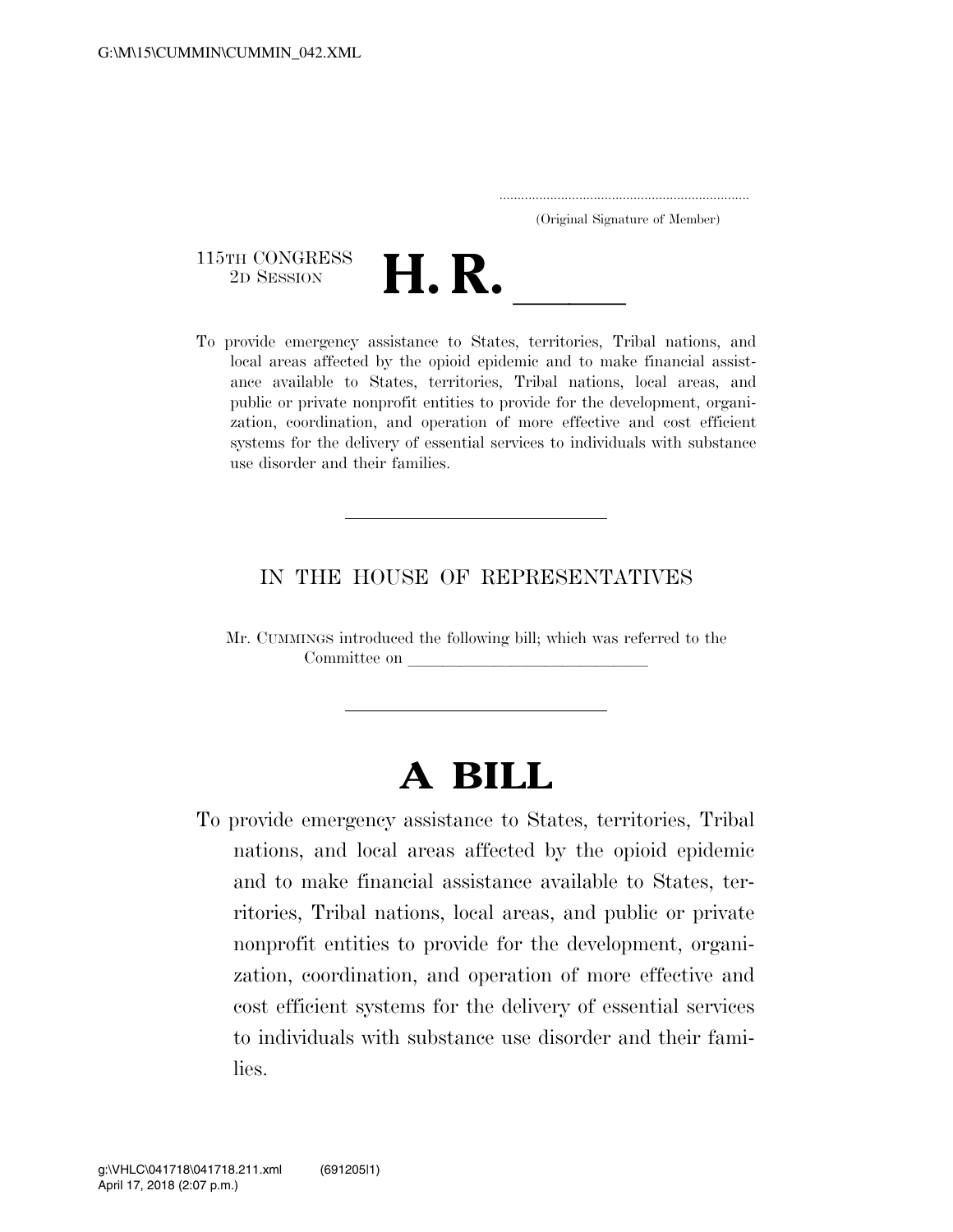1 *Be it enacted by the Senate and House of Representa-*

2 *tives of the United States of America in Congress assembled,* 

#### 3 **SECTION 1. SHORT TITLE; TABLE OF CONTENTS.**

- 4 (a) SHORT TITLE.—This Act may be cited as the 5 ''Comprehensive Addiction Resources Emergency Act of
- 6 2018''.
- 7 (b) TABLE OF CONTENTS.—The table of contents of

#### 8 this Act is as follows:

- Sec. 1. Short title; table of contents.
- Sec. 2. Purpose.
- Sec. 3. Amendment to the Public Health Service Act.

#### ''TITLE XXXIV—SUBSTANCE USE AND OPIOID HEALTH RESOURCES

''Subtitle A—Substance Use and Opioid Emergency Relief Grant Program

- ''Sec. 3401. Establishment of program of grants.
- ''Sec. 3402. Planning council.
- ''Sec. 3403. Amount of grant and use of amounts.
- ''Sec. 3404. Application.
- ''Sec. 3405. Technical assistance.
- ''Sec. 3406. Authorization of appropriations.
- ''Subtitle B—State and Tribal Substance Use Disorder Prevention and Intervention Grant Program
- ''Sec. 3411. Establishment of program of grants.
- ''Sec. 3412. Amount of grant and use of amounts.
- ''Sec. 3413. Application and limitation.
- ''Sec. 3414. Technical assistance.
- ''Sec. 3415. Authorization of appropriations.

#### ''Subtitle C—Other Grant Program

- ''Sec. 3421. Establishment of grant program.
- ''Sec. 3422. Use of amounts.
- ''Sec. 3423. Technical assistance.
- ''Sec. 3424. Planning and development grants.
- ''Sec. 3425. Authorization of appropriations.

#### ''Subtitle D—Miscellaneous Provisions

- ''Sec. 3431. Special projects of national significance.
- ''Sec. 3432. Education and training centers.
- ''Sec. 3433. Other provisions.
- ''Sec. 3434. Standards for substance use disorder treatment and recovery facilities.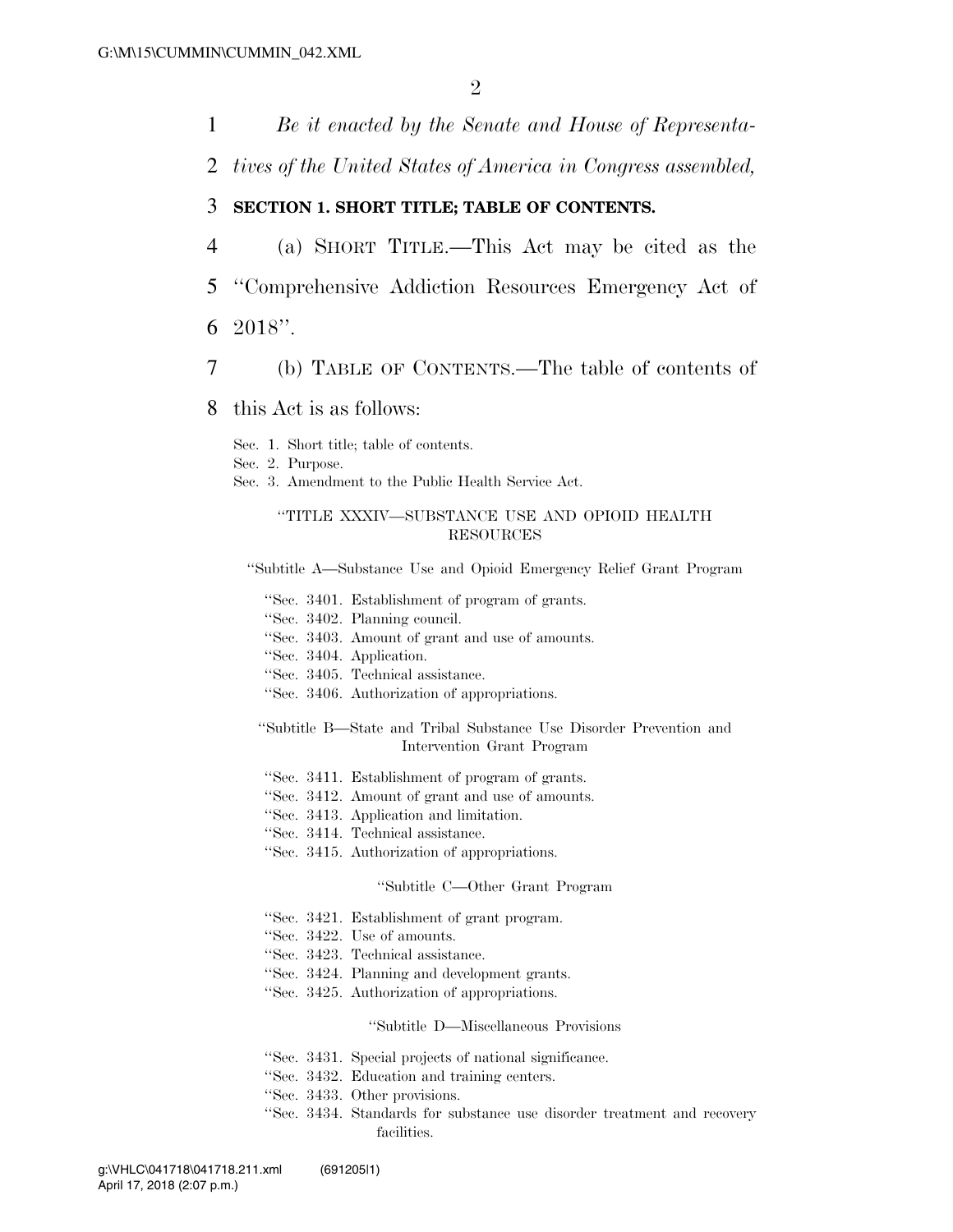''Sec. 3435. Naloxone distribution program.

- ''Sec. 3436. Additional funding for the National Institutes of Health.
- ''Sec. 3437. Additional funding for improved data collection and prevention of infectious disease transmission.

''Sec. 3438. Definitions.

Sec. 4. Amendments to the Controlled Substances Act.

#### **SEC. 2. PURPOSE.**

 It is the purpose of this Act to provide emergency assistance to States, territories, Tribal nations, and local areas that are disproportionately affected by the opioid epidemic and to make financial assistance available to States, territories, Tribal nations, local areas, and other public or private nonprofit entities to provide for the devel- opment, organization, coordination, and operation of more effective and cost efficient systems for the delivery of es- sential services to individuals and families with substance use disorder.

## **SEC. 3. AMENDMENT TO THE PUBLIC HEALTH SERVICE**

**ACT.** 

 The Public Health Service Act (42 U.S.C. 201 et seq.) is amended by adding at the end the following: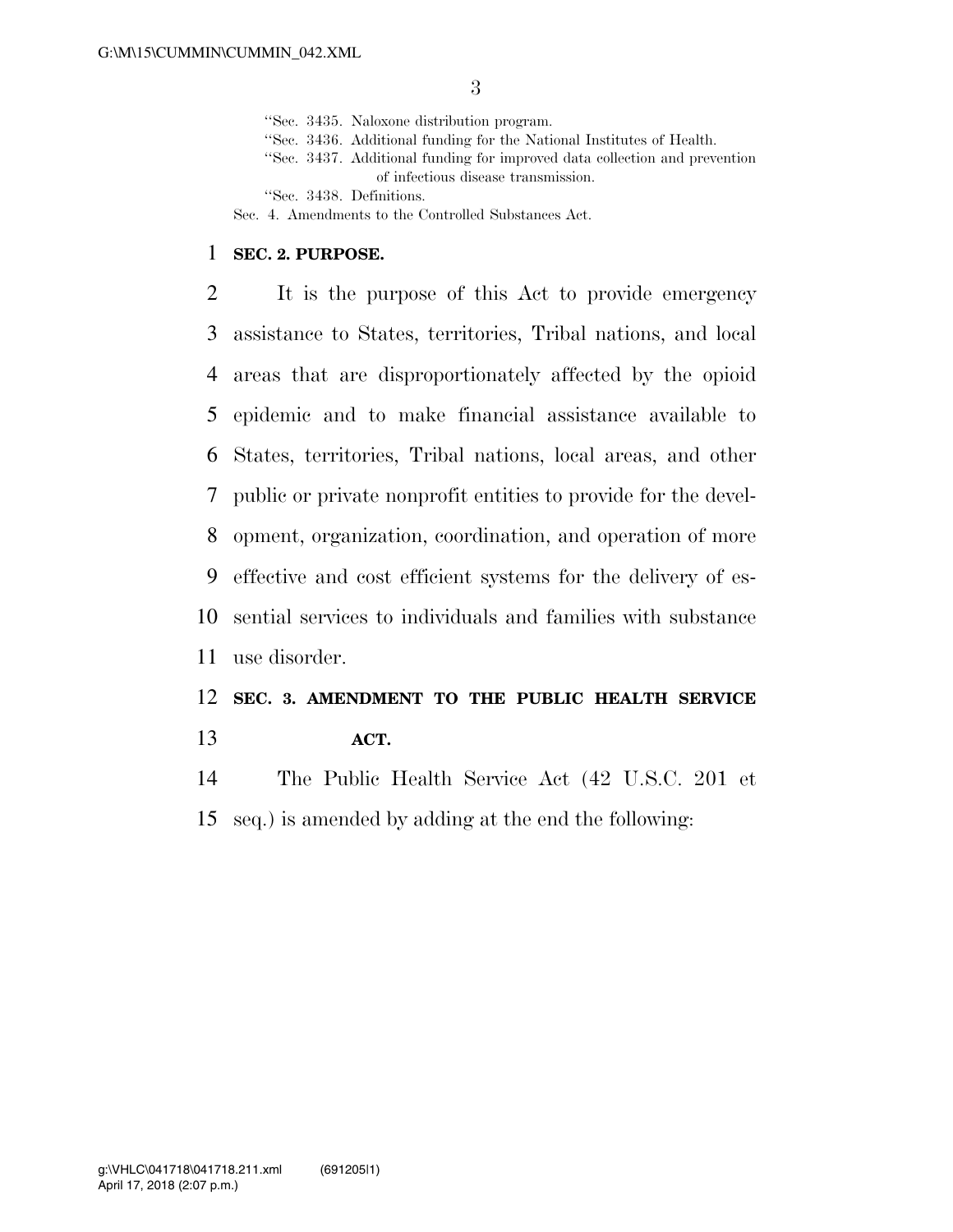## 1 **''TITLE XXXIV—SUBSTANCE USE**  2 **AND OPIOID HEALTH RE-**

### 3 **SOURCES**

### 4 **''Subtitle A—Substance Use and**

5 **Opioid Emergency Relief Grant**  6 **Program** 

7 **''SEC. 3401. ESTABLISHMENT OF PROGRAM OF GRANTS.** 

 ''(a) IN GENERAL.—The Secretary, in coordination with the Director of the Office of National Drug Control Policy, shall award grants to eligible localities for the pur-pose of addressing substance use within such localities.

- 12 "(b) ELIGIBILITY.—
- 13  $\frac{13}{12}$  To be eligible to receive a 14 grant under subsection (a) a locality shall—
- 15  $"({\rm A})$  be—
- 16  $\frac{1}{10}$  a county that can demonstrate 17 that the rate of drug overdose deaths per 18 100,000 individuals residing in the county 19 during the most recent 3-year period for 20 which such data are available was not less 21 than the rate of such deaths for the county 22 that ranked at the 67th percentile of all 23 counties, as determined by the Secretary;
- 24 ''(ii) a county that can demonstrate 25 that the number of drug overdose deaths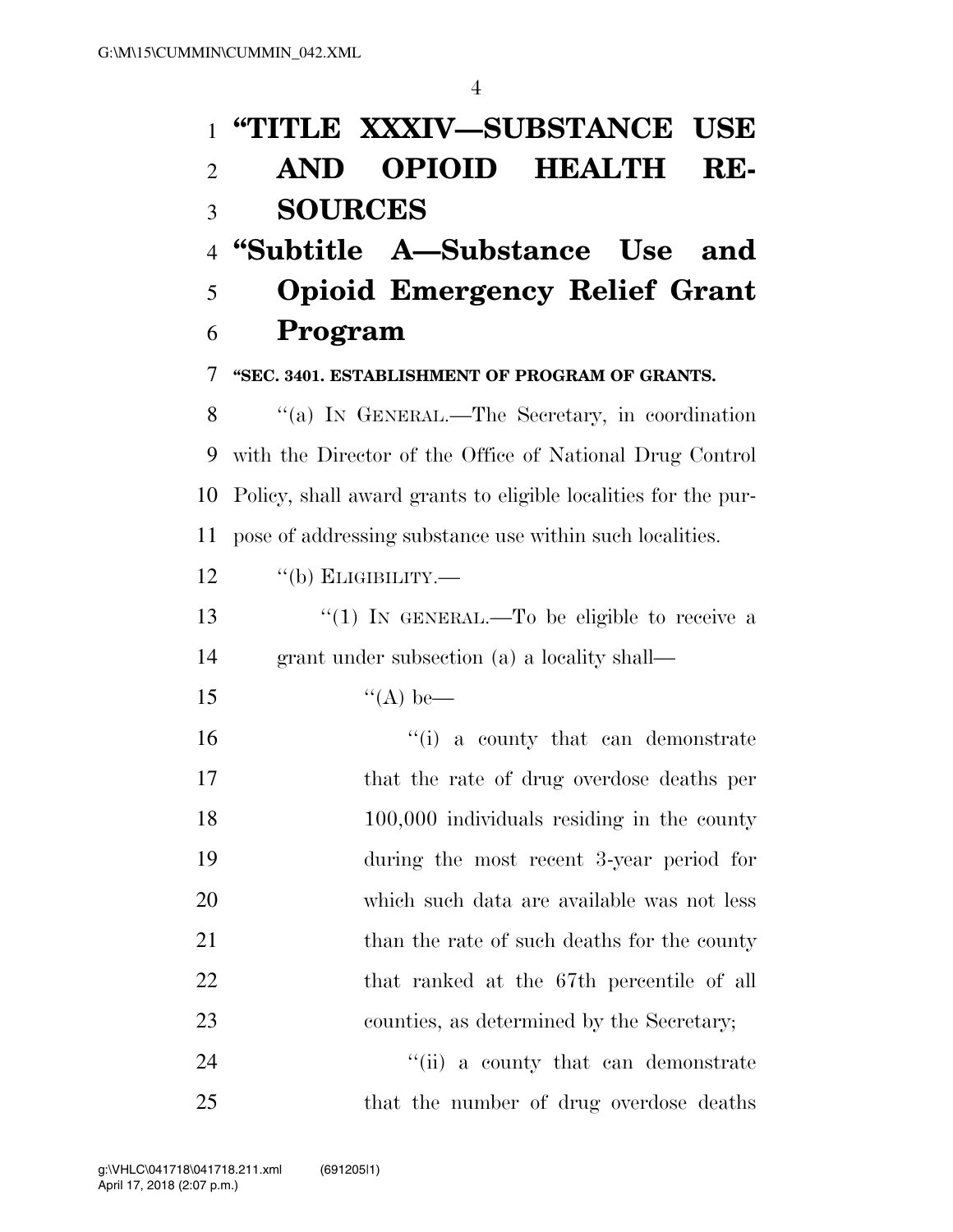| $\mathbf{1}$   | during the most recent 3-year period for             |
|----------------|------------------------------------------------------|
| $\overline{2}$ | which such data are available was not less           |
| 3              | than the number of such deaths for the               |
| $\overline{4}$ | county that ranked at the 90th percentile            |
| 5              | of all counties, as determined by the Sec-           |
| 6              | retary; or                                           |
| 7              | "(iii) a city that is located within a               |
| 8              | county described in clause (i) or (ii), that         |
| 9              | meets the requirements of paragraph $(3)$ ;          |
| 10             | and                                                  |
| 11             | $\lq\lq (B)$ submit to the Secretary an applica-     |
| 12             | tion in accordance with section 3404.                |
| 13             | "(2) MULTIPLE CONTIGUOUS COUNTIES.—In                |
| 14             | the case of an eligible county that is contiguous to |
| 15             | one or more other eligible counties within the same  |
| 16             | State, the group of counties shall—                  |
| 17             | $\lq\lq$ be considered as a single eligible          |
| 18             | county for purposes of a grant under this sec-       |
| 19             | tion;                                                |
| 20             | "(B) submit a single application under sec-          |
| 21             | tion $3404$ ;                                        |
| 22             | $\lq\lq$ (C) form a joint planning council (for the  |
| 23             | purposes of section 3402); and                       |
| 24             | "(D) establish, through intergovernmental            |
| 25             | agreements, an administrative mechanism to al-       |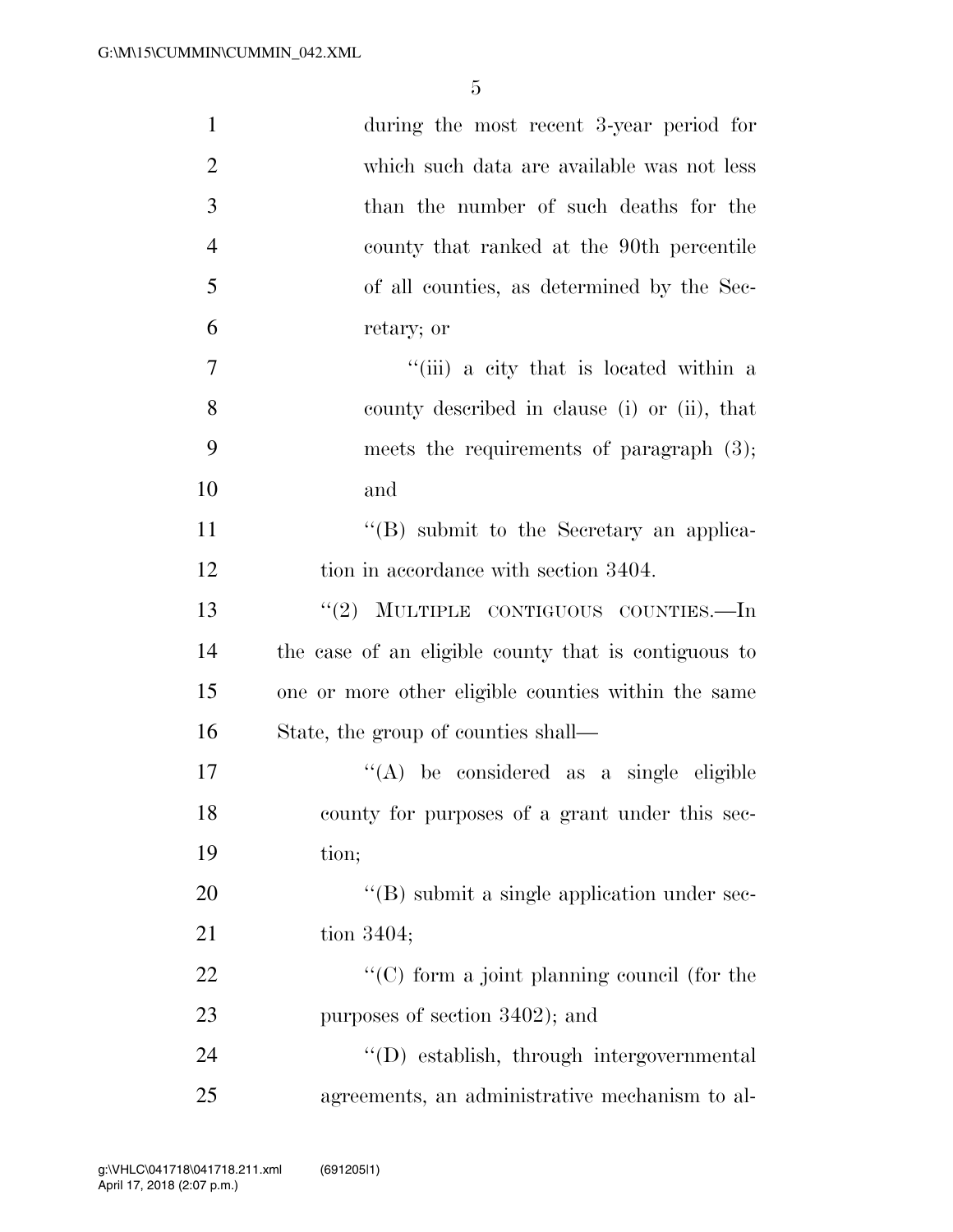| $\mathbf{1}$   | locate funds and substance use disorder treat-       |
|----------------|------------------------------------------------------|
| $\overline{2}$ | ment services under the grant based on—              |
| 3              | ``(i)<br>the number and rate of drug                 |
| $\overline{4}$ | overdose deaths and nonfatal drug                    |
| 5              | overdoses in each of the counties that com-          |
| 6              | pose the eligible county;                            |
| $\overline{7}$ | "(ii) the severity of need for services              |
| 8              | in each such county; and                             |
| 9              | "(iii) the health and support per-                   |
| 10             | sonnel needs of each such county.                    |
| 11             | $``(3)$ CITIES AND COUNTIES WITHIN MULTIPLE          |
| 12             | CONTIGUOUS COUNTIES.-                                |
| 13             | "(A) IN GENERAL.—A city that is within               |
| 14             | an eligible county described in paragraph (1),       |
| 15             | or a group of counties that is within a group of     |
| 16             | counties determined to be an eligible county         |
| 17             | under paragraph $(2)$ , shall be eligible to receive |
| 18             | a grant under section 3401 if such city or coun-     |
| 19             | ty or group of counties meets the requirements       |
| 20             | of subparagraph (B).                                 |
| 21             | "(B) REQUIREMENTS.—A city or county                  |
| 22             | meets the requirements of this subparagraph if       |
| 23             | such city or county—                                 |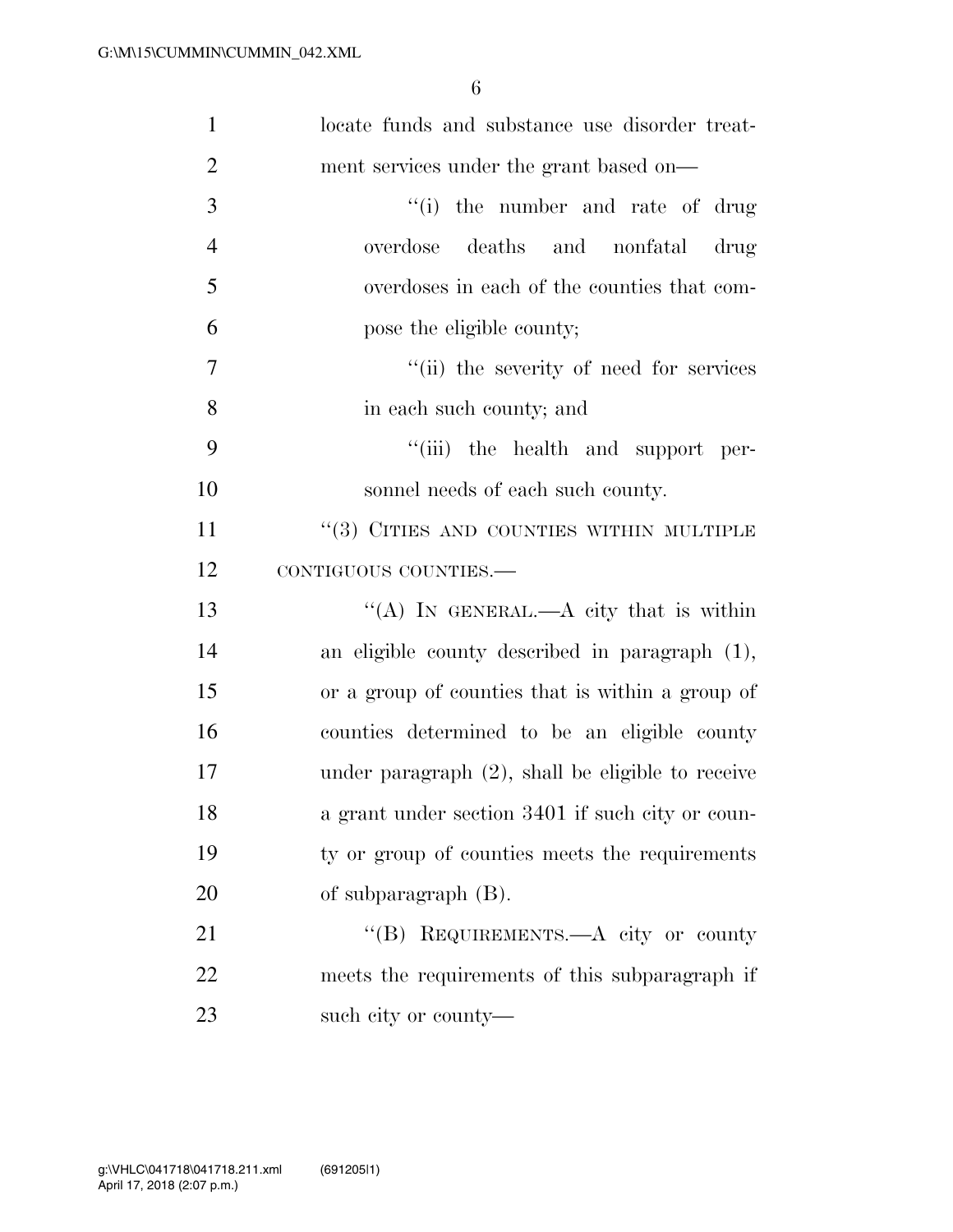| $\mathbf{1}$   | "(i) except as provided in subpara-             |
|----------------|-------------------------------------------------|
| $\overline{2}$ | $graph$ (C), has a population of not less       |
| 3              | than $50,000$ residents;                        |
| $\overline{4}$ | "(ii) meets the requirements of para-           |
| 5              | graph $(1)(A);$                                 |
| 6              | "(iii) submits an application under             |
| 7              | section $3404$ ;                                |
| 8              | "(iv) establishes a planning council            |
| 9              | (for purposes of section $3402$ ); and          |
| 10             | $f'(v)$ establishes an administrative           |
| 11             | mechanism to allocate funds and services        |
| 12             | under the grant based on—                       |
| 13             | $\lq\lq$ (I) the number and rate of drug        |
| 14             | overdose deaths and nonfatal drug               |
| 15             | overdoses in the city or county;                |
| 16             | $\lq\lq$ (II) the severity of need for sub-     |
| 17             | stance use disorder treatment services          |
| 18             | in the city or county; and                      |
| 19             | "(III) the health and support                   |
| 20             | personnel needs of the city or county.          |
| 21             | "(C) POPULATION EXCEPTION.—A city or            |
| 22             | county or group of counties that does not meet  |
| 23             | the requirements of subparagraph $(B)(i)$ may   |
| 24             | apply to the Secretary for a waiver of such re- |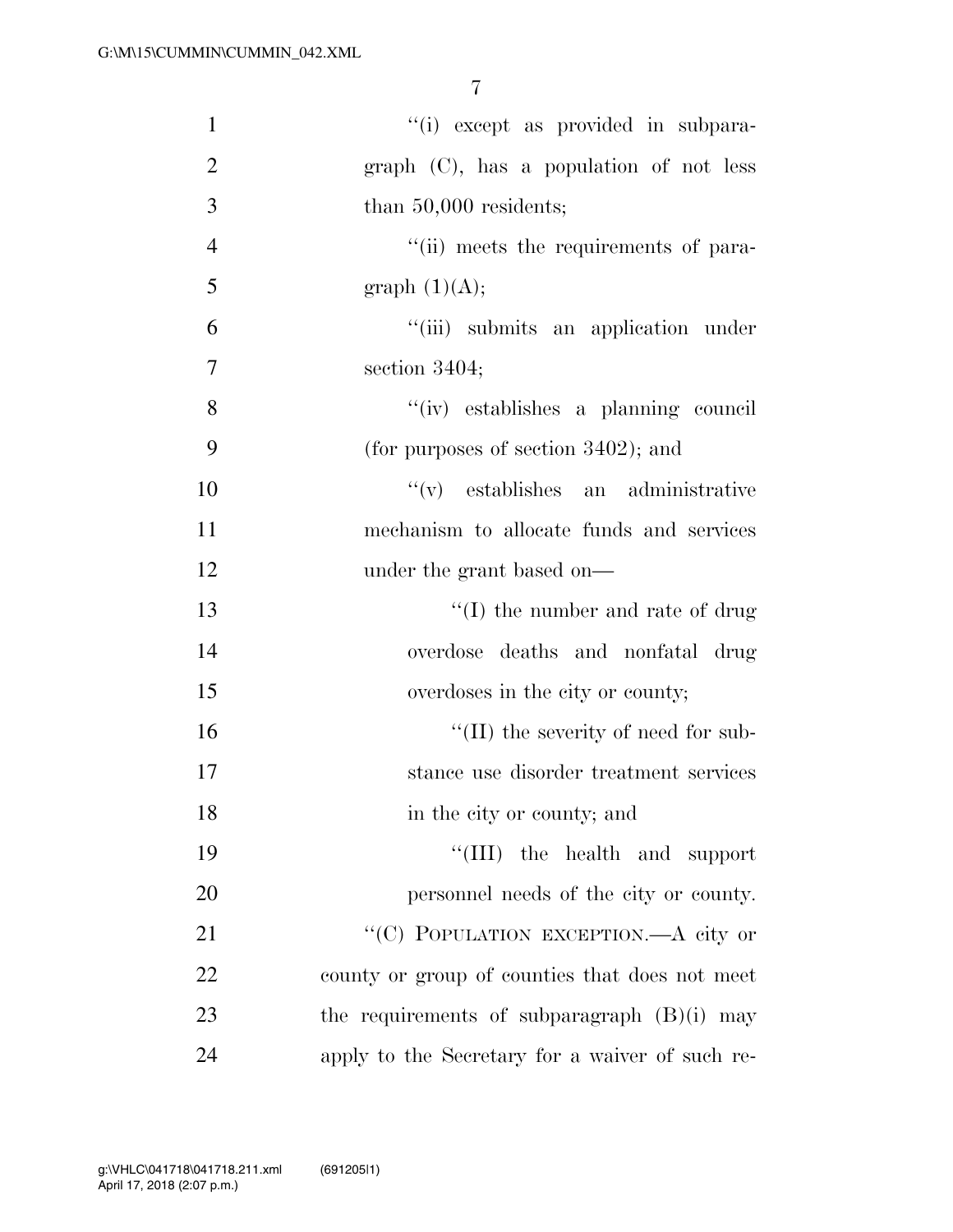| $\mathbf{1}$   | quirement. Such application shall<br>dem-               |
|----------------|---------------------------------------------------------|
| $\overline{2}$ | onstrate—                                               |
| 3              | "(i) that the needs of the population                   |
| $\overline{4}$ | to be served are distinct or that addressing            |
| 5              | substance use in the service area would be              |
| 6              | best served by the formation of an inde-                |
| 7              | pendent council; and                                    |
| 8              | "(ii) that the city or county or group                  |
| 9              | of counties has the capacity to administer              |
| 10             | the funding received under this subtitle.               |
| 11             | "(D) MINIMUM FUNDING.—A city or coun-                   |
| 12             | ty that meets the requirement of this paragraph         |
| 13             | and receives a grant under section 3401 shall           |
| 14             | be entitled to an amount of funding under the           |
| 15             | grant in an amount that is not less than the            |
| 16             | amount determined under section $3403(a)$ with          |
| 17             | respect to such city or county.                         |
| 18             | "(4) INDEPENDENT CITY.—Independent cities               |
| 19             | that are not located within the territory of a county   |
| 20             | shall be treated as eligible counties for purposes of   |
| 21             | this subtitle.                                          |
| 22             | "(5) POLITICAL SUBDIVISIONS.—With respect               |
| 23             | to States that do not have a local county system of     |
| 24             | governance, the Secretary shall determine the local     |
| 25             | political subdivisions within such States that are eli- |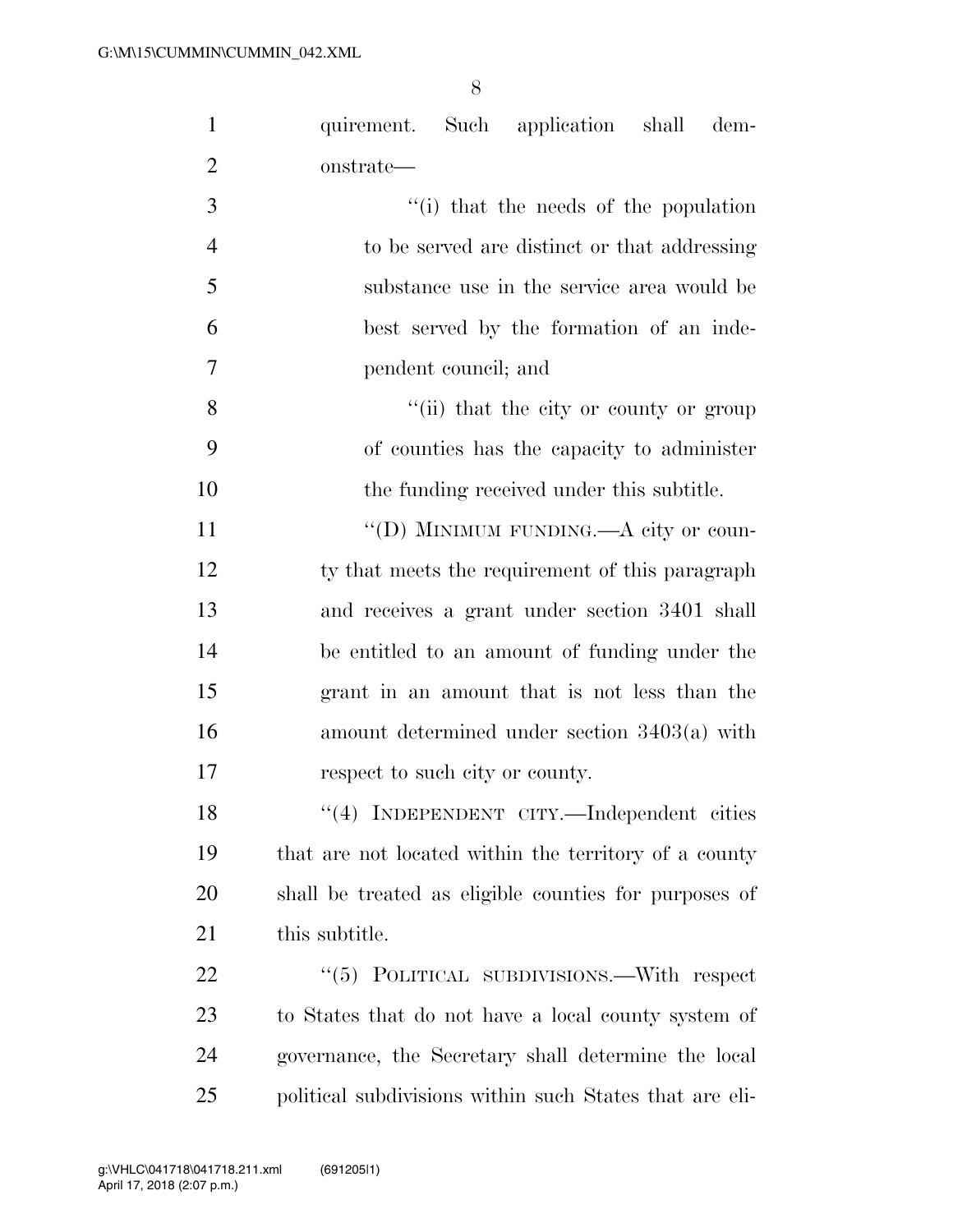gible to receive a grant under section 3401 and such subdivisions shall be treated as eligible counties for purposes of this subtitle.

4 "(6) DETERMINATIONS WHERE THERE IS A LACK OF DATA.—The Secretary shall establish eligi- bility and allocation criteria related to the prevalence of drug overdose deaths, the mortality rate from drug overdoses, and that provides an equivalent measure of need for funding for cities and counties 10 for which the data described in paragraph  $(1)(A)$  or  $(2)(D)(i)$  is not available.

12 ''(7) STUDY.—Not later than 3 years after the date of enactment of this title, the Comptroller Gen- eral shall conduct a study to determine whether the 15 data utilized for purposes of paragraph  $(1)(A)$  pro- vides the most precise measure of local area need re- lated to substance use and addiction prevalence and whether additional data would provide more precise measures of substance use and addiction prevalence in local areas. Such study shall identify barriers to collecting or analyzing such data, and make rec- ommendations for revising the indicators used under such paragraph to determine eligibility in order to direct funds to the local areas in most need of fund-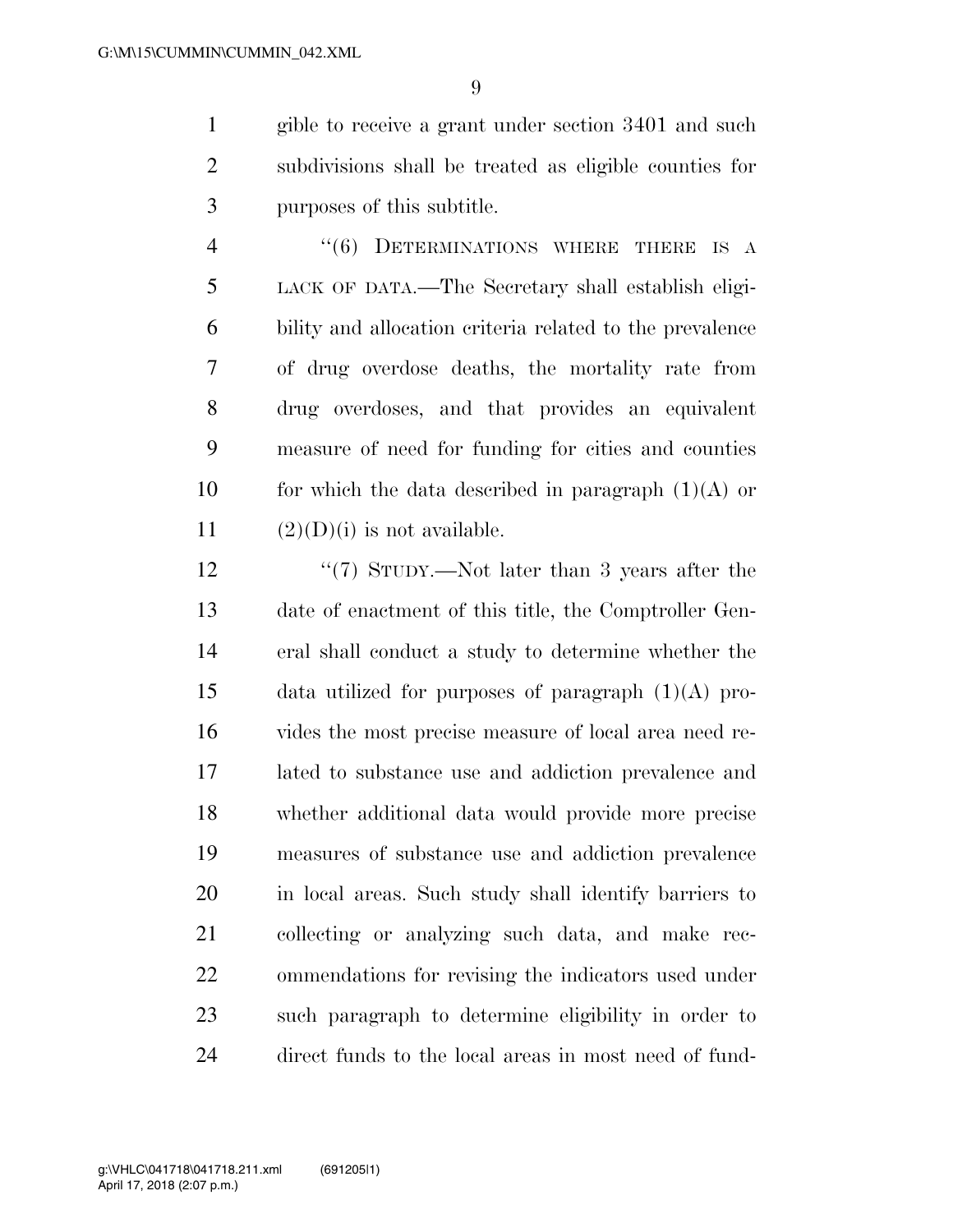| $\mathbf{1}$   | ing to provide assistance related to substance use     |
|----------------|--------------------------------------------------------|
| $\overline{2}$ | and addiction.                                         |
| 3              | $\lq(8)$ REFERENCE.—For purposes of this sub-          |
| $\overline{4}$ | title, the term 'eligible local area' includes—        |
| 5              | $\lq\lq(A)$ a city or county described in para-        |
| 6              | graph(1);                                              |
| $\overline{7}$ | "(B) multiple contiguous counties de-                  |
| 8              | scribed in paragraph $(2)$ ;                           |
| 9              | $\cdot$ (C) an independent locality described in       |
| 10             | paragraph $(3)$ ;                                      |
| 11             | "(D) an independent city described in                  |
| 12             | paragraph $(4)$ ; and                                  |
| 13             | $\lq\lq(E)$ a political subdivision described in       |
| 14             | paragraph (5).                                         |
| 15             | $``(c)$ ADMINISTRATION.—                               |
| 16             | "(1) IN GENERAL.—Assistance made available             |
| 17             | under a grant awarded under this section shall be      |
| 18             | directed to the chief elected official of the eligible |
| 19             | local area who shall administer the grant funds.       |
| <b>20</b>      | $"$ (2) MULTIPLE CONTIGUOUS COUNTIES.—                 |
| 21             | "(A) IN GENERAL.—Except as provided in                 |
| 22             | subparagraph (B), in the case of an eligible           |
| 23             | county described in subsection $(b)(2)$ , assist-      |
| 24             | ance made available under a grant awarded              |
| 25             | under this section shall be directed to the chief      |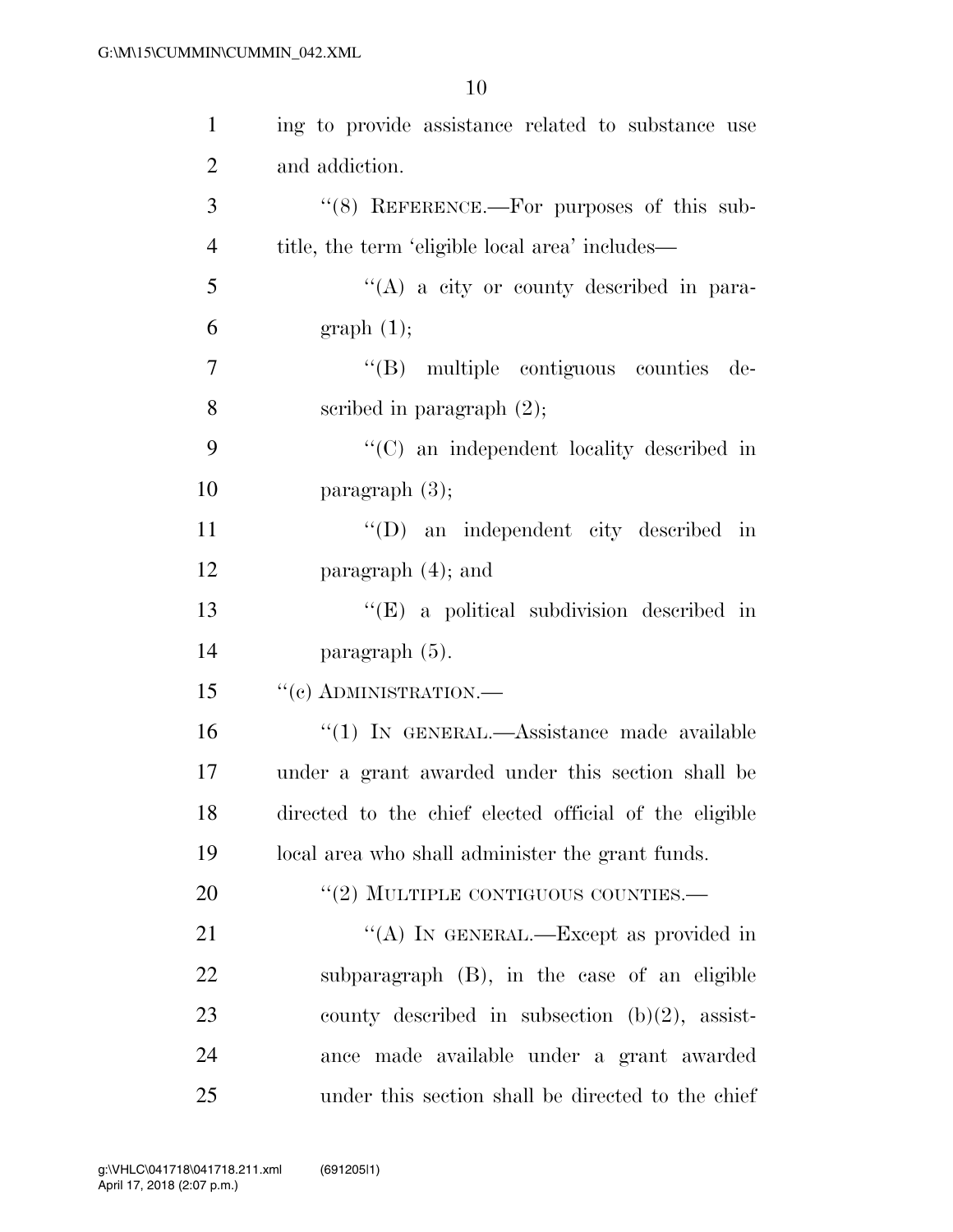elected official of the particular county des- ignated in the application submitted for the grant under section 3404. Such chief elected of-ficial shall be the administrator of the grant.

 ''(B) STATE ADMINISTRATION.—Notwith- standing subparagraph (A), the eligible county described in subsection (b)(2) may elect to des- ignate the chief elected State official of the State in which the eligible county is located as the administrator of the grant funds.

#### **''SEC. 3402. PLANNING COUNCIL.**

 ''(a) ESTABLISHMENT.—To be eligible to receive a grant under section 3401, the chief elected official of the eligible local area shall establish or designate a substance use disorder treatment and services planning council that shall, to the maximum extent practicable—

 $\mathcal{U}(1)$  be representative of the demographics of the population of individuals with substance use dis-order in the area; and

20  $\frac{1}{2}$   $\frac{1}{2}$  include representatives of —

 $\langle (A) \rangle$  health care providers, including feder-22 ally qualified health centers, rural health clinics, Indian health programs as defined in section 4 of the Indian Health Care Improvement Act, urban Indian organizations as defined in section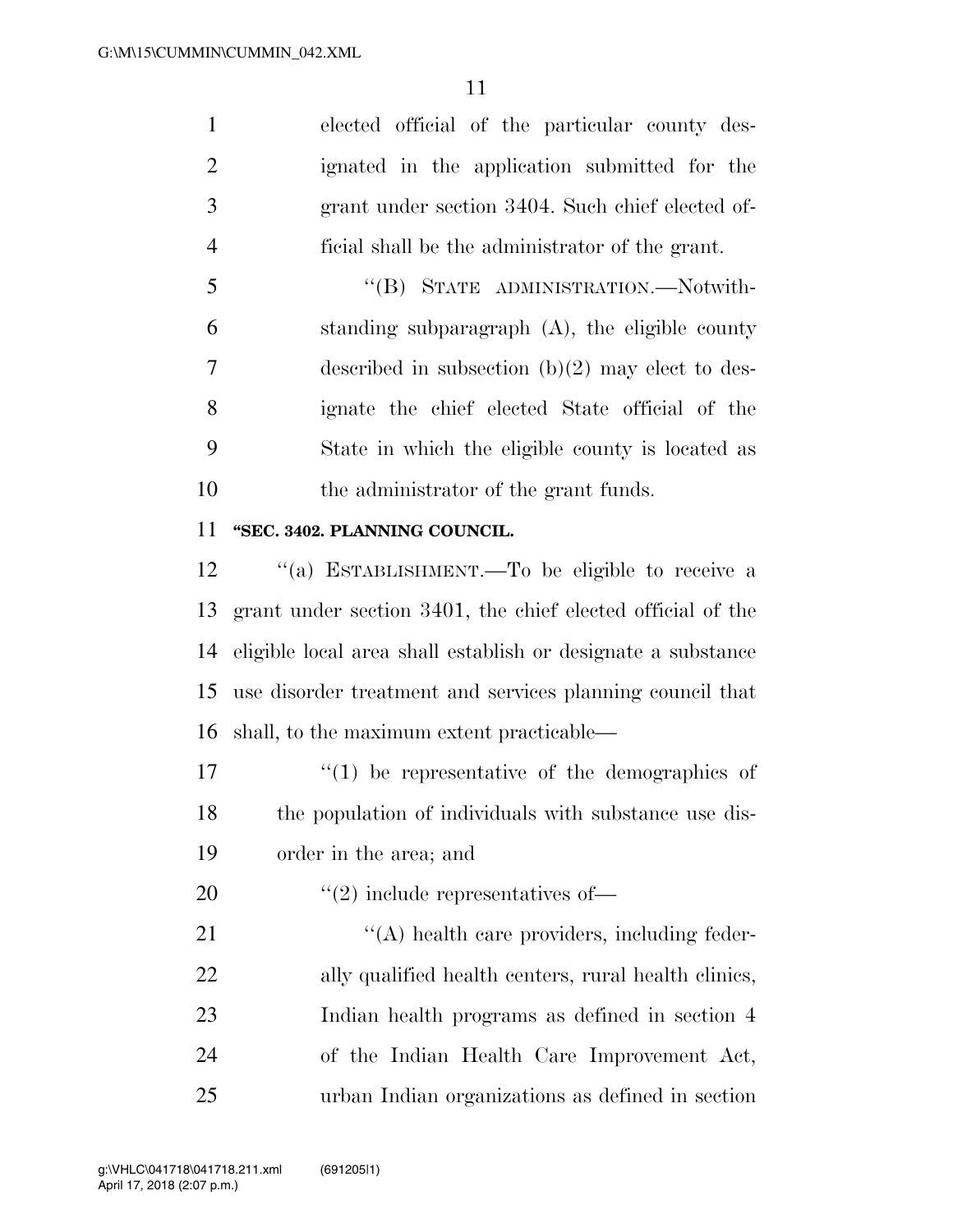| $\mathbf{1}$   | 4 of the Indian Health Care Improvement Act,        |
|----------------|-----------------------------------------------------|
| $\overline{2}$ | Native Hawaiian organizations as defined in         |
| 3              | section 12 of the Native Hawaiian Health Care       |
| $\overline{4}$ | Act of 1988, and facilities operated by the De-     |
| 5              | partment of Veterans Affairs;                       |
| 6              | "(B) community-based health, harm reduc-            |
| 7              | tion, or addiction service organizations, includ-   |
| 8              | ing, where applicable, representatives of Drug      |
| 9              | Free Communities Coalition grantees;                |
| 10             | "(C) social service providers, including pro-       |
| 11             | viders of housing and homelessness services and     |
| 12             | recovery residence providers;                       |
| 13             | $\lq\lq$ (D) mental health care providers;          |
| 14             | $\lq\lq$ (E) local public health agencies;          |
| 15             | $\lq\lq(F)$ law enforcement officials, including    |
| 16             | officials from High Intensity Drug Trafficking      |
| 17             | Area program, where applicable;                     |
| 18             | "(G) affected communities, including indi-          |
| 19             | viduals with substance use disorder or a history    |
| 20             | of substance use disorder, including individuals    |
| 21             | in recovery from substance use disorders;           |
| 22             | $\rm ^{14}$ (H)<br>State governments, including the |
| 23             | State Medicaid agency and the Single State          |
| 24             | Agency for Substance Abuse Services;                |
| 25             | $\lq\lq$ (I) local governments;                     |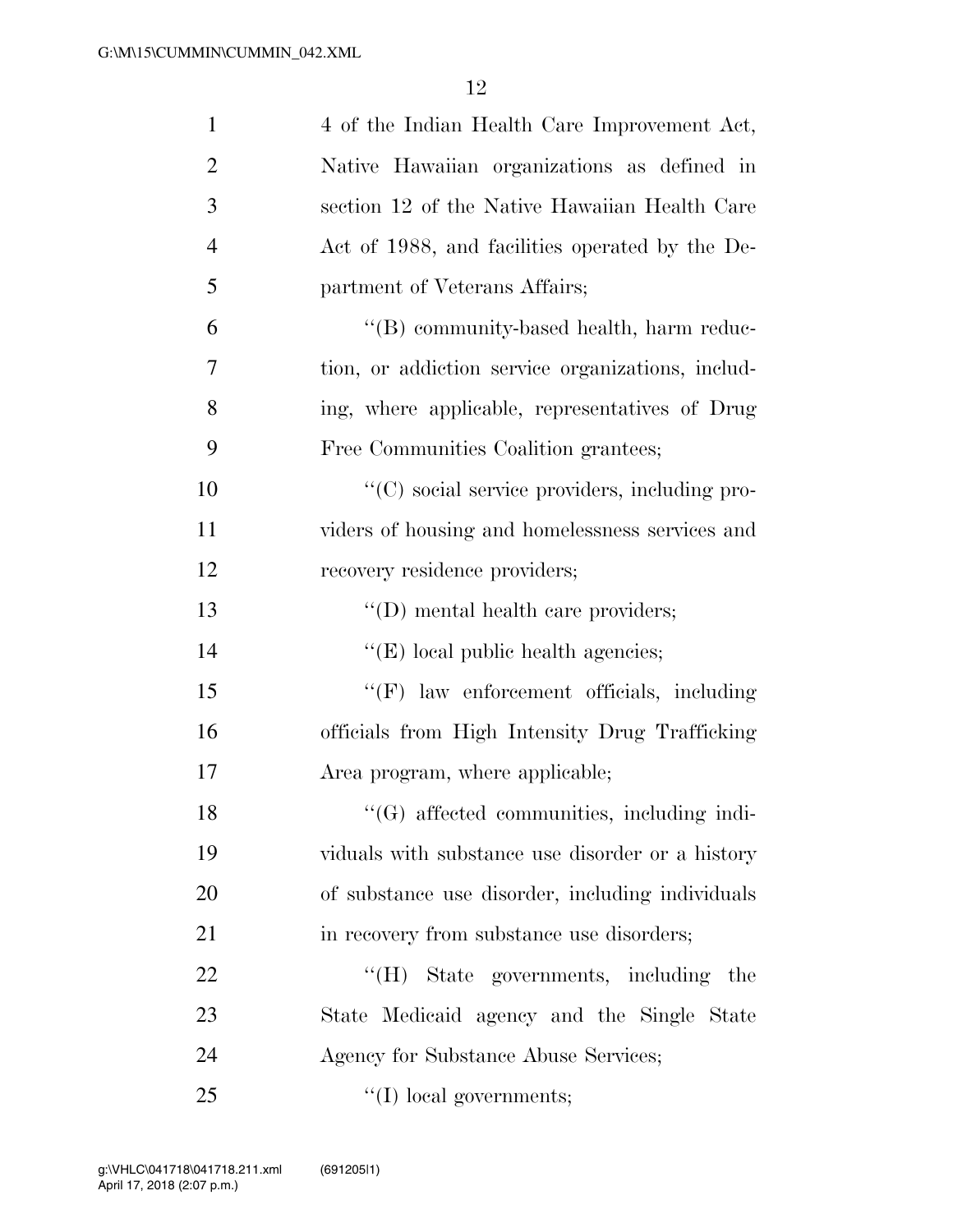| $\mathbf{1}$   | $\lq\lq(J)$ non-elected community leaders;        |
|----------------|---------------------------------------------------|
| $\overline{2}$ | $\lq\lq(K)$ substance use disorder treatment pro- |
| 3              | viders;                                           |
| $\overline{4}$ | "(L) Indian tribes and tribal organizations       |
| 5              | as defined in section 4 of the Indian Self-Deter- |
| 6              | mination and Education Assistance Act;            |
| 7              | "(M) urban Indians as defined in section $4$      |
| 8              | of the Indian Health Care Improvement Act;        |
| 9              | "(N) historically underserved groups and          |
| 10             | subpopulations;                                   |
| 11             | $\cdot$ (O) individuals who were formerly incar-  |
| 12             | cerated;                                          |
| 13             | "(P) organizations serving individuals who        |
| 14             | are currently or were formerly incarcerated;      |
| 15             | $\lq\lq$ ) representatives of Federal agencies;   |
| 16             | $\lq\lq$ representatives of organizations that    |
| 17             | provide services to youth at risk of substance    |
| 18             | use;                                              |
| 19             | "(S) representatives of medical examiners         |
| 20             | or coroners;                                      |
| 21             | $\lq\lq$ representatives of labor unions and      |
| 22             | the workplace community; and                      |
| 23             | "(U) representatives of local fire depart-        |
| 24             | ments and emergency medical services.             |
| 25             | "(b) METHOD OF PROVIDING FOR COUNCIL.—            |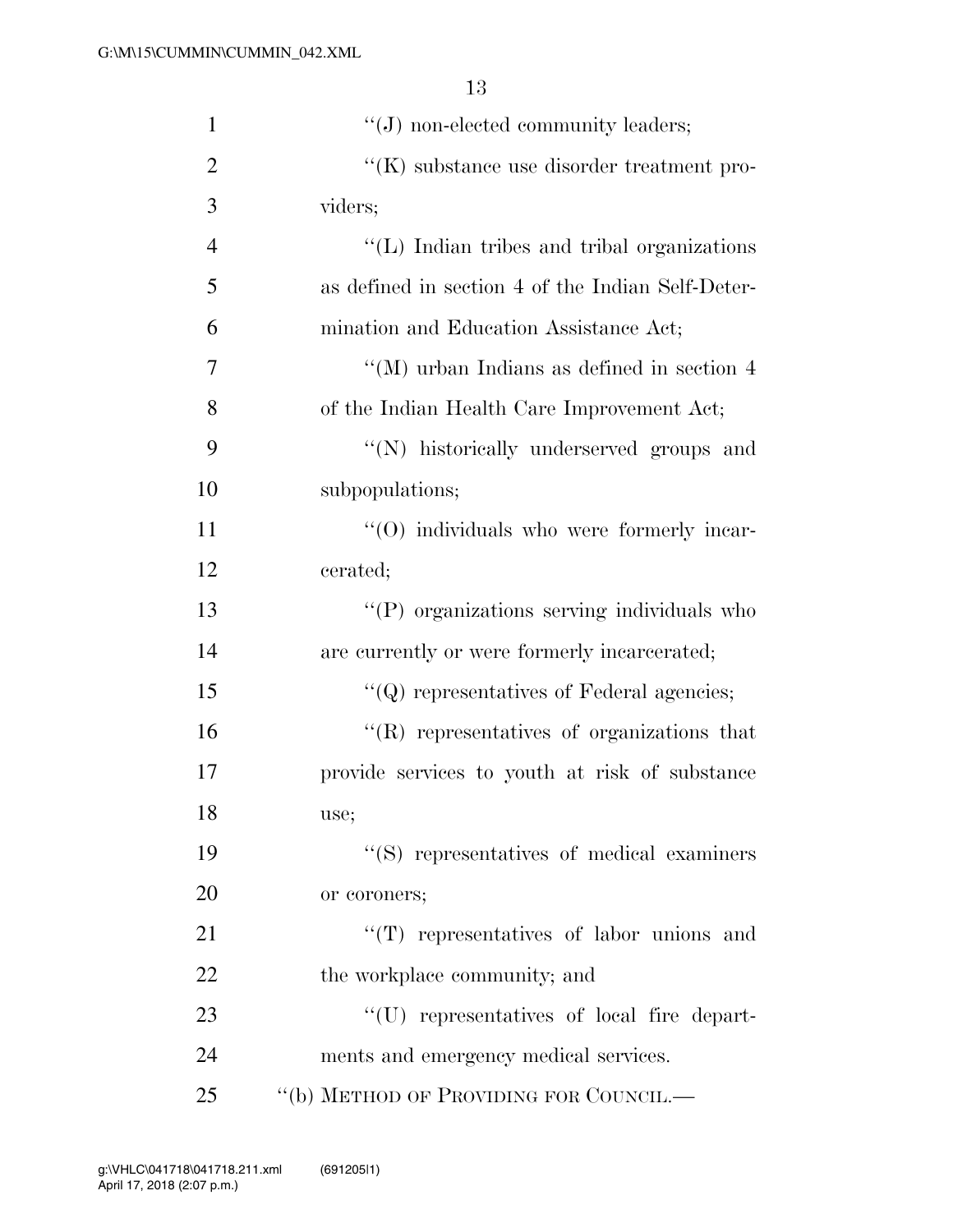1 "(1) In GENERAL.—In providing for a council for purposes of subsection (a), the chief elected offi- cial of the eligible local area may establish the coun- cil directly or designate an existing entity to serve as 5 the council, subject to paragraph  $(2)$ .

6 "(2) CONSIDERATION REGARDING DESIGNATION OF COUNCIL.—In making a determination of wheth- er to establish or designate a council under para- graph (1), the chief elected official shall give priority to the designation of an existing entity that has demonstrated experience in the provision of health and support services to individuals with substance use disorder within the eligible local area, that has a structure that recognizes the Federal trust respon- sibility when spending Federal health care dollars, and that has demonstrated a commitment to re- specting the obligation of government agencies using Federal dollars to consult with Indian tribes and confer with Urban Indian health programs.

20 "(3) JOINT COUNCIL.—The Secretary shall es- tablish a process to permit an eligible local area that is not contiguous with any other eligible local area to form a joint planning council with such other eli- gible local area or areas, as long as such areas are located in geographical proximity to each other, as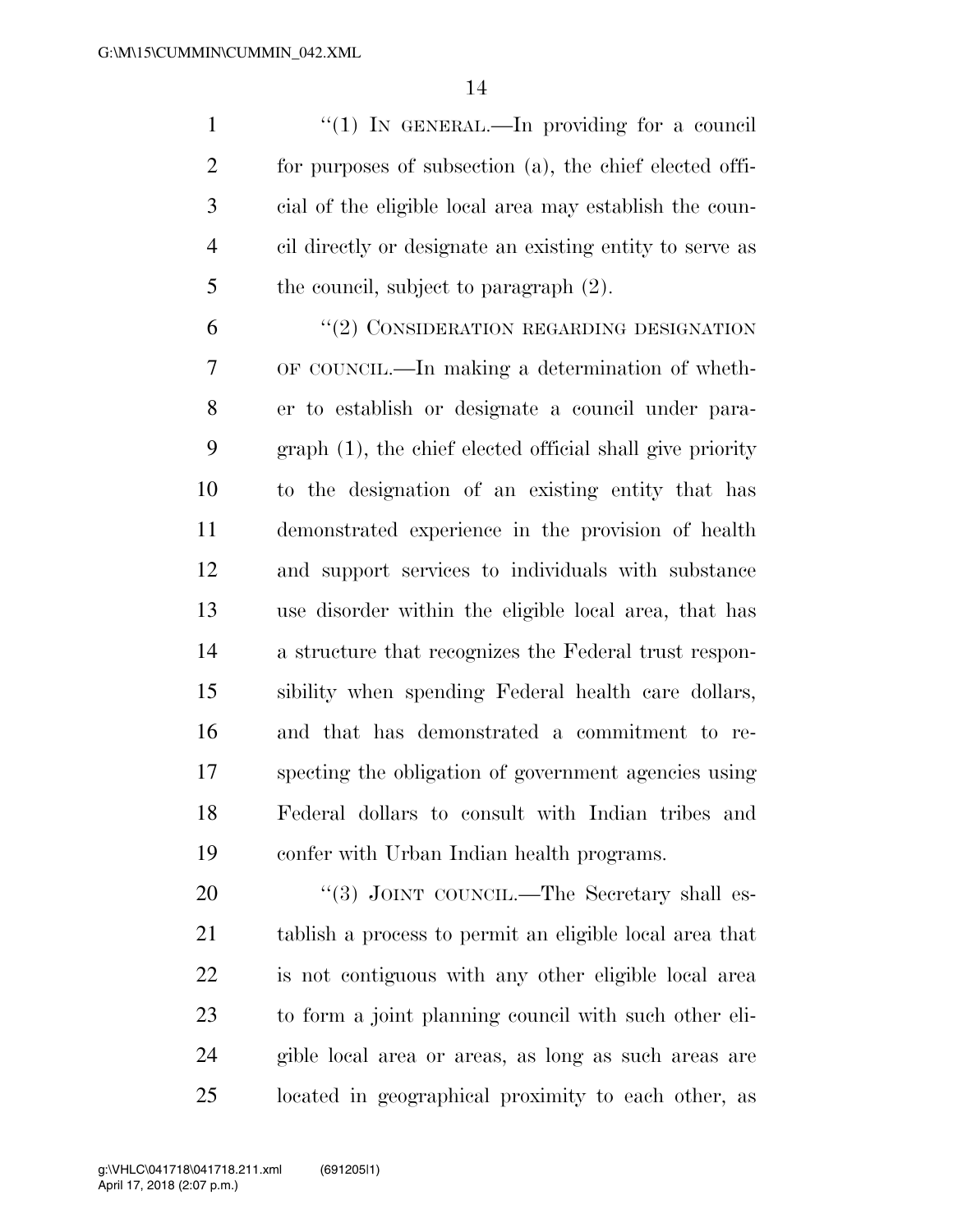determined by the Secretary, and submit a joint ap-plication under section 3404.

3 "(4) JOINT COUNCIL ACROSS STATE LINES. Eligible local areas may form a joint planning coun- cil with other eligible local areas across State lines if such areas are located in geographical proximity to each other, as determined by the Secretary, sub- mit a joint application under section 3404, and es- tablish intergovernmental agreements to allow the administration of the grant across State lines.

 $\cdot$  (c) MEMBERSHIP.—Members of the planning coun- cil established or designated under subsection (a) shall— 13 ''(1) be nominated and selected through an open process;

 ''(2) elect from among their membership a chair and vice chair;

 $\frac{17}{2}$   $\frac{17}{2}$  include at least one representative from Indian tribes located within any eligible local area that receives funding under the grant program es-tablished in section 3401;

21 ''(4) serve no more than 3 consecutive years on 22 the planning council.

23 "(d) MEMBERSHIP TERMS.—Members of the plan-ning council established or designated under subsection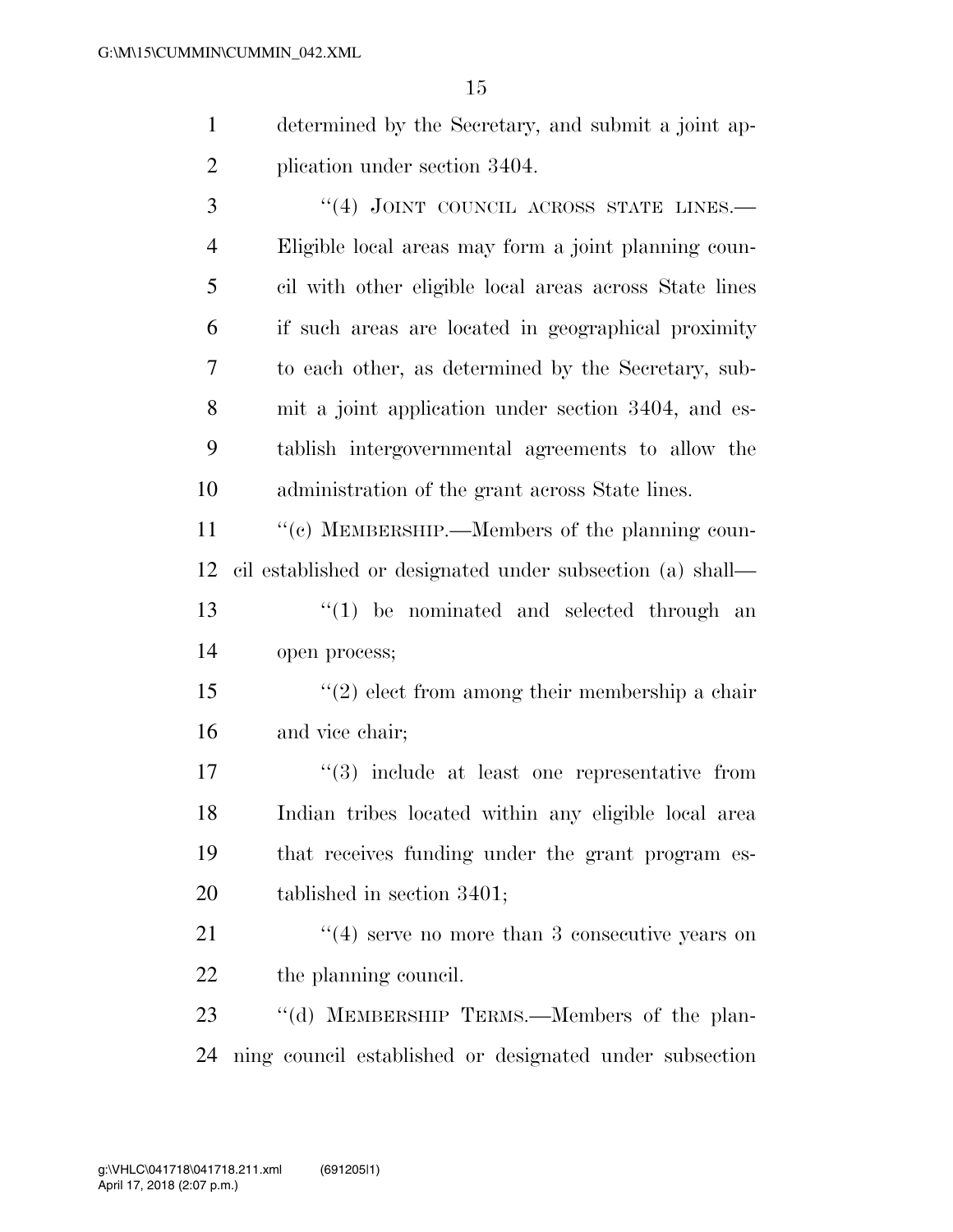(a) may serve additional terms if nominated and selected 2 through the process established in subsection  $(c)(1)$ .

- ''(e) DUTIES.—The planning council established or designated under subsection (a) shall—
- ''(1) establish priorities for the allocation of grant funds within the eligible local area that em- phasize reducing drug overdose and substance use disorder through evidence-based interventions in both community and criminal justice settings and that are based on—

11 ''(A) the use by the grantee of substance use disorder treatment and intervention strate- gies that comply with best practices identified by the Secretary;

15  $\langle$  (B) the demonstrated or probable cost-ef- fectiveness of proposed substance use disorder treatment services;

18  $\cdot$  (C) the health priorities of the commu- nities within the eligible local area that are af-fected by substance use;

21  $\cdot$  (D) the priorities and needs of individuals with substance use disorder; and

23  $\langle E \rangle$  the availability of other governmental and non-governmental services;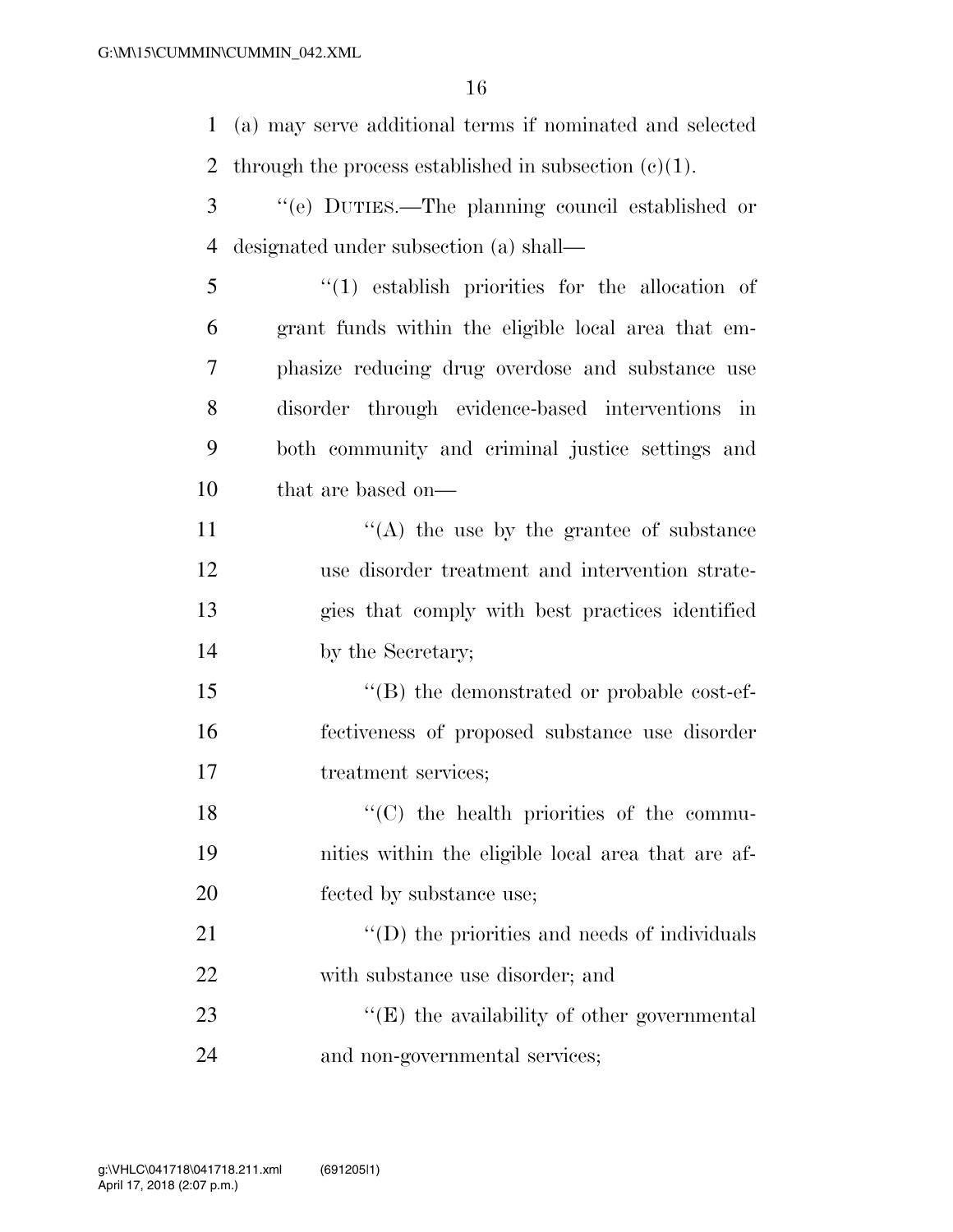$\frac{1}{2}$  ''(2) ensure the use of grant funds are con- sistent with any existing State or local plan regard- ing the provision of substance use disorder treat- ment services to individuals with substance use dis- order; ''(3) in the absence of a State or local plan, work with local public health agencies to develop a comprehensive plan for the organization and delivery of substance use disorder treatment services;  $(4)$  regularly assess the efficiency of the ad- ministrative mechanism in rapidly allocating funds to support evidence-based substance use disorder treatment services in the areas of greatest need within the eligible local area; ''(5) work with local public health agencies to determine the size and demographics of the popu- lation of individuals with substance use disorders and the types of substance use that are most preva- lent in the eligible local area;  $\frac{1}{16}$  work with local public health agencies to determine the needs of such population, including the need for substance use disorder treatment serv- ices;  $\frac{1}{2}$  (7) work with local public agencies to deter-

mine the disparities in access to services among af-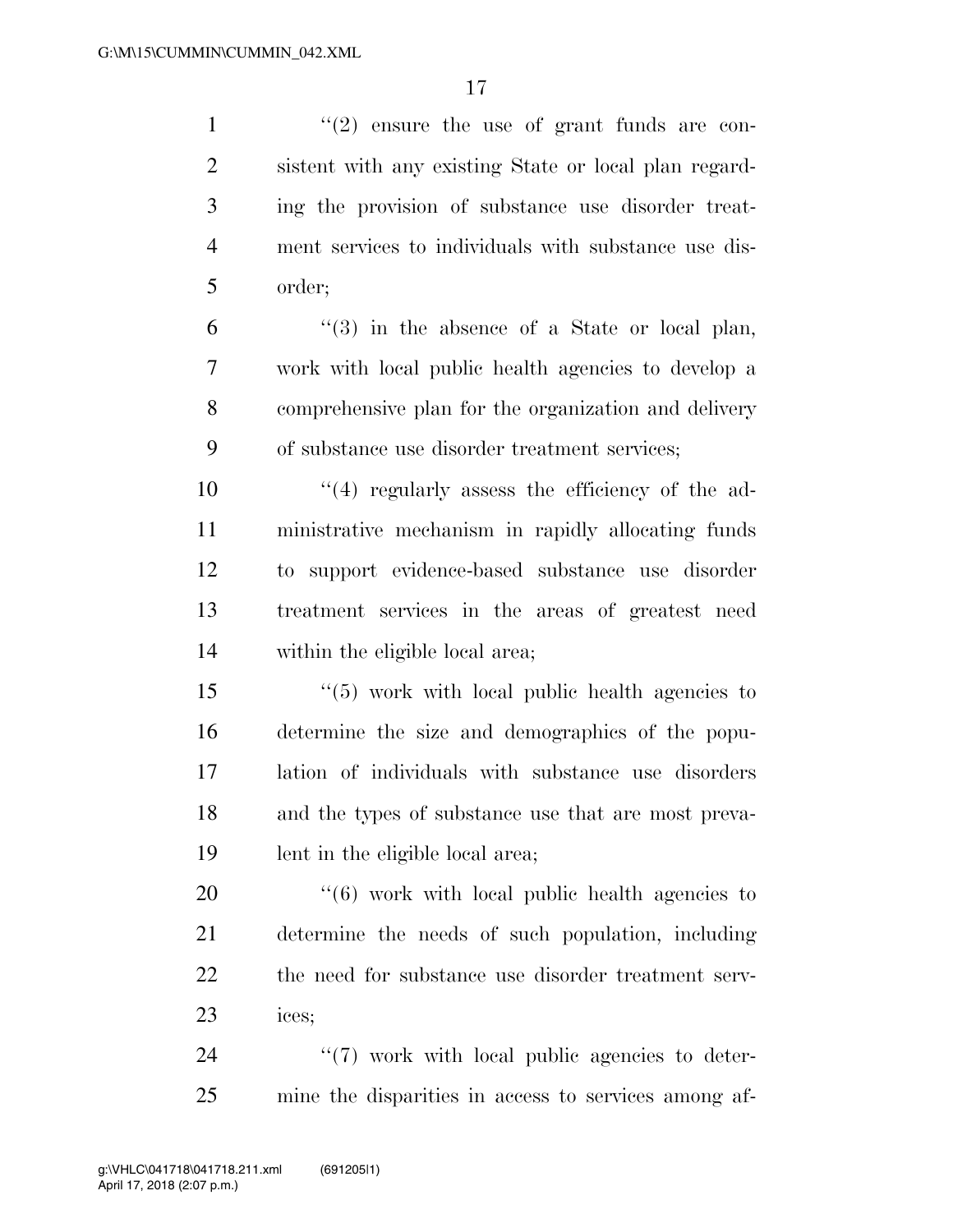fected subpopulations and historically underserved communities, including infrastructure and capacity shortcomings of providers that contribute to these disparities;

 ''(8) work with local public agencies to establish methods for obtaining input on community needs and priorities, including by partnering with organi- zations that serve targeted communities experiencing high opioid related health disparities to gather data using culturally-attuned data collection methodolo-gies;

 ''(9) coordinate with Federal grantees that pro- vide substance use disorder treatment services within the eligible local area; and

 ''(10) annually assess the effectiveness of the substance use disorder treatment services being sup- ported by the grant received by the eligible local area, including—

19  $\langle (A) \rangle$  reductions in the rates of overdose 20 and death from substance use disorders:

21  $\text{``(B)}$  rates of discontinuation from sub-22 stance use disorder treatment services;

23  $\cdot$  (C) long-term outcomes among individ- uals receiving treatment for substance use dis-orders; and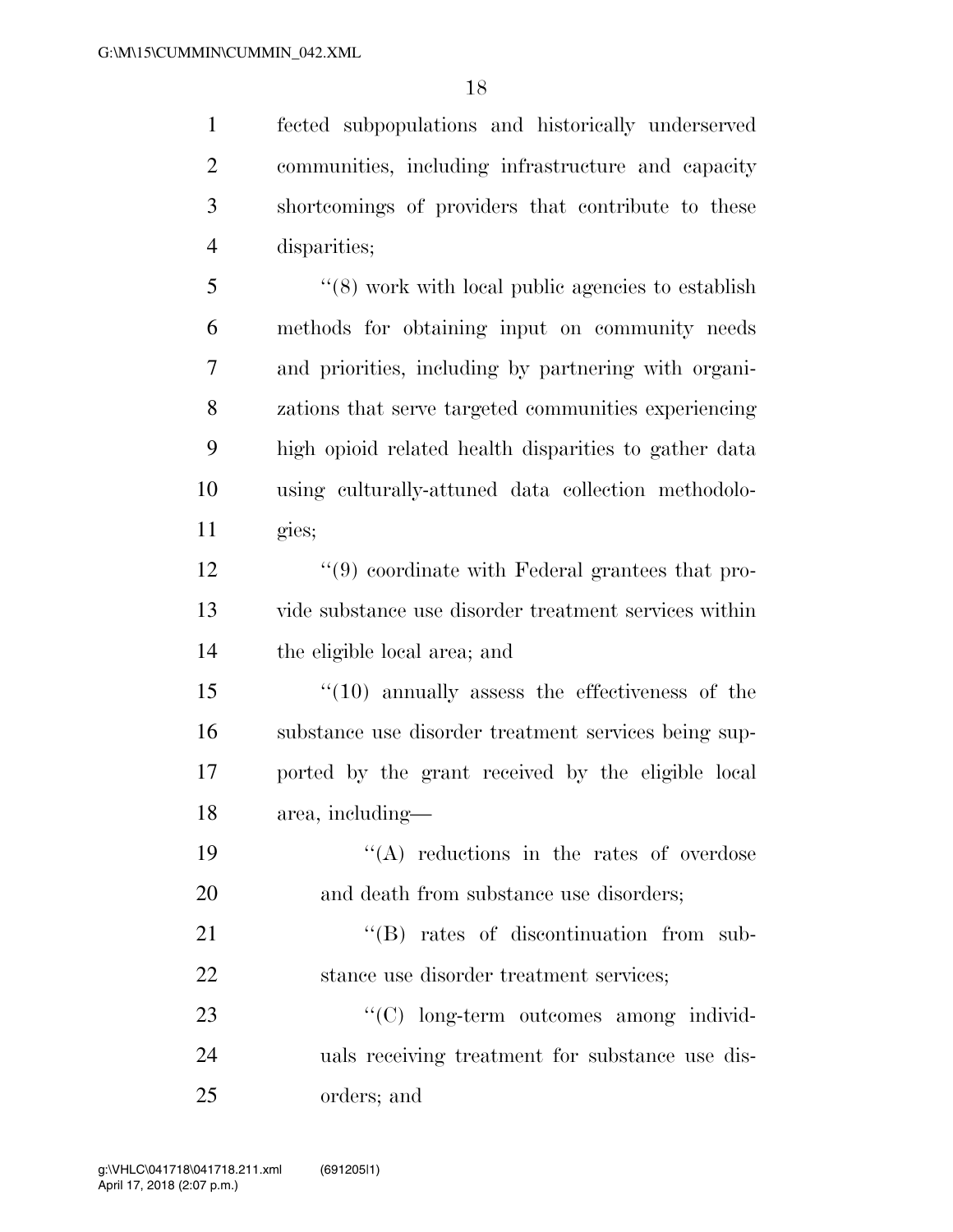$\langle (D)$  the availability of substance use dis- order treatment services needed by individuals with substance use disorders over their life-times.

''(f) CONFLICTS OF INTEREST.—

6 "(1) In GENERAL.—The planning council under subsection (a) may not be directly involved in the administration of a grant under section 3401.

 ''(2) REQUIRED AGREEMENTS.—An individual may serve on the planning council under subsection (a) only if the individual agrees that if the individual has a financial interest in an entity, if the individual is an employee of a public or private entity, or if the individual is a member of a public or private organi- zation, and such entity or organization is seeking amounts from a grant under section 3401, the indi- vidual will not, with respect to the purpose for which the entity seeks such amounts, participate (directly or in an advisory capacity) in the process of select- ing entities to receive such amounts for such pur-pose.

 ''(g) GRIEVANCE PROCEDURES.—A planning council under subsection (a) shall develop procedures for address- ing grievances with respect to funding under this subtitle, including procedures for submitting grievances that can-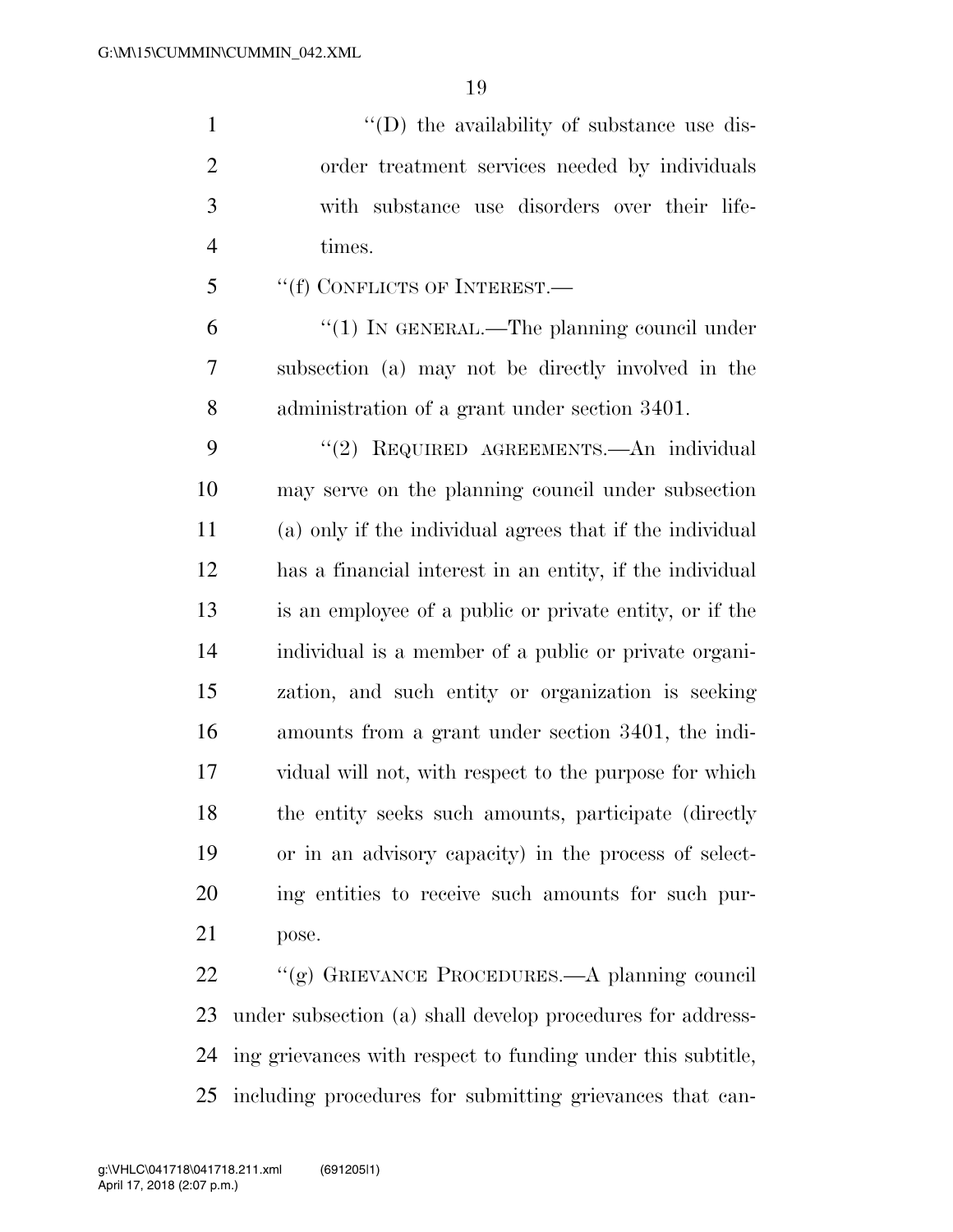| $\mathbf{1}$ | not be resolved to binding arbitration. Such procedures       |
|--------------|---------------------------------------------------------------|
| 2            | shall be described in the by-laws of the planning council.    |
| 3            | "(h) PUBLIC DELIBERATIONS.—With respect to a                  |
| 4            | planning council under subsection (a), in accordance with     |
| 5            | criteria established by the Secretary, the following applies: |
| 6            | $\lq(1)$ The meetings of the council shall be open            |
| 7            | to the public and shall be held only after adequate           |
| 8            | notice to the public.                                         |
| 9            | $\lq(2)$ The records, reports, transcripts, minutes,          |
| 10           | agenda, or other documents which were made avail-             |
| 11           | able to or prepared for or by the council shall be            |
| 12           | available for public inspection and copying at a sin-         |
| 13           | gle location.                                                 |
| 14           | $\lq(3)$ Detailed minutes of each meeting of the              |
| 15           | council shall be kept. The accuracy of all minutes            |
| 16           | shall be certified to by the chair of the council.            |
| 17           | $\lq(4)$ This subparagraph does not apply to any              |
| 18           | disclosure of information of a personal nature that           |
| 19           | would constitute a clearly unwarranted invasion of            |
| 20           | personal privacy, including any disclosure of medical         |
| 21           | information or personnel matters.                             |
| 22           | "SEC. 3403. AMOUNT OF GRANT AND USE OF AMOUNTS.               |
| 23           | "(a) AMOUNT OF GRANT.—                                        |
| 24           | "(1) GRANTS BASED ON RELATIVE NEED OF                         |
| 25           | AREA.                                                         |
|              |                                                               |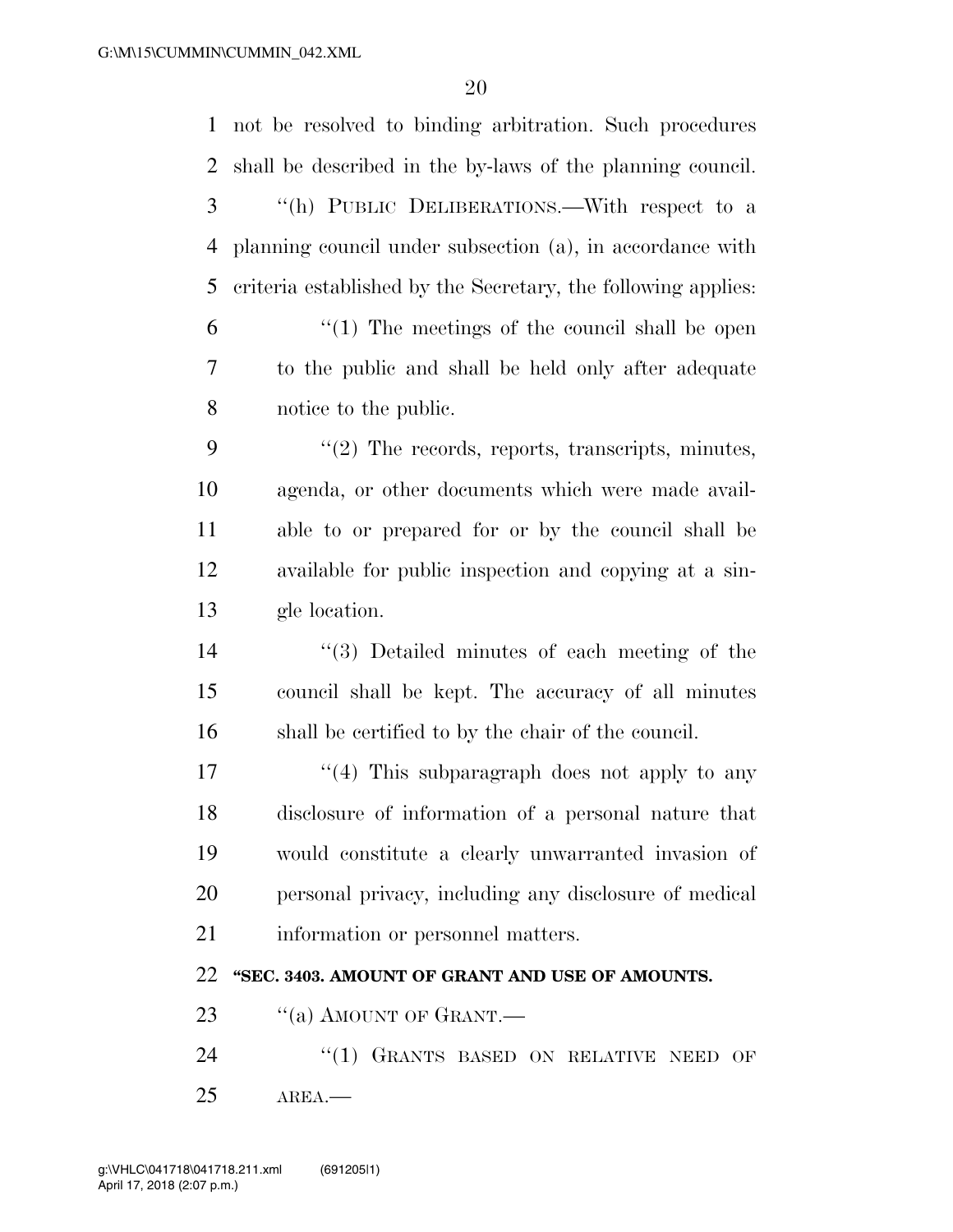1 ''(A) In GENERAL.—In carrying out this subtitle, the Secretary shall make a grant for each eligible local area for which an application under section 3404 has been approved. Each such grant shall be made in an amount deter-mined in accordance with paragraph (3).

 ''(B) EXPEDITED DISTRIBUTION.—Not later than 90 days after an appropriation be- comes available to carry out this subtitle for a fiscal year, the Secretary shall disburse 53 per- cent of the amount made available under sec- tion 3406 for carrying out this subtitle for such fiscal year through grants to eligible local areas under section 3401, in accordance with sub-15 paragraphs (C) and (D).

''(C) AMOUNT.—

 $''(i)$  In GENERAL.—Subject to the ex- tent of amounts made available in appro- priations Acts, a grant made for purposes of this subparagraph to an eligible local area shall be made in an amount equal to 22 the product of —

23  $\text{``(I)}$  an amount equal to the amount available for distribution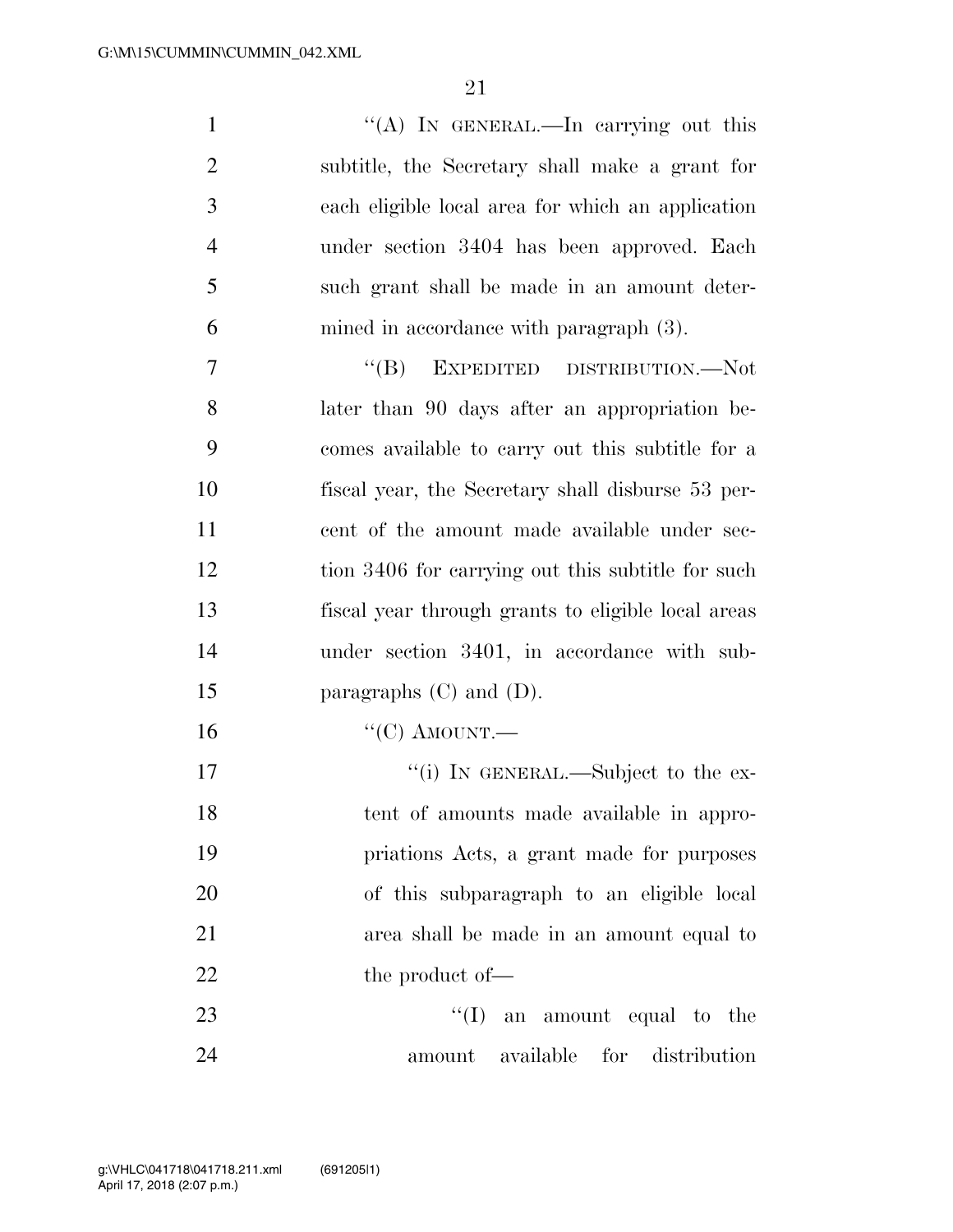| $\mathbf{1}$   | under subparagraph $(B)$ for the fiscal        |
|----------------|------------------------------------------------|
| $\overline{2}$ | year involved; and                             |
| 3              | $\lq$ (II) the percentage constituted          |
| $\overline{4}$ | by the ratio of the distribution factor        |
| 5              | for the eligible local area to the sum         |
| 6              | of the respective distribution factors         |
| 7              | for all eligible local areas;                  |
| 8              | which product shall then, as applicable, be    |
| 9              | increased under subparagraph (D).              |
| 10             | DISTRIBUTION FACTOR.-For<br>$\lq(\mathbf{ii})$ |
| 11             | purposes of clause $(i)(II)$ , the term 'dis-  |
| 12             | tribution factor' means—                       |
| 13             | "(I) an amount equal to-                       |
| 14             | "(aa) the estimated number                     |
| 15             | of drug overdose deaths in the el-             |
| 16             | igible local area, as determined               |
| 17             | under clause (iii); or                         |
| 18             | "(bb) the estimated number                     |
| 19             | of non-fatal drug overdoses in the             |
| 20             | eligible local area, as determined             |
| 21             | under clause (iv);                             |
| 22             | as determined by the Secretary based           |
| 23             | on which distribution factor (item (aa)        |
| 24             | or (bb)) will result in the eligible local     |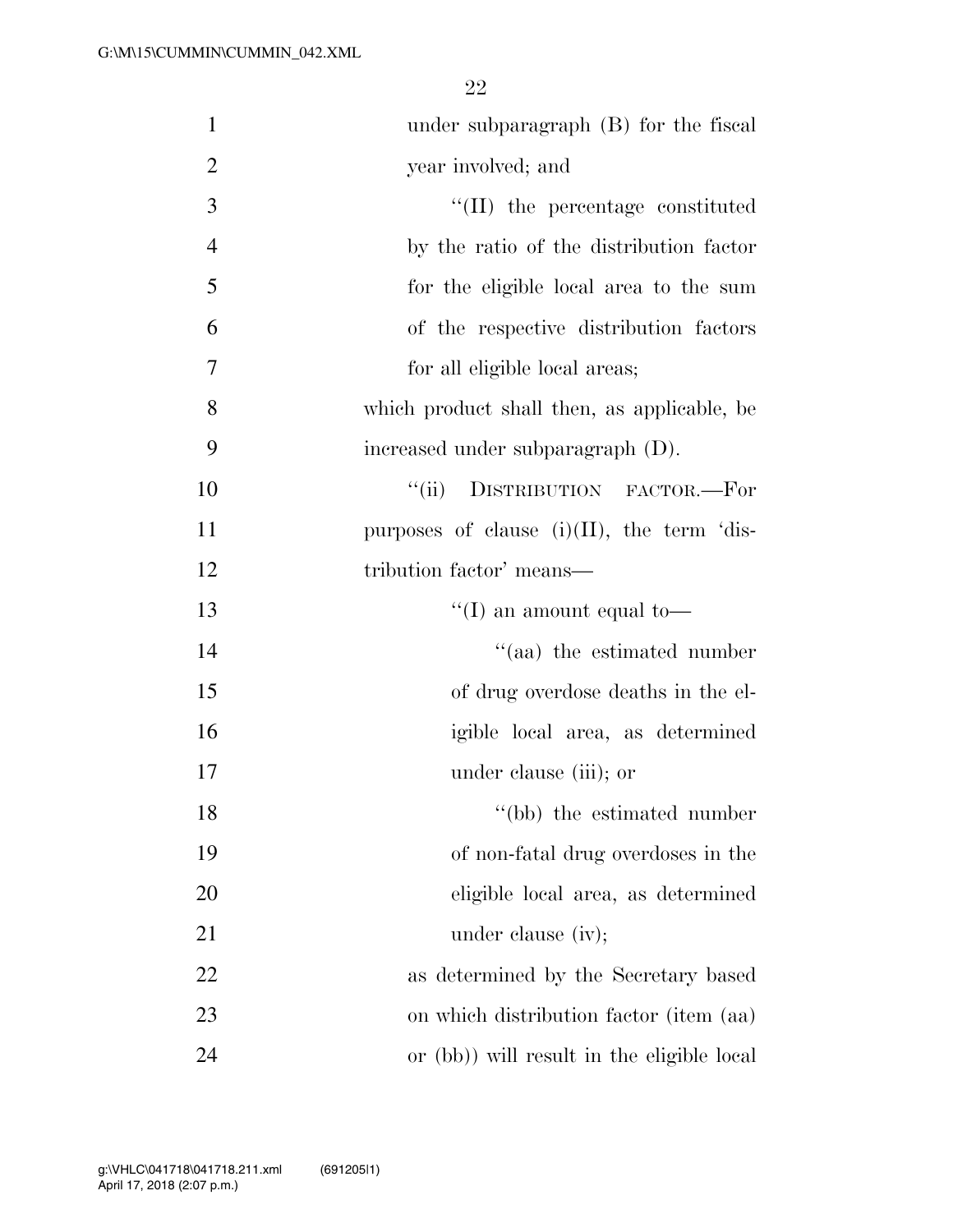| $\mathbf{1}$   | area receiving the greatest amount of      |
|----------------|--------------------------------------------|
| $\overline{2}$ | funds; or                                  |
| 3              | $\lq\lq$ (II) in the case of an eligible   |
| $\overline{4}$ | local area for which the data de-          |
| 5              | scribed in subclause (I) is not avail-     |
| 6              | able, an amount determined by the          |
| 7              | Secretary—                                 |
| 8              | "(aa) based on other data                  |
| 9              | the Secretary determines appro-            |
| 10             | priate; and                                |
| 11             | "(bb) that is related to the               |
| 12             | prevalence of non-fatal drug               |
| 13             | overdoses, drug overdose deaths,           |
| 14             | and the mortality rate from drug           |
| 15             | overdoses and provides an equiv-           |
| 16             | alent measure of need for fund-            |
| 17             | ing.                                       |
| 18             | "(iii) NUMBER OF DRUG OVERDOSE             |
| 19             | DEATHS.—The number of drug overdose        |
| 20             | deaths determined under this clause for an |
| 21             | eligible county for a fiscal year for pur- |
| 22             | poses of clause (ii) is the number of drug |
| 23             | overdose deaths during the most recent 3-  |
| 24             | year period for which such data are avail- |
| 25             | able.                                      |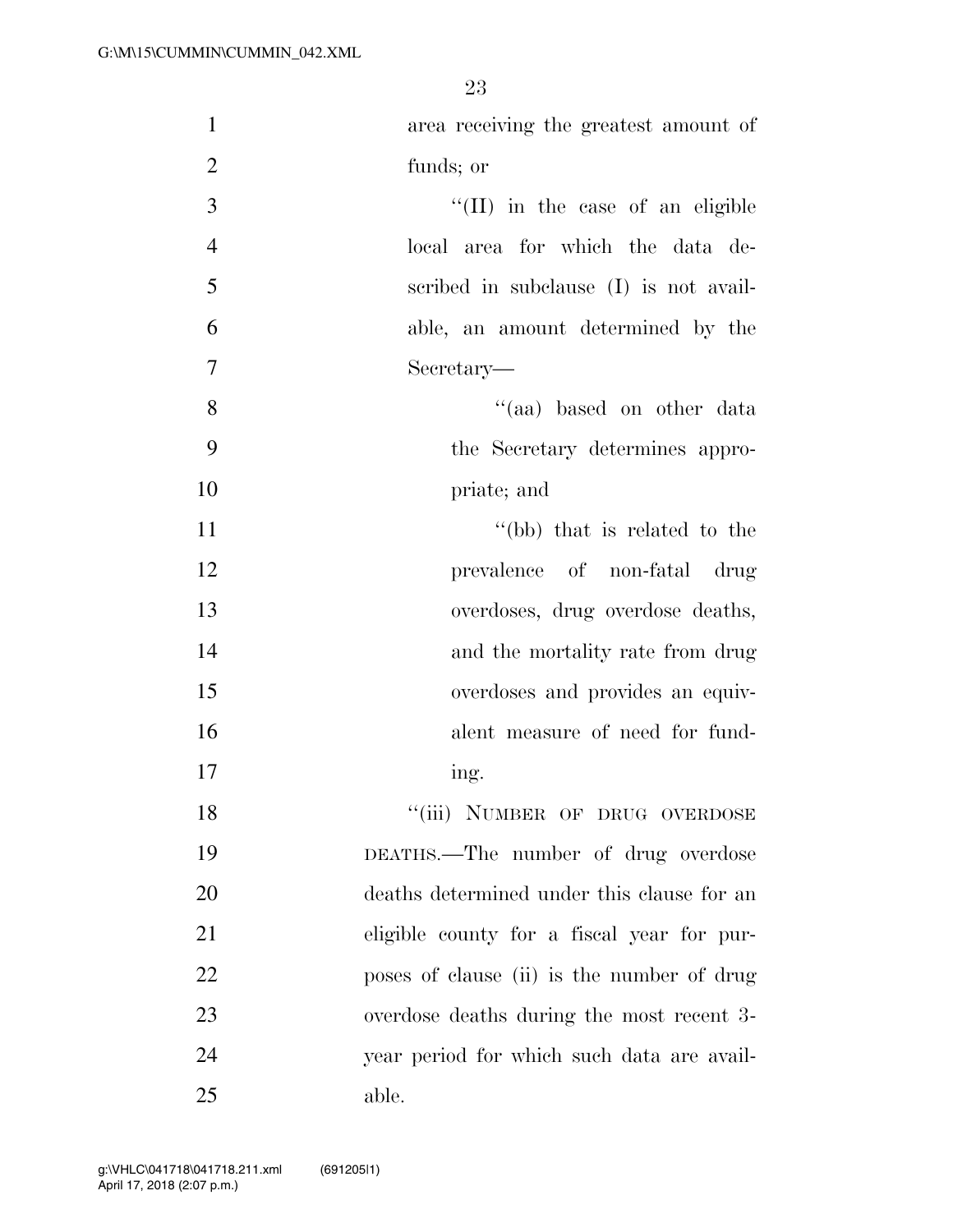| $\mathbf{1}$   | "(iv) NUMBER OF NON-FATAL DRUG                |
|----------------|-----------------------------------------------|
| 2              | OVERDOSES.—The number of non-fatal            |
| 3              | drug overdose deaths determined under         |
| $\overline{4}$ | this clause for an eligible county for a fis- |
| 5              | cal year for purposes of clause (ii) may be   |
| 6              | determined by using data including emer-      |
| $\overline{7}$ | gency department syndromic data, visits,      |
| 8              | or other emergency medical services for       |
| 9              | drug-related causes during the most recent    |
| 10             | 3-year period for which such data are         |
| 11             | available.                                    |
| 12             | "(v) STUDY.—Not later than 3 years            |

 after the date of enactment of this title, the Comptroller General shall conduct a study to determine whether the data uti-16 lized for purposes of clause (ii) provide the most precise measure of local area need re- lated to substance use and addiction preva- lence in local areas and whether additional data would provide more precise measures of substance use and addiction prevalence in local areas. Such study shall identify barriers to collecting or analyzing such data, and make recommendations for revis-ing the distribution factors used under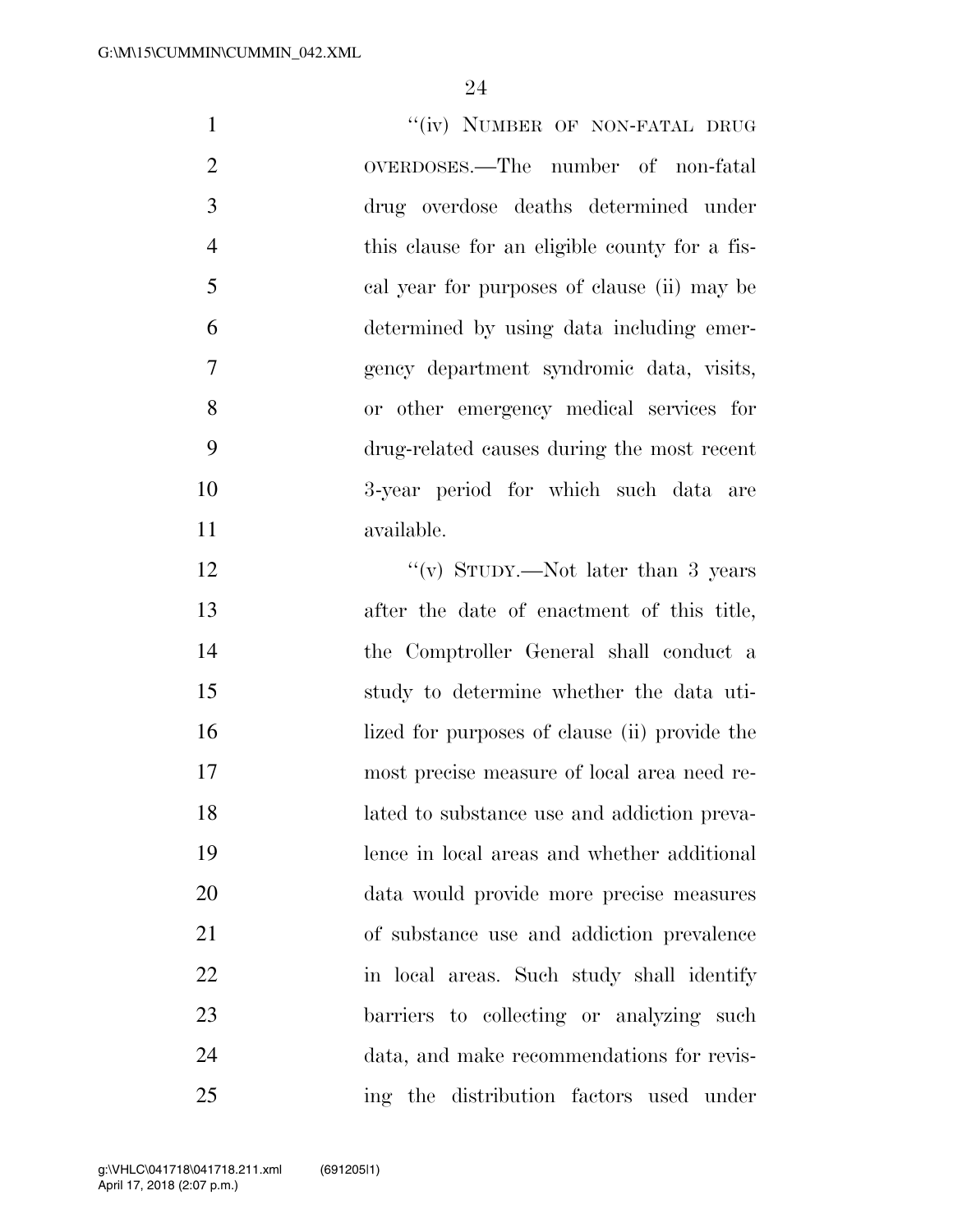| $\mathbf{1}$   | such clause to determine funding levels in      |
|----------------|-------------------------------------------------|
| $\overline{2}$ | order to direct funds to the local areas in     |
| 3              | most need of funding to provide substance       |
| $\overline{4}$ | use disorder treatment services.                |
| 5              | "(vi) REDUCTIONS IN AMOUNTS.—If a               |
| 6              | local area that is an eligible local area for   |
| 7              | a year loses such eligibility in a subsequent   |
| 8              | year based on the failure to meet the re-       |
| 9              | quirements of section $3401(b)(1)(A)$ , such    |
| 10             | area will remain eligible to receive—           |
| 11             | $\lq\lq$ for such subsequent year, an           |
| 12             | amount equal to 80 percent of the               |
| 13             | amount received under the grant in              |
| 14             | the previous year; and                          |
| 15             | $\lq\lq$ (II) for the second such subse-        |
| 16             | quent year, an amount equal to 50               |
| 17             | percent of the amount received in the           |
| 18             | such previous year.                             |
| 19             | $"(2)$ SUPPLEMENTAL GRANTS.—                    |
| 20             | "(A) IN GENERAL.—The Secretary shall            |
| 21             | disburse the remainder of amounts not dis-      |
| 22             | bursed under paragraph (1) for such fiscal year |
| 23             | for the purpose of making grants to cities and  |
| 24             | whose application under section<br>counties     |
| 25             | $3404-$                                         |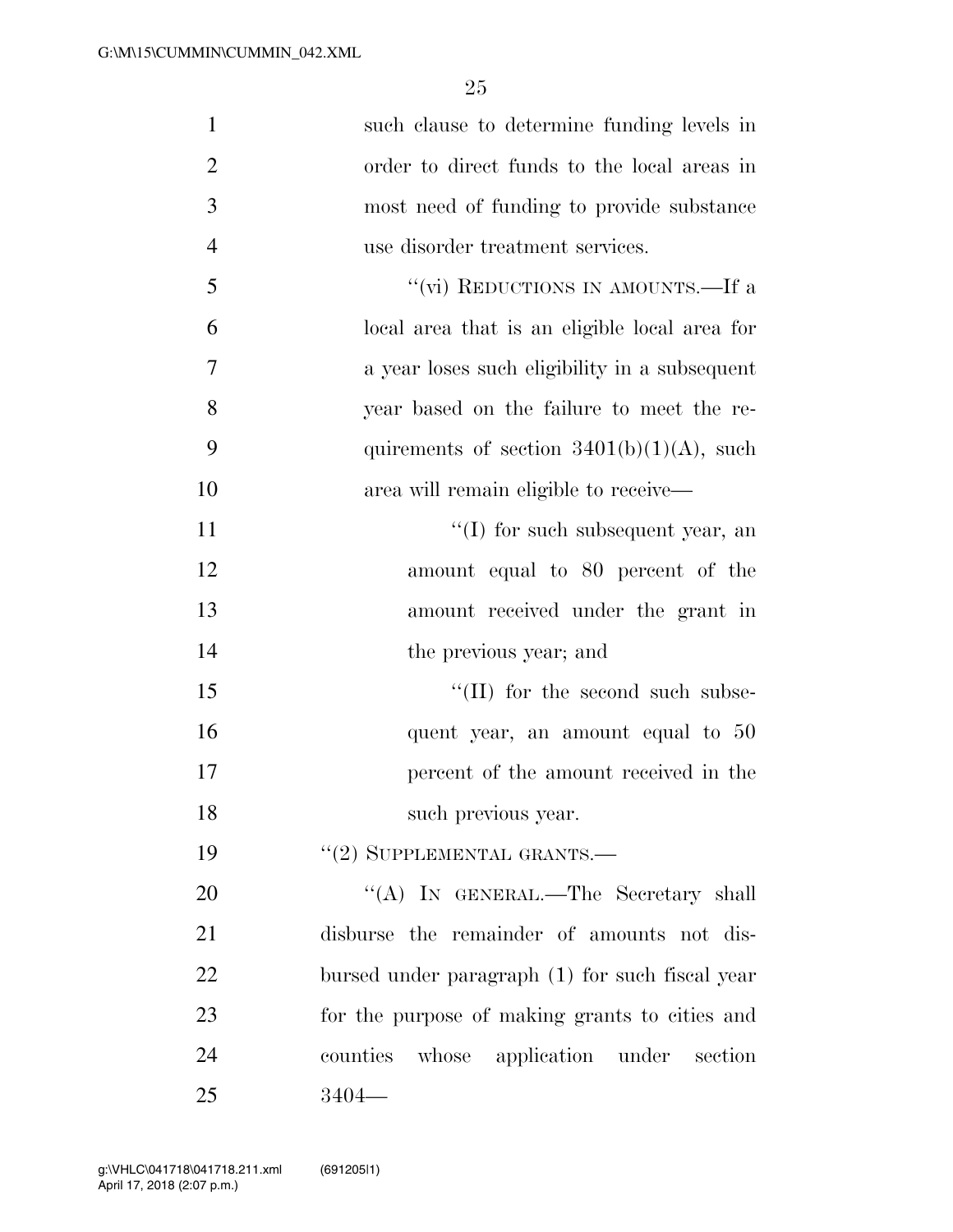| $\mathbf{1}$   | "(i) contains a report concerning the        |
|----------------|----------------------------------------------|
| $\overline{2}$ | dissemination of emergency relief funds      |
| 3              | under paragraph (1) and the plan for utili-  |
| $\overline{4}$ | zation of such funds, if applicable;         |
| 5              | "(ii) demonstrates the need in such          |
| 6              | local area, on an objective and quantified   |
| 7              | basis, for supplemental financial assistance |
| 8              | to combat substance use disorder;            |
| 9              | "(iii) demonstrates the existing com-        |
| 10             | mitment of local resources of the area,      |
| 11             | both financial and in-kind, to combating     |
| 12             | substance use disorder;                      |
| 13             | "(iv) demonstrates the ability of the        |
| 14             | area to utilize such supplemental financial  |
| 15             | resources in a manner that is immediately    |
| 16             | responsive and cost effective;               |
| 17             | $``(v)$ demonstrates that resources will     |
| 18             | be allocated in accordance with the local    |
| 19             | demographic incidence of substance<br>use    |
| 20             | disorders and drug overdose mortality;       |
| 21             | $``$ (vi) demonstrates the inclusiveness of  |
| 22             | affected communities and individuals with    |
| 23             | substance use disorders, including those     |
| 24             | communities and individuals that are dis-    |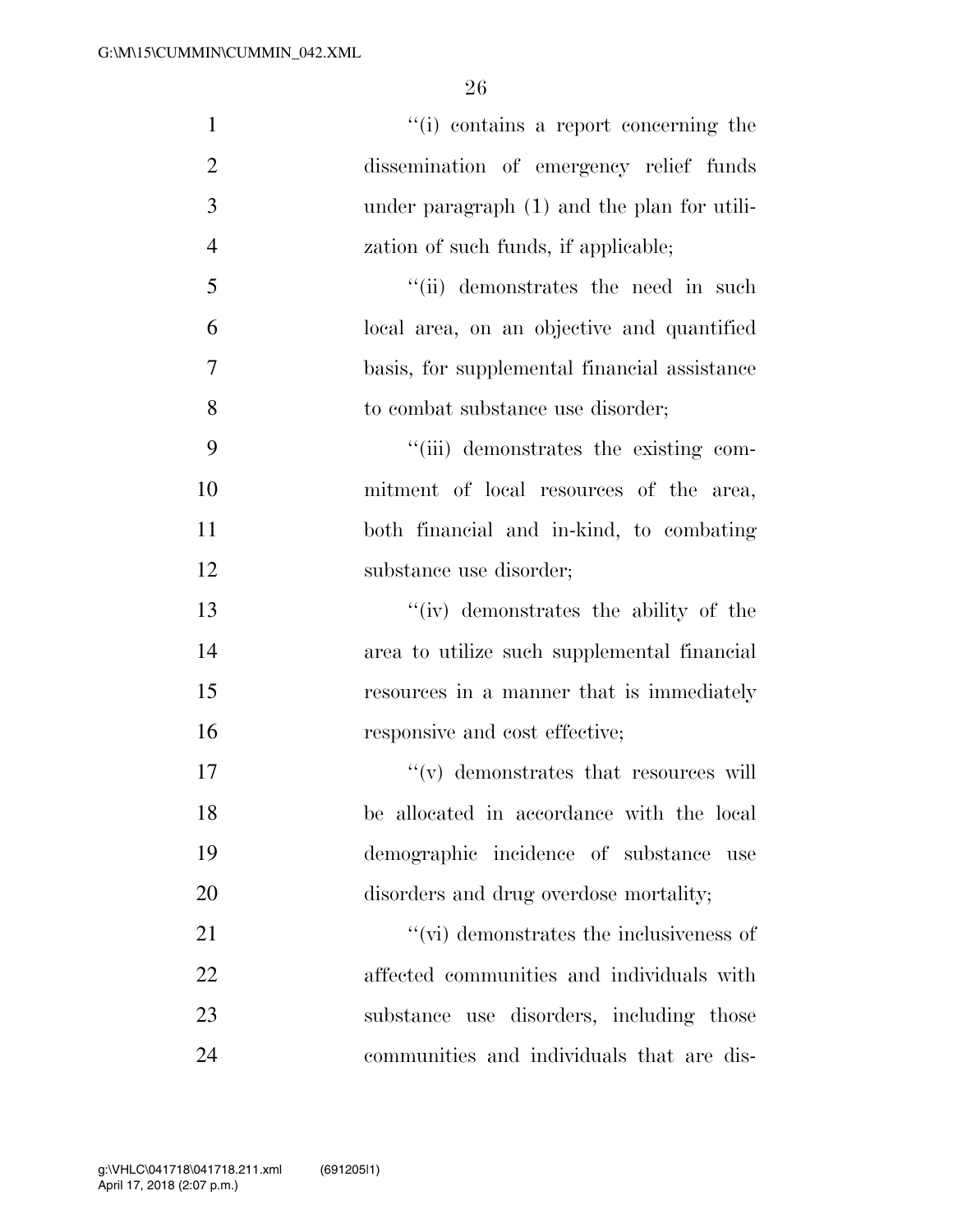| $\mathbf{1}$   | proportionately affected or historically un- |
|----------------|----------------------------------------------|
| $\overline{2}$ | derserved;                                   |
| 3              | "(vii) demonstrates the manner in            |
| 4              | which the proposed services are consistent   |
| 5              | with the local needs assessment and the      |
| 6              | statewide coordinated statement of need      |
| 7              | required in section $3413(e)$ ;              |
| 8              | "(viii) demonstrates success in identi-      |
| 9              | fying individuals with substance use dis-    |
| 10             | orders; and                                  |
| 11             | "(ix) demonstrates that support for          |
| 12             | substance use disorder treatment services    |
| 13             | is organized to maximize the value to the    |
| 14             | population to be served with an appro-       |
| 15             | priate mix of substance use disorder treat-  |
| 16             | ment services and attention to transition in |
| 17             | care.                                        |
| 18             | "(B) AMOUNT.—                                |
| 19             | "(i) IN GENERAL.—The amount of               |
| 20             | each grant made for purposes of this para-   |
| 21             | graph shall be determined by the Sec-        |
| 22             | retary. In making such determination, the    |
| 23             | Secretary shall consider—                    |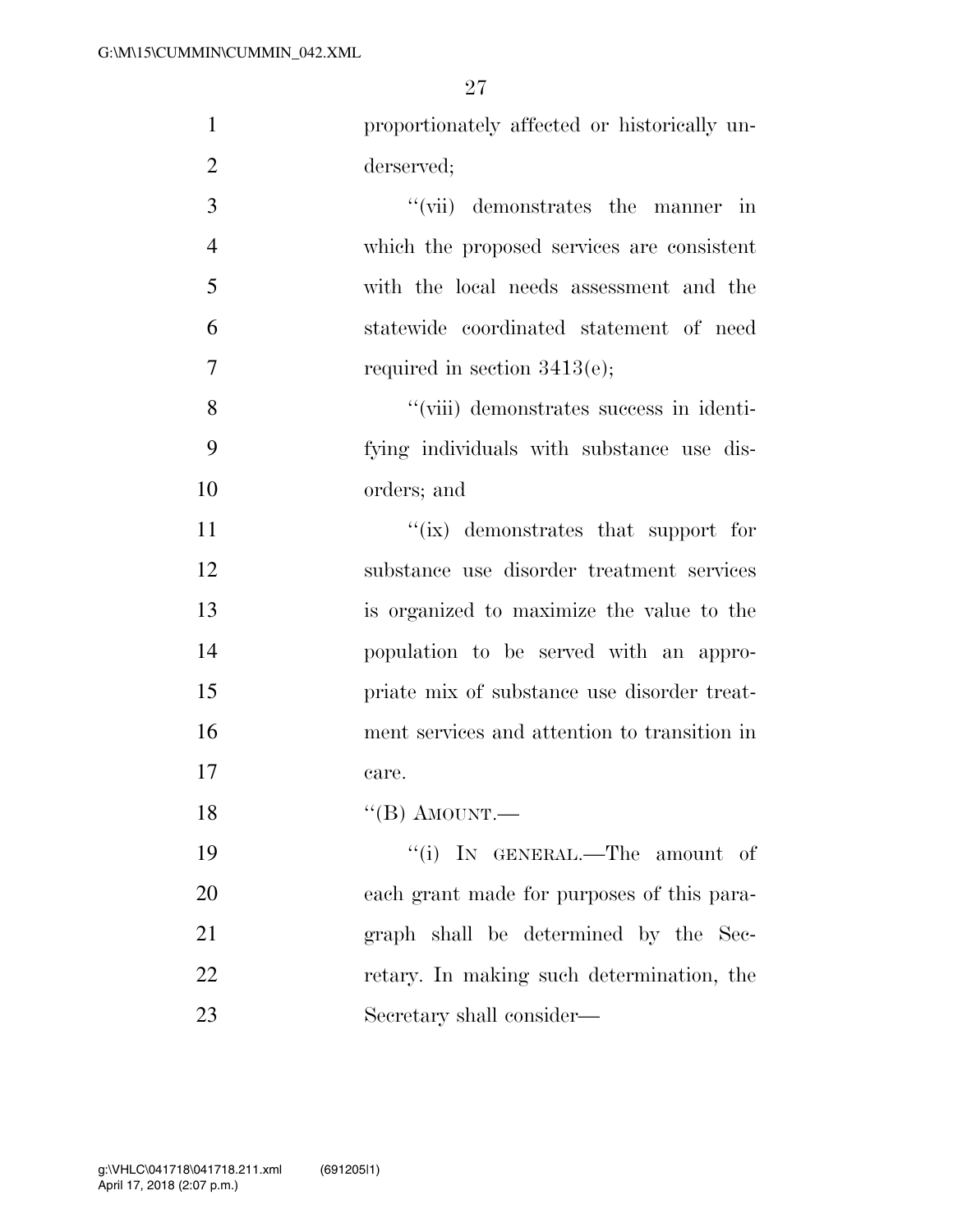$\text{``(I)}$  the rate of drug overdose deaths per 100,000 population in the eligible local area; and  $\text{``(II)}$  the increasing need for sub- stance use disorder treatment serv- ices, including relative rates of in- crease in the number of drug overdoses or drug overdose deaths, re- cent increases in drug overdoses or drug overdose deaths since data was 11 provided under section 3401(b), if ap- plicable. 13 "(ii) DEMONSTRATED NEED.—The factors considered by the Secretary in de- termining whether a local area has a dem- onstrated need for purposes of clause (i)(II) may include any or all of the fol-

lowing:

19  $\text{``(I)}$  The unmet need for sub- stance use disorder treatment serv- ices, including factors identified in 22 subparagraph  $(B)(i)(II)$ . 23 ''(II) Relative rates of increase in 24 the number of drug overdoses or drug

overdose deaths.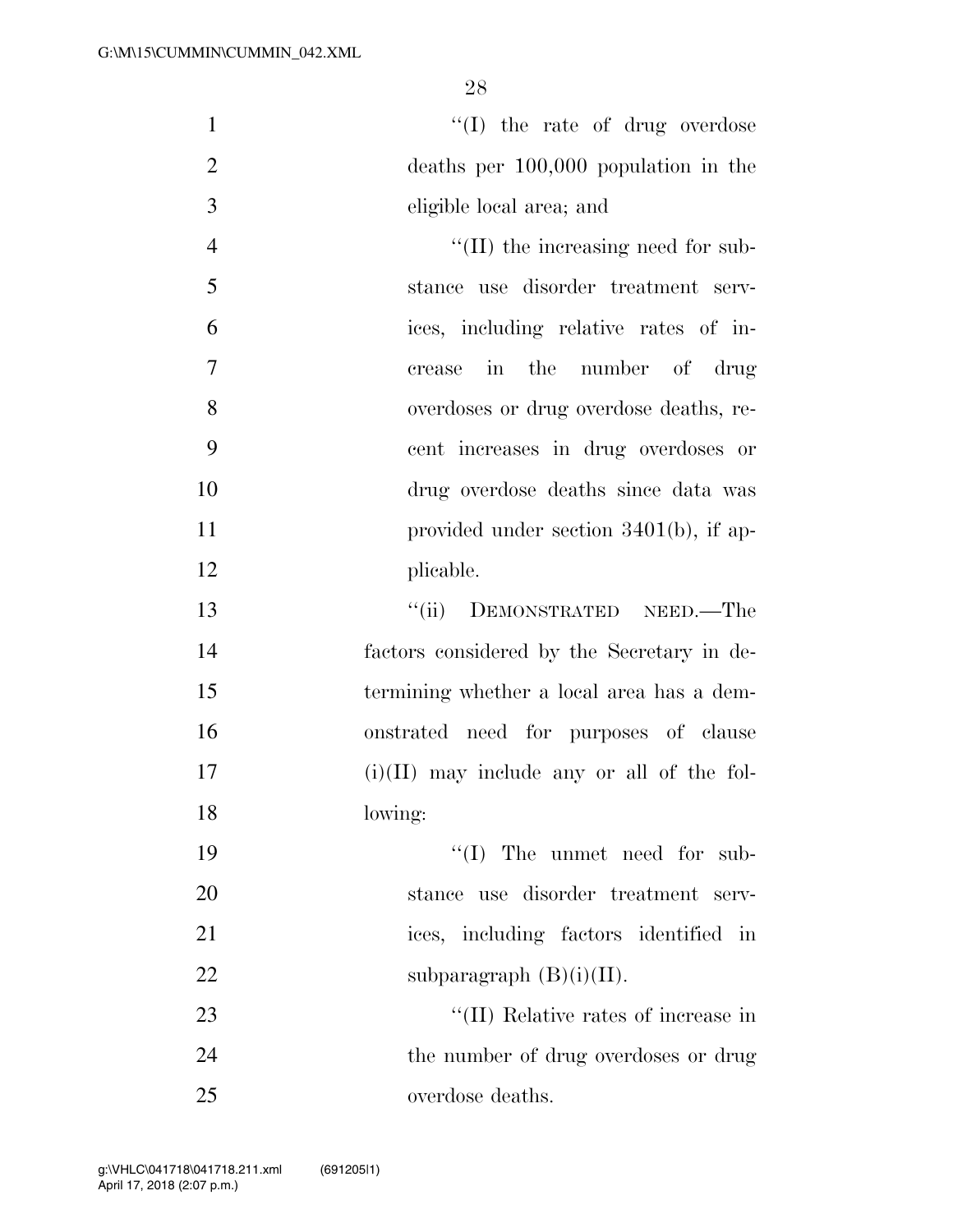| 1              | "(III) The relative rates of in-          |
|----------------|-------------------------------------------|
| $\overline{2}$ | crease in the number of drug              |
| 3              | overdoses or drug overdose deaths         |
| $\overline{4}$ | within new or emerging subpopula-         |
| 5              | tions.                                    |
| 6              | $``(IV)$ The current prevalence of        |
| $\overline{7}$ | substance use disorders.                  |
| 8              | $\lq\lq(V)$ Relevant factors related to   |
| 9              | the cost and complexity of delivering     |
| 10             | substance use disorder treatment serv-    |
| 11             | ices to individuals in the eligible local |
| 12             | area.                                     |
| 13             | "(VI) The impact of co-morbid             |
| 14             | factors, including co-occurring condi-    |
| 15             | tions, determined relevant by the Sec-    |
| 16             | retary.                                   |
| 17             | "(VII) The prevalence of home-            |
| 18             | lessness among individuals with sub-      |
| 19             | stance use disorders.                     |
| 20             | $``(VIII)$ The relevant factors that      |
| 21             | limit access to health care, including    |
| 22             | geographic variation, adequacy of         |
| 23             | health insurance coverage, and lan-       |
| 24             | guage barriers.                           |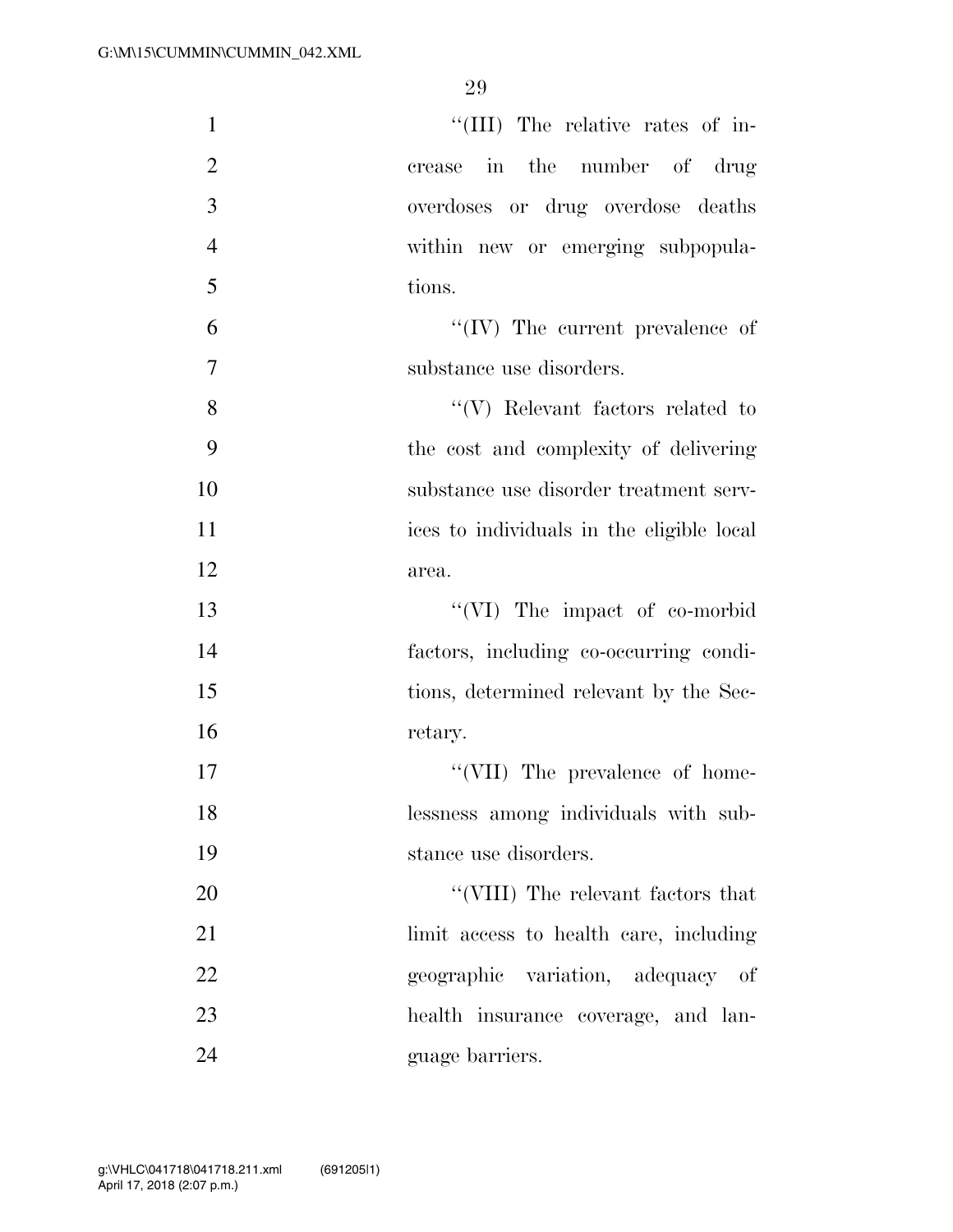| $\mathbf{1}$   | "(IX) The impact of a decline in                  |
|----------------|---------------------------------------------------|
| $\overline{2}$ | the amount received pursuant to para-             |
| 3              | graph (1) on substance use disorder               |
| $\overline{4}$ | treatment services available to all in-           |
| 5              | dividuals with substance use disorders            |
| 6              | identified and eligible under this sub-           |
| $\overline{7}$ | title.                                            |
| 8              | $\lq\lq$ (X) The increasing incidence in          |
| 9              | conditions related to substance use,              |
| 10             | including hepatitis C, human immuno-              |
| 11             | deficiency virus, hepatitis B and other           |
| 12             | infections associated with injection              |
| 13             | drug use.                                         |
| 14             | "(C) APPLICATION OF PROVISIONS.—A                 |
| 15             | local area that receives a grant under this para- |
| 16             | graph                                             |
| 17             | "(i) shall use amounts received in ac-            |
| 18             | cordance with subsection (b);                     |
| 19             | "(ii) shall not have to meet the eligi-           |
| 20             | ble criteria in section $3401(b)$ ; and           |
| 21             | "(iii) shall not have to establish a              |
| 22             | planning council under section 3402.              |
| 23             | "(3) AMOUNT OF GRANT TO TRIBAL GOVERN-            |
| 24             | MENTS.                                            |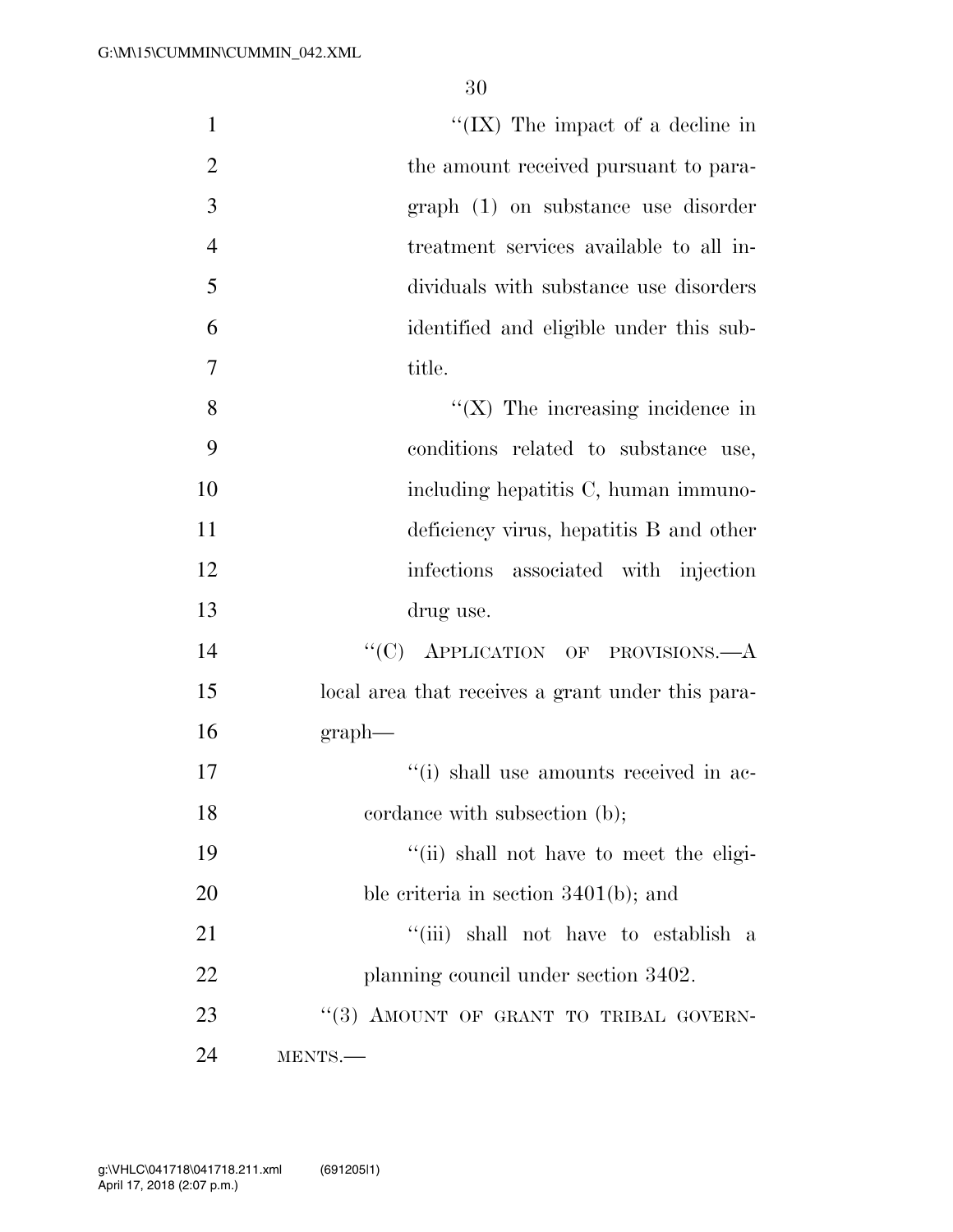''(A) INDIAN TRIBES.—In this section, the term 'Indian tribe' has the meaning given such term in section 4 of the Indian Self-Determina-4 tion and Education Assistance Act.

 ''(B) FORMULA GRANTS.—The Secretary, acting through the Indian Health Service, shall use 10 percent of the amount available under section 3406 for each fiscal year to provide for- mula grants to Indian tribes disproportionately affected by substance use, in an amount deter- mined pursuant to a formula and eligibility cri- teria developed by the Secretary in consultation with Indian tribes, for the purposes of address-14 ing substance use.

15 "'(C) USE OF AMOUNTS.—Notwithstanding any requirements in this section, an Indian tribe may use amounts provided under grants awarded under this paragraph for the uses identified in subsection (b) and any other activi- ties determined appropriate by the Secretary, in 21 consultation with Indian tribes.

22 "(b) USE OF AMOUNTS.—

23 "(1) REQUIREMENTS.—The Secretary may not make a grant under section 3401 to an eligible local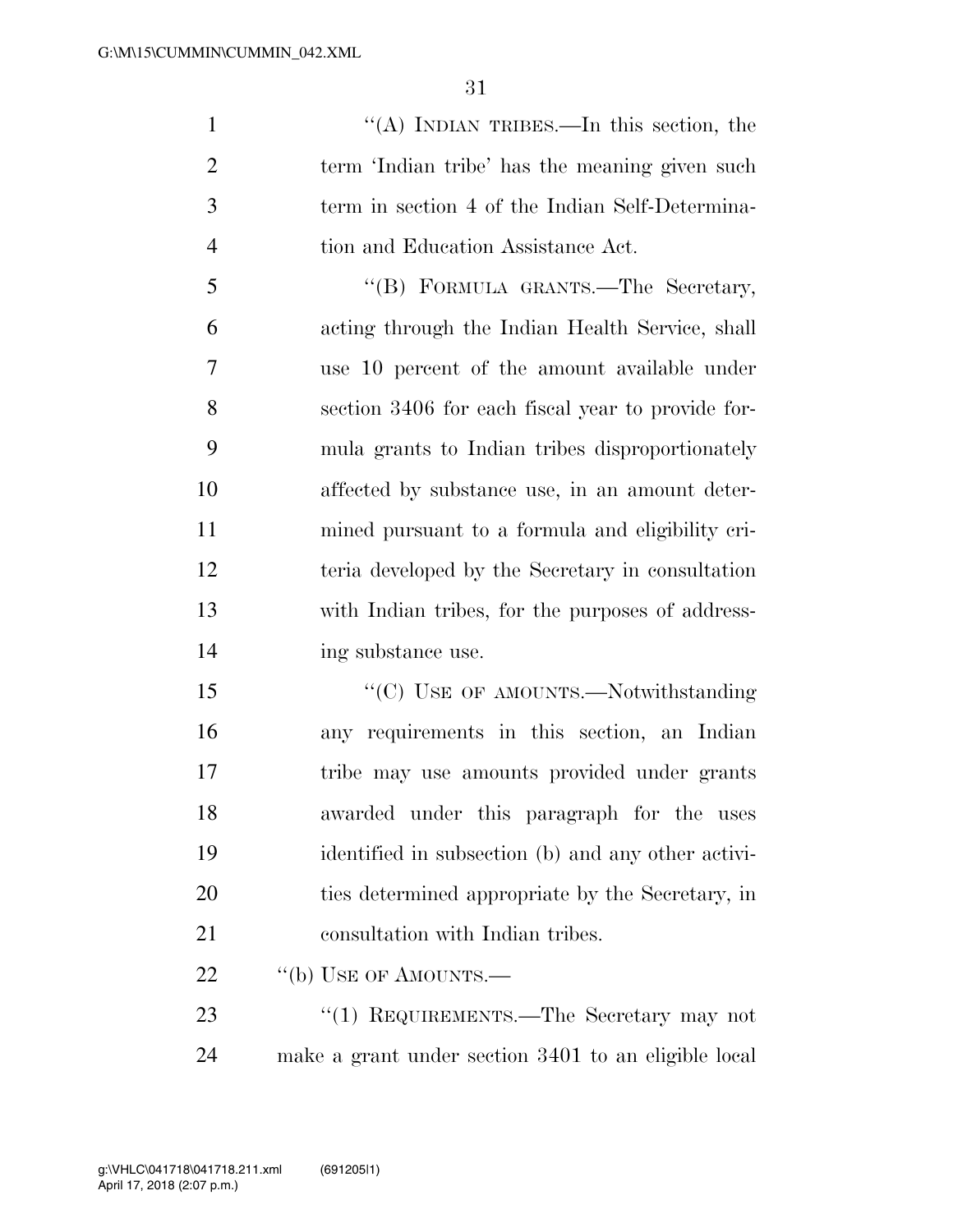| $\mathbf{1}$   | area unless the chief elected official of the area |
|----------------|----------------------------------------------------|
| $\overline{2}$ | agrees that—                                       |
| 3              | $\lq\lq$ the allocation of funds and services      |
| $\overline{4}$ | within the area under the grant will be made in    |
| 5              | accordance with the priorities established by the  |
| 6              | substance use disorder treatment services plan-    |
| 7              | ning council; and                                  |
| 8              | "(B) funds provided under this grant will          |
| 9              | be expended for-                                   |
| 10             | "(i) prevention services described in              |
| 11             | paragraph $(3)$ ;                                  |
| 12             | "(ii) core medical services described in           |
| 13             | paragraph $(4)$ ;                                  |
| 14             | "(iii) recovery and support services               |
| 15             | described in paragraph $(5)$ ;                     |
| 16             | "(iv) early intervention and engage-               |
| 17             | ment services described in paragraph (6);          |
| 18             | $\lq\lq$ (v) harm reduction services described     |
| 19             | in paragraph $(7)$ ;                               |
| 20             | "(vi) financial assistance with health             |
| 21             | insurance described in paragraph (8); and          |
| 22             | "(vii) administrative expenses<br>$de-$            |
| 23             | scribed in paragraph $(10)$ .                      |
| 24             | $``(2)$ DIRECT FINANCIAL ASSISTANCE.—              |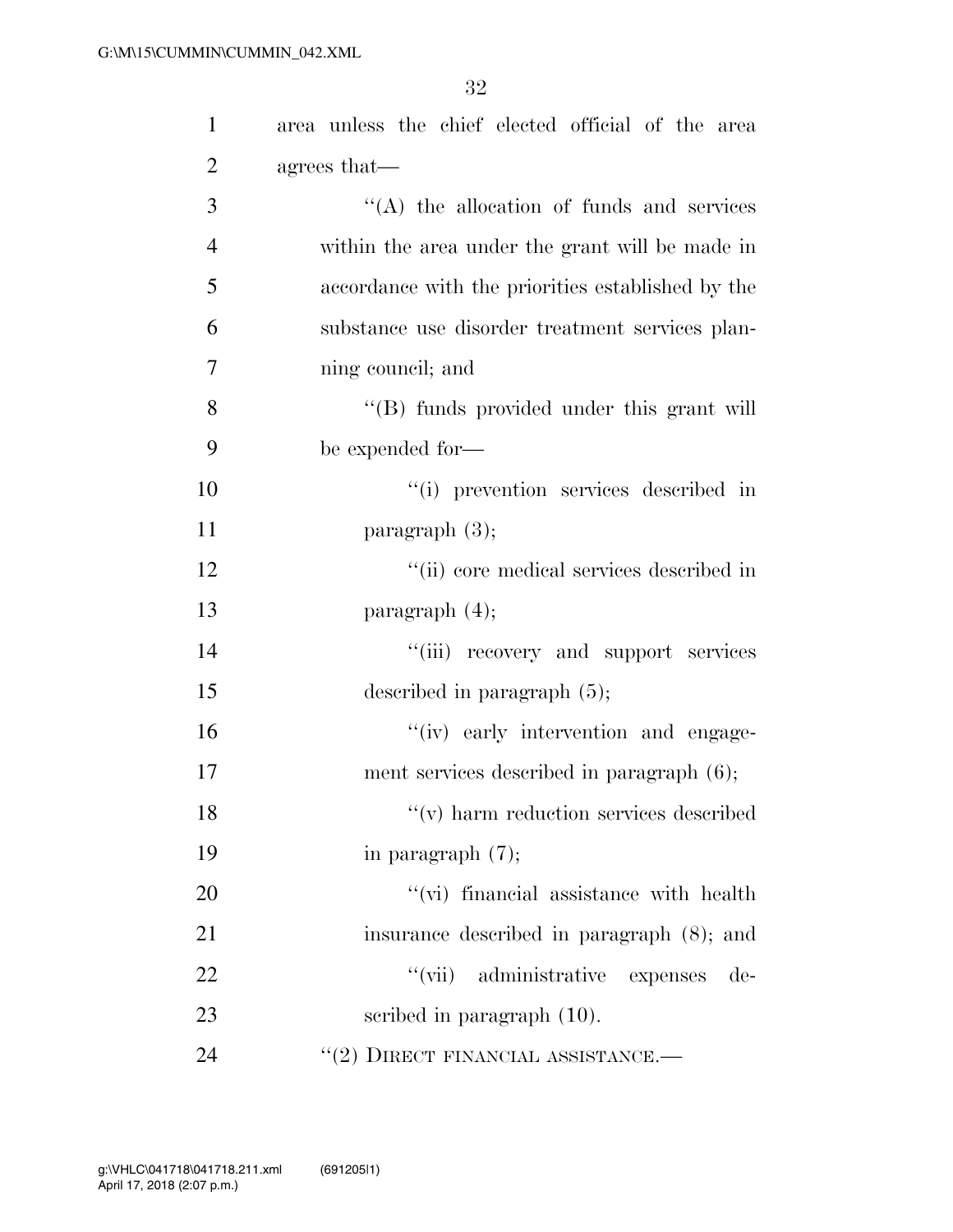''(A) IN GENERAL.—An eligible local area shall use amounts received under a grant under section 3401 to provide direct financial assist- ance to eligible entities for the purpose of pro- viding prevention services, core medical services, recovery and support services, harm reduction services, and early intervention and engagement services.

 ''(B) APPROPRIATE ENTITIES.—Direct fi- nancial assistance may be provided under sub- paragraph (A) to public or nonprofit private en- tities, or private for-profit entities if such enti- ties are the only available provider of quality substance use disorder treatment services in the area.

16 "(3) PREVENTION SERVICES.—

 $((A)$  IN GENERAL.—For purposes of this subsection, the term 'prevention services' means services, programs, or multi-sector strategies to prevent substance use disorder (such as evi- dence-based education campaigns, community- based prevention programs, opioid diversion, collection and disposal or unused opioids, and services to at-risk populations.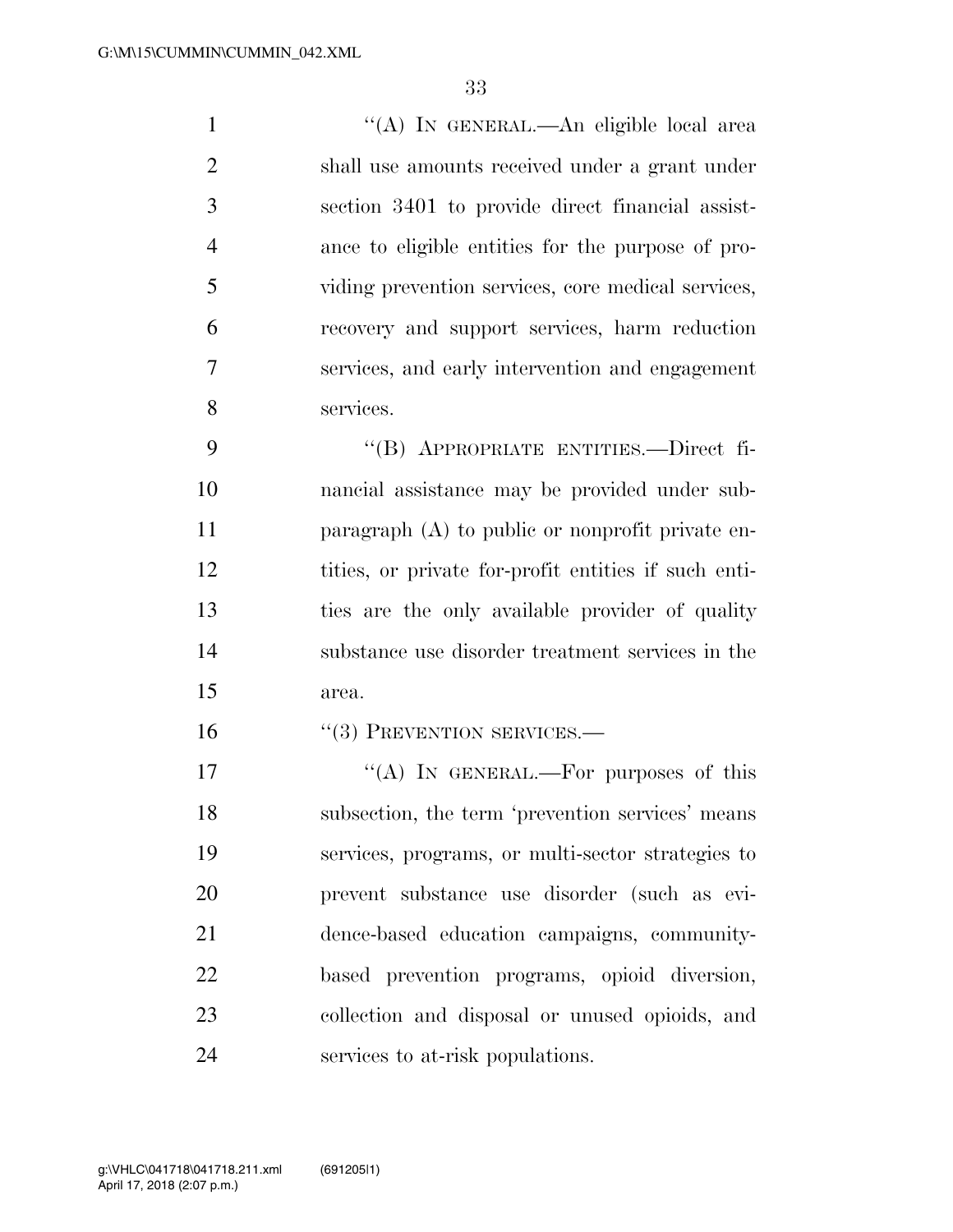| $\mathbf{1}$   | "(B) LIMIT.—An eligible local area may                |
|----------------|-------------------------------------------------------|
| $\overline{2}$ | use not to exceed 20 percent of the amount of         |
| 3              | the grant under section 3401 for prevention           |
| $\overline{4}$ | services. An eligible local area may apply to the     |
| 5              | Secretary for a waiver of this subparagraph.          |
| 6              | "(4) CORE MEDICAL SERVICES.—For purposes              |
| $\overline{7}$ | of this subsection, the term 'core medical services'  |
| 8              | means the following evidence-based services provided  |
| 9              | to individuals with substance use disorder or at risk |
| 10             | for developing substance use disorder:                |
| 11             | "(A) Substance use disorder treatments,               |
| 12             | including clinical stabilization services, with-      |
| 13             | drawal management and detoxification, inten-          |
| 14             | sive inpatient treatment, intensive outpatient        |
| 15             | treatment, all forms of Federally approved            |
| 16             | medication-assisted treatment, outpatient treat-      |
| 17             | ment, and residential recovery treatment.             |
| 18             | "(B) Outpatient and ambulatory health                 |
| 19             | services, including those administered by Feder-      |
| 20             | ally qualified health centers and rural health        |
| 21             | clinics.                                              |
| 22             | "(C) Hospice services.                                |
| 23             | $\lq\lq$ (D) Mental health services.                  |
| 24             | "(E) Naloxone procurement, distribution,              |
| 25             | and training.                                         |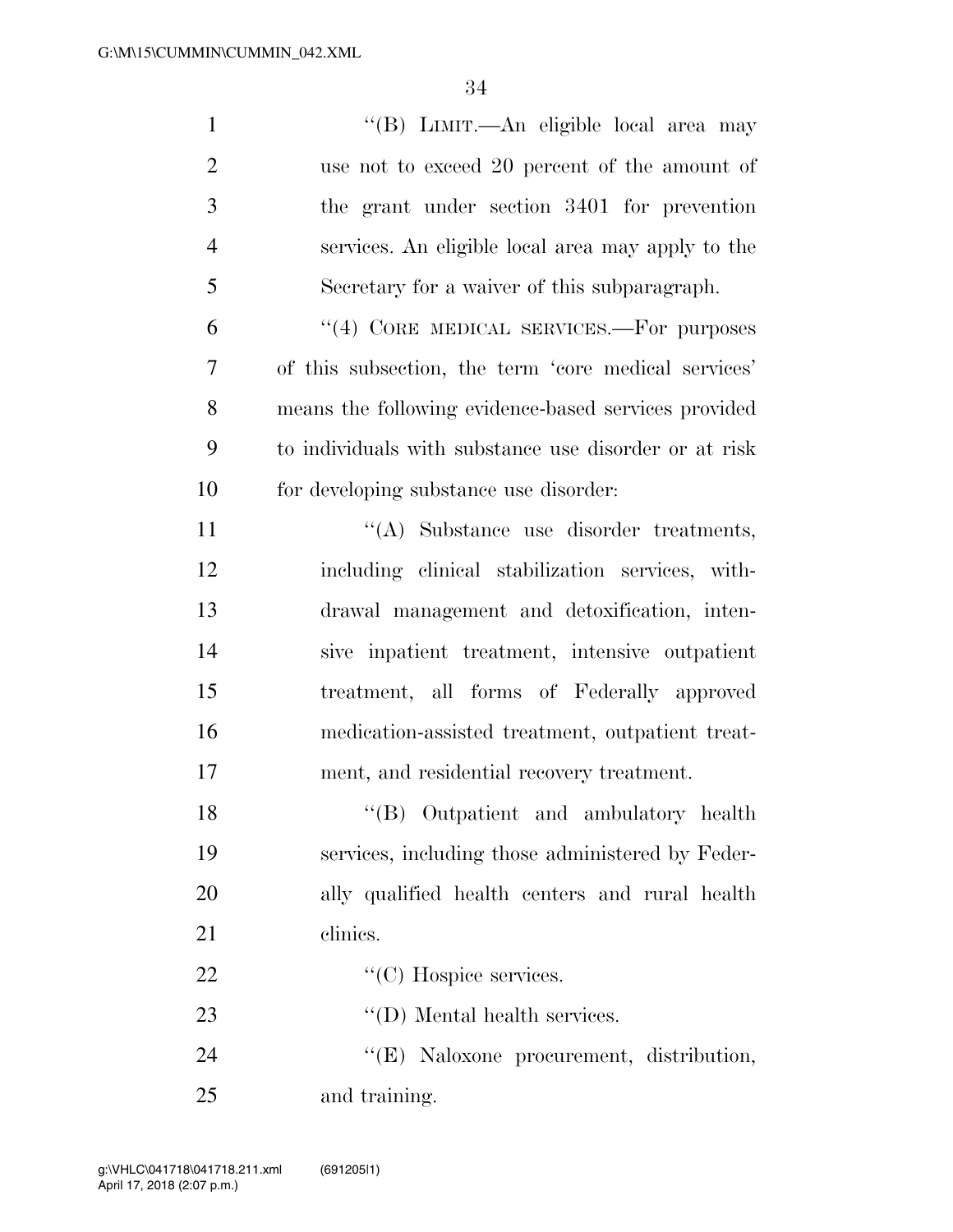| $\mathbf{1}$   | $\lq\lq(F)$ Pharmaceutical assistance and diag-         |
|----------------|---------------------------------------------------------|
| $\overline{2}$ | nostic testing related to the management of             |
| 3              | substance-use disorders a co-morbid conditions.         |
| $\overline{4}$ | $\lq\lq (G)$ Home and community based health            |
| 5              | services.                                               |
| 6              | "(H) Comprehensive Case Management,                     |
| 7              | including substance use disorder treatment ad-          |
| 8              | herence services.                                       |
| 9              | "(I) Health insurance enrollment and cost-              |
| 10             | sharing assistance in accordance with para-             |
| 11             | $graph(8)$ .                                            |
| 12             | " $(5)$ RECOVERY AND SUPPORT SERVICES.—For              |
| 13             | purposes of paragraph $(1)(B)(ii)$ , the term 'recovery |
| 14             | and support services' means services, subject to the    |
| 15             | approval of the Secretary, that are provided to indi-   |
| 16             | viduals with substance use disorder, including resi-    |
| 17             | dential recovery treatment and housing, including       |
| 18             | for individuals receiving medication-assisted treat-    |
| 19             | ment, long term recovery services, 24/7 hotline crisis  |
| 20             | center support, medical transportation services, res-   |
| 21             | pite care for persons caring for individuals with sub-  |
| 22             | stance use disorder, child care and family services     |
| 23             | while an individual is receiving inpatient treatment    |
| 24             | services or at the time of outpatient services, out-    |
| 25             | reach services, peer recovery services, nutrition serv- |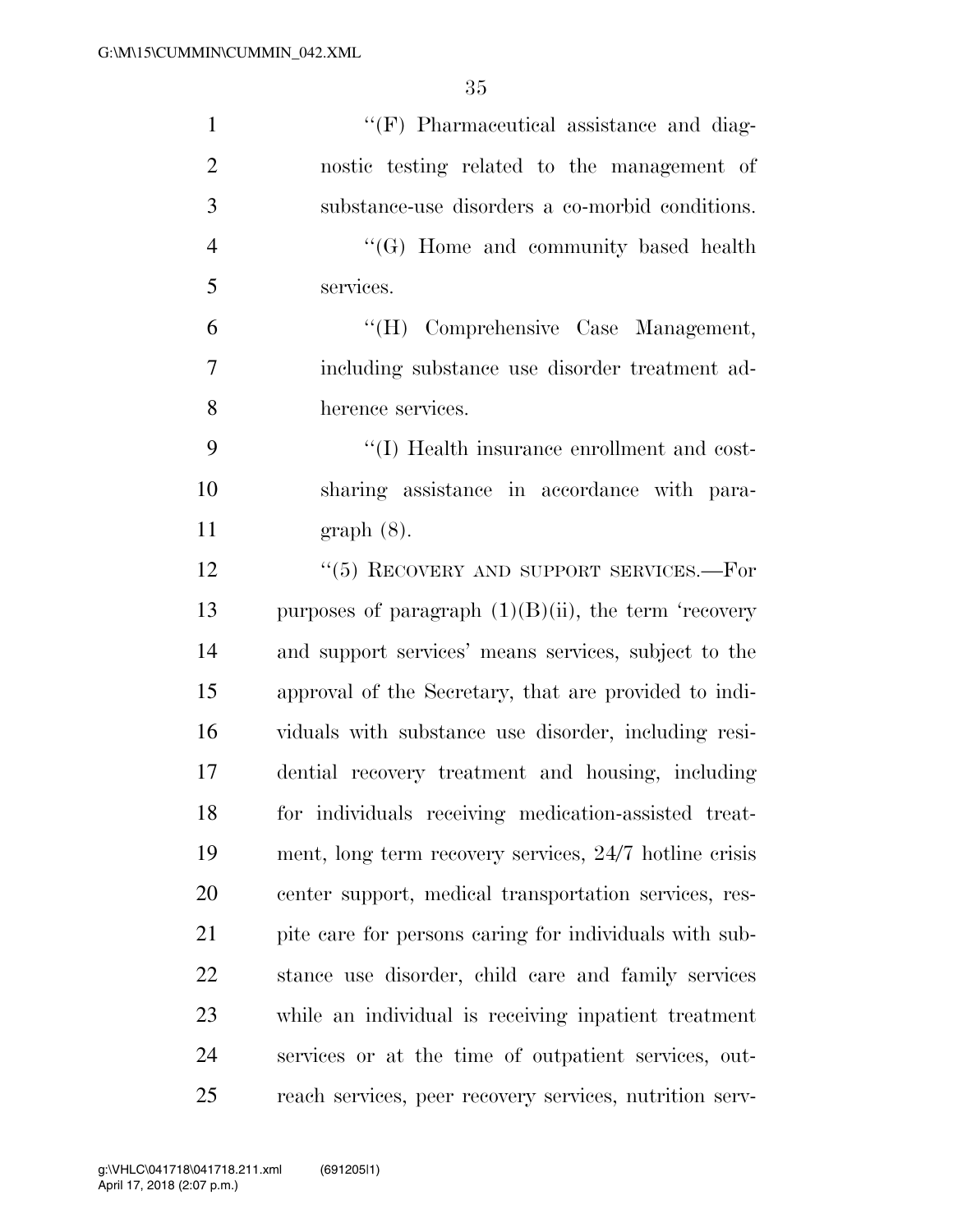ices, and referrals for job training and career serv- ices, housing, legal services, and child care and fam-ily services.

4 "(6) EARLY INTERVENTION AND ENGAGEMENT SERVICES.—For purposes of this section, the term 'early intervention and engagement services' means services to provide rapid access to substance use dis- order treatment, counseling provided to individuals who have misused substances, who have experienced an overdose, or are at risk of developing substance use disorder, and the provision of referrals to facili- tate the access of such individuals to core medical services or recovery and support services. The enti- ties through which such services may be provided in- clude emergency rooms, fire departments and emer- gency medical services, detention facilities, homeless shelters, law enforcement agencies, health care points of entry specified by eligible local areas, Fed- erally qualified health centers, and rural health clin-ics.

21 "(7) HARM REDUCTION SERVICES.—For pur- poses of this section, the term 'harm reduction serv- ices' means evidence-based services provided to indi-viduals engaging in substance use that reduce the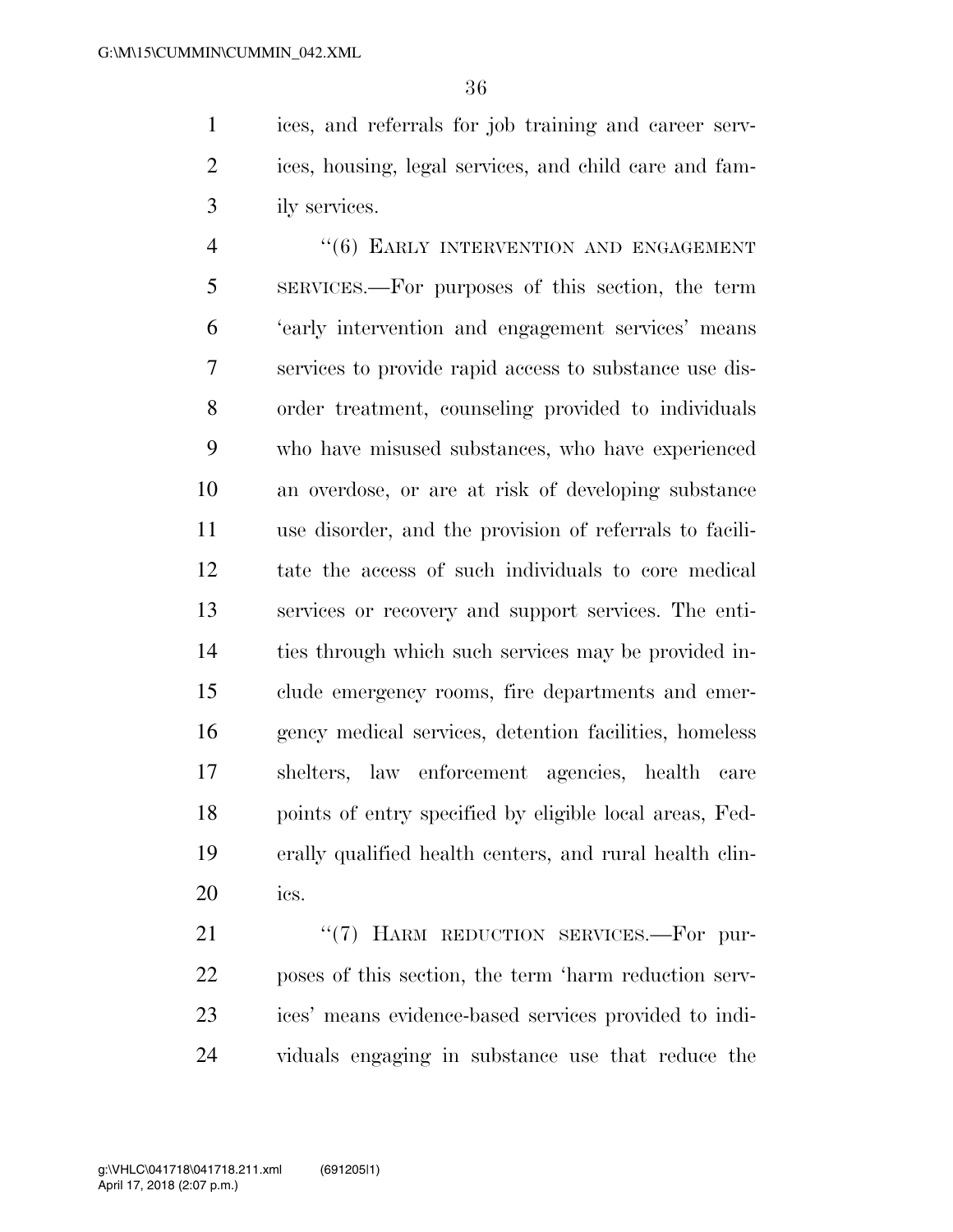| $\mathbf{1}$   | risk of infectious disease transmission, overdose, or |
|----------------|-------------------------------------------------------|
| $\overline{2}$ | death, including by increasing access to health care. |
| 3              | "(8) AFFORDABLE HEALTH INSURANCE COV-                 |
| $\overline{4}$ | ERAGE.—An eligible local area may use amounts         |
| 5              | provided under a grant awarded under section 3401     |
| 6              | to establish a program of financial assistance to as- |
| 7              | sist eligible individuals with substance use disorder |
| 8              | $in-$                                                 |
| 9              | $\lq\lq$ enrolling in health insurance cov-           |
| 10             | erage; or                                             |
| 11             | "(B) affording health care services, includ-          |
| 12             | ing assistance paying cost-sharing amounts, in-       |
| 13             | cluding premiums.                                     |
| 14             | "(9) REQUIREMENT OF STATUS AS MEDICAID                |
| 15             | PROVIDER.-                                            |
| 16             | "(A) PROVISION OF SERVICE.—Subject to                 |
| 17             | paragraph $(2)$ , the Secretary may not make a        |
| 18             | grant under section 3401 for the provision of         |
| 19             | substance use disorder treatment services under       |
| 20             | this section in an eligible local area unless, in     |
| 21             | the case of any such service that is available        |
| 22             | pursuant to the State plan approved under title       |
| 23             | XIX of the Social Security Act for the State—         |
| 24             | "(i) the political subdivision involved               |
| 25             | will provide the service directly, and the            |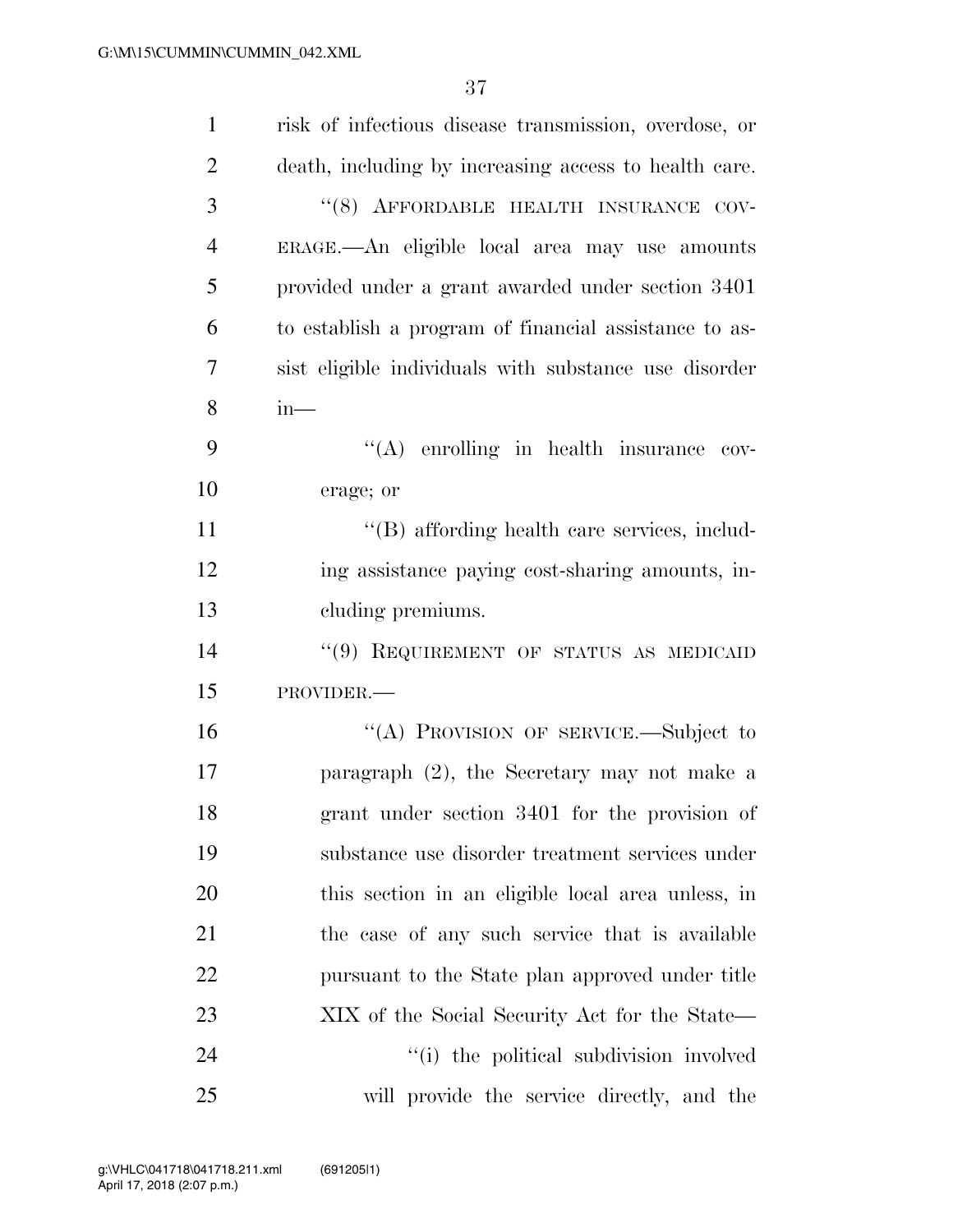| $\mathbf{1}$   | political subdivision has entered into a par-  |
|----------------|------------------------------------------------|
| $\overline{2}$ | ticipation agreement under the State plan      |
| 3              | and is qualified to receive payments under     |
| $\overline{4}$ | such plan; or                                  |
| 5              | "(ii) the eligible local area involved         |
| 6              | will enter into an agreement with a public     |
| $\tau$         | or nonprofit private entity under which the    |
| 8              | entity will provide the service, and the enti- |
| 9              | ty has entered into such a participation       |
| 10             | agreement and is qualified to receive such     |
| 11             | payments.                                      |
| 12             | $\lq\lq (B)$ WAIVER.—                          |
| 13             | "(i) IN GENERAL.—In the case of an             |
| 14             | entity making an agreement pursuant to         |
| 15             | subparagraph $(A)(ii)$ regarding the provi-    |
| 16             | sion of substance use disorder treatment       |

 entity making an agreement pursuant to 15 subparagraph (A)(ii) regarding the provi- sion of substance use disorder treatment services, the requirement established in such subparagraph shall be waived by the substance use planning council for the area involved if the entity does not, in providing health care services, impose a charge or ac- cept reimbursement available from any third-party payor, including reimbursement under any insurance policy or under any Federal or State health benefits program.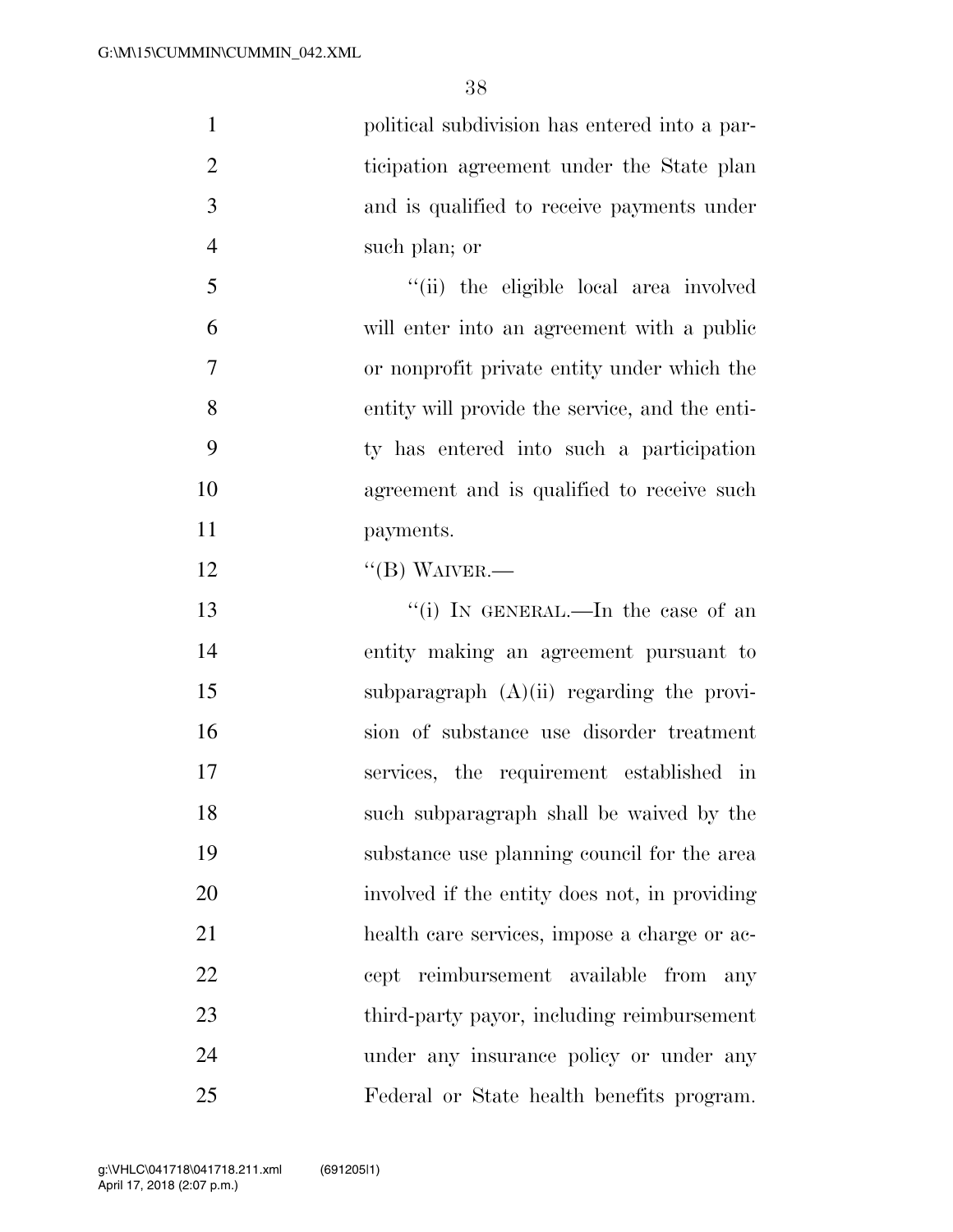| $\mathbf{1}$   | "(ii) DETERMINATION.—A determina-                            |
|----------------|--------------------------------------------------------------|
| $\overline{2}$ | tion by the substance use planning council                   |
| 3              | of whether an entity referred to in clause                   |
| 4              | (i) meets the criteria for a waiver under                    |
| 5              | such clause shall be made without regard                     |
| 6              | to whether the entity accepts voluntary do-                  |
| 7              | nations for the purpose of providing serv-                   |
| 8              | ices to the public.                                          |
| 9              | "(10) ADMINISTRATION AND PLANNING.—An                        |
| 10             | eligible local area shall not use in excess of 10 per-       |
| 11             | cent of amounts received under a grant under sec-            |
| 12             | tion 3401 for administration, accounting, reporting,         |
| 13             | and program oversight functions, including the de-           |
| 14             | velopment of systems to improve data collection and          |
| 15             | data sharing.                                                |
| 16             | "(11) INCARCERATED INDIVIDUALS.—Amounts                      |
| 17             | received under a grant under section 3401 may be             |
| 18             | used to provide substance use disorder treatment             |
| 19             | services to currently incarcerated individuals.              |
| 20             | "SEC. 3404. APPLICATION.                                     |
| 21             | "(a) IN GENERAL.—To be eligible to receive a grant           |
| 22             | under section 3401, an eligible local area shall prepare and |
| 23             | submit to the Secretary an application in such form, and     |

 containing such information, as the Secretary shall re-quire, including—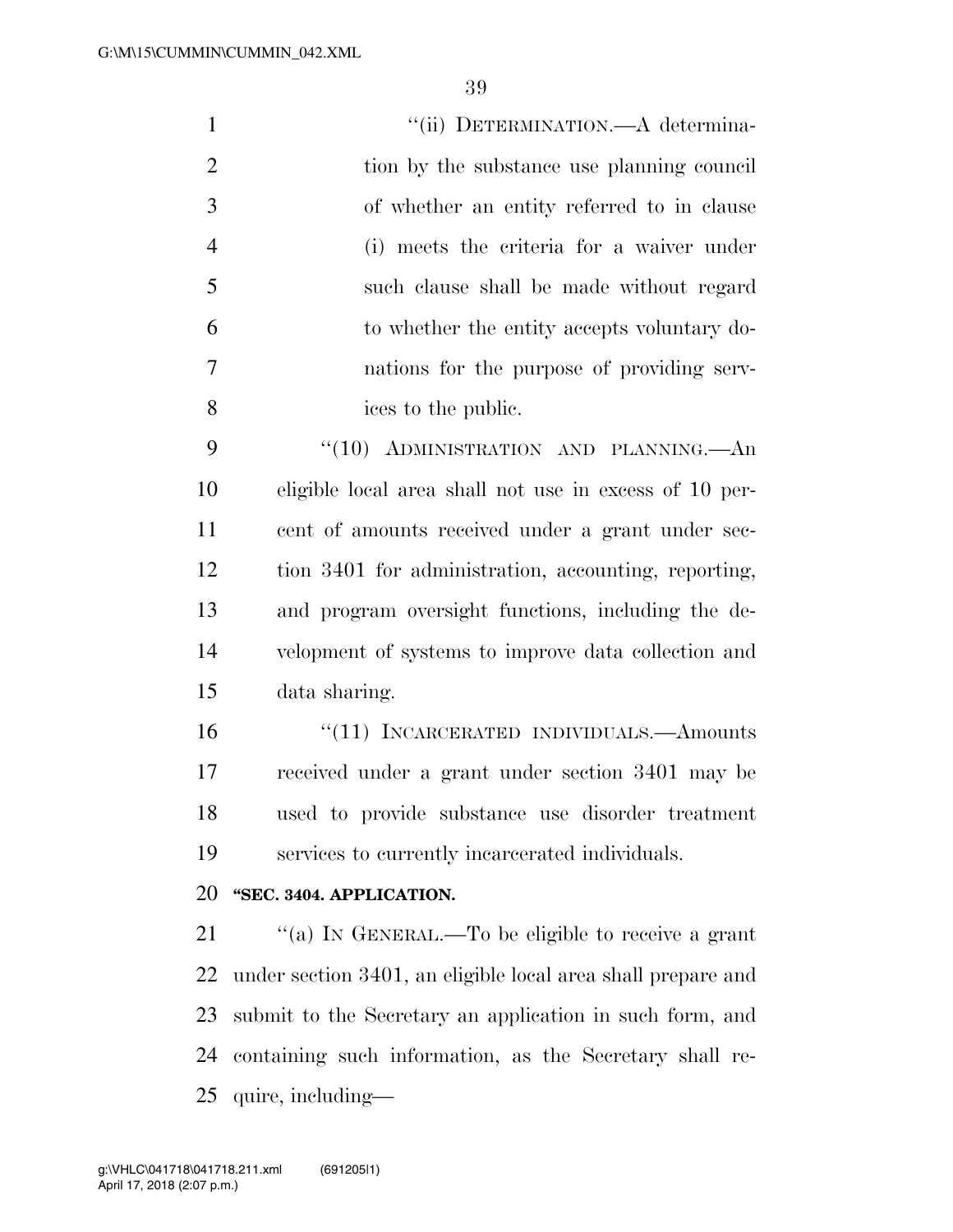$\frac{1}{1}$  <sup>(1)</sup> a complete accounting of the disbursement of any prior grants received under this subtitle by the applicant and the results achieved through such disbursements;

 ''(2) a demonstration of the extent of local need for the funds under the grant and a plan for pro- posed substance use disorder treatment services that is consistent with local needs, including a com- prehensive plan for the use of the grant funds devel- oped by the planning council established under sec- tion 3402, except that the planning council require- ment shall not apply with respect to areas receiving supplemental grant funds under section 3403(a)(2); ''(3) a demonstration that the area will use funds in a manner that provides substance use dis-order treatment services compliant with the evi-

 dence-based standards developed in accordance with section 3434, including all forms of Federally-ap-proved medication-assisted treatments;

20  $\frac{4}{4}$  information on the number of individuals 21 likely to be served by the funds sought, including de-mographic data on the populations to be served;

23 ''(5) key outcomes that will be measured by all entities that receive assistance, as well as an expla-nation of how the outcomes will be measured;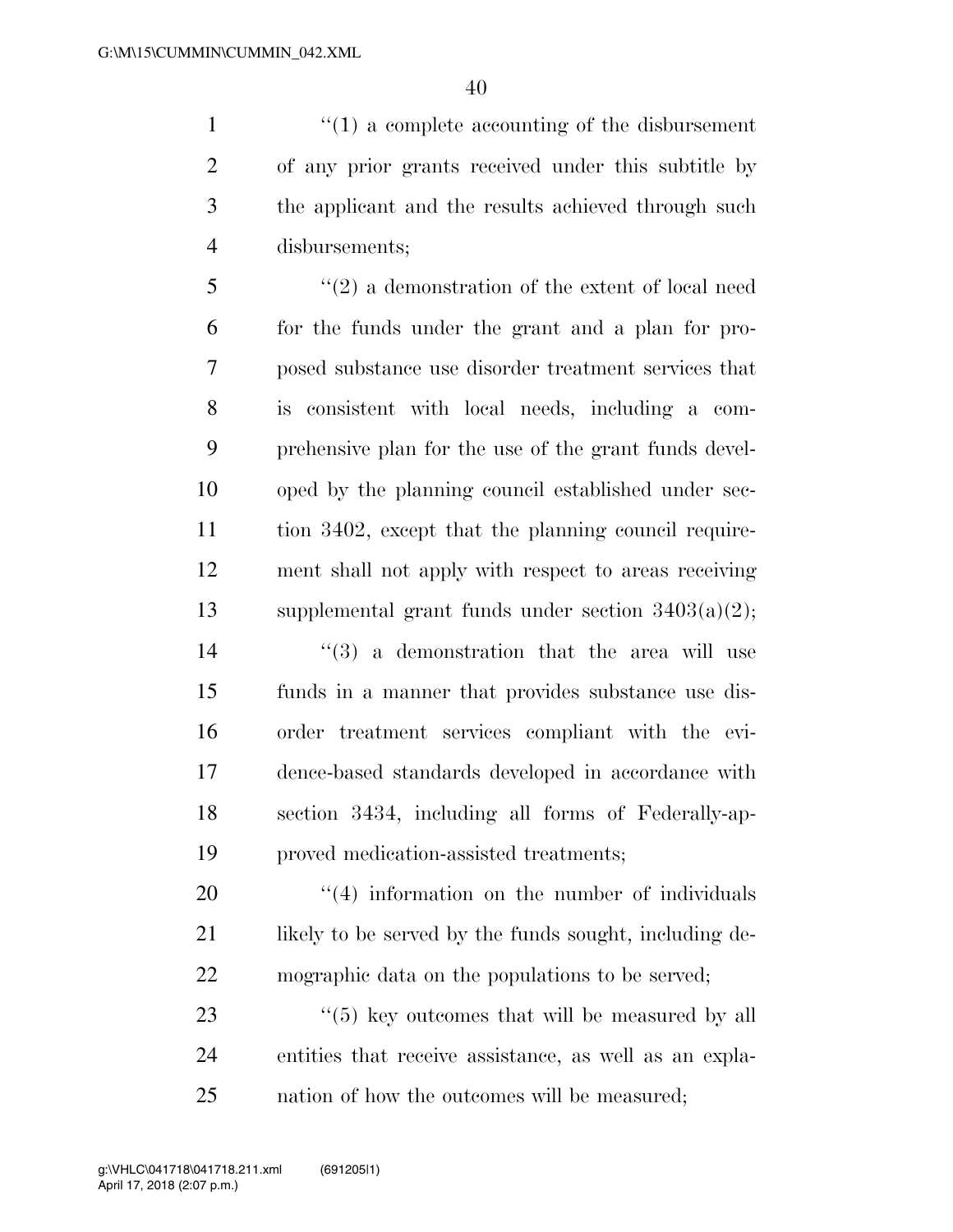| $\mathbf{1}$   | $\cdot\cdot\cdot(6)$ a demonstration that resources provided     |
|----------------|------------------------------------------------------------------|
| $\overline{2}$ | under the grant will be allocated in accordance with             |
| 3              | the local demographic incidence of substance use, in-            |
| $\overline{4}$ | cluding allocations for services for children, youths,           |
| 5              | and women;                                                       |
| 6              | $\lq(7)$ a demonstration that funds received from                |
| 7              | a grant under this subtitle in any prior year were ex-           |
| 8              | pended in accordance with the priorities established             |
| 9              | by the planning council;                                         |
| 10             | $(8)$ a demonstration that at least one rep-                     |
| 11             | resentative from Indian tribes located within any eli-           |
| 12             | gible local area are included in the membership of a             |
| 13             | planning council;                                                |
| 14             | $\cdot\cdot\cdot(9)$ a demonstration that the confidentiality of |
| 15             | individuals receiving substance use disorder treat-              |
| 16             | ment services will be maintained in a manner not in-             |
| 17             | consistent with applicable law; and                              |
| 18             | $\lq(10)$ an explanation of how income, asset, and               |
| 19             | medical expense criteria will be established and ap-             |
| 20             | plied to those who qualify for assistance under the              |
| 21             | program under this subtitle.                                     |
| 22             | "(b) ASSURANCES.—To be eligible to receive a grant               |
| 23             | under section 3401, the application submitted by the eligi-      |
| 24             | ble local area shall include assurances adequate to en-          |
| 25             | $sure-$                                                          |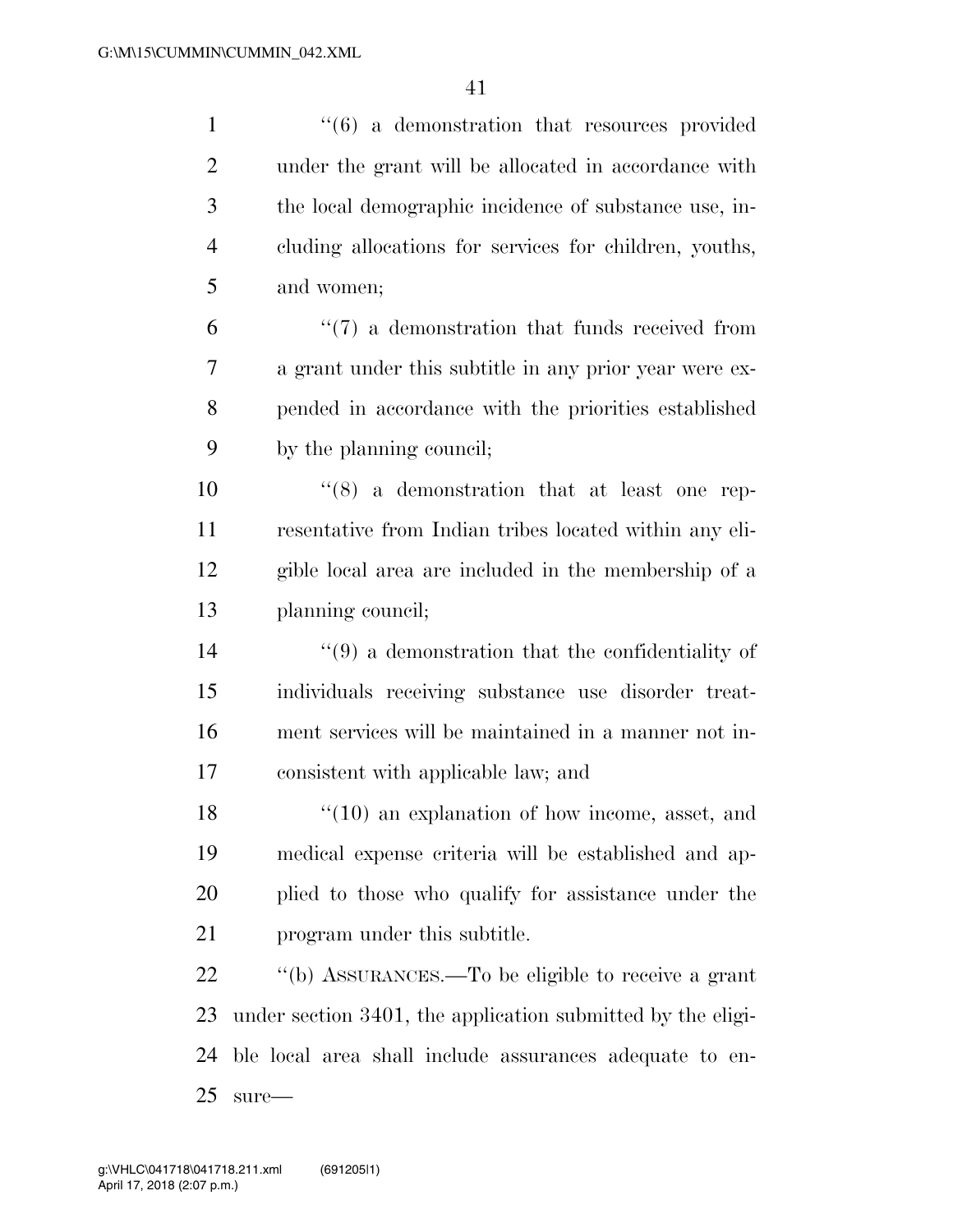$\frac{1}{2}$   $\frac{1}{2}$  that funds received under the grant will be utilized to supplement not supplant other State or local funds made available in the year for which the grant is awarded to provide substance use disorder treatment services;

 $(2)$  that the political subdivisions within the el- igible local area will maintain the level of expendi- tures by such political subdivisions for substance use-related services at a level that is equal to the level of such expenditures by such political subdivi-sions for the preceding fiscal year;

12 ''(3) that political subdivisions within the eligi- ble local area will not use funds received under a grant awarded under section 3401 in maintaining the level of substance use disorder treatment services as required in paragraph (2);

17  $\frac{17}{2}$  that substance use disorder treatment 18 services provided with assistance made available 19 under the grant will be provided without regard—

20  $\langle (A)$  to the ability of the individual to pay 21 for such services; and

22 ''(B) to the current or past health condi-23 tion of the individual to be served;

24  $\frac{1}{2}$  (5) that substance use disorder treatment 25 services will be provided in a setting that is acces-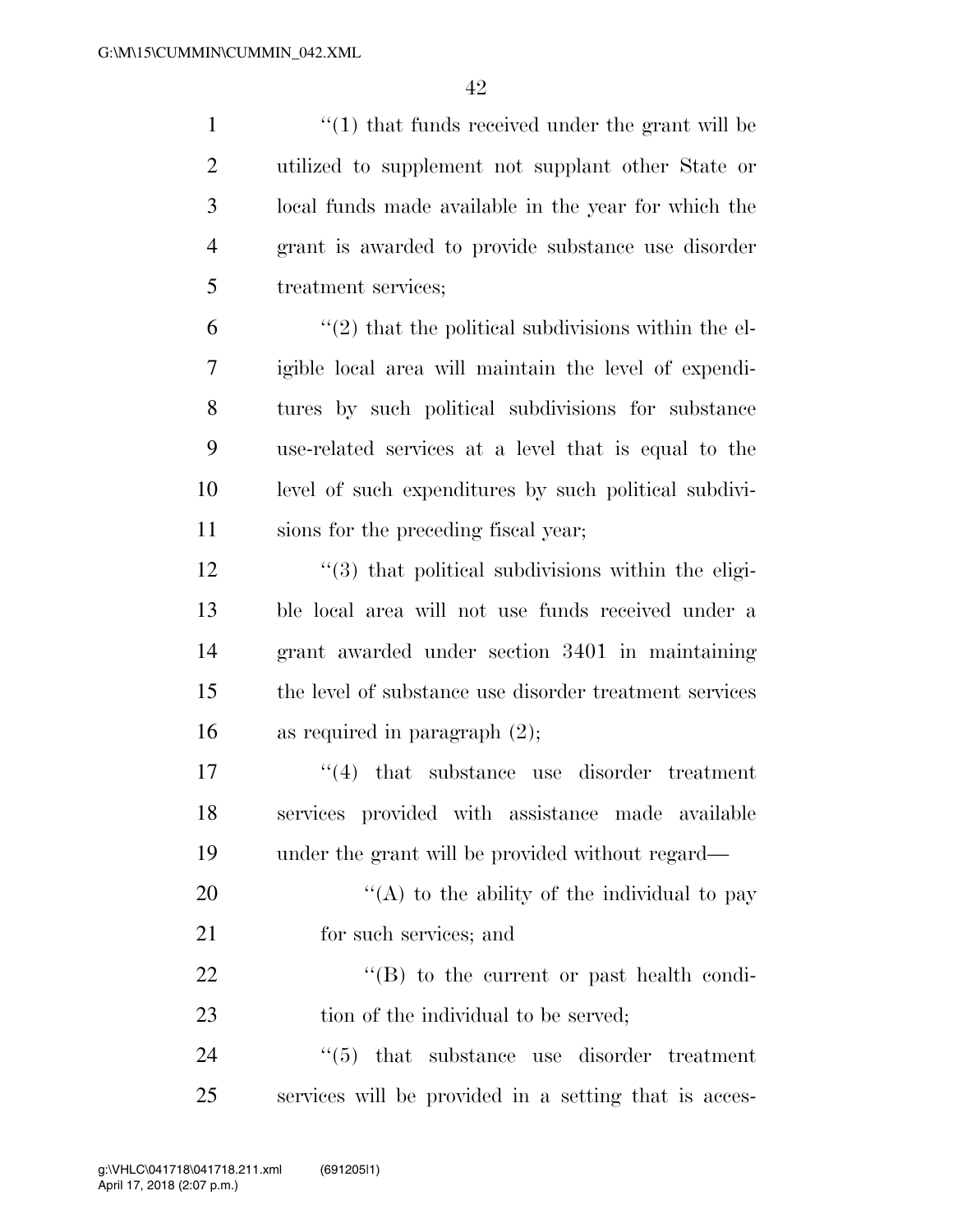sible to low-income individuals with substance use disorder, and to individuals with substance use dis-order residing in rural areas;

 $\frac{4}{6}$  ''(6) that a program of outreach will be pro- vided to low-income individuals with substance use disorder to inform such individuals of substance use disorder treatment services, and to individuals with substance use disorder residing in rural areas; and

9 ''(7) that funds received under a grant awarded under this subtitle will not be utilized to make pay- ments for any item or service to the extent that pay- ment has been made, or can reasonably be expected to be made, with respect to that item or service under any State compensation program, under an insurance policy, or under any Federal or State health benefits program (except for a program ad- ministered by, or providing the services of, the In-dian Health Service).

 ''(c) REQUIREMENTS REGARDING IMPOSITION OF CHARGES FOR SERVICES.—

21 "(1) IN GENERAL.—The Secretary may not make a grant under section 3401 to an eligible local area unless the eligible local area provides assur-ances that in the provision of substance use disorder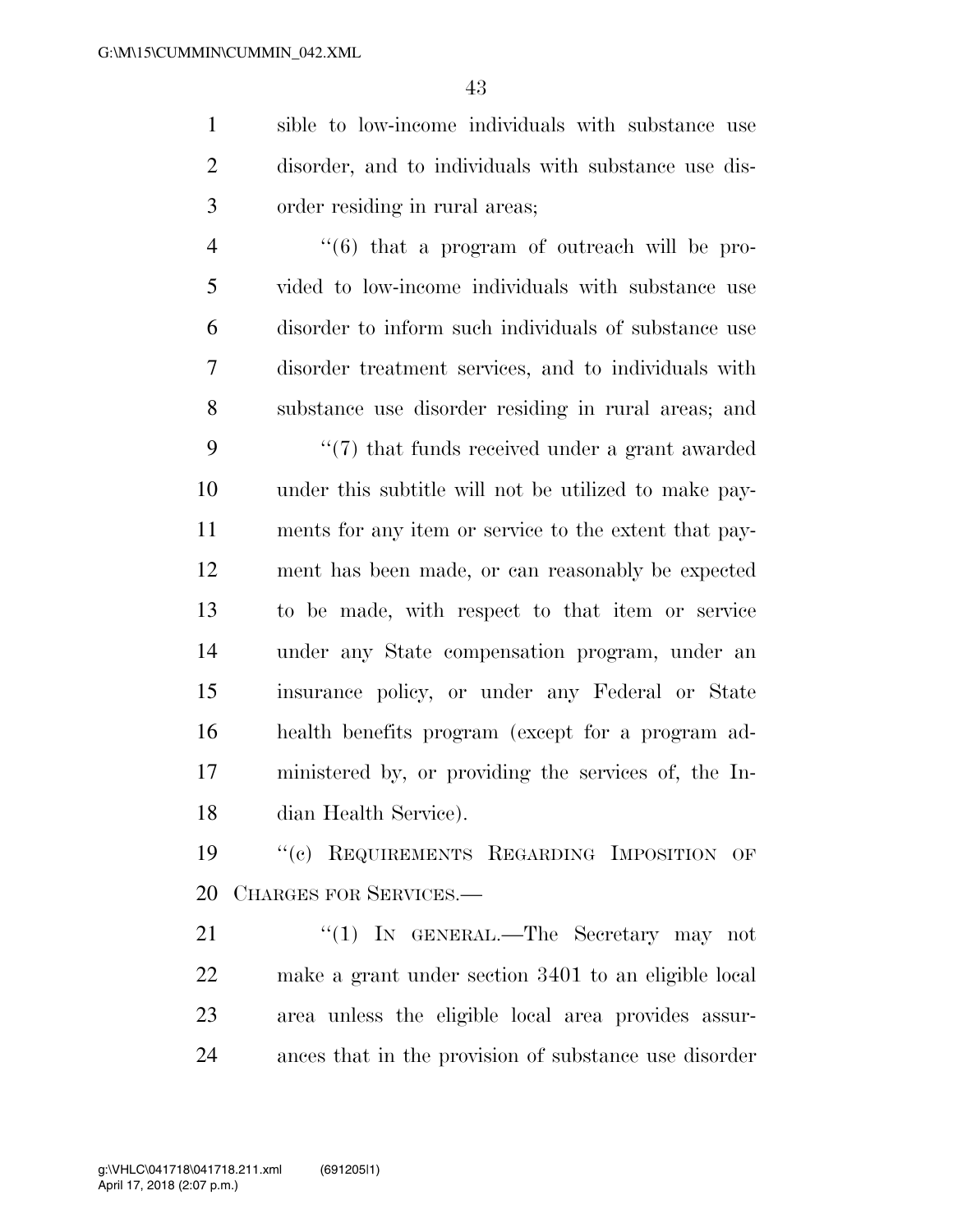treatment services with assistance provided under 2 the grant —

 ''(A) in the case of individuals with an in- come less than or equal to 138 percent of the official poverty level, the provider will not im- pose charges on any such individual for the services provided under the grant;

 ''(B) in the case of individuals with an in- come greater than 138 percent of the official poverty level, the provider will impose a charge on each such individual according to a schedule of charges made available to the public;

 $\cdot$  (C) in the case of individuals with an in- come greater than 138 percent of the official poverty level but not exceeding 200 percent of such poverty level, the provider will not, for an calendar year, impose charges in an amount ex- ceeding 5 percent of the annual gross income of the individual;

 $\langle (D)$  in the case of individuals with an in- come greater than 200 percent of the official poverty level but not exceeding 300 percent of such poverty level, the provider will not, for any calendar year, impose charges in an amount ex-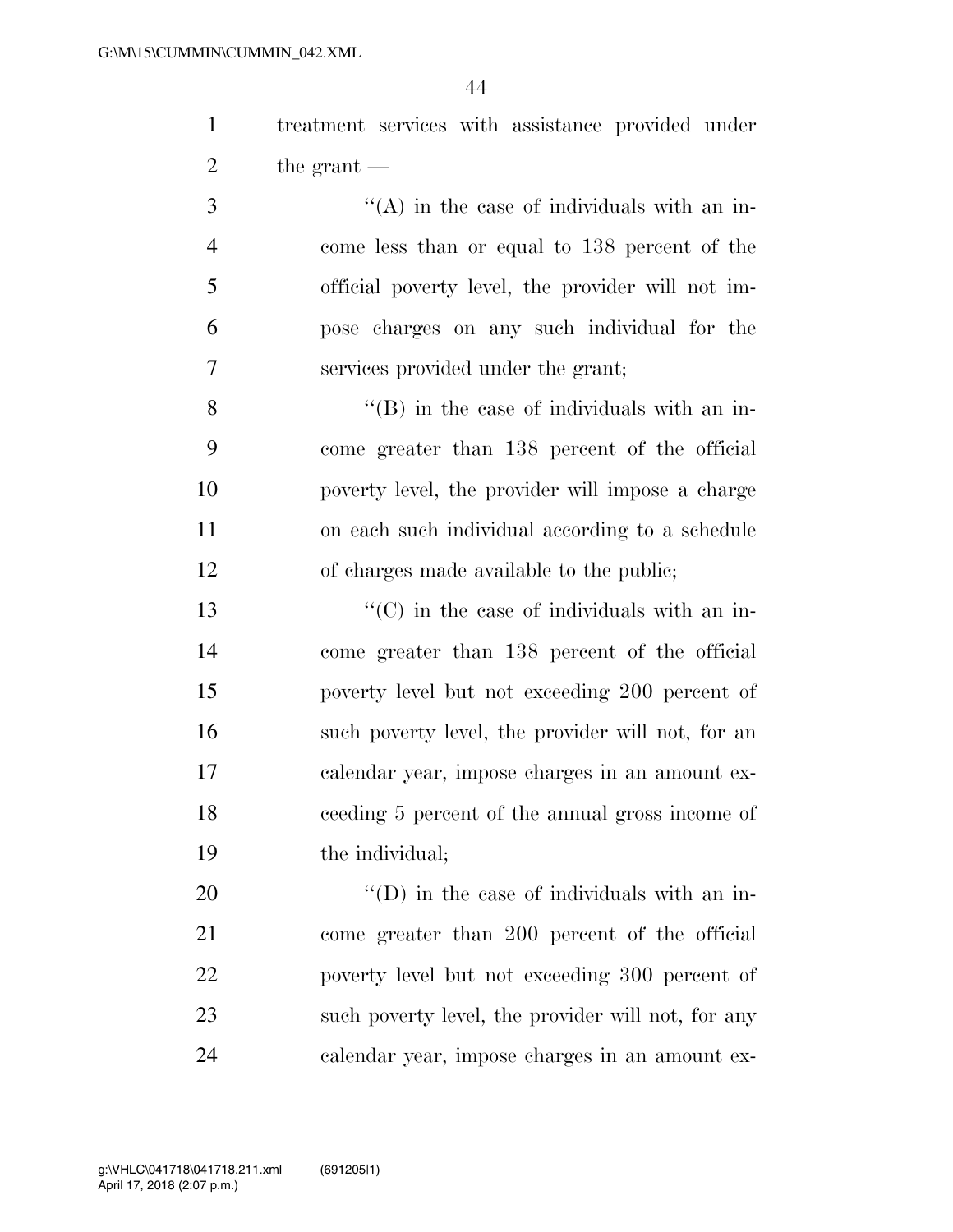ceeding 7 percent of the annual gross income of 2 the individual involved;

 $\cdot$  (E) in the case of individuals with an in- come greater than 300 percent of the official poverty level, the provider will not, for any cal- endar year, impose charges in an amount ex- ceeding 15 percent of the annual gross income of the individual involved; and

 ''(F) in the case of eligible American In- dian and Alaska Native individuals as defined by section 447.50 of title 42, Code of Federal Regulations (as in effect on July 1, 2010), the provider will not impose any charges for sub- stance use disorder treatment services, includ- ing any charges or cost-sharing prohibited by section 1402(d) of the Patient Protection and Affordable Care Act.

18 "(2) CHARGES.—With respect to compliance with the assurances made under paragraph (1), an eligible local area may, in the case of individuals 21 subject to a charge—

 $\langle (A)$  assess the amount of the charge in the discretion of the area, including imposing only a nominal charge for the provision of sub-stance use disorder treatment services, subject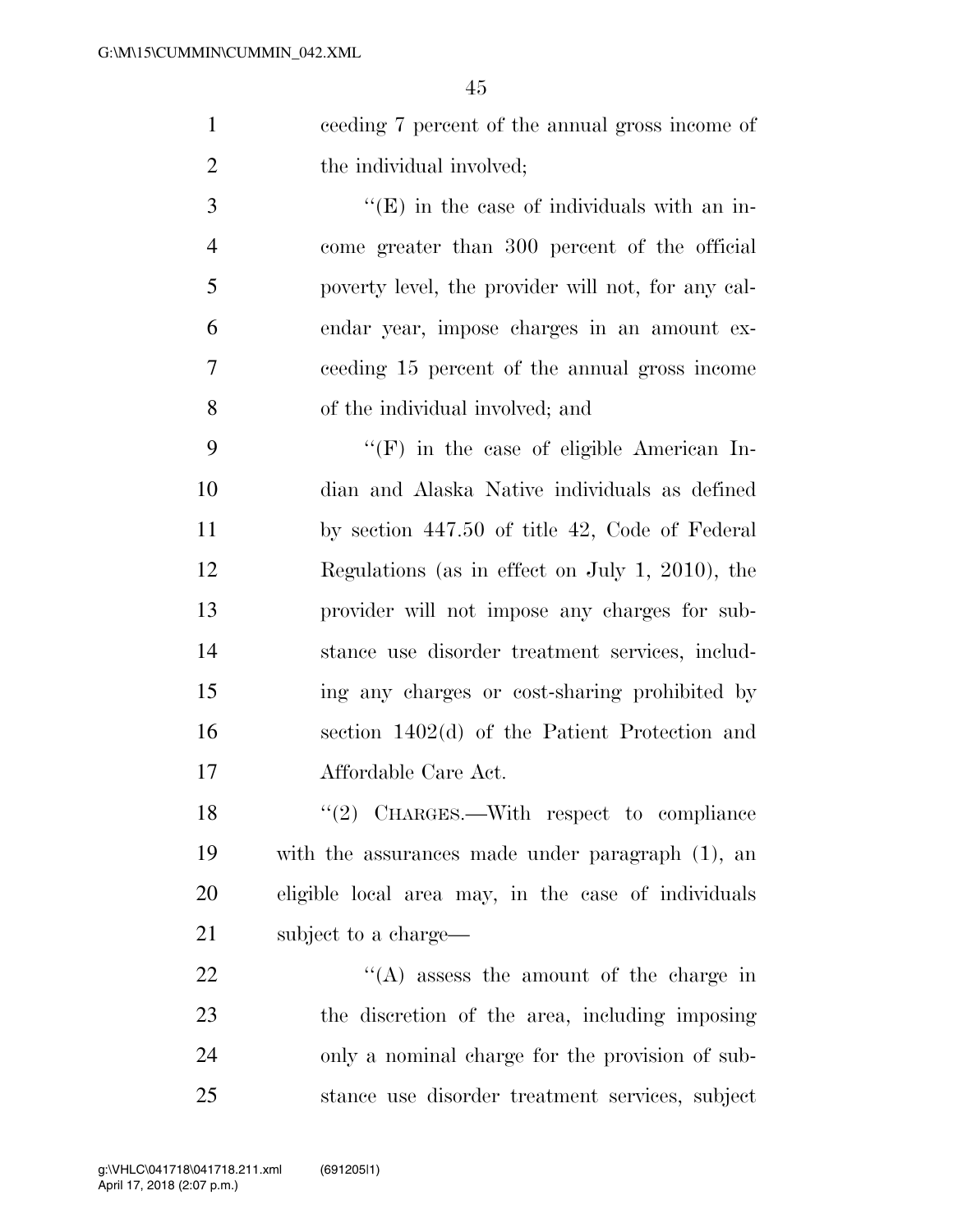to the provisions of the paragraph regarding public schedules and regarding limitations on the maximum amount of charges and;

 ''(B) take into consideration the total med- ical expenses of individuals in assessing the amount of the charge, subject to such provi-sions.

8 "(3) AGGREGATE CHARGES.—The Secretary may not make a grant under section 3401 to an eli- gible local area unless the area agrees that the limi- tations on charges for substance use disorder treat- ment services under this subsection applies to the annual aggregate of charges imposed for such serv- ices, however the charges are characterized, includes enrollment fees, premiums, deductibles, cost sharing, co-payments, co-insurance costs, or any other charges.

18 "(d) INDIAN TRIBES.—Any application requirements for grants distributed in accordance with section  $20\quad3403(a)(3)$  shall be developed by the Secretary in con-sultation with Indian tribes.

## **''SEC. 3405. TECHNICAL ASSISTANCE.**

 ''The Secretary shall, beginning on the date of enact- ment of this title, provide technical assistance, including assistance from other grantees, contractors or subcontrac-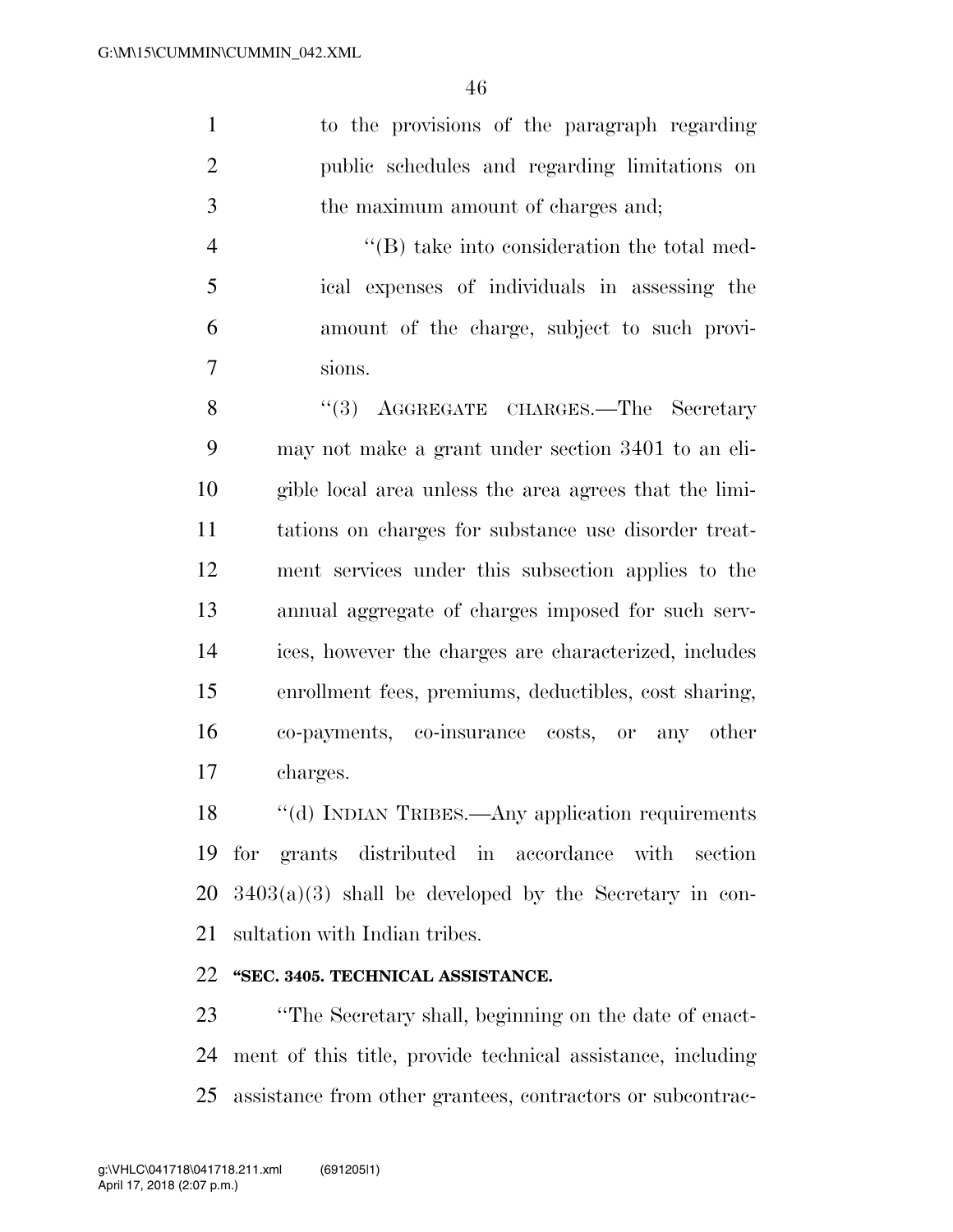tors under this title to assist newly eligible local areas in the establishment of planning councils and, to assist enti- ties in complying with the requirements of this subtitle in order to make such areas eligible to receive a grant under this subtitle. The Secretary may make planning grants available to eligible local areas, in an amount not to exceed \$75,000 for any area, that is projected to be eligible for funding under section 3401 in the following fiscal year. Such grant amounts shall be deducted from the first year formula award to eligible local areas accept-ing such grants.

#### **''SEC. 3406. AUTHORIZATION OF APPROPRIATIONS.**

 ''There is authorized to be appropriated to carry out this subtitle—

| 15 | "(1) $$2,700,000,000$ for fiscal year 2019;            |
|----|--------------------------------------------------------|
| 16 | "(2) $\text{$}2,700,000,000$ for fiscal year 2020;     |
| 17 | $\lq(3)$ \$2,700,000,000 for fiscal year 2021;         |
| 18 | "(4) $\text{$}2,700,000,000$ for fiscal year 2022;     |
| 19 | $(5)$ \$2,700,000,000 for fiscal year 2023;            |
| 20 | $(6)$ \$2,700,000,000 for fiscal year 2024;            |
| 21 | $\lq(7)$ \$2,700,000,000 for fiscal year 2025;         |
| 22 | $(8)$ \$2,700,000,000 for fiscal year 2026;            |
| 23 | "(9) $\text{$}2,700,000,000$ for fiscal year 2027; and |
| 24 | $(10)$ \$2,700,000,000 for fiscal year 2028.           |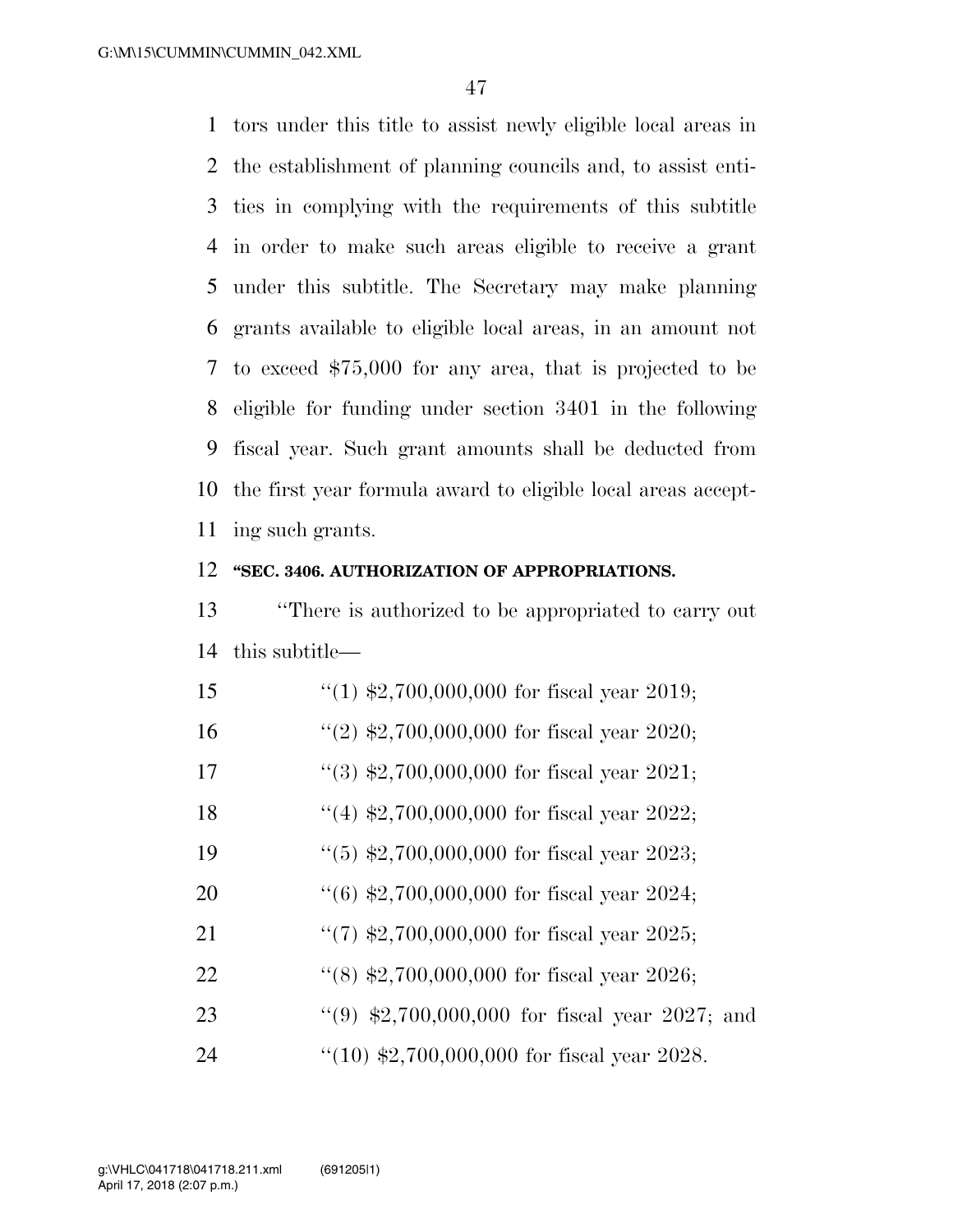# **''Subtitle B—State and Tribal Sub- stance Use Disorder Prevention and Intervention Grant Pro-gram**

## **''SEC. 3411. ESTABLISHMENT OF PROGRAM OF GRANTS.**

 ''The Secretary, acting in coordination with the Di- rector of the Office of National Drug Control Policy, shall award grants to States, territories, and tribal governments for the purpose of addressing substance use within such States.

#### **''SEC. 3412. AMOUNT OF GRANT AND USE OF AMOUNTS.**

12 "(a) AMOUNT OF GRANT TO STATES AND TERRI-TORIES.—

14 "(1) IN GENERAL.—

15 "(A) EXPEDITED DISTRIBUTION.—Not later than 90 days after an appropriation be- comes available, the Secretary shall disburse 50 percent of the amount made available under section 3415 for carrying out this subtitle for such fiscal year through grants to States under section 3411, in accordance with subparagraphs  $(B)$  and  $(C)$ 

23 "'(B) MINIMUM ALLOTMENT.—Subject to the amount made available under section 3415, 25 the amount of a grant under section 3411 for—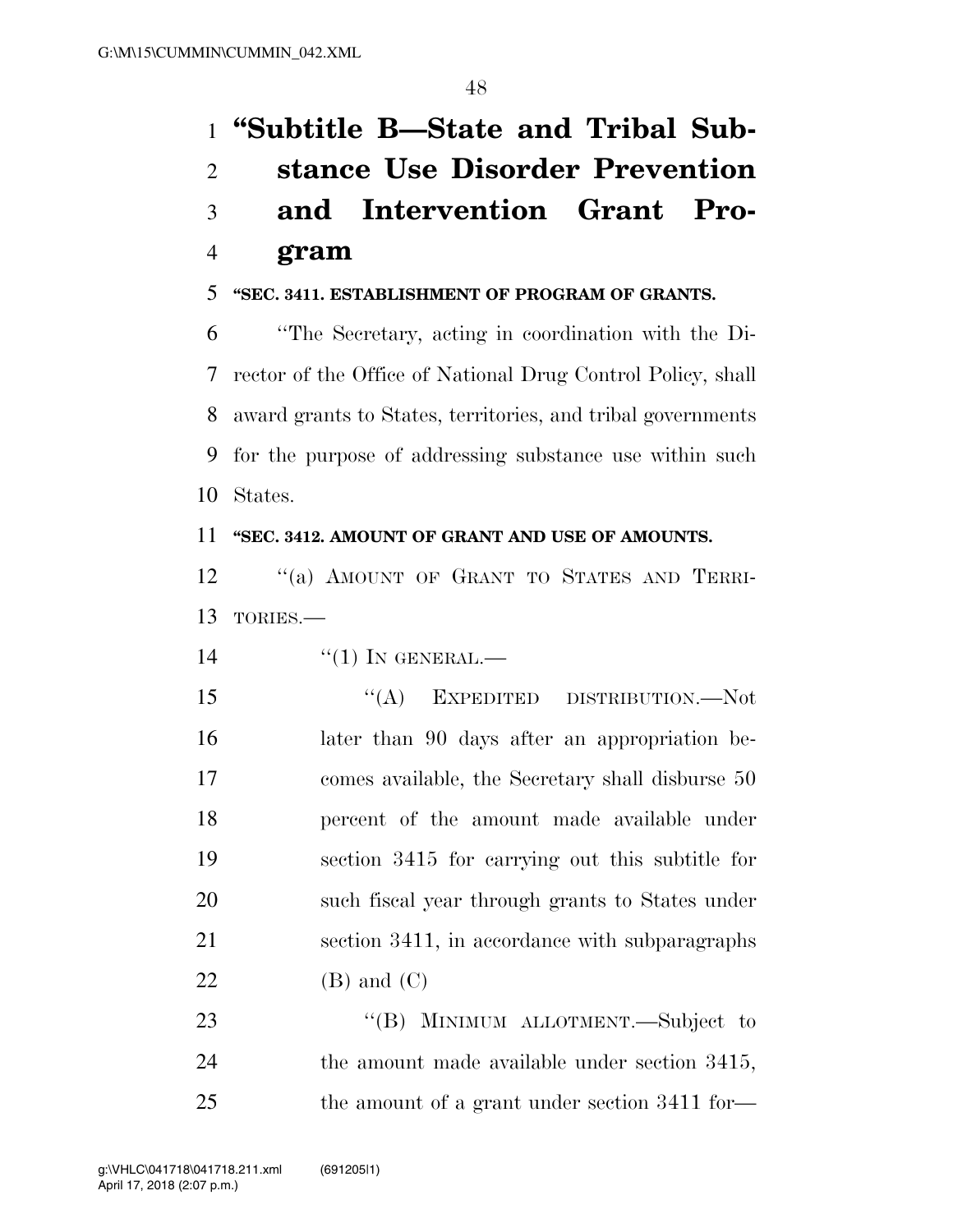| $\mathbf{1}$   | $f'(i)$ each of the 50 States, the District |
|----------------|---------------------------------------------|
| $\overline{2}$ | of Columbia, and Puerto Rico for a fiscal   |
| 3              | year shall be the greater of—               |
| $\overline{4}$ | "(I) $$2,000,000$ ; or                      |
| 5              | "(II) an amount determined                  |
| 6              | under the subparagraph $(C)$ ; and          |
| 7              | "(ii) each territory other than Puerto"     |
| 8              | Rico for a fiscal year shall be the greater |
| 9              | $of$ —                                      |
| 10             | "(I) $$500,000$ ; or                        |
| 11             | $\lq\lq$ (II) an amount determined          |
| 12             | under the subparagraph $(C)$ .              |
| 13             | "(C) DETERMINATION.-                        |
| 14             | "(i) FORMULA.—For purposes of sub-          |
| 15             | paragraph $(B)$ , the amount referred to in |
| 16             | this subparagraph for a State (including a  |
| 17             | territory) for a fiscal year is—            |
| 18             | $\lq\lq$ (I) an amount equal to the         |
| 19             | amount made available under section         |
| 20             | 3415 for the fiscal year involved for       |
| 21             | grants pursuant to subparagraph (B);        |
| 22             | and                                         |
| 23             | $\lq\lq$ (II) the percentage constituted    |
| 24             | by the sum of—                              |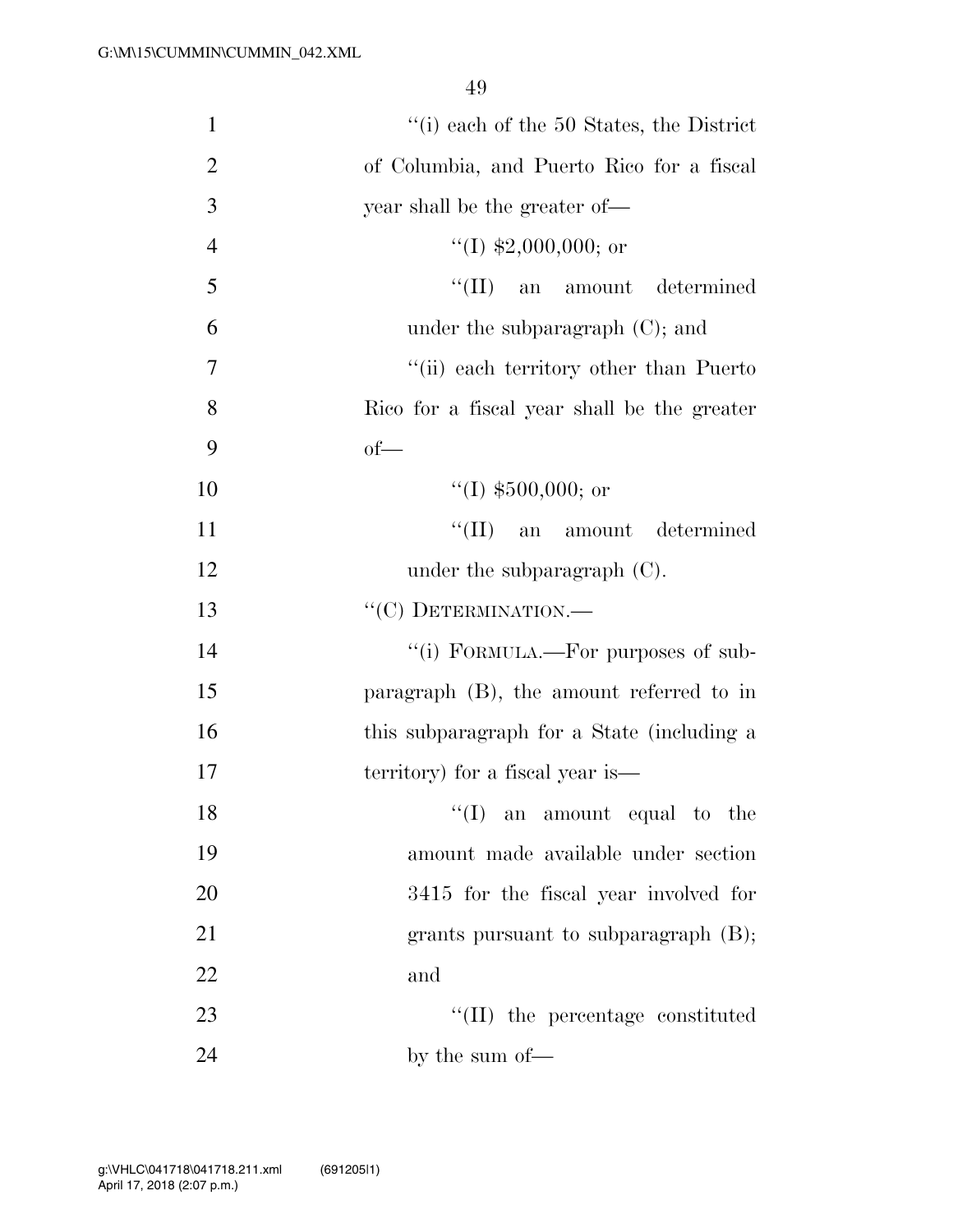| $\mathbf{1}$   | "(aa) the product of $0.85$                     |
|----------------|-------------------------------------------------|
| $\overline{2}$ | and the ratio of the State dis-                 |
| 3              | tribution factor for the State or               |
| $\overline{4}$ | territory to the sum of the re-                 |
| 5              | spective distribution factors for               |
| 6              | all States; and                                 |
| 7              | "(bb) the product of $0.15$                     |
| 8              | and the ratio of the non-local dis-             |
| 9              | tribution factor for the State or               |
| 10             | territory (as determined under                  |
| 11             | clause $(iv)$ to the sum of the re-             |
| 12             | spective non-local distribution                 |
| 13             | factors for all States or terri-                |
| 14             | tories.                                         |
| 15             | "(ii) STATE DISTRIBUTION FACTOR.—               |
| 16             | For purposes of clause $(i)(II)(aa)$ , the term |
| 17             | distribution factor' means<br>'State<br>an      |
| 18             | amount equal to-                                |
| 19             | $\lq\lq$ (I) the estimated number of            |
| 20             | drug overdose deaths in the State, as           |
| 21             | determined under clause (iii); or               |
| 22             | $\lq\lq$ (II) the number of non-fatal           |
| 23             | drug overdoses in the State, as deter-          |
| 24             | mined under clause (iv);                        |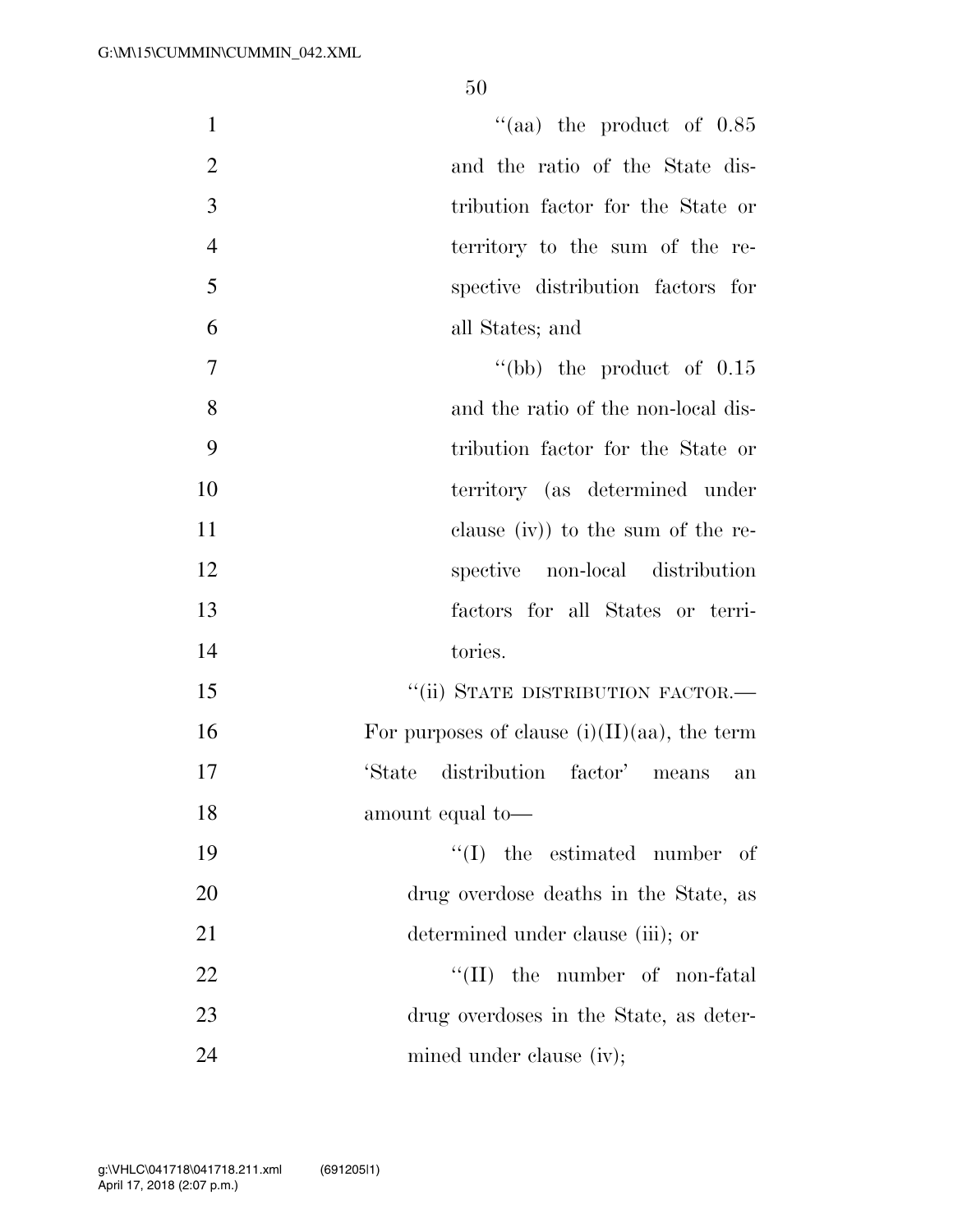as determined by the Secretary based on which distribution factor (subclause (I) or (II)) will result in the State receiving the greatest amount of funds. 5 "(iii) NUMBER OF DRUG OVERDOSES.—For purposes of clause (ii), the number of drug overdose deaths deter-

 mined under this clause for a State for a fiscal year is the number of drug overdose deaths during the most recent 3-year pe-

11 riod for which such data are available. 12 "(iv) NUMBER OF NON-FATAL DRUG OVERDOSES.—For purposes of clause (ii), the number of non-fatal drug overdose deaths determined under this clause for State for a fiscal year for purposes of clause (ii) may be determined by using data including emergency department syndromic data, visits, or other emergency medical services for drug-related causes during the most recent 3-year period for which such data are available.

23 "(v) NON-LOCAL DISTRIBUTION FAC-24 TORS.—For purposes of clause (i)(II)(bb),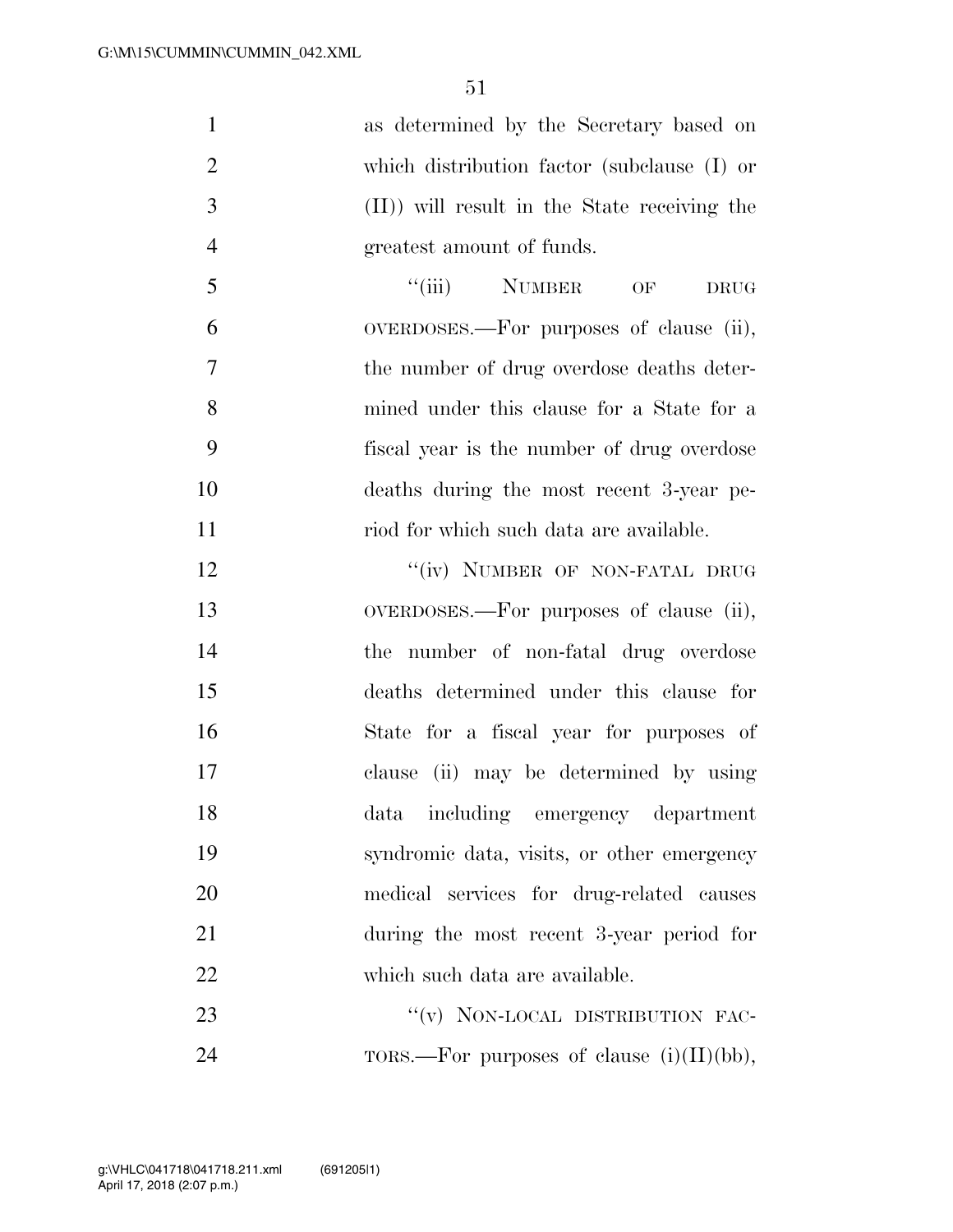| $\mathbf{1}$   | the term 'non-local distribution factor'    |
|----------------|---------------------------------------------|
| $\overline{2}$ | means an amount equal to the sum of—        |
| 3              | $\lq\lq$ the number of drug                 |
| $\overline{4}$ | overdoses deaths in the State involved,     |
| 5              | as determined under clause (iii), or        |
| 6              | number of non-fatal drug<br>the             |
| $\tau$         | overdoses in the State, based on the        |
| 8              | criteria used by the State under            |
| 9              | clause (ii); less                           |
| 10             | $\lq\lq$ (II) the total number of drug      |
| 11             | overdose deaths or non-fatal drug           |
| 12             | overdoses that are within areas in          |
| 13             | such State or territory that are eligi-     |
| 14             | ble counties under section 3401.            |
| 15             | "(vi) STUDY.—Not later than 3 years         |
| 16             | after the date of enactment of this title,  |
| 17             | the Comptroller General shall conduct a     |
| 18             | study to determine whether the data uti-    |
| 19             | lized for purposes of clause (ii) provides  |
| 20             | the most precise measure of State need re-  |
| 21             | lated to substance use and addiction preva- |
| 22             | lence and whether additional data would     |
| 23             | provide more precise measures the levels of |
| 24             | substance use and addiction prevalent in    |
| 25             | States. Such study shall identify barriers  |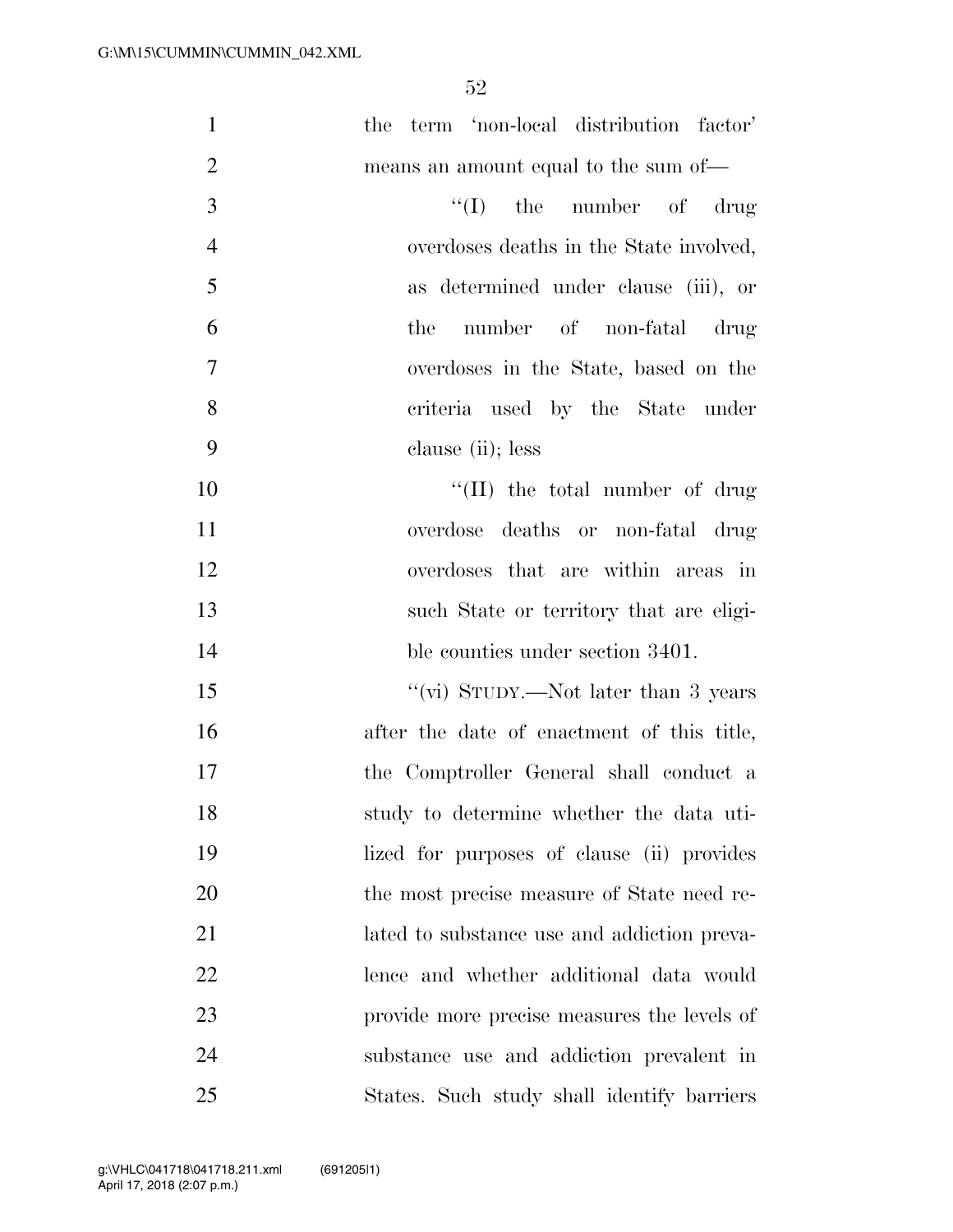| $\mathbf{1}$   | to collecting or analyzing such data, and          |
|----------------|----------------------------------------------------|
| $\overline{2}$ | make recommendations for revising the              |
| 3              | distribution factors used under such clause        |
| $\overline{4}$ | to determine funding levels in order to di-        |
| 5              | rect funds to the States in most need of           |
| 6              | funding to provide substance use disorder          |
| 7              | treatment services.                                |
| 8              | $``(2)$ SUPPLEMENTAL GRANTS.—                      |
| 9              | "(A) IN GENERAL.—Subject to subpara-               |
| 10             | graph $(C)$ , the Secretary shall disburse the re- |
| 11             | mainder of amounts not disbursed under para-       |
| 12             | $graph(1)$ for such fiscal year for the purpose    |
| 13             | of making grants to States whose application—      |
| 14             | "(i) contains a report concerning the              |
| 15             | dissemination of emergency relief funds            |
| 16             | under paragraph (1) and the plan for utili-        |
| 17             | zation of such funds;                              |
| 18             | "(ii) demonstrates the need in such                |
| 19             | State, on an objective and quantified basis,       |
| 20             | for supplemental financial assistance to           |
| 21             | combat substance use disorder;                     |
| 22             | "(iii) demonstrates the existing com-              |
| 23             | mitment of local resources of the State,           |
| 24             | both financial and in-kind, to combating           |
| 25             | substance use disorder;                            |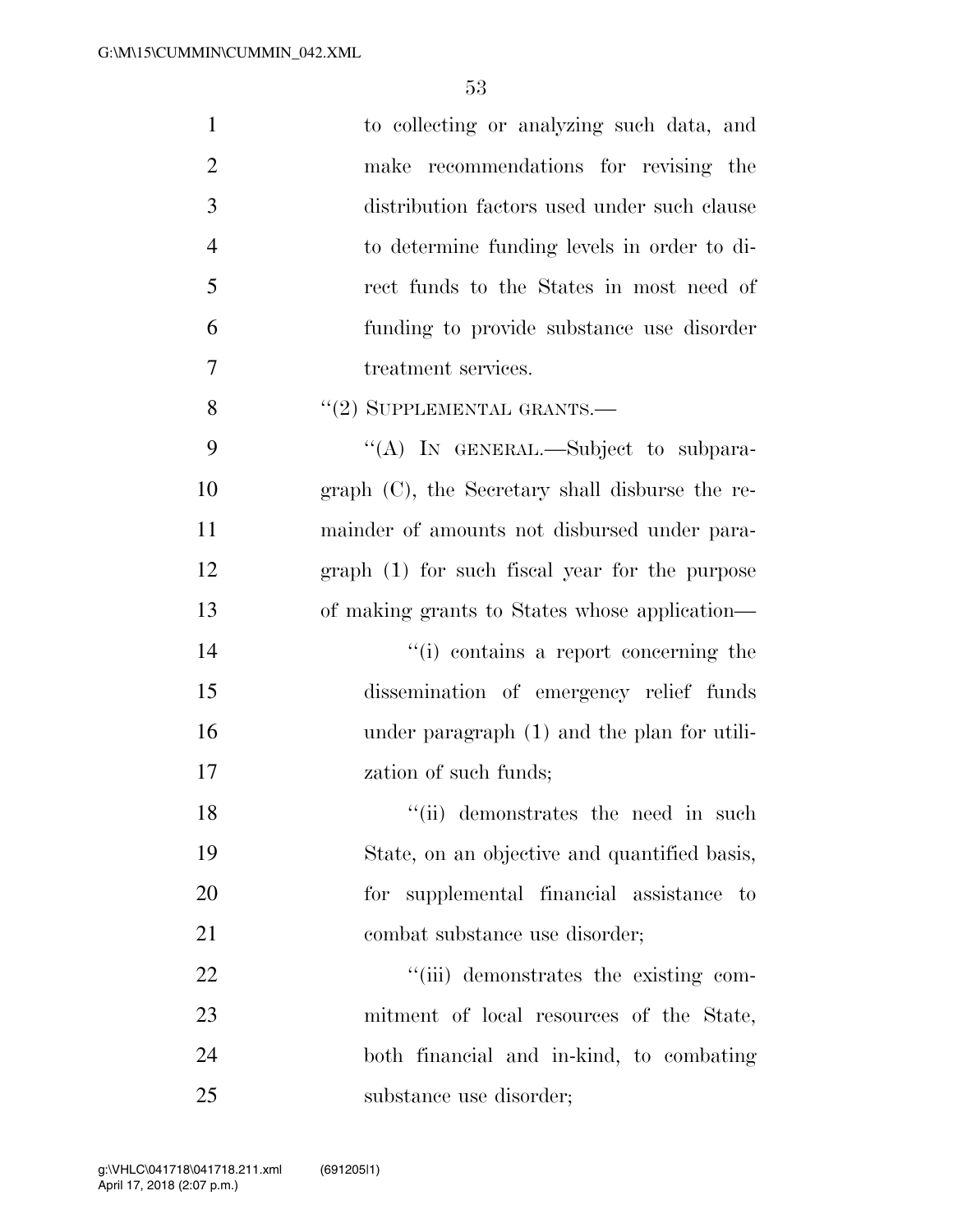| $\mathbf{1}$   | "(iv) demonstrates the ability of the           |
|----------------|-------------------------------------------------|
| $\overline{2}$ | State to utilize such supplemental financial    |
| 3              | resources in a manner that is immediately       |
| $\overline{4}$ | responsive and cost effective;                  |
| 5              | $f'(v)$ demonstrates that resources will        |
| 6              | be allocated in accordance with the local       |
| $\overline{7}$ | demographic incidence of substances use         |
| 8              | disorders and drug overdose mortality;          |
| 9              | $\lq\lq$ (vi) demonstrates the inclusiveness of |
| 10             | affected communities and individuals with       |
| 11             | substance use disorders, including those        |
| 12             | communities and individuals that are dis-       |
| 13             | proportionately affected or historically un-    |
| 14             | derserved;                                      |
| 15             | "(vii) demonstrates the manner in               |
| 16             | which the proposed services are consistent      |
| 17             | with the local needs assessment and the         |
| 18             | statewide coordinated statement of need         |
| 19             | required under section $3413(e)$ ;              |
| 20             | "(viii) demonstrates success in identi-         |
| 21             | fying individuals with substance use dis-       |
| 22             | orders; and                                     |
| 23             | $\lq\lq$ (ix) demonstrates that support for     |
| 24             | substance use disorder treatment services       |
| 25             | is organized to maximize the value to the       |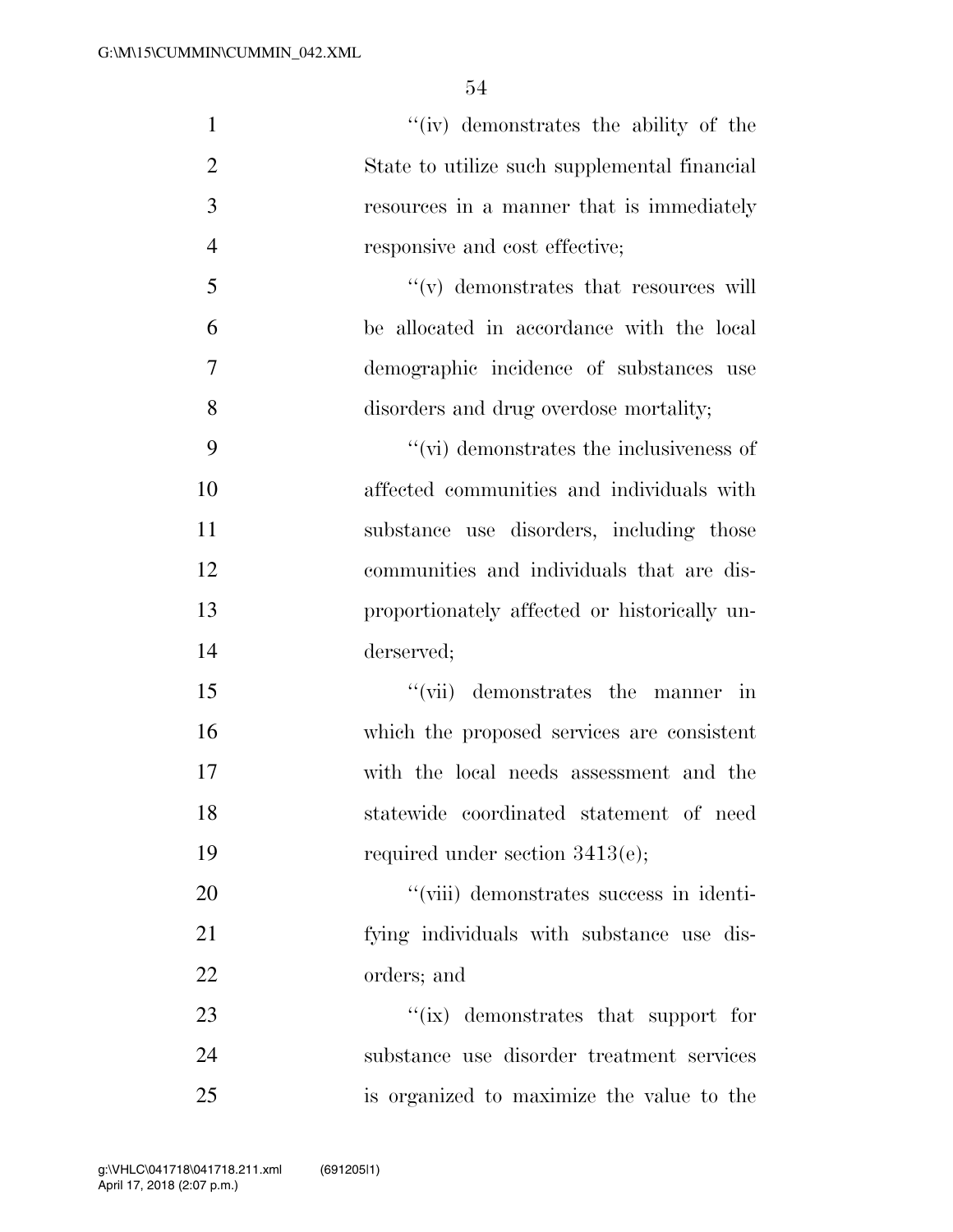| $\mathbf{1}$   | population to be served with an appro-       |
|----------------|----------------------------------------------|
| $\overline{2}$ | priate mix of substance use disorder treat-  |
| 3              | ment services and attention to transition in |
| $\overline{4}$ | care.                                        |
| 5              | "(B) AMOUNT.—                                |
| 6              | "(i) IN GENERAL.—The amount of               |
| $\overline{7}$ | each grant made for purposes of this para-   |
| 8              | graph shall be determined by the Sec-        |
| 9              | retary. In making such determination, the    |
| 10             | Secretary shall consider:                    |
| 11             | $\lq\lq$ (I) the rate of drug overdose       |
| 12             | deaths per $100,000$ population in the       |
| 13             | State; and                                   |
| 14             | $\lq\lq$ (II) the increasing need for sub-   |
| 15             | stance use disorder treatment serv-          |
| 16             | ices, including relative rates of in-        |
| 17             | in the number of drug<br>crease              |
| 18             | overdoses or drug overdose deaths, or        |
| 19             | recent increases in drug overdoses or        |
| 20             | drug overdose deaths since the data          |
| 21             | was reported under section 3413.             |
| 22             | DEMONSTRATED NEED.-The<br>``(ii)             |
| 23             | factors considered by the Secretary in de-   |
| 24             | termining whether a State has a dem-         |
| 25             | onstrated need for purposes of subpara-      |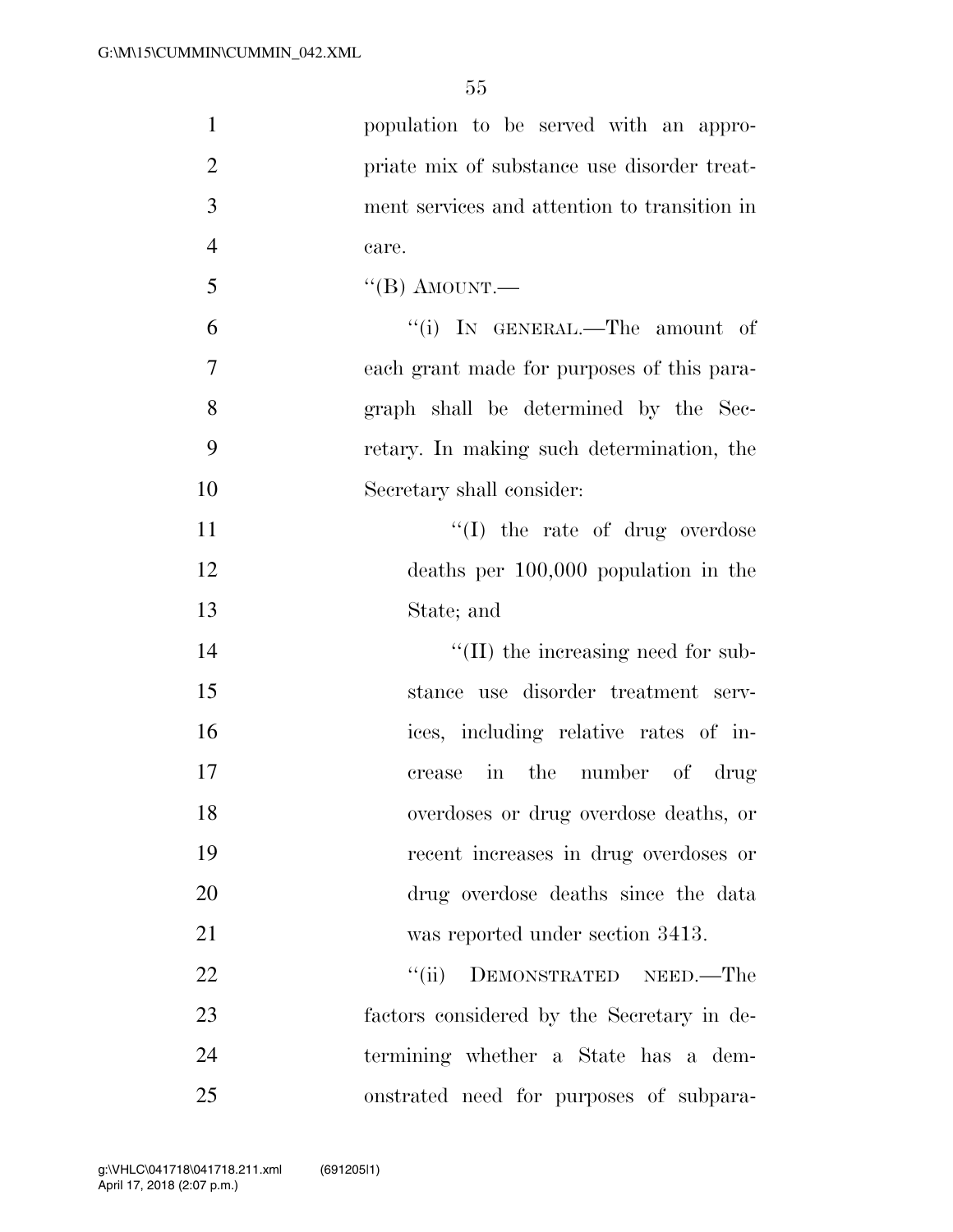| $\mathbf{1}$   | $graph (A)(ii)$ may include any or all of the |
|----------------|-----------------------------------------------|
| $\overline{2}$ | following:                                    |
| 3              | $\lq\lq$ (I) The unmet need for such          |
| $\overline{4}$ | services, including the factors identi-       |
| 5              | fied in clause $(i)(II)$ .                    |
| 6              | "(II) Relative rates of increase in           |
| $\tau$         | the number of drug overdoses or drug          |
| 8              | overdose deaths.                              |
| 9              | "(III) The relative rates of in-              |
| 10             | crease in the number of drug deaths           |
| 11             | within new or emerging subpopula-             |
| 12             | tions.                                        |
| 13             | $``(IV)$ The current prevalence of            |
| 14             | substance use disorders.                      |
| 15             | $\lq\lq(V)$ Relevant factors related to       |
| 16             | the cost and complexity of delivering         |
| 17             | substance use disorder treatment serv-        |
| 18             | ices to individuals in the State.             |
| 19             | "(VI) The impact of co-morbid                 |
| 20             | factors, including co-occurring condi-        |
| 21             | tions, determined relevant by the Sec-        |
| 22             | retary.                                       |
| 23             | "(VII) The prevalence of home-                |
| 24             | lessness among individuals with sub-          |
| 25             | stance use disorder.                          |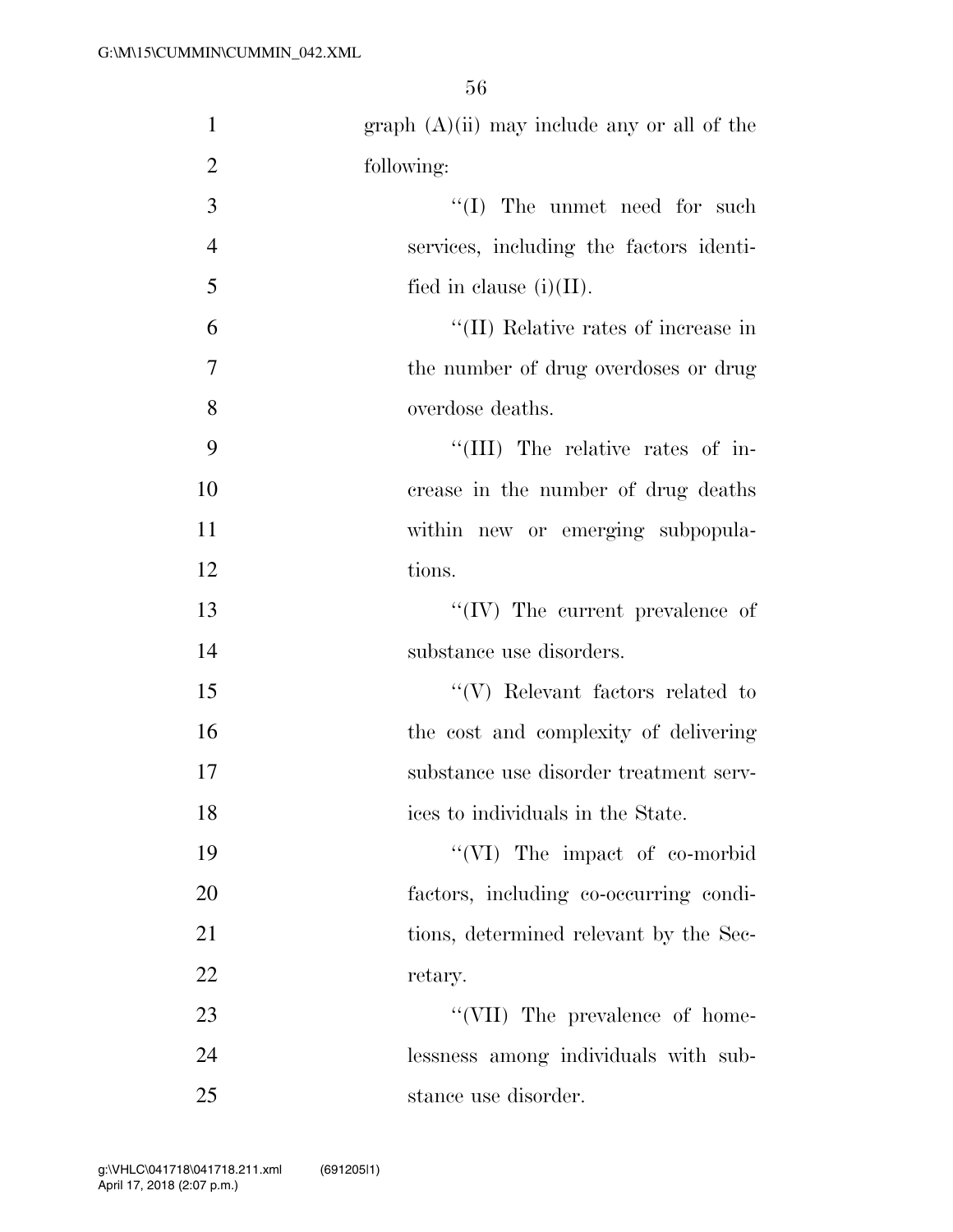1 ''(VIII) The relevant factors that limit access to health care, including geographic variation, adequacy of health insurance coverage, and lan- guage barriers. ''(IX) The impact of a decline in the amount received pursuant to para-graph (1) on substance use disorder

- treatment services available to all in-
- dividuals with substance use disorders identified and eligible under this sub-
- 12 title.
- 13  $\frac{1}{2}$  The increasing incidence in conditions related to substance use, 15 including hepatitis C, human immuno- deficiency virus, hepatitis B and other 17 infections associated with injection drug use.
- 19 "'(C) MODEL STANDARDS.—

 $\frac{1}{1}$  PREFERENCE.—In determining whether a State will receive funds under this paragraph, except as provided in clause (ii), the Secretary shall give pref-erence to States that have adopted the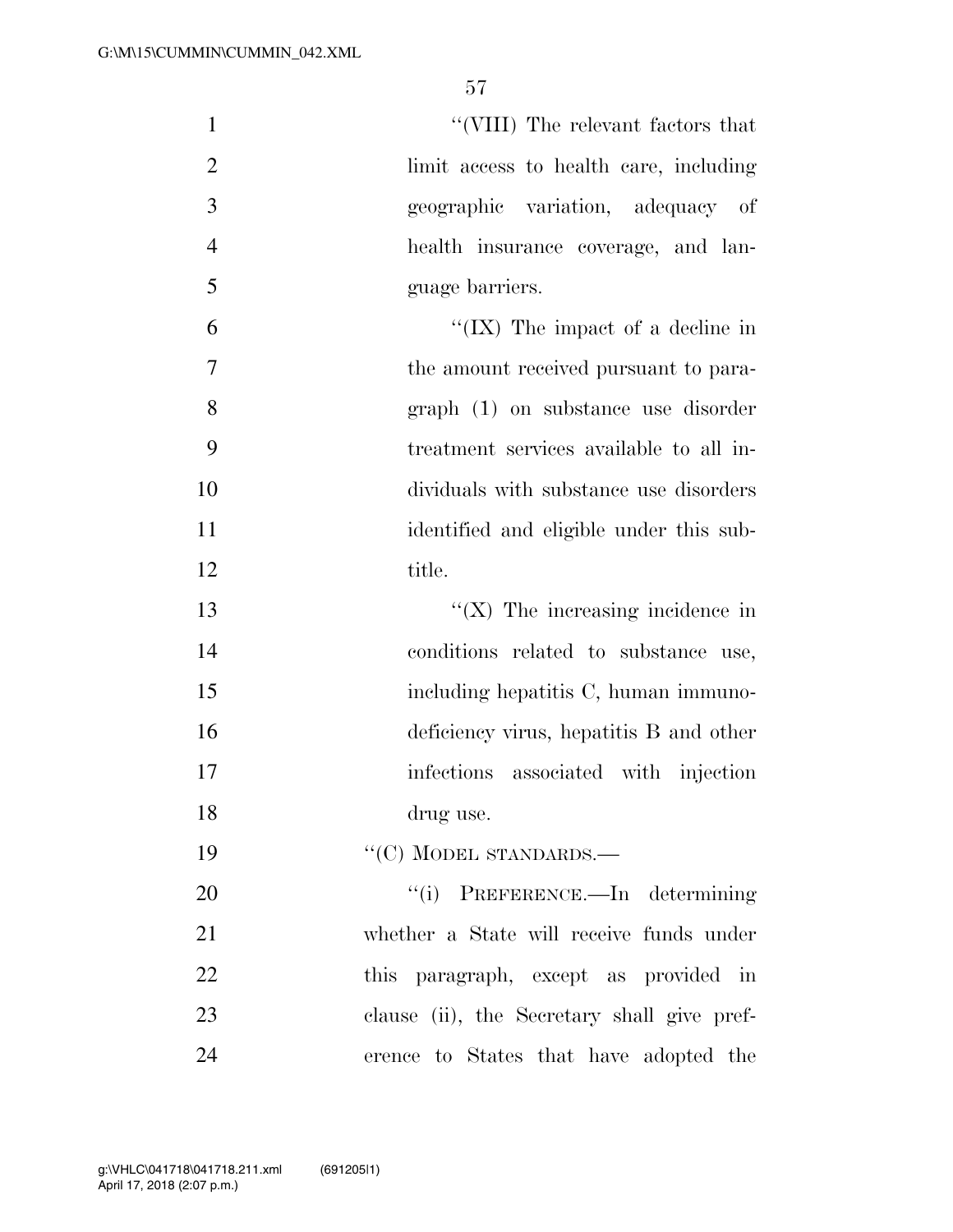| $\mathbf{1}$   | model standards developed in accordance           |
|----------------|---------------------------------------------------|
| $\overline{2}$ | with section 3434.                                |
| 3              | "(ii) REQUIREMENT.—Effective begin-               |
| $\overline{4}$ | ning in fiscal year 2025, the Secretary           |
| 5              | shall not award a grant under this para-          |
| 6              | graph to a State unless that State has            |
| $\tau$         | adopted the model standards developed in          |
| 8              | accordance with section 3434.                     |
| 9              | "(3) AMOUNT OF GRANT TO TRIBAL GOVERN-            |
| 10             | MENTS.                                            |
| 11             | "(A) INDIAN TRIBES.—In this section, the          |
| 12             | term 'Indian tribe' has the meaning given such    |
| 13             | term in section 4 of the Indian Self-Determina-   |
| 14             | tion and Education Assistance Act.                |
| 15             | "(B) FORMULA GRANTS.-The Secretary,               |
| 16             | acting through the Indian Health Service, shall   |
| 17             | use 10 percent of the amount available under      |
| 18             | section 3415 for each fiscal year to provide for- |
| 19             | mula grants to Indian tribes in an amount de-     |
| 20             | termined pursuant to a formula and eligibility    |
| 21             | criteria developed by the Secretary in consulta-  |
| 22             | tion with Indian tribes, for the purposes of ad-  |
| 23             | dressing substance use.                           |
| 24             | "(C) USE OF AMOUNTS.—Notwithstanding              |
| 25             | any requirements in this section, an Indian       |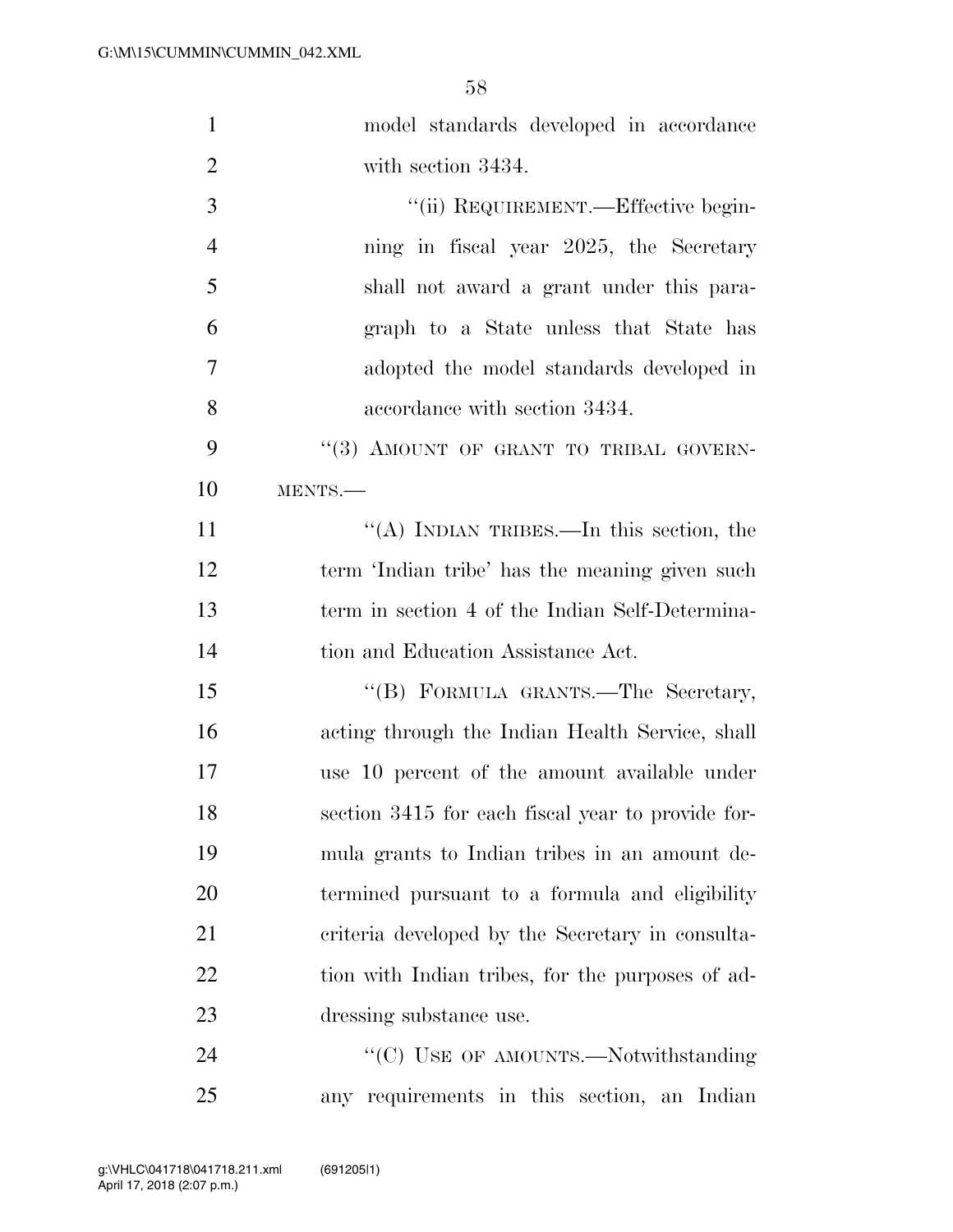| $\mathbf{1}$   | tribe may use amounts provided under grants        |
|----------------|----------------------------------------------------|
| $\overline{2}$ | awarded under this paragraph for the uses          |
| 3              | identified in subsection (b) and any other activi- |
| $\overline{4}$ | ties determined appropriate by the Secretary, in   |
| 5              | consultation with Indian tribes.                   |
| 6              | "(b) USE OF AMOUNTS.—                              |
| $\overline{7}$ | "(1) IN GENERAL.— $A$ State may use amounts        |
| 8              | provided under grants awarded under section 3411   |
| 9              | $for-$                                             |
| 10             | $\lq\lq$ prevention services described in para-    |
| 11             | graph(2);                                          |
| 12             | "(B) core medical services described in            |
| 13             | paragraph $(3)$ ;                                  |
| 14             | "(C) recovery and support services de-             |
| 15             | scribed in paragraph $(4)$ ;                       |
| 16             | "(D) early intervention and engagement             |
| 17             | services described in paragraph $(5)$ ;            |
| 18             | $\lq\lq$ (E) harm reduction services described in  |
| 19             | paragraph $(6)$ ; and                              |
| 20             | $\lq\lq(F)$ administrative expenses described in   |
| 21             | paragraph (8).                                     |
| 22             | $``(2)$ PREVENTION SERVICES.—                      |
| 23             | "(A) IN GENERAL.—For purposes of this              |
| 24             | subsection, the term 'prevention services' means   |
| 25             | services, programs, or multi-sector strategies to  |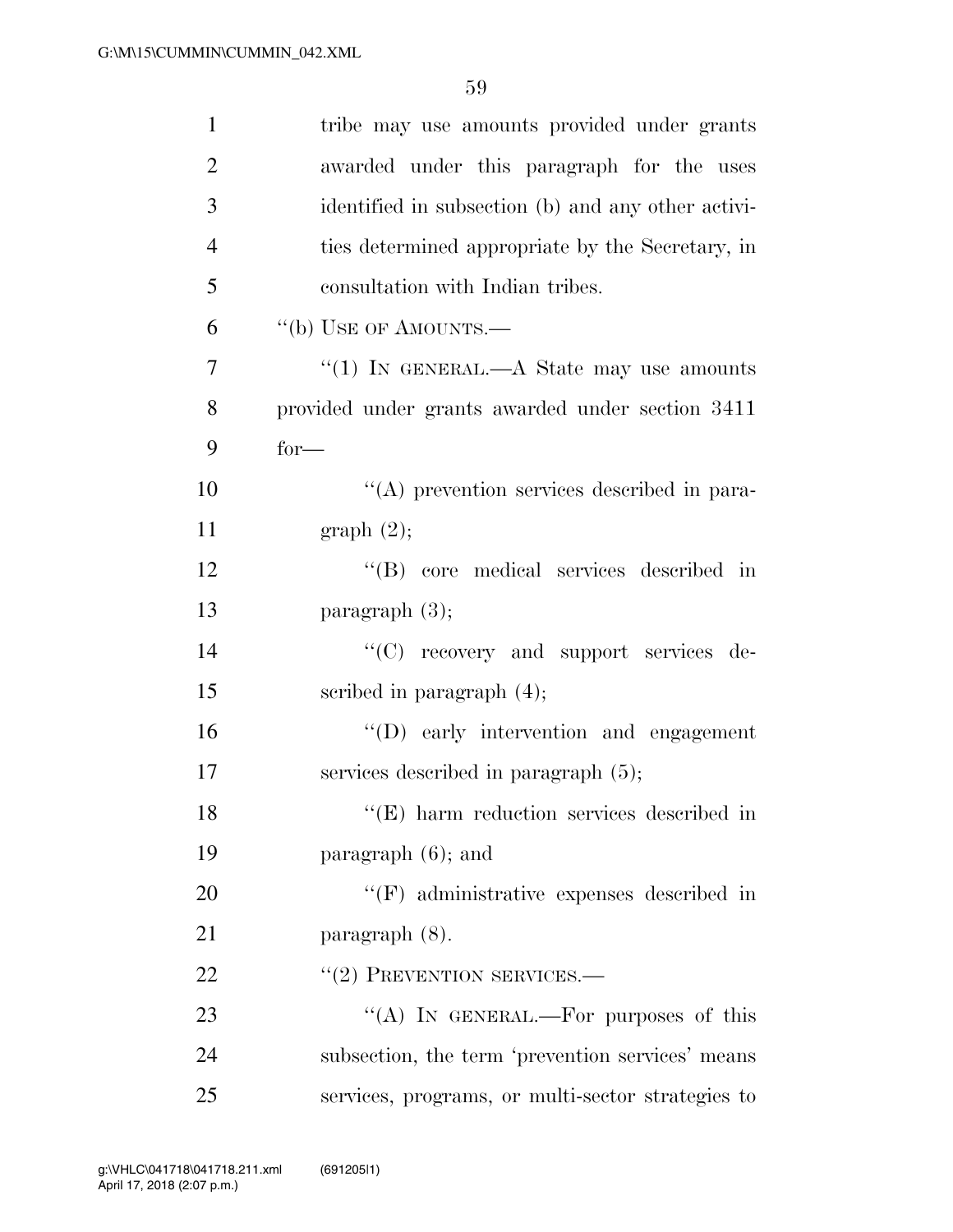| $\mathbf{1}$   | prevent substance use disorder (including evi-       |
|----------------|------------------------------------------------------|
| $\overline{2}$ | dence-based education campaigns, community-          |
| 3              | based prevention programs, opioid diversion,         |
| $\overline{4}$ | collection and disposal of unused opioids, and       |
| 5              | services to at-risk populations.                     |
| 6              | "(B) LIMIT.—A State may use not to ex-               |
| 7              | ceed 20 percent of the amount of the grant           |
| 8              | under section 3411 for prevention services. A        |
| 9              | State may apply to the Secretary for a waiver        |
| 10             | of this subparagraph.                                |
| 11             | "(3) CORE MEDICAL SERVICES.—For purposes             |
| 12             | of this subsection, the term 'core medical services' |
| 13             | means the following evidence-based services when     |
| 14             | provided to individuals with substance use disorder  |
| 15             | or at risk for developing substance use disorder:    |
| 16             | "(A) Substance use disorder treatments,              |
| 17             | including clinical stabilization services, with-     |
| 18             | drawal management and detoxification, inten-         |
| 19             | sive inpatient treatment, intensive outpatient       |
| 20             | treatment, all forms of Federally approved           |
| 21             | medication-assisted treatment, outpatient treat-     |
| 22             | ment, and residential recovery treatment.            |
| 23             | "(B) Outpatient and ambulatory health                |
| 24             | services, including those administered by Feder-     |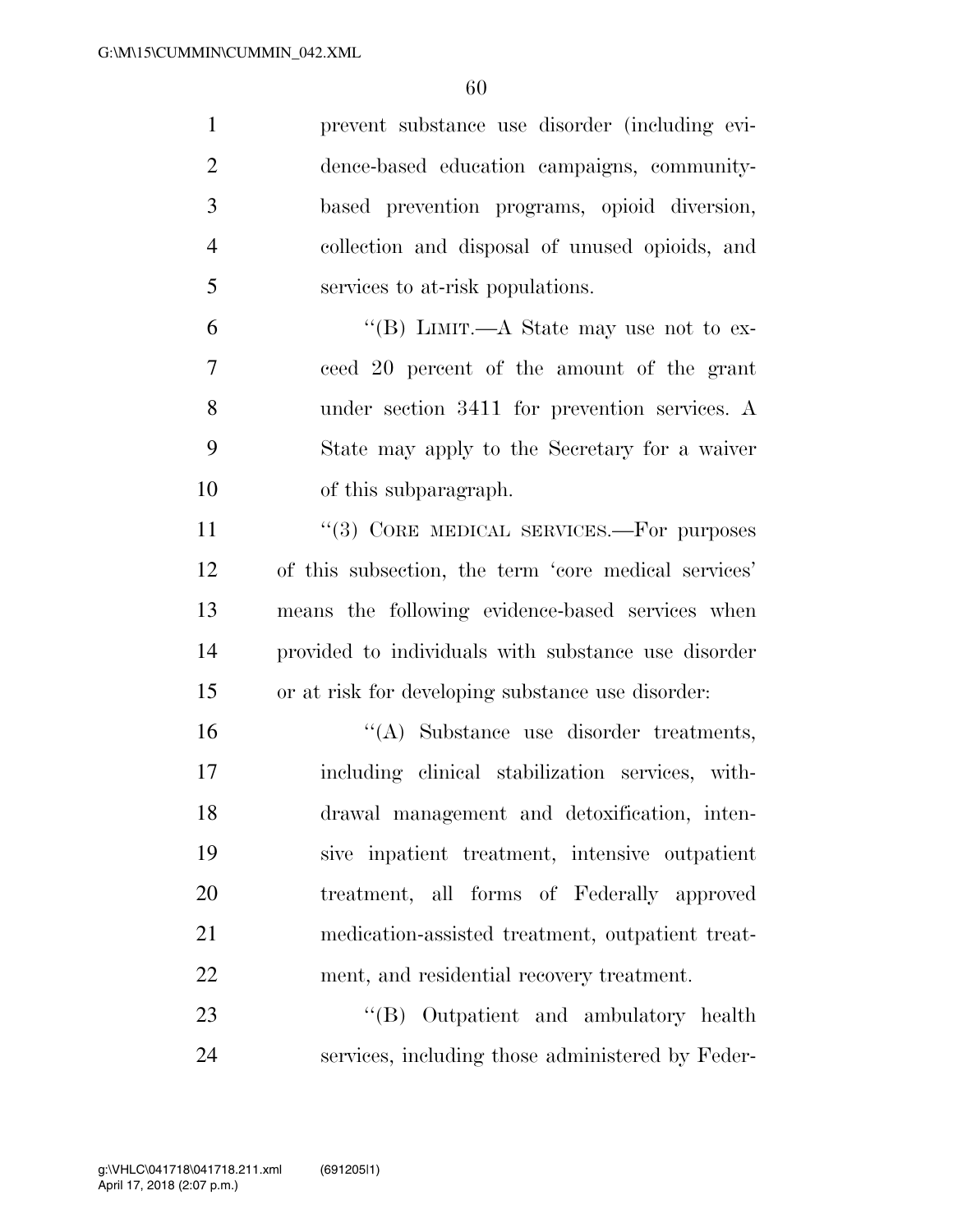| 1              | ally qualified health centers and rural health         |
|----------------|--------------------------------------------------------|
| $\overline{2}$ | clinics.                                               |
| 3              | $\lq\lq$ <sup>c</sup> (C) Hospice services.            |
| $\overline{4}$ | $\lq\lq$ (D) Mental health services.                   |
| 5              | "(E) Naloxone procurement, distribution,               |
| 6              | and training.                                          |
| $\overline{7}$ | $\lq\lq(F)$ Pharmaceutical assistance related to       |
| 8              | the management of substance-use disorders and          |
| 9              | co-morbid conditions.                                  |
| 10             | $\lq\lq(G)$ Home and community based health            |
| 11             | services.                                              |
| 12             | "(H) Comprehensive Case Management                     |
| 13             | and care coordination, including treatment ad-         |
| 14             | herence services.                                      |
| 15             | "(I) Health insurance enrollment and cost-             |
| 16             | sharing assistance in accordance with sub-             |
| 17             | section (e).                                           |
| 18             | $``(4)$ RECOVERY AND SUPPORT SERVICES.—For             |
| 19             | purposes of paragraph $(1)(C)$ , the term 'recovery    |
| 20             | and support services' means services, subject to the   |
| 21             | approval of the Secretary, that are provided to indi-  |
| 22             | viduals with substance use disorder, including resi-   |
| 23             | dential recovery treatment and housing, including      |
| 24             | for individuals receiving medication-assisted treat-   |
| 25             | ment, long term recovery services, 24/7 hotline crisis |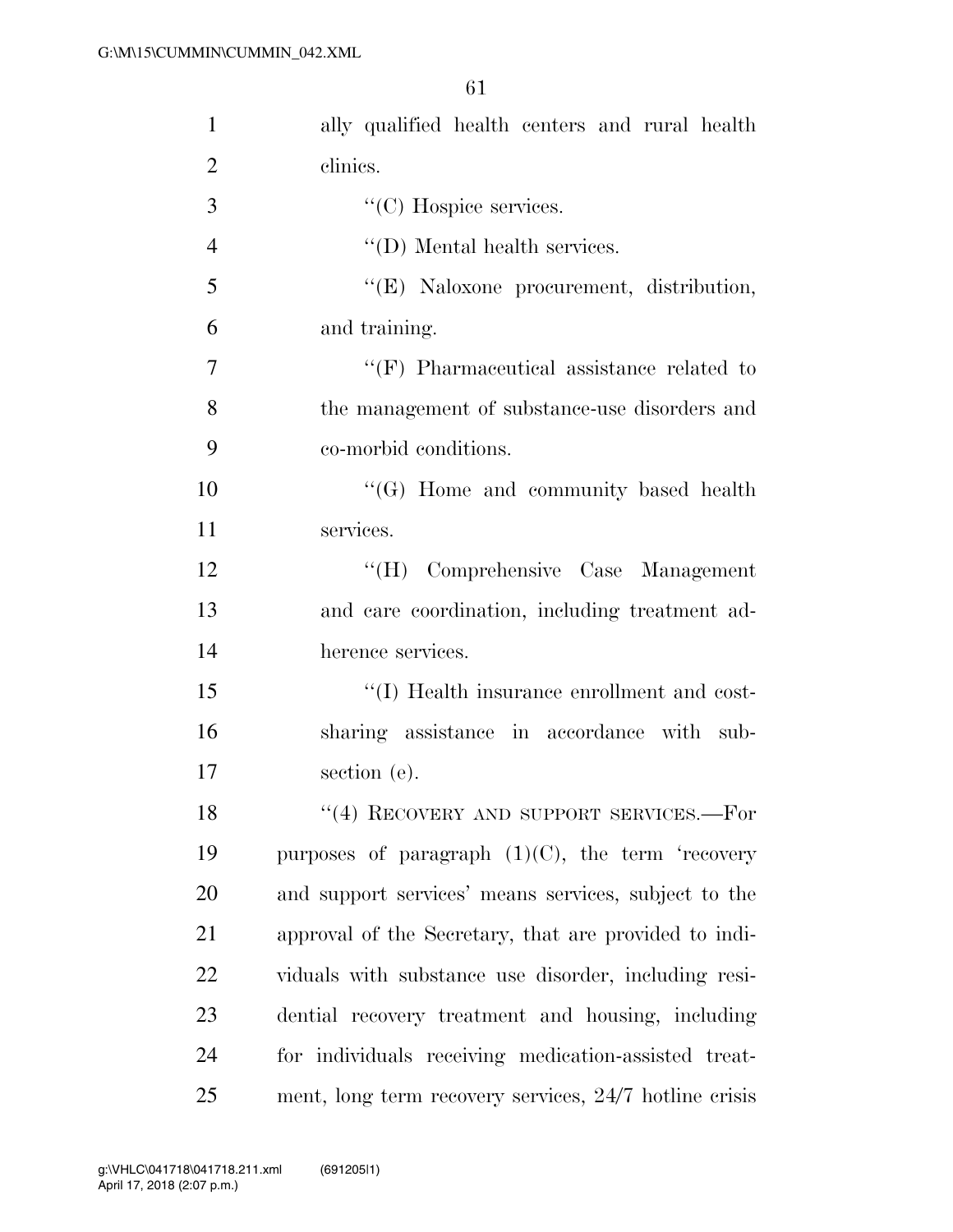center services, medical transportation services, res- pite care for persons caring for individuals with sub- stance use disorder, child care and family services while an individual is receiving inpatient treatment services or at the time of outpatient services, out- reach services, peer recovery services, nutrition serv- ices, and referrals for job training and career serv- ices, housing, legal services, and child care and fam-ily services.

 $(5)$  EARLY INTERVENTION AND ENGAGEMENT SERVICES.—For purposes of this subsection, the term 'early intervention and engagement services' means services to provide rapid access to substance use disorder treatment services, counseling provided to individuals who have misused substances, who have experienced an overdose, or are at risk of devel- oping substance use disorder, and the provision of referrals to facilitate the access of such individuals to core medical services or recovery and support services. The entities through which such services may be provided include emergency rooms, fire de- partments and emergency medical services, detention facilities, homeless shelters, law enforcement agen-cies, health care points of entry specified by eligible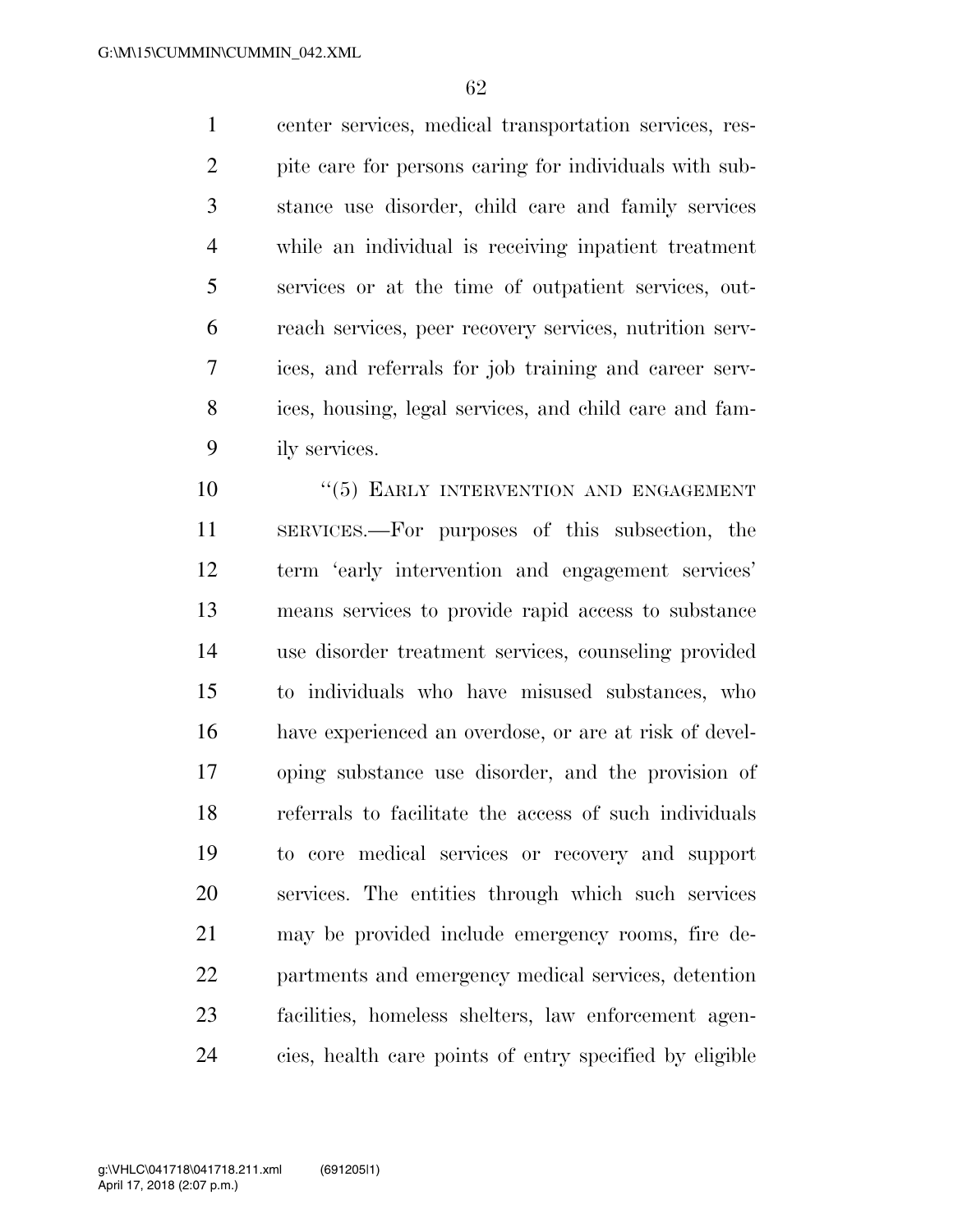- areas, Federally qualified health centers, and rural health clinics.
- ''(6) HARM REDUCTION SERVICES.—For pur- poses of this subsection, the term 'harm reduction services' means evidence-based services provided to individuals engaging in substance use disorder that reduce the risk of infectious disease transmission, overdose, or death, including by increasing access to health care. 10  $(7)$  AFFORDABLE HEALTH INSURANCE COV- ERAGE.—A State may use amounts provided under a grant awarded under section 3411 to establish a program of financial assistance to assist eligible indi-viduals with substance use disorder in—
- 15 "(A) enrolling in health insurance cov-erage; or
- 17  $\langle G \rangle$  affording health care services, includ- ing assistance paying cost-sharing amounts, in-cluding premiums.

20 "(8) ADMINISTRATION AND PLANNING.—A State shall not use in excess of 10 percent of amounts received under a grant under section 3411 for administration, accounting, reporting, and pro-gram oversight functions, including the development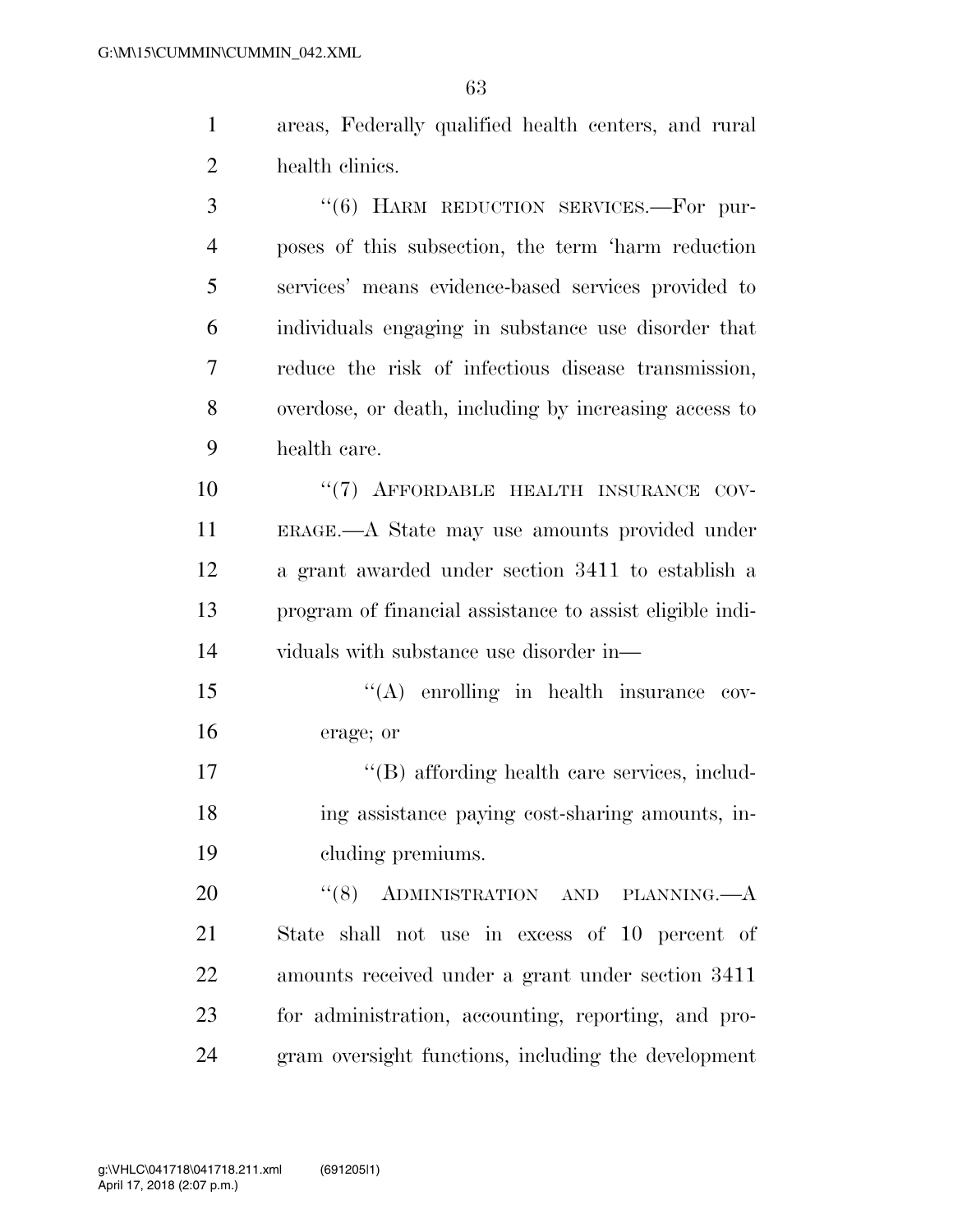of systems to improve data collection and data shar-ing.

 ''(9) INCARCERATED INDIVIDUALS.—Amounts received under a grant under section 3411 may be used to provide substance use disorder treatment services to currently incarcerated individuals.

#### **''SEC. 3413. APPLICATION AND LIMITATION.**

 ''(a) APPLICATION.—To be eligible to receive a grant under section 3411, a State shall prepare and submit to the Secretary an application in such form, and containing such information, as the Secretary shall require, includ-ing—

 ''(1) a complete accounting of the disbursement of any prior grants received under this subtitle by the applicant and the results achieved by these ex-penditures;

 $\frac{17}{2}$  a comprehensive plan for the use of the grant, including a demonstration of the extent of local need for the funds sought and a plan for pro- posed substance use disorder treatment services that is consistent with local needs;

  $(3)$  a demonstration that the State will use funds in a manner that provides substance use dis- order treatment services compliant with the evi-dence-based standards developed in accordance with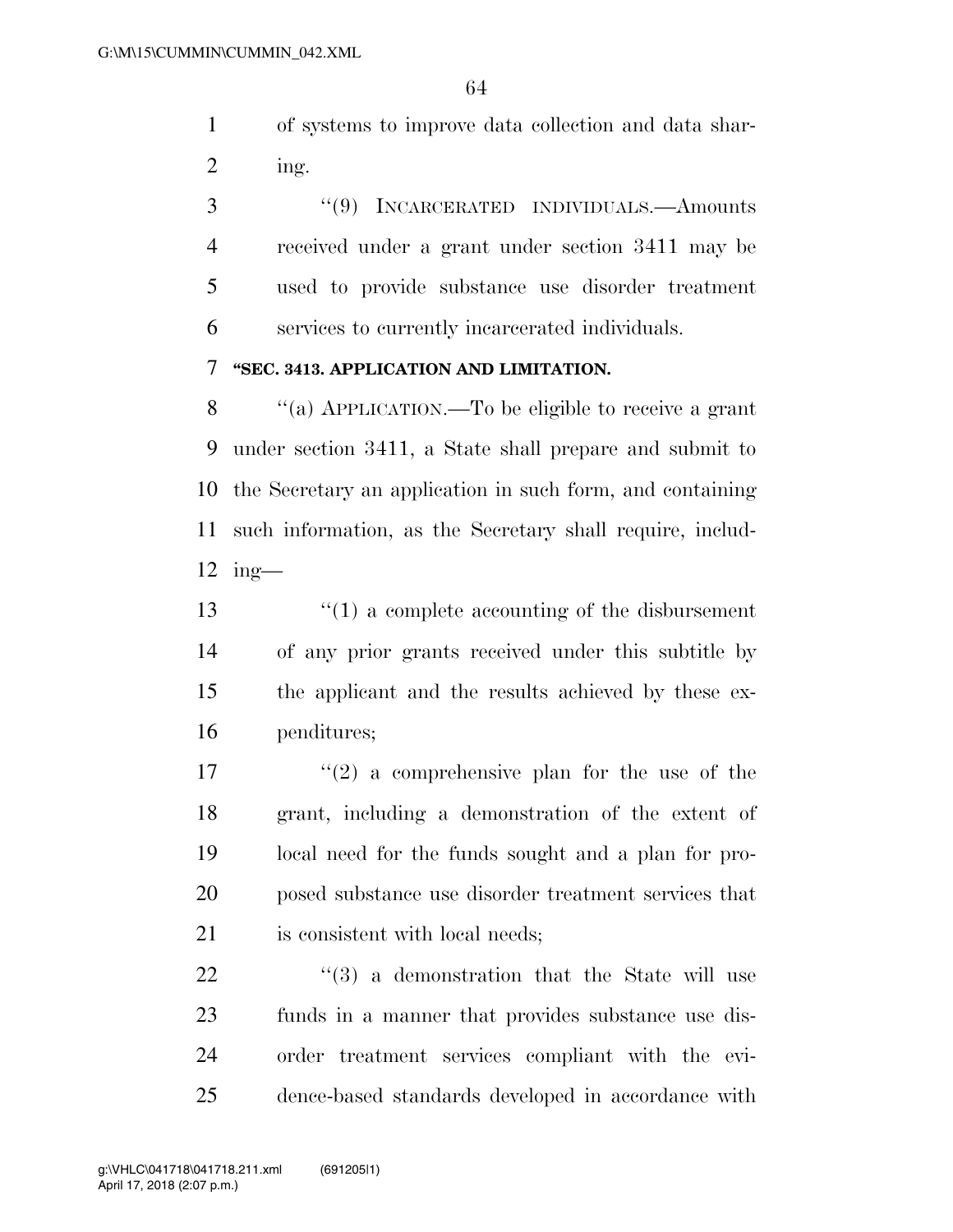| $\mathbf{1}$   | section 3434, including all Federally-approved medi-          |
|----------------|---------------------------------------------------------------|
| $\overline{2}$ | cation-assisted treatments;                                   |
| 3              | $\lq(4)$ information on the number of individuals             |
| $\overline{4}$ | likely to be served by the funds sought, including de-        |
| 5              | mographic data on the populations to be served;               |
| 6              | $\lq(5)$ an identification of key outcomes that will          |
| 7              | be measured by all entities that receive assistance,          |
| 8              | as well as an explanation of how the outcomes will            |
| 9              | be measured;                                                  |
| 10             | $\cdot\cdot\cdot(6)$ a demonstration that resources provided  |
| 11             | under the grant will be allocated in accordance with          |
| 12             | the local demographic incidence of substance use, in-         |
| 13             | cluding allocations for services for children, youths,        |
| 14             | and women;                                                    |
| 15             | $\lq(7)$ a demonstration that funds received from             |
| 16             | a grant under this subtitle in any prior year were ex-        |
| 17             | pended in accordance with State priorities;                   |
| 18             | $\cdot$ (8) a demonstration that the confidentiality of       |
| 19             | individuals receiving substance use disorder treat-           |
| 20             | ment services will be maintained in a manner not in-          |
| 21             | consistent with applicable law; and                           |
| 22             | $\cdot\cdot\cdot(9)$ an explanation of how income, asset, and |
| 23             | medical expense criteria will be established and ap-          |
| 24             | plied to those who qualify for assistance under the           |

program.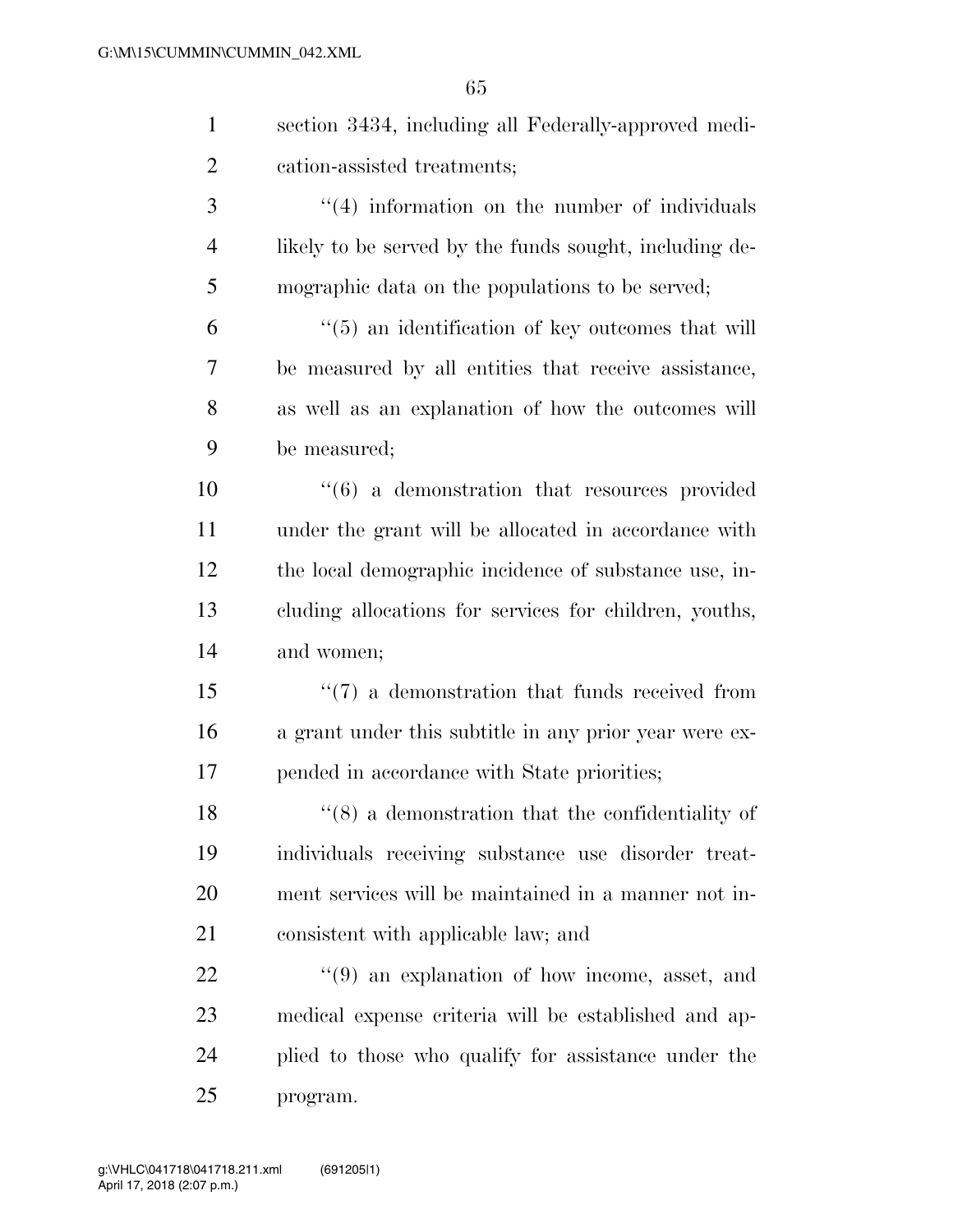''(b) ASSURANCES.—To be eligible to receive a grant under section 3401, the application submitted by an eligi- ble State shall include assurances adequate to ensure— 4 ''(1) that funds received under the grant will be utilized to supplement not supplant other State or local funds made available in the year for which the grant is awarded to provide substance use disorder treatment services to individuals with substance use disorder;  $\frac{10}{2}$  that the political subdivisions within the State will maintain the level of expenditures by such political subdivisions for substance use disorder treatment services at a level that is equal to the level of such expenditures by such political subdivisions for the preceding fiscal year; ''(3) that political subdivisions within the State will not use funds received under a grant awarded under section 3411 in maintaining the level of sub- stance use disorder treatment services as required in paragraph (2); 21 ''(4) that substance use disorder treatment services provided with assistance made available under the grant will be provided without regard—  $\langle (A)$  to the ability of the individual to pay for such services; and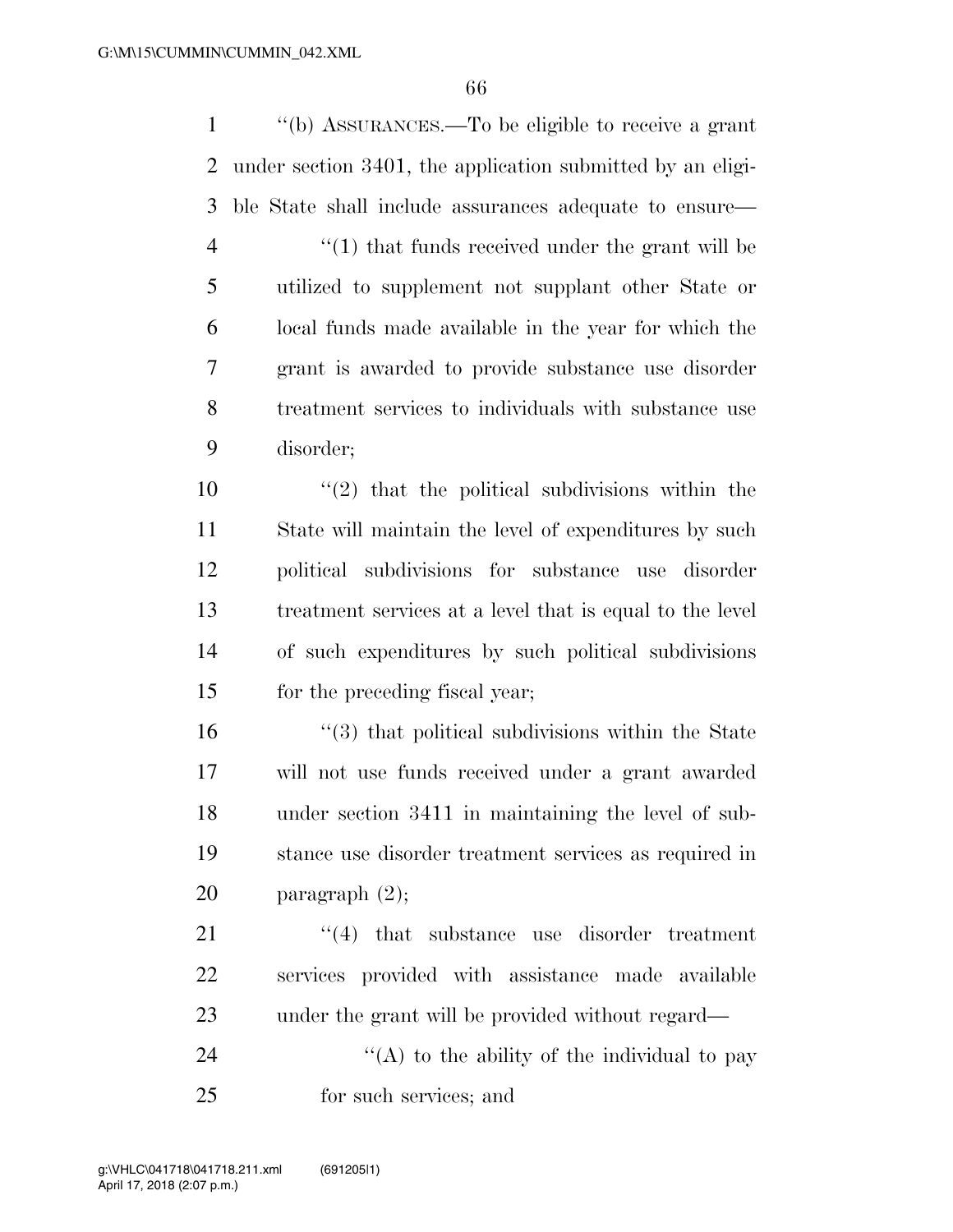1 ''(B) to the current or past health condi-2 tion of the individual to be served;

3 ''(5) that substance use disorder treatment services will be provided in a setting that is acces- sible to low-income individuals with substance use disorders and to individuals with substance use dis-orders residing in rural areas;

 ''(6) that a program of outreach will be pro- vided to low-income individuals with substance use disorders to inform such individuals of substance use disorder treatment services and to individuals with substance use disorders residing in rural areas;

 ''(7) that Indian tribes are included in planning for the use of grant funds and that the Federal trust responsibility is upheld at all levels of program administration; and

 ''(8) that funds received under a grant awarded under this section will not be utilized to make pay- ments for any item or service to the extent that pay- ment has been made, or can reasonably be expected to be made, with respect to that item or service under a State compensation program, under an in- surance policy, or under any Federal or State health benefits program (except for a program administered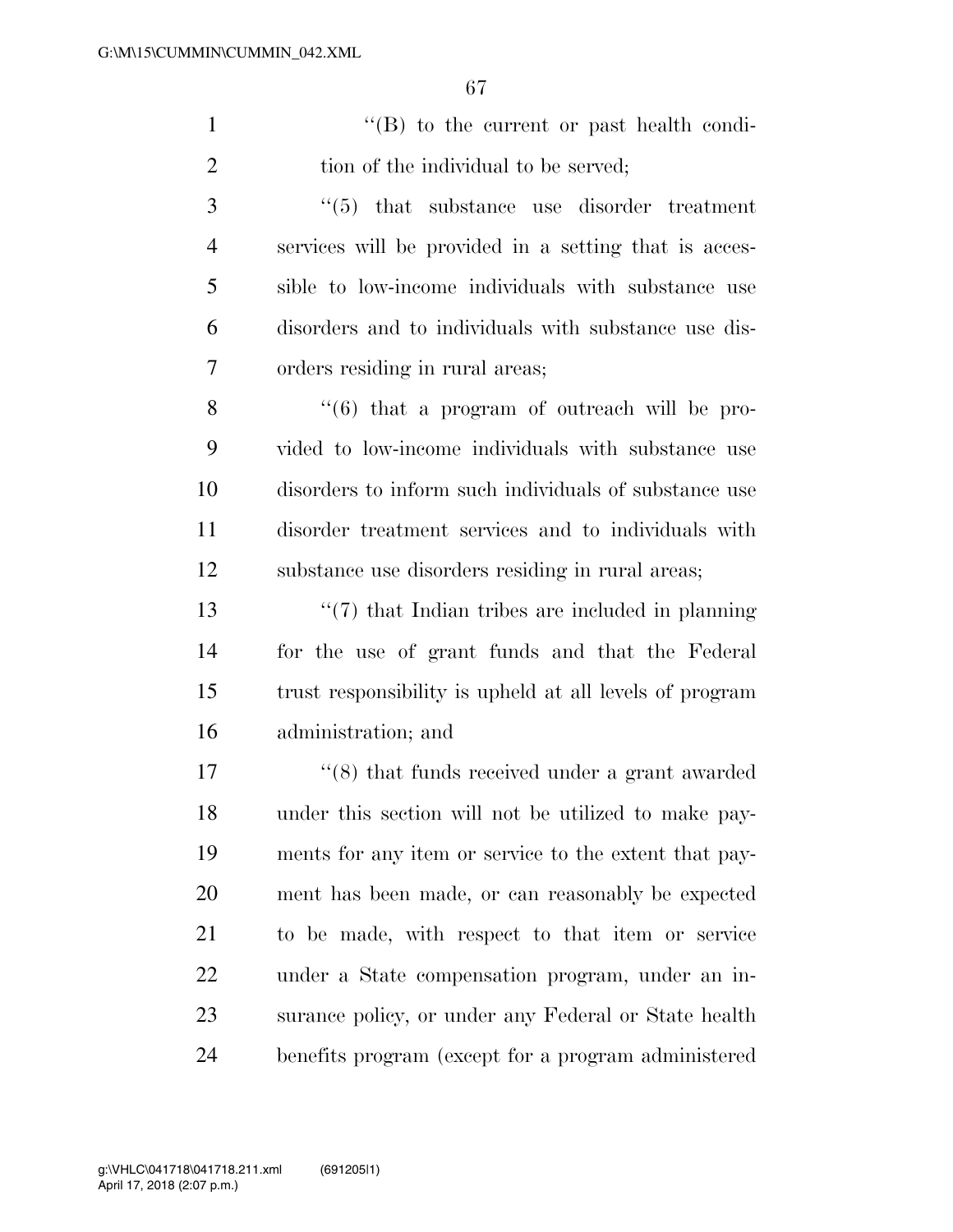by or providing the services of the Indian Health Service).

 ''(c) MEDICAID IMD WAIVER APPLICATION RE- QUIREMENT.—A State shall not be eligible to receive a grant under this subtitle for a fiscal year unless the State—

 $\frac{1}{1}$  has in effect for the year a waiver under section 1115 of the Social Security Act (42 U.S.C. 1315) to provide medical assistance under the State plan under title XIX of such Act to individuals who—

12  $\langle (A) \rangle$  have not attained age 65 (or, if the State provides the medical assistance described 14 in section  $1905(a)(16)$  of such Act, have at-15 tained age 21 but have not attained age 65);

 ''(B) are patients in an institution for mental diseases; and

18 "'(C) are eligible for medical assistance under the State plan; or

 ''(2) has submitted an application for the year for such a waiver.

22 "(d) REQUIREMENTS REGARDING IMPOSITION OF CHARGES FOR SERVICES.—

24 "(1) IN GENERAL.—The Secretary may not make a grant under section 3411 to a State unless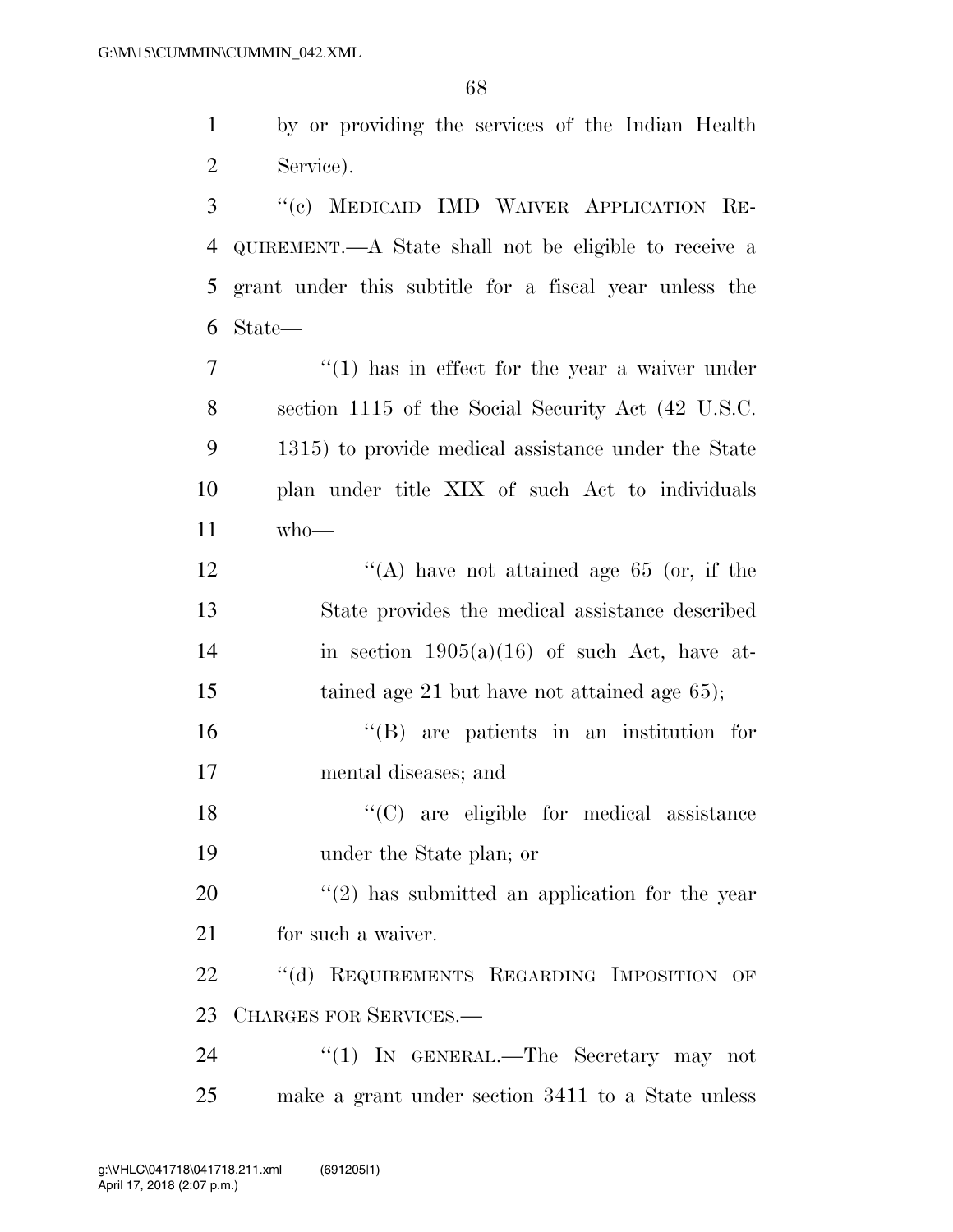| $\mathbf{1}$   | the State provides assurances that in the provision  |
|----------------|------------------------------------------------------|
| $\overline{2}$ | of services with assistance provided under the grant |
| 3              |                                                      |
| $\overline{4}$ | $\lq\lq$ in the case of individuals with an in-      |
| 5              | come less than or equal to 138 percent of the        |
| 6              | official poverty level, the provider will not im-    |
| 7              | pose charges on any such individual for the          |
| 8              | services provided under the grant;                   |
| 9              | $\lq\lq$ (B) in the case of individuals with an in-  |
| 10             | come greater than 138 percent of the official        |
| 11             | poverty level, the provider will impose a charge     |
| 12             | on each such individual according to a schedule      |
| 13             | of charges made available to the public;             |
| 14             | $\lq\lq$ (C) in the case of individuals with an in-  |
| 15             | come greater than 138 percent of the official        |
| 16             | poverty level but not exceeding 200 percent of       |
| 17             | such poverty level, the provider will not, for an    |
| 18             | calendar year, impose charges in an amount ex-       |
| 19             | ceeding 5 percent of the annual gross income of      |
| 20             | the individual;                                      |
| 21             | $\lq\lq$ (D) in the case of individuals with an in-  |
| 22             | come greater than 200 percent of the official        |
| 23             | poverty level but not exceeding 300 percent of       |
| 24             | such poverty level, the provider will not, for any   |
| 25             | calendar year, impose charges in an amount ex-       |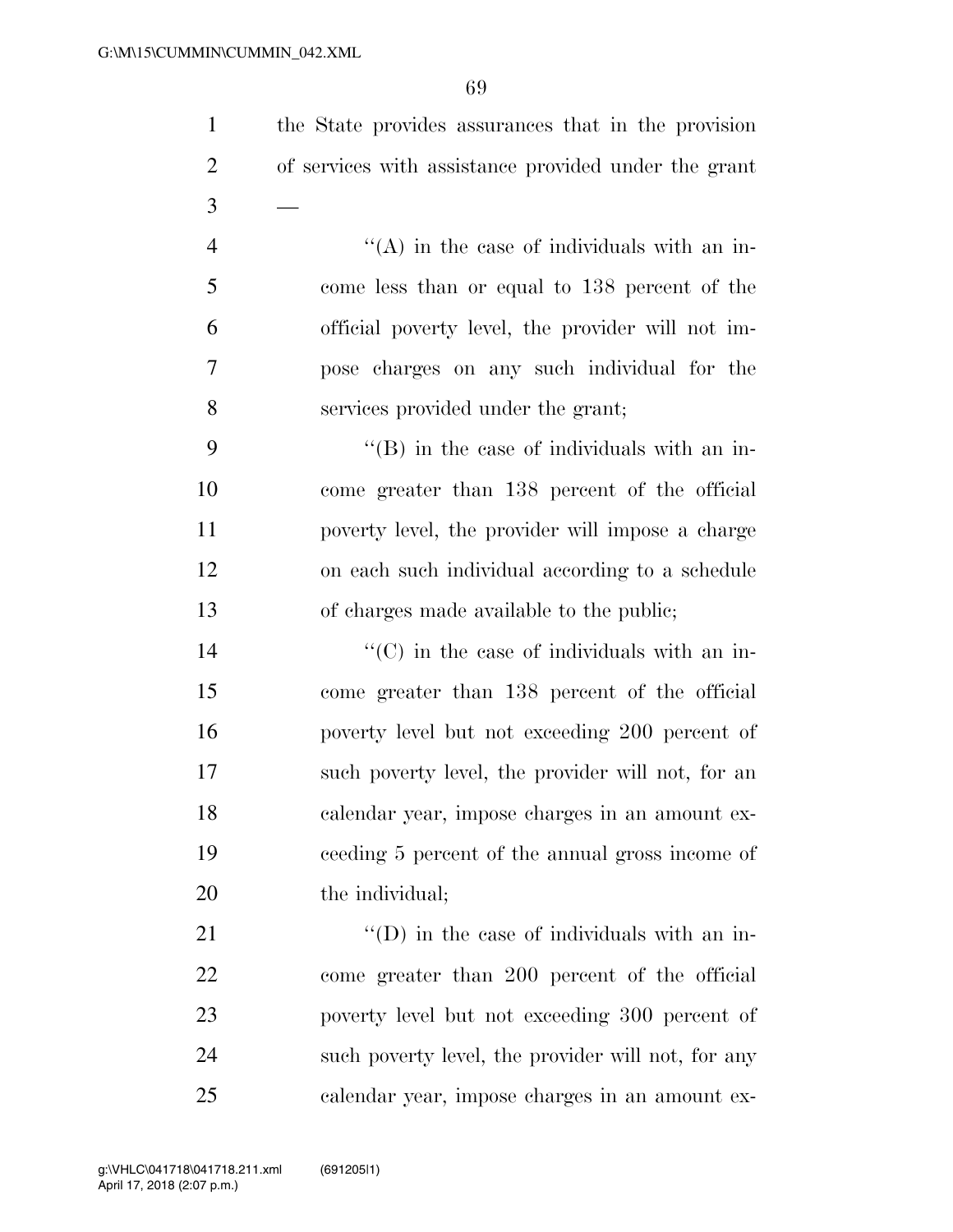ceeding 7 percent of the annual gross income of 2 the individual involved;

 $\cdot$  (E) in the case of individuals with an in- come greater than 300 percent of the official poverty level, the provider will not, for any cal- endar year, impose charges in an amount ex- ceeding 15 percent of the annual gross income of the individual involved; and

 ''(F) in the case of eligible American In- dian and Alaska Native individuals as defined by section 447.50 of title 42, Code of Federal Regulations (as in effect on July 1, 2010), the provider will not impose any charges for sub- stance use disorder treatment services, includ- ing any charges or cost-sharing prohibited by section 1402(d) of the Patient Protection and Affordable Care Act.

18 "(2) CHARGES.—With respect to compliance with the assurances made under paragraph (1), a State may, in the case of individuals subject to a charge—

 $\langle (A)$  assess the amount of the charge in the discretion of the State, including imposing only a nominal charge for the provision of serv-ices, subject to the provisions of the paragraph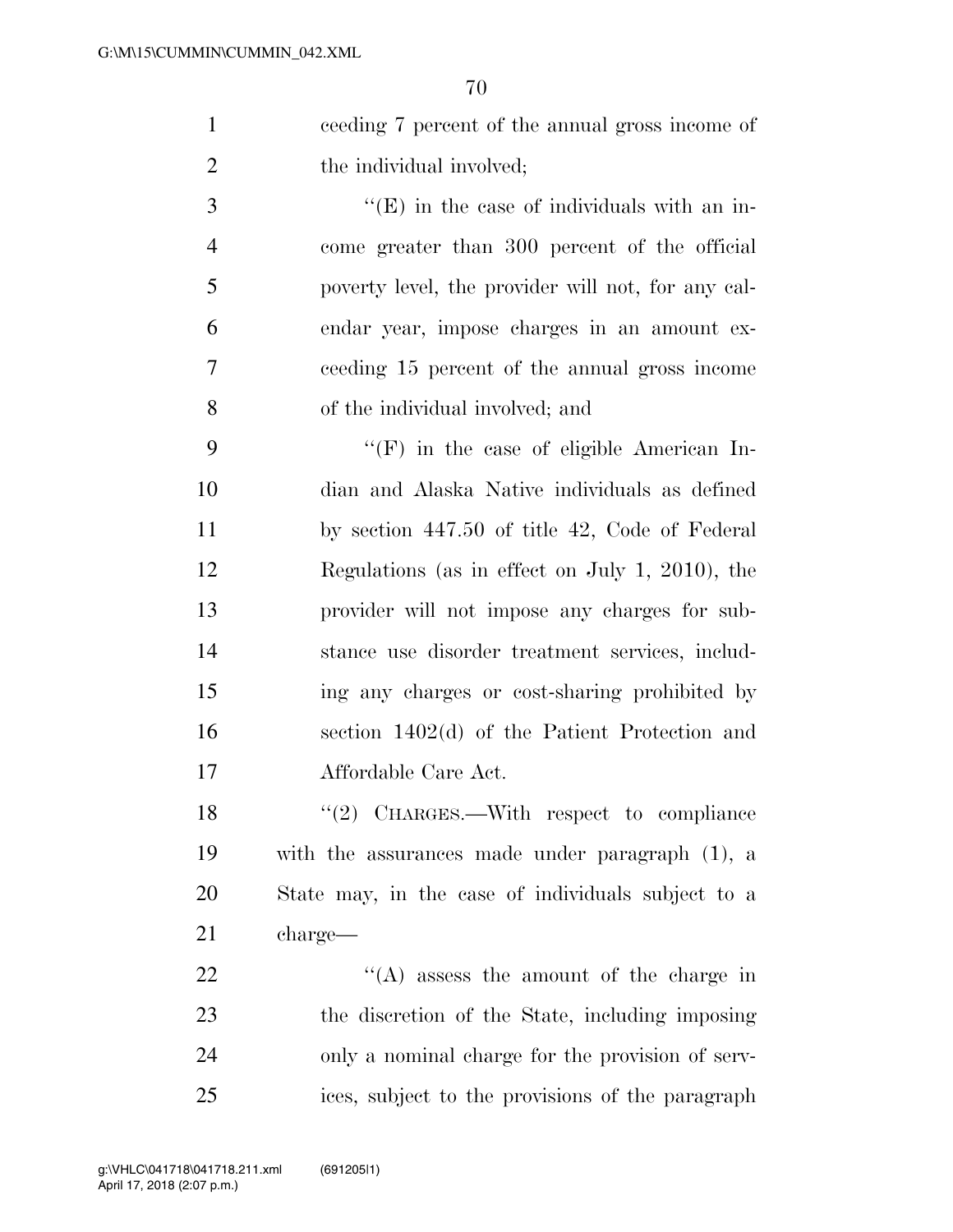regarding public schedules and regarding limi- tations on the maximum amount of charges and;

 ''(B) take into consideration the total med- ical expenses of individuals in assessing the amount of the charge, subject to such provi-sions.

8 "(3) AGGREGATE CHARGES.—The Secretary may not make a grant under section 3411 to a State unless the State agrees that the limitations on charges for substance use disorder treatment serv- ices under this subsection applies to the annual ag- gregate of charges imposed for such services, how- ever the charges are characterized, includes enroll- ment fees, premiums, deductibles, cost sharing, co- payments, co-insurance costs, or any other charges. ''(e) STATEWIDE COORDINATED STATEMENT OF NEED.—A State shall not be eligible to receive a grant under this subtitle for a fiscal year unless the State devel- ops and publishes a statewide coordinated statement of need, including a demonstration of the extent of State need for assistance in addressing addiction and substance use disorder in the State and identifying priorities for the delivery of essential services to individuals with substance use disorder and their families.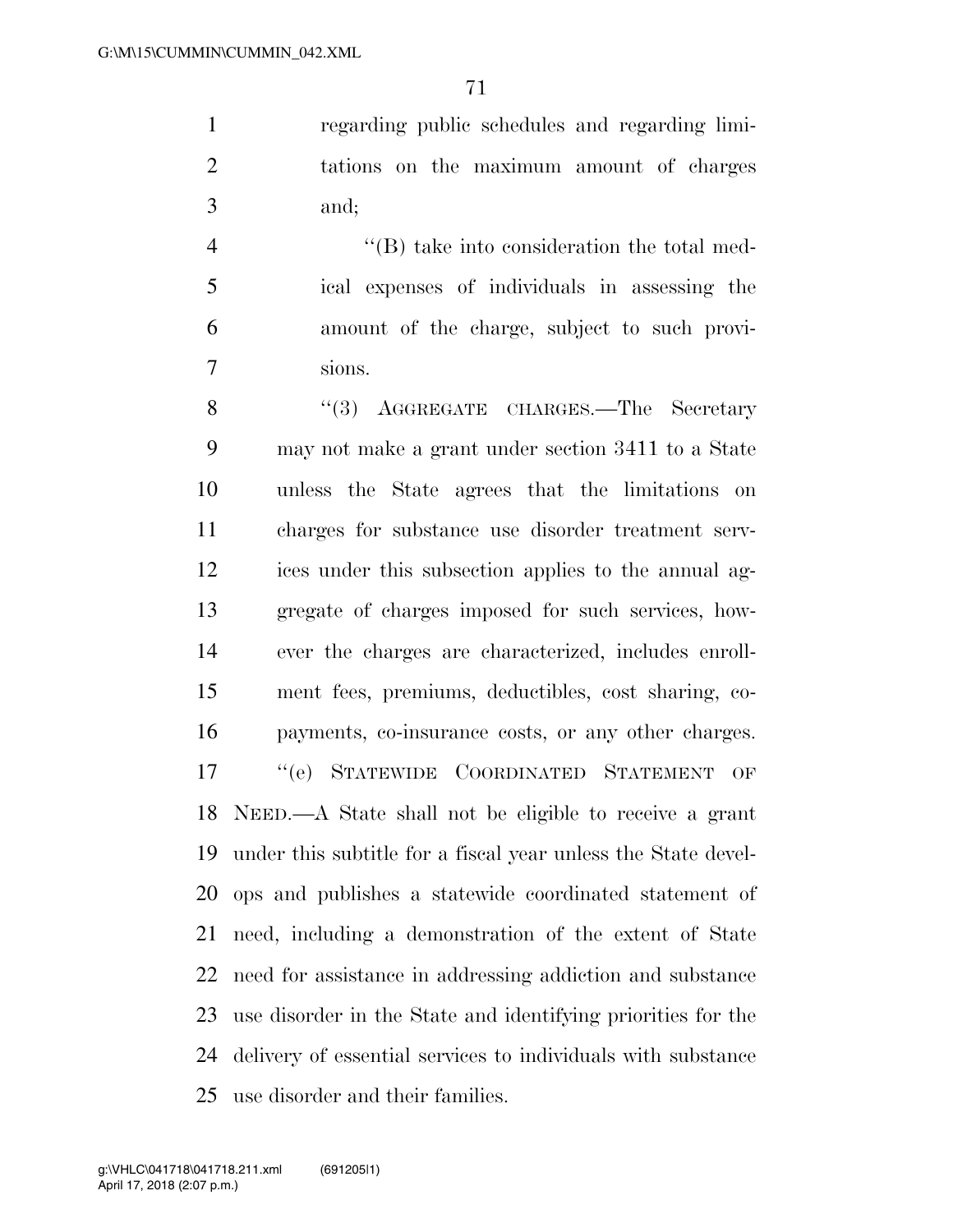''(f) INDIAN TRIBES.—Any application requirements applying to grants distributed in accordance with section 3412(c) shall be developed by the Secretary in consulta-tion with Indian tribes.

## **''SEC. 3414. TECHNICAL ASSISTANCE.**

 ''The Secretary shall provide technical assistance in administering and coordinating the activities authorized under section 3412, including technical assistance for the development of State applications for supplementary 10 grants authorized in section  $3212(a)(2)$ .

### **''SEC. 3415. AUTHORIZATION OF APPROPRIATIONS.**

 ''There is authorized to be appropriated to carry out this subtitle—

| 14 | $(1)$ \$4,000,000,000 for fiscal year 2019;     |
|----|-------------------------------------------------|
| 15 | $(2)$ \$4,000,000,000 for fiscal year 2020;     |
| 16 | "(3) $$4,000,000,000$ for fiscal year 2021;     |
| 17 | $(4)$ \$4,000,000,000 for fiscal year 2022;     |
| 18 | $(5)$ \$4,000,000,000 for fiscal year 2023;     |
| 19 | $(6)$ \$4,000,000,000 for fiscal year 2024;     |
| 20 | "(7) $$4,000,000,000$ for fiscal year 2025;     |
| 21 | $\lq(8)$ \$4,000,000,000 for fiscal year 2026;  |
| 22 | "(9) $$4,000,000,000$ for fiscal year 2027; and |
| 23 | $(10)$ \$4,000,000,000 for fiscal year 2028.    |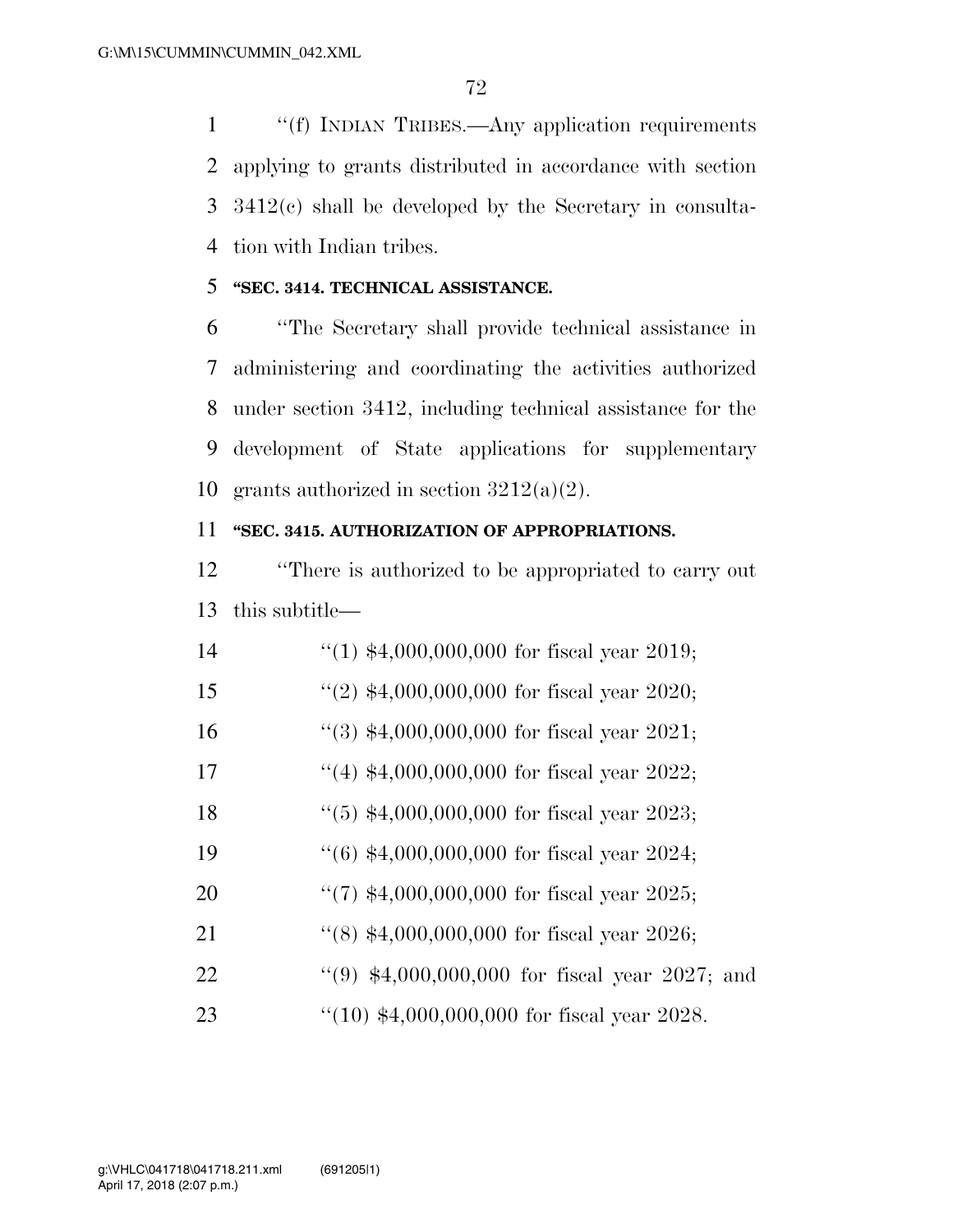# **''Subtitle C—Other Grant Program**

## **''SEC. 3421. ESTABLISHMENT OF GRANT PROGRAM.**

 ''(a) IN GENERAL.—The Secretary shall award grants to public, nonprofit, and Native entities for the purpose of funding core medical services, recovery and support services, harm reduction services, administrative expenses, and early intervention and engagement services in accordance with this section.

''(b) ELIGIBILITY.—

 ''(1) ENTITIES.—Public, nonprofit, or Native entities eligible to receive a grant under subsection (a) may include—

13 "(A) federally qualified health centers under section 1905(l)(2)(B) of the Social Secu-rity Act;

- 16  $"$ (B) family planning clinics;
- 17  $\text{``(C)}$  rural health clinics;

 ''(D) Native entities, including Indian health programs as defined in section 4 of the Indian Health Care Improvement Act, urban Indian organizations as defined in section 4 of the Indian Health Care Improvement Act, and Native Hawaiian organizations as defined in section 12 of the Native Hawaiian Health Care Act of 1988;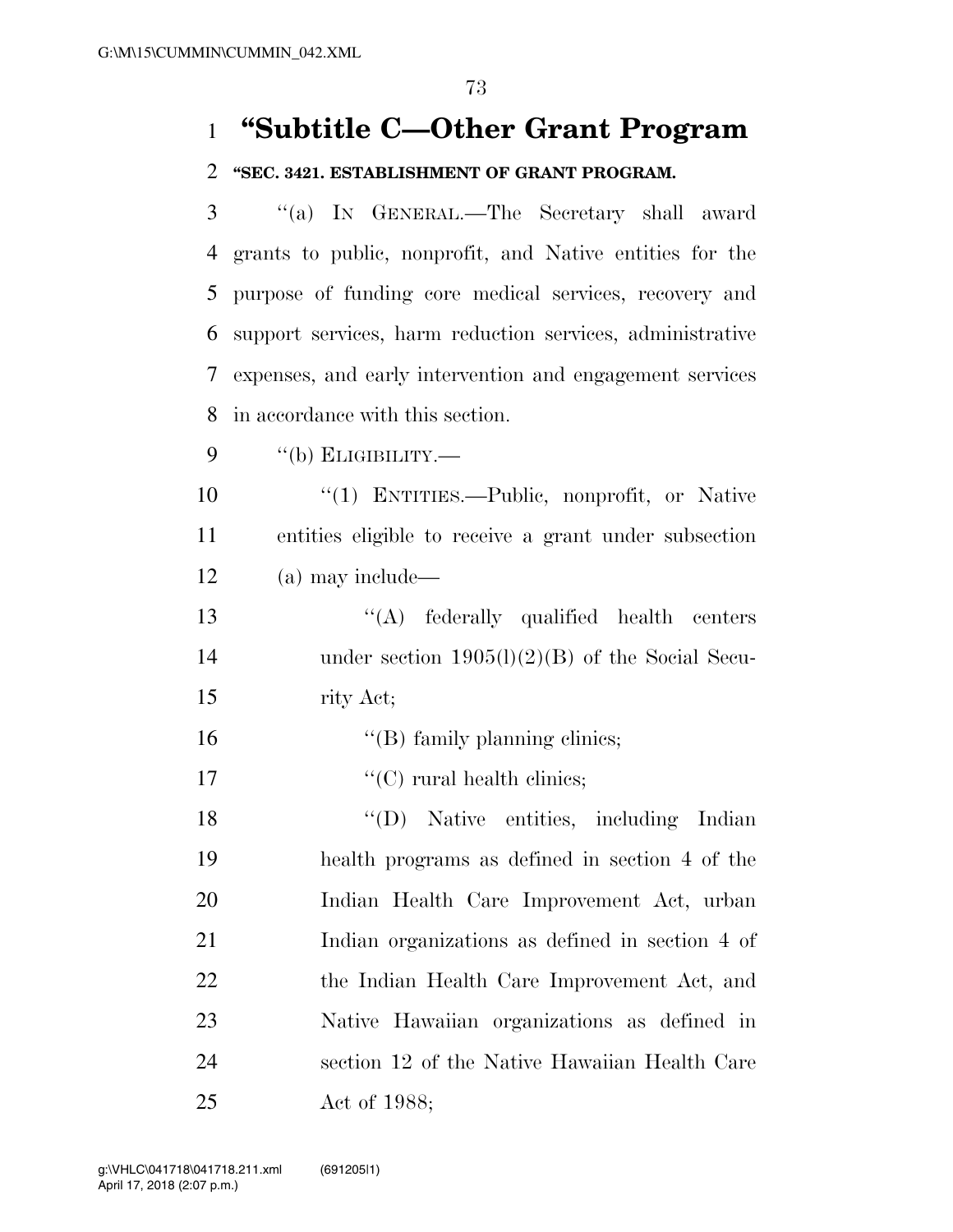$''(E)$  community-based organizations, clin- ics, hospitals, and other health facilities that provide substance use disorder treatment serv- ices; ''(F) other nonprofit entities that provide substance use disorder treatment services; and ''(G) faith based organizations that provide substance use disorder treatment services. 9 "(2) UNDERSERVED POPULATIONS.—Entities described in paragraph (1) shall serve underserved populations which may include minority populations and Indian populations, ex-offenders, individuals with comorbidities including HIV/AIDS, hepatitis B or C, mental illness, or other behavioral health dis- orders, low-income populations, inner city popu- lations, and rural populations. 17 "(3) APPLICATION.—To be eligible to receive a grant under this section, a public or nonprofit entity described in this subsection shall prepare and submit to the Secretary an application in such form, and containing such information, as the Secretary shall

require, including—

23  $\cdot$  (A) a complete accounting of the dis-bursement of any prior grants received under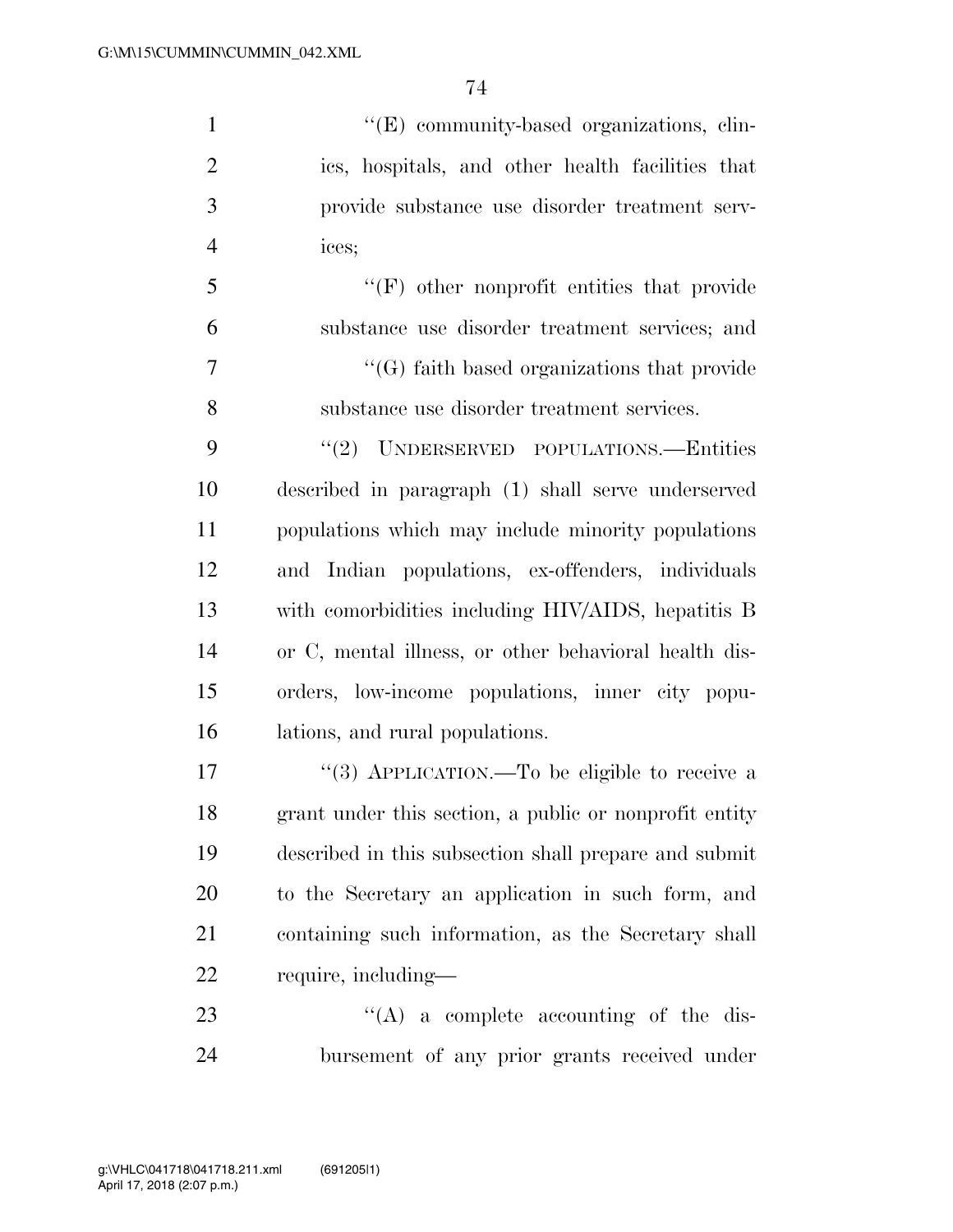| $\mathbf{1}$   | this subtitle by the applicant and the results     |
|----------------|----------------------------------------------------|
| $\overline{2}$ | achieved by these expenditures;                    |
| 3              | $\lq\lq (B)$ a comprehensive plan for the use of   |
| $\overline{4}$ | the grant, including a demonstration of the ex-    |
| 5              | tent of local need for the funds sought and a      |
| 6              | plan for proposed substance use disorder treat-    |
| 7              | ment services that is consistent with local        |
| 8              | needs;                                             |
| 9              | $\lq\lq$ (C) a demonstration that the grantee will |
| 10             | use funds in a manner that provides substance      |
| 11             | use disorder treatment services compliant with     |
| 12             | the evidence-based standards developed in ac-      |
| 13             | cordance with section 3434, including all Feder-   |
| 14             | ally-approved medication-assisted treatments;      |
| 15             | $\lq\lq$ (D) information on the number of individ- |
| 16             | uals likely to be served by the funds sought, in-  |
| 17             | cluding demographic data on the populations to     |
| 18             | be served;                                         |
| 19             | $\lq\lq(E)$ an identification of key outcomes that |
| 20             | will be measured by all entities that receive as-  |
| 21             | sistance, as well as an explanation of how the     |
| 22             | outcomes will be measured;                         |
| 23             | $\lq\lq(F)$ a demonstration that resources pro-    |
| 24             | vided under the grant will be allocated in ac-     |
| 25             | cordance with the local demographic incidence      |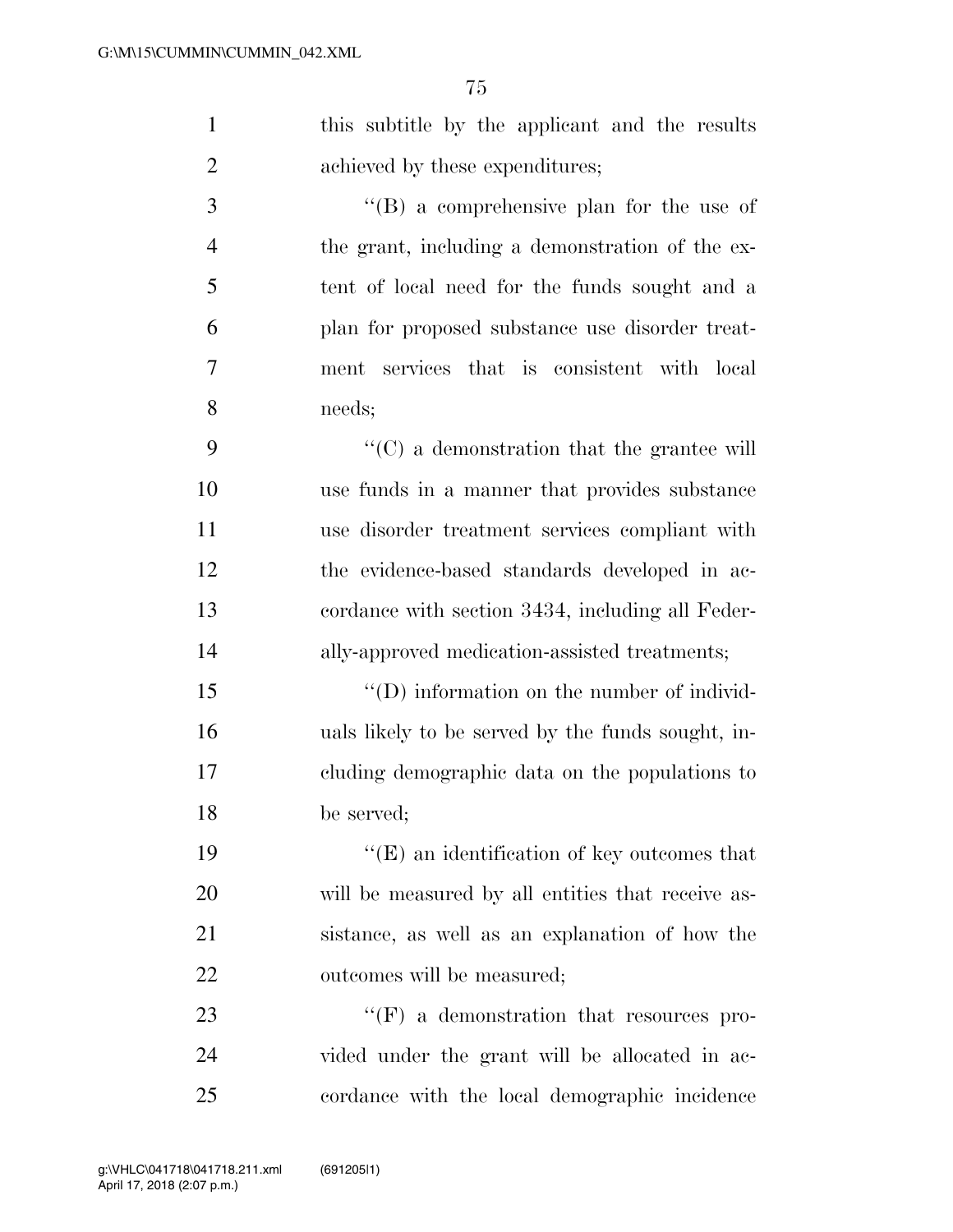| $\mathbf{1}$   | of substance use, including allocations for serv-     |
|----------------|-------------------------------------------------------|
| $\overline{2}$ | ices for children, youths, and women;                 |
| 3              | $\lq\lq (G)$ a demonstration that the confiden-       |
| $\overline{4}$ | tiality of individuals receiving substance use dis-   |
| 5              | order treatment services will be maintained in a      |
| 6              | manner not inconsistent with applicable law;          |
| 7              | and                                                   |
| 8              | $\lq\lq (H)$ an explanation of how income, asset,     |
| 9              | and medical expense criteria will be established      |
| 10             | and applied to those who qualify for assistance       |
| 11             | under the program.                                    |
| 12             | "(c) REQUIREMENT OF STATUS AS MEDICAID PRO-           |
|                |                                                       |
| 13             | VIDER.-                                               |
| 14             | "(1) PROVISION OF SERVICE.—Subject to para-           |
| 15             | graph (2), the Secretary may not make a grant         |
| 16             | under this section for the provision of substance use |
| 17             | disorder treatment services under this section in a   |
| 18             | State unless, in the case of any such service that is |
| 19             | available pursuant to the State plan approved under   |
| 20             | title XIX of the Social Security Act for the State—   |
| 21             | "(A) the political subdivision involved will          |
| 22             | provide the substance use disorder treatment          |
| 23             | service directly, and the political subdivision has   |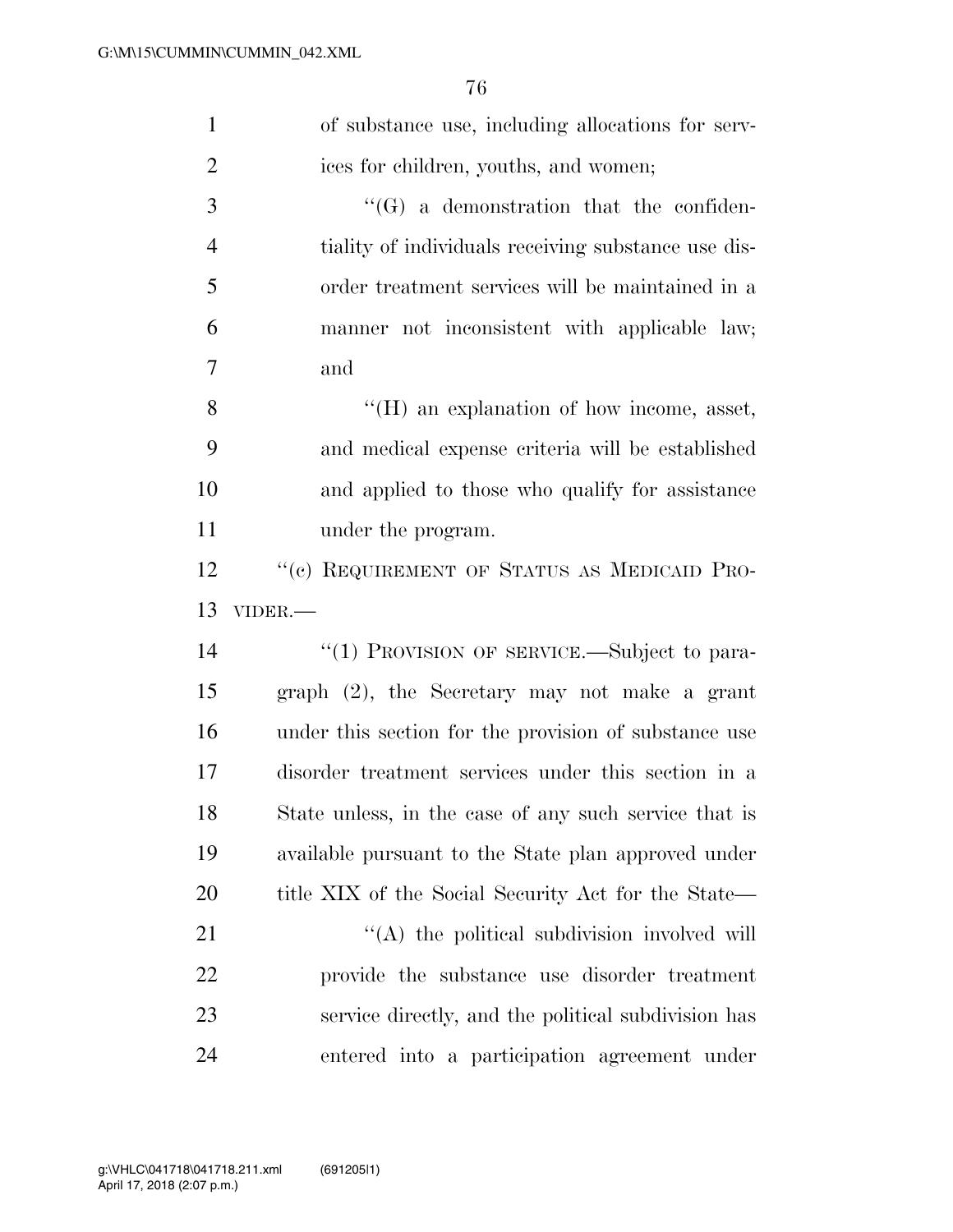1 the State plan and is qualified to receive pay-ments under such plan; or

 $\cdot$  (B) the political subdivision involved will enter into an agreement with a public or non- profit private entity under which the entity will provide the substance use disorder treatment service, and the entity has entered into such a participation agreement and is qualified to re-ceive such payments.

10 "(2) WAIVER.—

 $((A)$  In GENERAL.—In the case of an enti- ty making an agreement pursuant to paragraph (1)(B) regarding the provision of substance use disorder treatment services, the requirement es- tablished in such paragraph shall be waived by the State if the entity does not, in providing such services, impose a charge or accept reim- bursement available from any third-party payor, including reimbursement under any insurance policy or under any Federal or State health benefits program.

22 "(B) DETERMINATION.—A determination by the State of whether an entity referred to in subparagraph (A) meets the criteria for a waiv-er under such subparagraph shall be made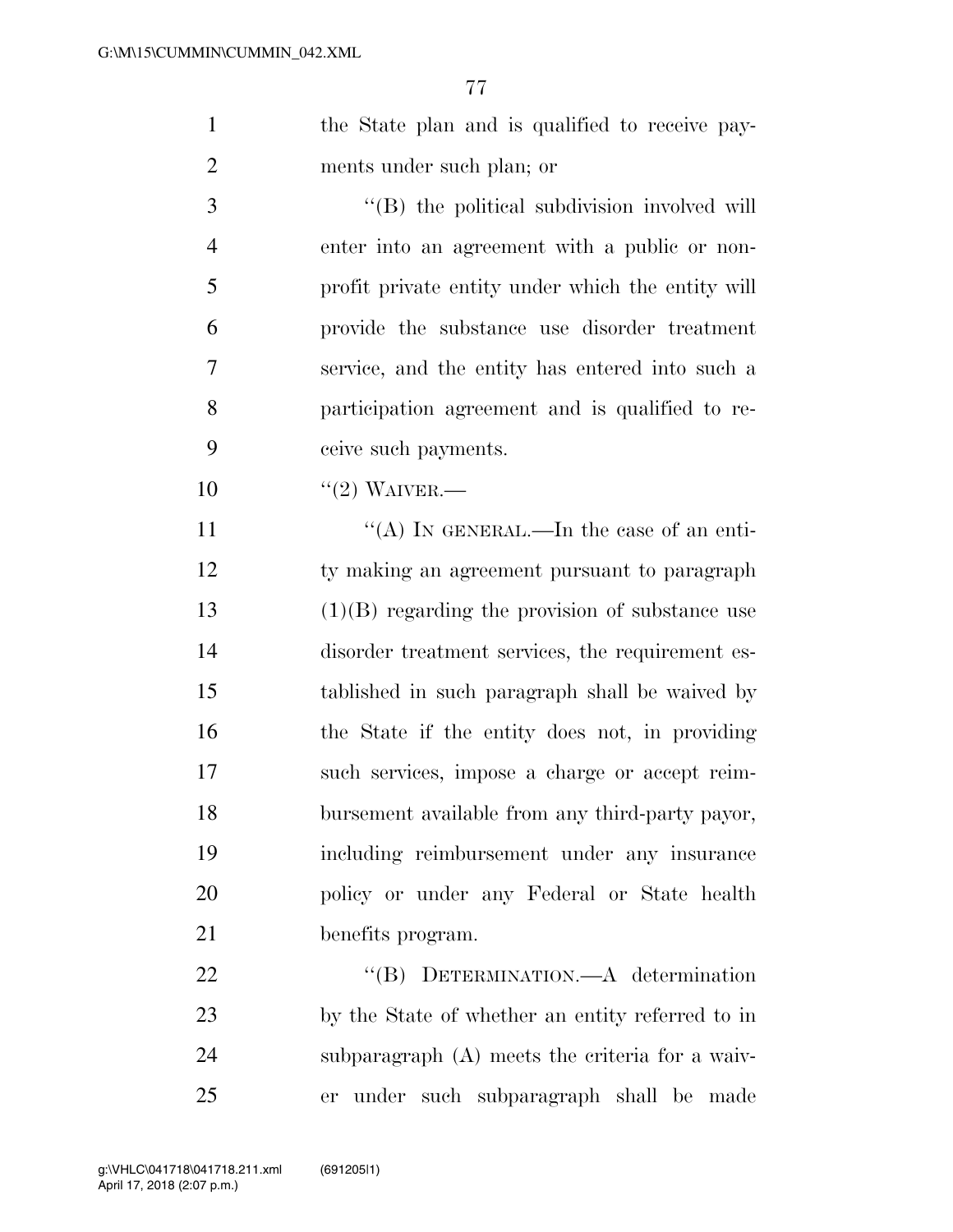| $\mathbf{1}$   | without regard to whether the entity accepts          |
|----------------|-------------------------------------------------------|
| $\overline{2}$ | voluntary donations for the purpose of pro-           |
| 3              | viding services to the public.                        |
| 4              | "(d) AMOUNT OF GRANT TO NATIVE ENTITIES.—             |
| 5              | "(1) INDIAN TRIBES.—In this section, the term         |
| 6              | 'Indian tribe' has the meaning given such term in     |
| 7              | section 4 of the Indian Self-Determination and Edu-   |
| 8              | cation Assistance Act.                                |
| 9              | "(2) FORMULA GRANTS.—The Secretary, acting            |
| 10             | through the Indian Health Service, shall use 10 per-  |
| 11             | cent of the amount available under section 3425 for   |
| 12             | each fiscal year to provide grants to Native entities |
| 13             | in an amount determined pursuant to criteria devel-   |
| 14             | oped by the Secretary in consultation with Indian     |
| 15             | tribes, for the purposes of addressing substance use. |
| 16             | "(3) USE OF AMOUNTS.—Notwithstanding any              |
| 17             | requirements in this section, Native entities may use |
| 18             | amounts provided under grants awarded under this      |
| 19             | section for the uses identified in section 3422 and   |
| 20             | any other activities determined appropriate by the    |
| 21             | Secretary, in consultation with Indian tribes.        |
| 22             | "SEC. 3422. USE OF AMOUNTS.                           |

23 "(a) USE OF FUNDS.—An entity shall use amounts received under a grant under section 3421 to provide di-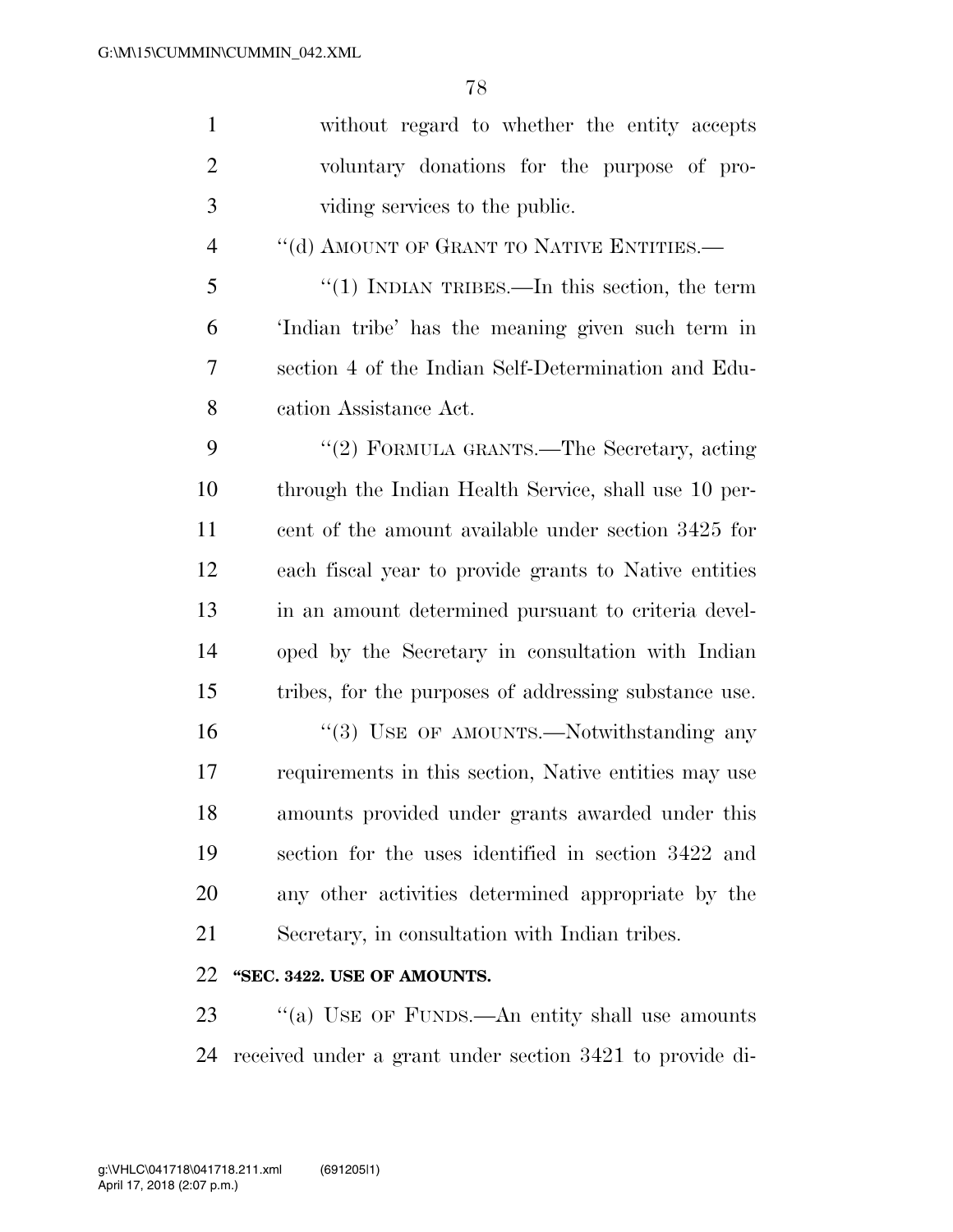| $\mathbf{1}$   | rect financial assistance to eligible entities for the purpose |
|----------------|----------------------------------------------------------------|
| 2              | of delivering or enhancing—                                    |
| 3              | $\lq(1)$ prevention services described in subsection           |
| $\overline{4}$ | (b);                                                           |
| 5              | $\lq(2)$ core medical services described in sub-               |
| 6              | section $(e)$ ;                                                |
| 7              | $(3)$ recovery and support services described in               |
| 8              | subsection $(d)$ ;                                             |
| 9              | $\cdot$ (4) early intervention and engagement services         |
| 10             | described in subsection (e);                                   |
| 11             | $\cdot\cdot$ (5) harm reduction services described in sub-     |
| 12             | section $(f)$ ; and                                            |
| 13             | $\cdot\cdot\cdot(6)$ administrative expenses described in sub- |
| 14             | section $(g)$ .                                                |
| 15             | "(b) PREVENTION SERVICES.—For purposes of this                 |
| 16             | subsection, the term 'prevention services' means services,     |
| 17             | programs, or multi-sector strategies to prevent substance      |
|                | 18 use disorder, including evidence-based education cam-       |
| 19             | paigns, community-based prevention programs, opioid di-        |
| 20             | version, collection and disposal of unused opioids, and        |
| 21             | services to at-risk populations.                               |
| 22             | "(c) CORE MEDICAL SERVICES.—For purposes of                    |
| 23             | this section, the term 'core medical services' means the       |
| 24             | following services when provided to individuals with sub-      |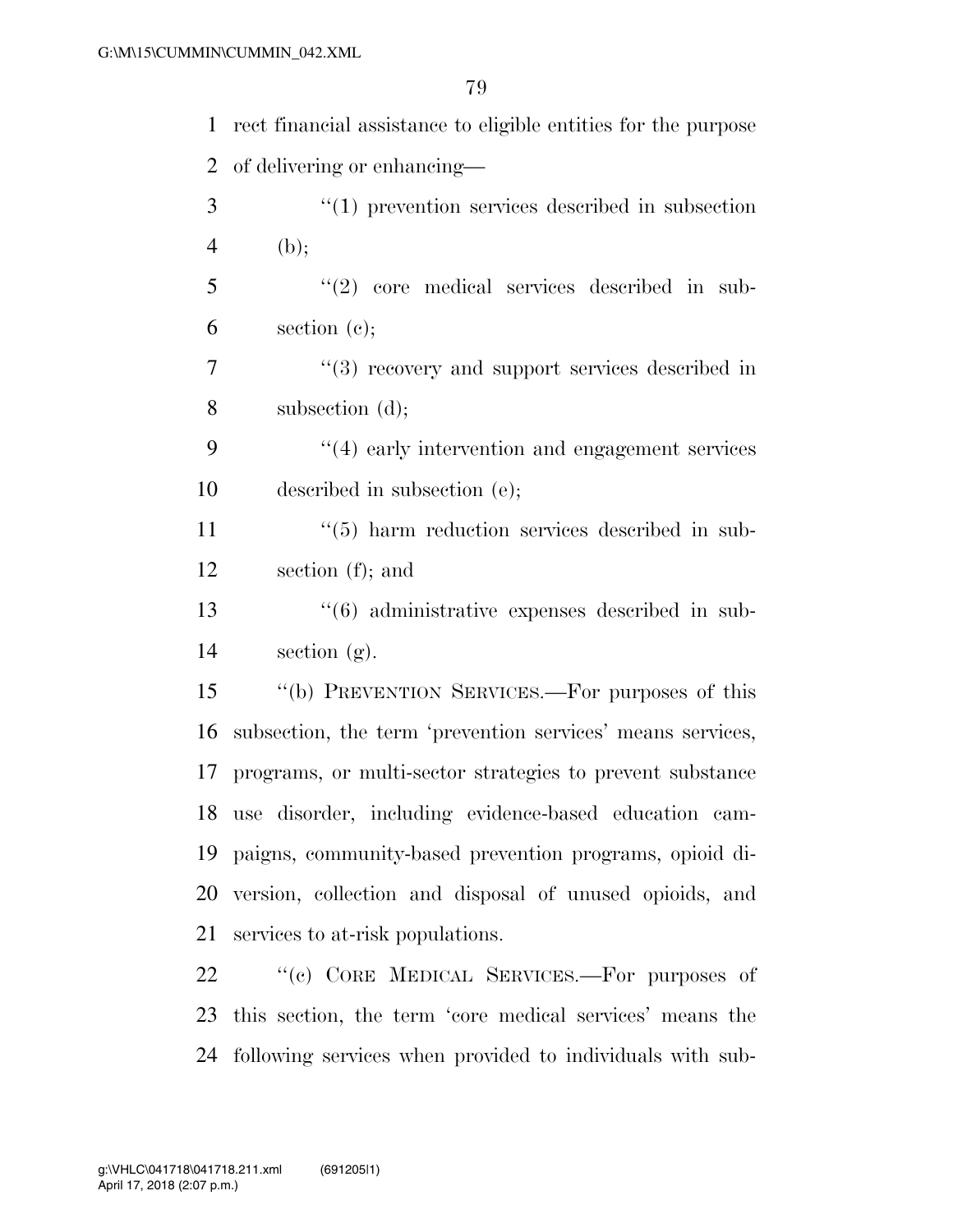stance use disorder or at risk for developing substance use disorder:

| 3              | $\cdot\cdot\cdot(1)$ Substance use disorder treatments, includ- |
|----------------|-----------------------------------------------------------------|
| $\overline{4}$ | ing clinical stabilization services, withdrawal man-            |
| 5              | agement and detoxification, intensive inpatient treat-          |
| 6              | ment, intensive outpatient treatment, all forms of              |
| 7              | Federally-approved medication-assisted treatment,               |
| 8              | and residential recovery treatment.                             |
| 9              | $\lq(2)$ Outpatient and ambulatory health services,             |
| 10             | including those administered by federally qualified             |
| 11             | health centers and rural health clinics.                        |
| 12             | $\lq(3)$ Hospice services.                                      |
| 13             | $\lq(4)$ Mental health services.                                |
| 14             | "(5) Naloxone procurement, distribution, and                    |
| 15             | training.                                                       |
| 16             | $\cdot\cdot$ (6) Pharmaceutical assistance and diagnostic       |
| 17             | testing related to the management of substance-use              |
| 18             | disorder and co-morbid conditions.                              |
| 19             | $\lq(7)$ Home and community based health serv-                  |
| 20             | ices.                                                           |
| 21             | "(8) Comprehensive Case Management and care                     |
| 22             | coordination, including treatment adherence services.           |
| 23             | (9)<br>Health insurance enrollment and cost-                    |
| 24             | sharing assistance in accordance with section 3412.             |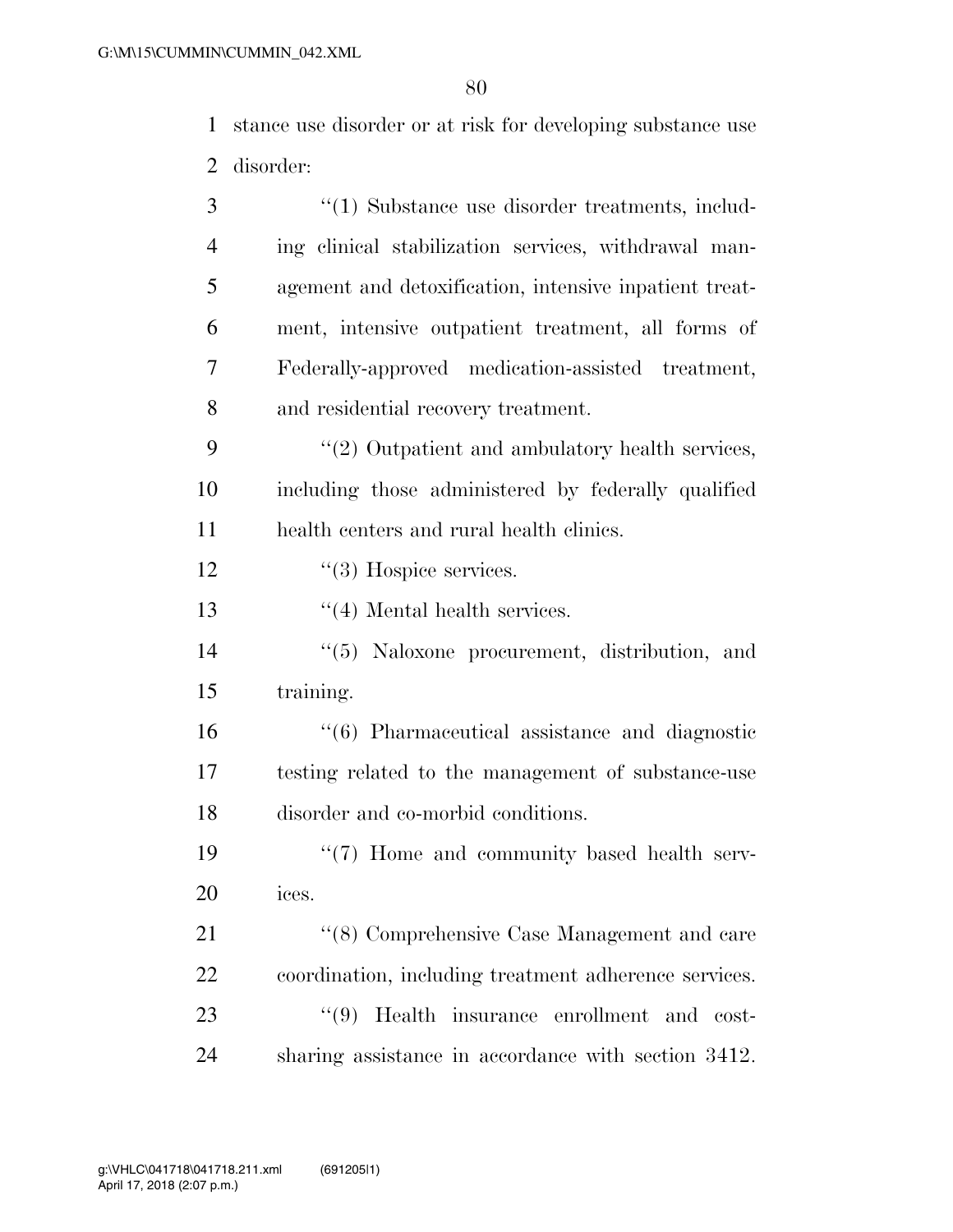''(d) RECOVERY AND SUPPORT SERVICES.—For pur- poses of subsection (a)(3), the term 'recovery and support services' means services, subject to the approval of the Secretary, that are provided to individuals with substance use disorder, including residential recovery treatment and housing, including for individuals receiving medication-as- sisted treatment, long term recovery services, 24/7 hotline services, medical transportation services, respite care for persons caring for individuals with substance use disorder, child care and family services while an individual is receiv- ing inpatient treatment services or at the time of out- patient services, outreach services, peer recovery services, nutrition services, and referrals for job training and career services, housing, legal services, and child care and family services.

 ''(e) EARLY INTERVENTION AND ENGAGEMENT SERVICES.—For purposes of this section, the term 'early intervention and engagement services' means services to provide rapid access to substance use disorder treatment services, counseling provided to individuals who have mis- used substances, who have experienced an overdose, or are at risk of developing substance use disorder and the provi- sion of referrals to facilitate the access of such individuals to core medical services or recovery and support services. The entities through which such services may be provided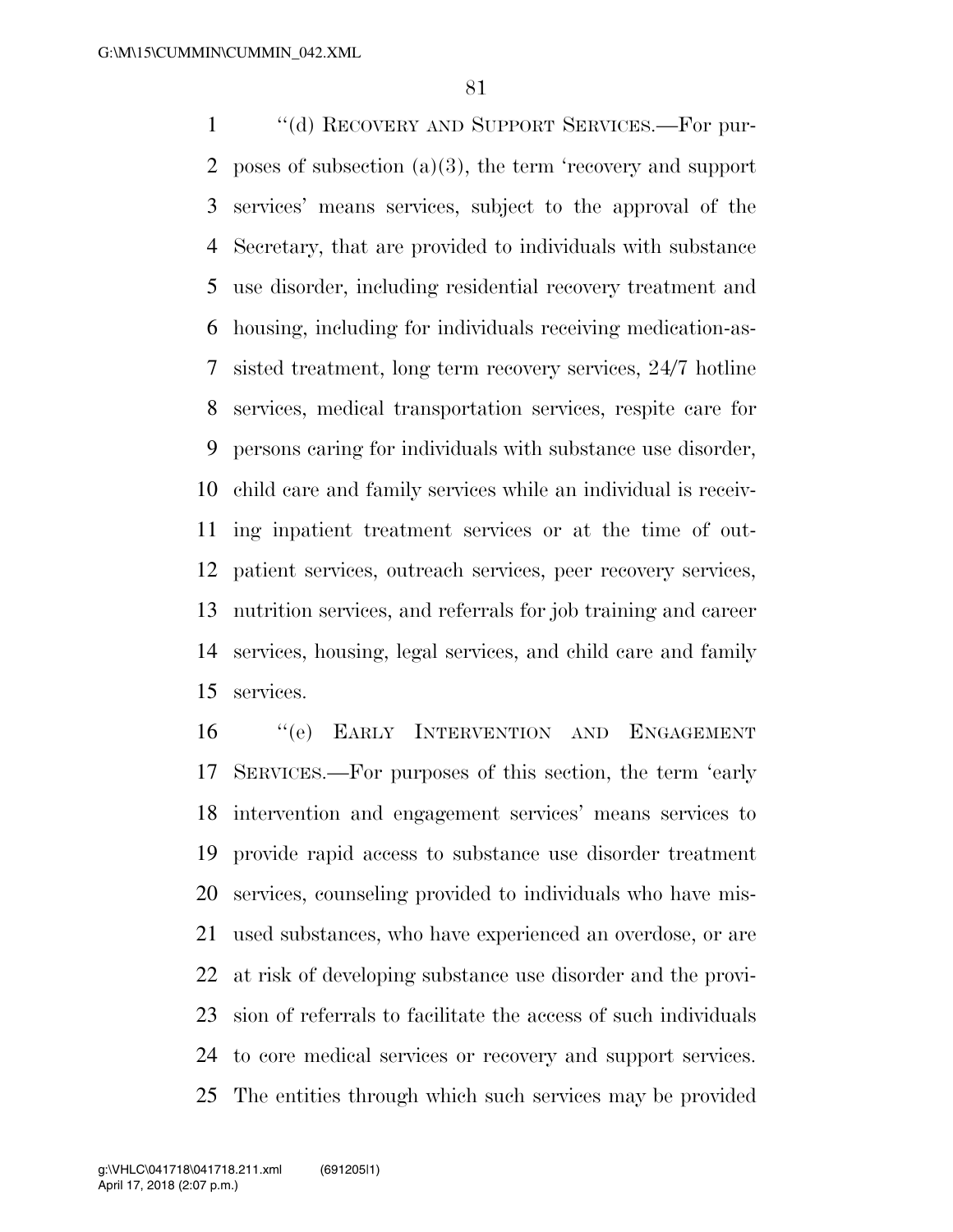include emergency rooms, fire departments and emergency medical services, detention facilities, homeless shelters, law enforcement agencies, health care points of entry spec- ified by eligible areas, Federally qualified health centers, and rural health clinics.

 ''(f) HARM REDUCTION SERVICES.—For purposes of this subsection, the term 'harm reduction services' means evidence-based services provided to individuals engaging in substance use that reduce the risk of infectious disease transmission, overdose, or death, including by increasing access to health care.

 ''(g) ADMINISTRATION AND PLANNING.—An entity shall not use in excess of 10 percent of amounts received under a grant under section 3421 for administration, ac- counting, reporting, and program oversight functions, in- cluding for the purposes of developing systems to improve data collection and data sharing.

### **''SEC. 3423. TECHNICAL ASSISTANCE.**

 ''The Secretary may, directly or through grants or contracts, provide technical assistance to nonprofit private entities and Native entities regarding the process of sub- mitting to the Secretary applications for grants under sec- tion 3421, and may provide technical assistance with re- spect to the planning, development, and operation of any program or service carried out pursuant to such section.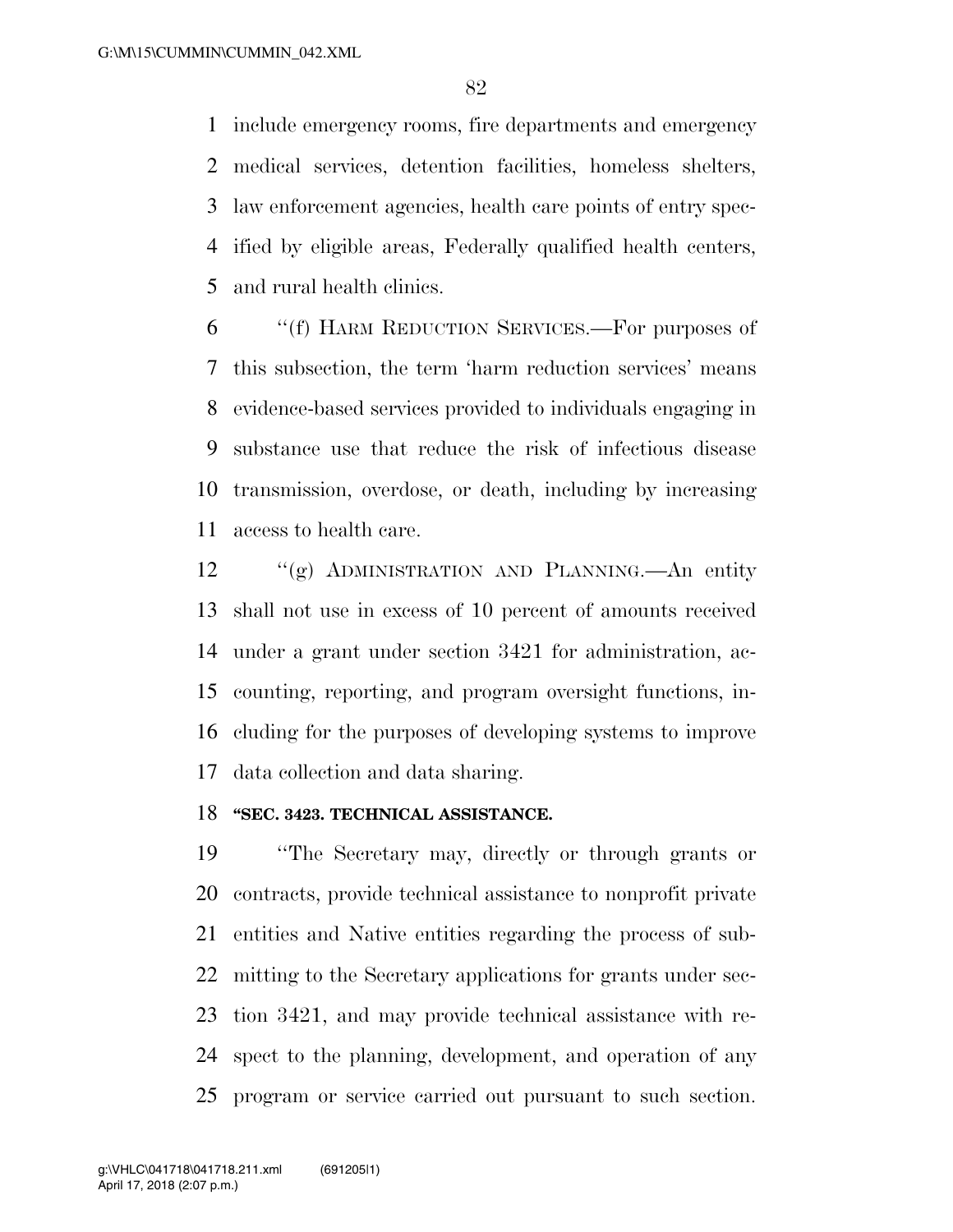#### **''SEC. 3424. PLANNING AND DEVELOPMENT GRANTS.**

 $\langle$  (a) IN GENERAL.—The Secretary may provide plan- ning grants to public, nonprofit private, and Native enti- ties for purposes of assisting such entities in expanding their capacity to provide substance use disorder treatment services in low-income communities and affected sub- populations that are underserviced with respect to such services.

9 "(b) AMOUNT.—A grant under this section may be made in an amount not to exceed \$150,000.

# **''SEC. 3425. AUTHORIZATION OF APPROPRIATIONS.**

 ''There is authorized to be appropriated to carry out this subtitle—

| 14 | $(1)$ \$500,000,000 for fiscal year 2019;     |
|----|-----------------------------------------------|
| 15 | "(2) $$500,000,000$ for fiscal year 2020;     |
| 16 | $(3)$ \$500,000,000 for fiscal year 2021;     |
| 17 | $(4)$ \$500,000,000 for fiscal year 2022;     |
| 18 | $(5)$ \$500,000,000 for fiscal year 2023;     |
| 19 | $(6)$ \$500,000,000 for fiscal year 2024;     |
| 20 | "(7) $$500,000,000$ for fiscal year 2025;     |
| 21 | "(8) $$500,000,000$ for fiscal year 2026;     |
| 22 | $(9)$ \$500,000,000 for fiscal year 2027; and |
| 23 | "(10) $$500,000,000$ for fiscal year 2028.    |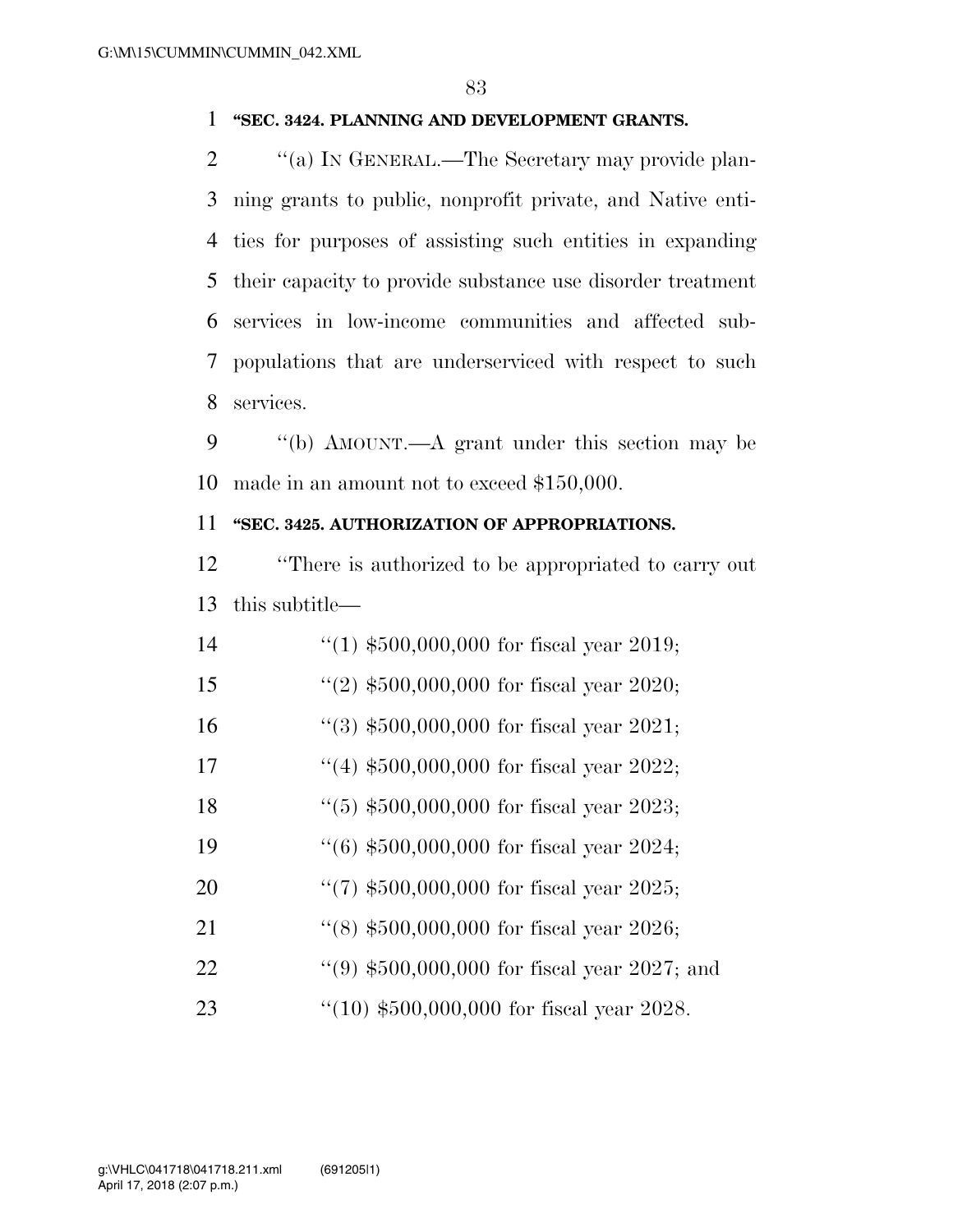**''SEC. 3431. SPECIAL PROJECTS OF NATIONAL SIGNIFI-**

**CANCE.** 

 ''(a) IN GENERAL.—The Secretary, acting in con- sultation with the Director of the Office of National Drug Control Policy, shall award grants to entities to administer special projects of national significance to support the de- velopment of innovative and original models for the deliv-ery of substance use disorder treatment services.

 ''(b) GRANTS.—The Secretary shall award grants under a project under subsection (a) to entities eligible for grants under subtitles A, B, and C based on newly emerging needs of individuals receiving assistance under this title.

 ''(c) REPLICATION.—The Secretary shall make infor- mation concerning successful models or programs devel- oped under this section available to grantees under this title for the purpose of coordination, replication, and inte- gration. To facilitate efforts under this subsection, the Secretary may provide for peer-based technical assistance for grantees funded under this section.

23 "(d) GRANTS TO TRIBAL GOVERNMENTS.—

24 "(1) INDIAN TRIBES.—In this section, the term 'Indian tribe' has the meaning given such term in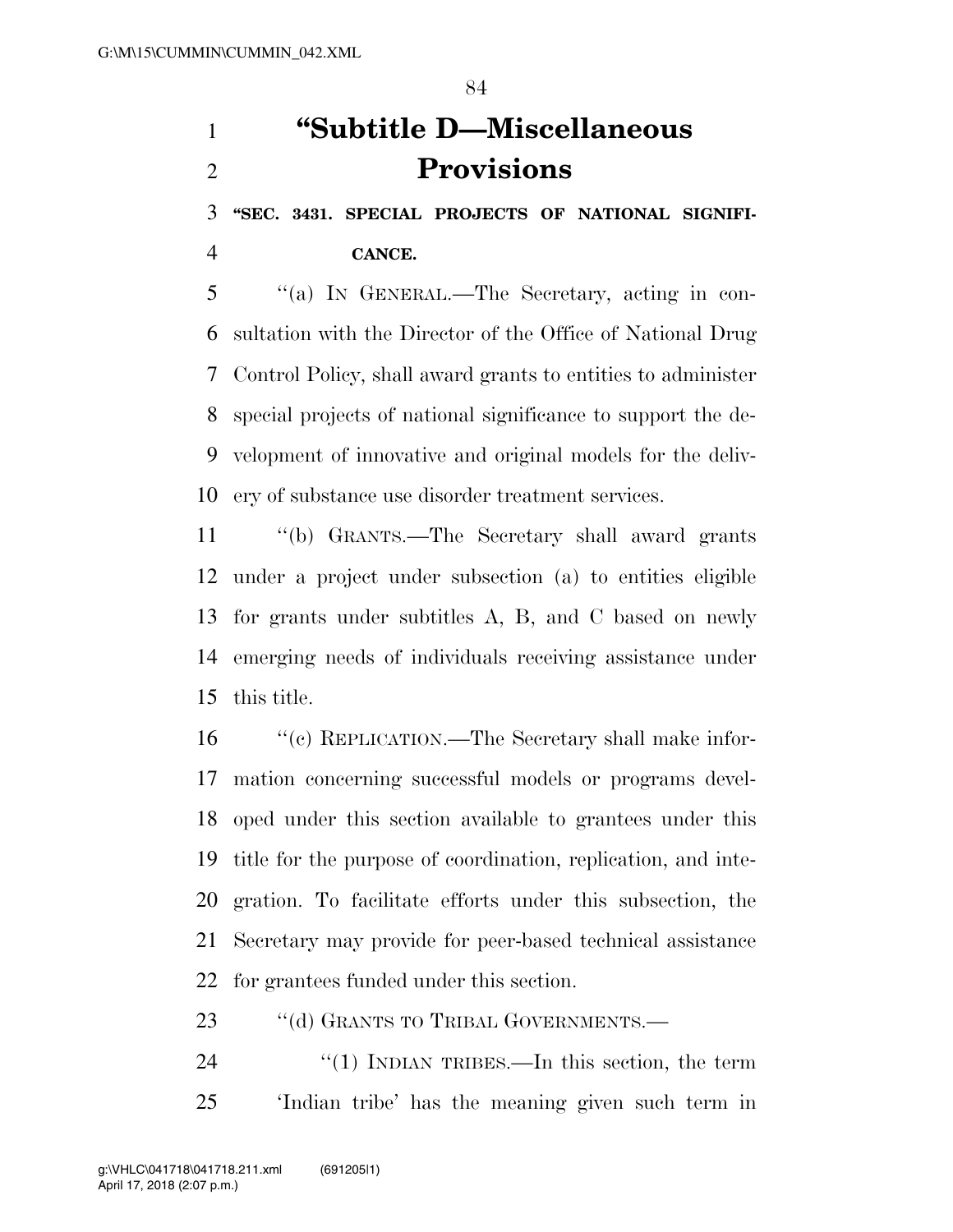section 4 of the Indian Self-Determination and Edu-cation Assistance Act.

3 "(2) USE OF FUNDS.—The Secretary, acting through the Indian Health Service, shall use 10 per- cent of the amount available under this section for each fiscal year to provide grants to Indian tribes for the purposes of supporting the development of innovative and original models for the delivery of substance use disorder treatment and services, in- cluding the development of culturally-informed care models.

12 "(e) AUTHORIZATION OF APPROPRIATIONS.—There is authorized to be appropriated to carry out this section—

| 14 | $(1)$ \$500,000,000 for fiscal year 2019;     |
|----|-----------------------------------------------|
| 15 | $(2)$ \$500,000,000 for fiscal year 2020;     |
| 16 | $(3)$ \$500,000,000 for fiscal year 2021;     |
| 17 | $(4)$ \$500,000,000 for fiscal year 2022;     |
| 18 | $(5)$ \$500,000,000 for fiscal year 2023;     |
| 19 | $(6)$ \$500,000,000 for fiscal year 2024;     |
| 20 | "(7) $$500,000,000$ for fiscal year 2025;     |
| 21 | $(18)$ \$500,000,000 for fiscal year 2026;    |
| 22 | $(9)$ \$500,000,000 for fiscal year 2027; and |
| 23 | $(10)$ \$500,000,000 for fiscal year 2028.    |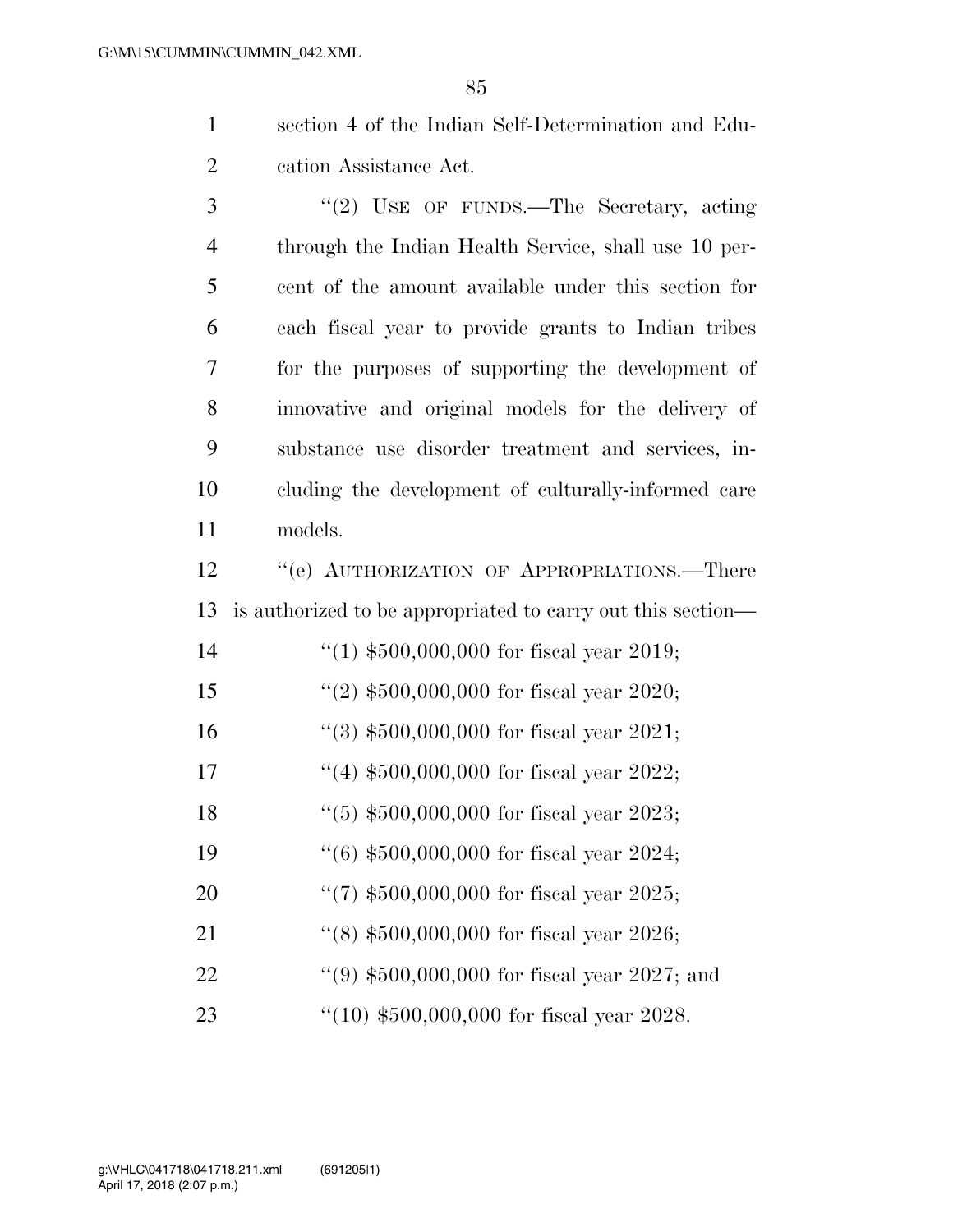### **''SEC. 3432. EDUCATION AND TRAINING CENTERS.**

2 "(a) IN GENERAL.—The Secretary may make grants and enter into contracts to assist public and nonprofit pri- vate entities, and schools, and academic health centers in meeting the cost of projects—

 ''(1) to train health personnel, including practi- tioners in programs under this title and other com- munity providers, including counselors, case man- agers, social workers, peer recovery coaches, and harm reduction workers, in the diagnosis, treatment, and prevention of substance use disorders, including measures for the prevention and treatment of co-oc- curring infectious diseases and other conditions, and including (as applicable to the type of health profes- sional involved), care for women, pregnant women, and children;

 $\frac{17}{2}$  ''(2) to train the faculty of schools of medicine, nursing, public health, osteopathic medicine, den- tistry, allied health, and mental health practice to teach health professions students to screen for and provide for the needs of individuals with substance use disorders or at risk of substance use; and

 $\frac{1}{2}$  (3) to develop and disseminate curricula and resource materials relating to evidence-based prac- tices for the screening, prevention, and treatment of substance use disorders, including information about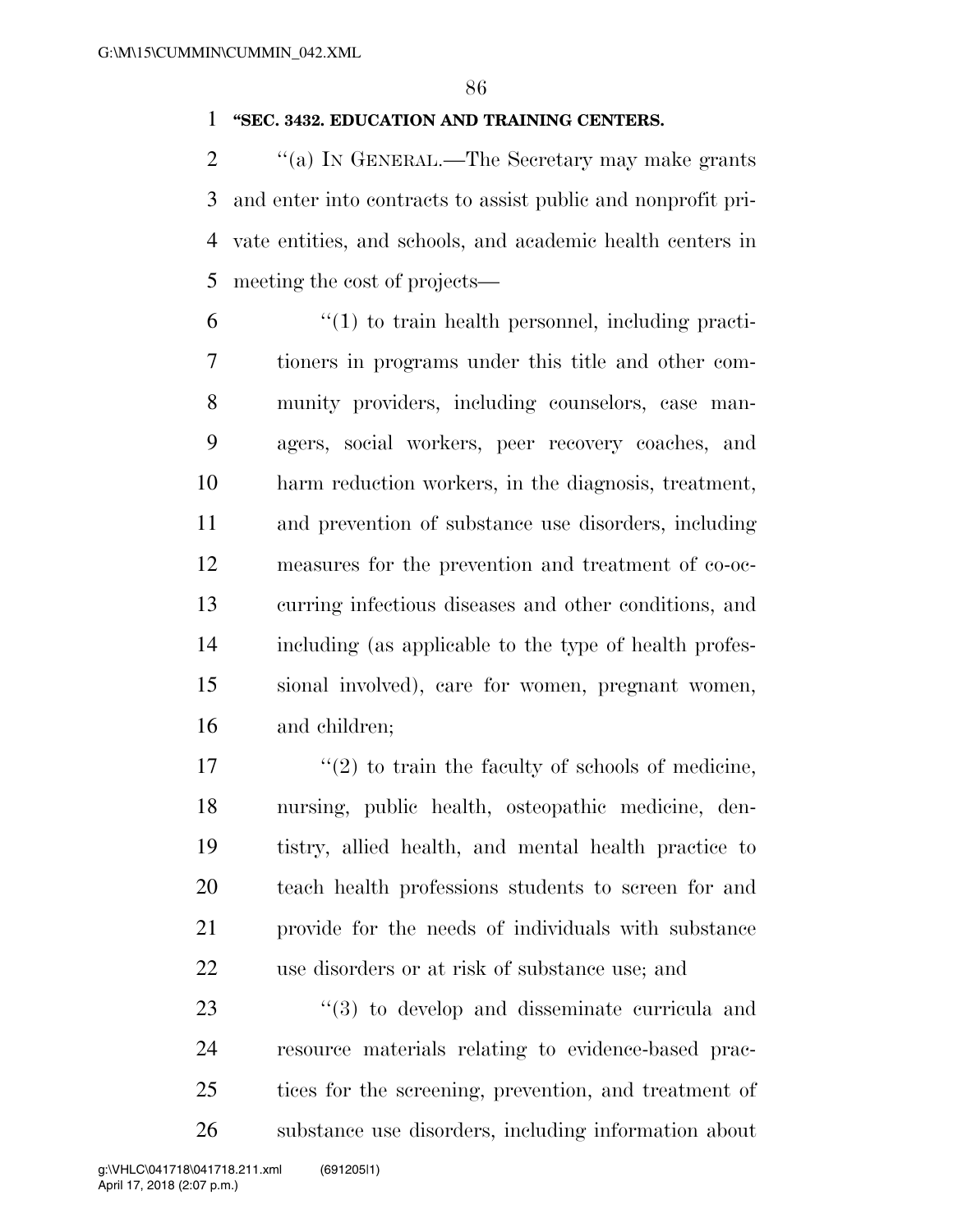prescribing best practices, alternative pain therapies, and Federally-approved medication assisted treat-ment options.

 ''(b) PREFERENCE IN MAKING GRANTS.—In making grants under subsection (a), the Secretary shall give pref-erence to qualified projects that will—

7 "(1) train, or result in the training of, health professionals, including counselors, case managers, social workers, peer recovery coaches, and harm re- duction workers, who will provide substance use dis- order treatments for underserved groups, including minority individuals and Indians with substance use disorder and other individuals who are at a high risk of substance use;

 ''(2) train, or result in the training of, minority health professionals and minority allied health pro- fessionals, including counselors, case managers, so- cial workers, peer recovery coaches, and harm reduc- tion workers, to provide substance use disorder 20 treatment for individuals with such disease:

21 ''(3) train or result in the training of individ- uals, including counselors, case managers, social workers, peer recovery coaches, and harm reduction workers, who will provide substance use disorder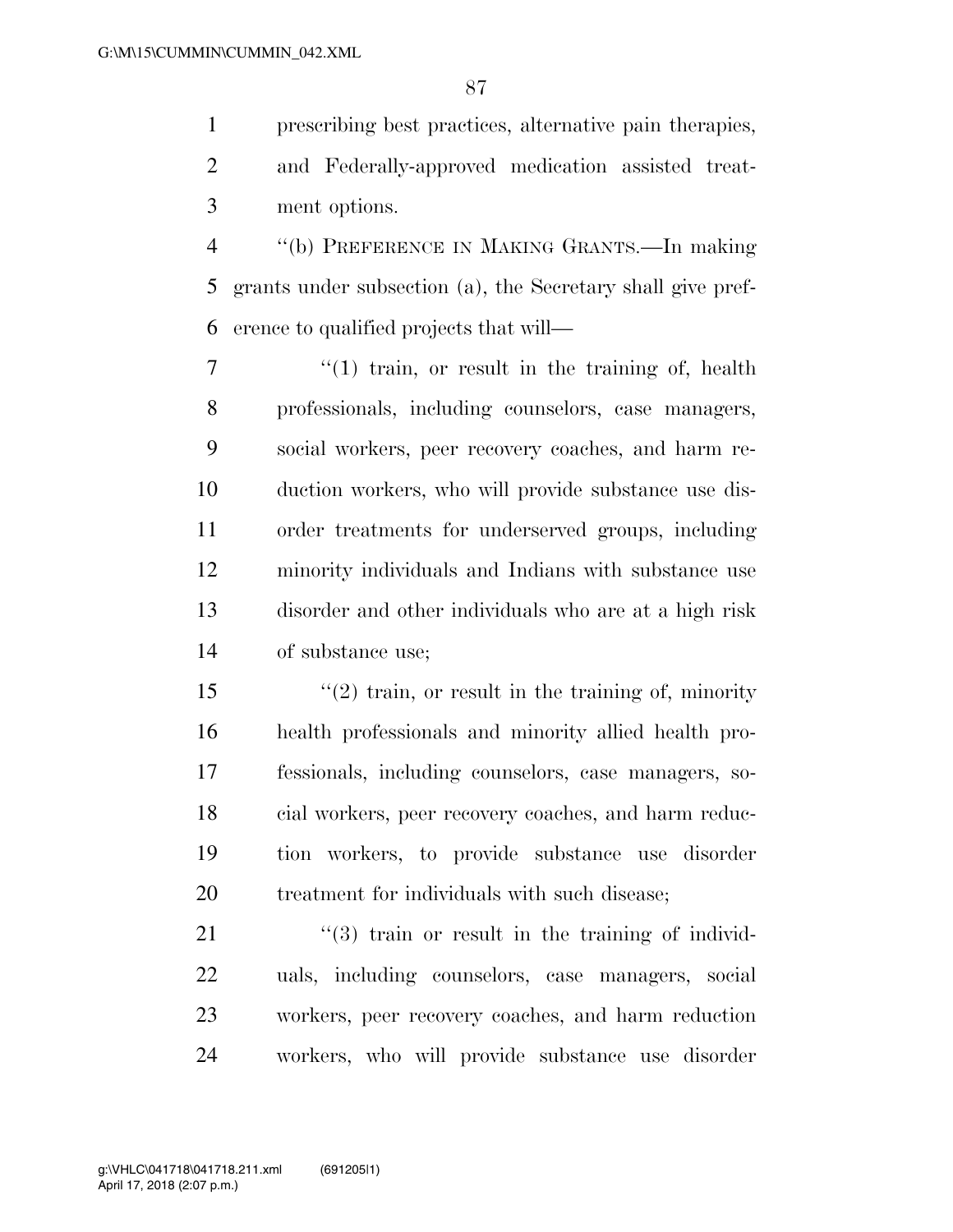treatment in rural or other areas that are under-served by current treatment structures; and

 ''(4) train or result in the training of health professionals and allied health professionals, includ- ing counselors, case managers, social workers, peer recovery coaches, and harm reduction workers, to provide treatment for infectious diseases and mental health conditions co-occurring with substance use disorder.

 ''(c) NATIVE EDUCATION AND TRAINING CEN- TERS.—The Secretary shall use 10 percent of the amount available under subsection (d) for each fiscal year to pro-vide grants authorized under this subtitle to—

14  $\frac{1}{2}$  (1) tribal colleges and universities;

 ''(2) Indian Health Service grant funded insti-tutions; and

17 ''(3) Native partner institutions, including insti- tutions of higher education with medical training programs that partner with one or more Indian tribes, tribal organizations, Native Hawaiian organi- zations, or tribal colleges and universities to train Native health professionals that will provide sub- stance use disorder treatment services in Native communities.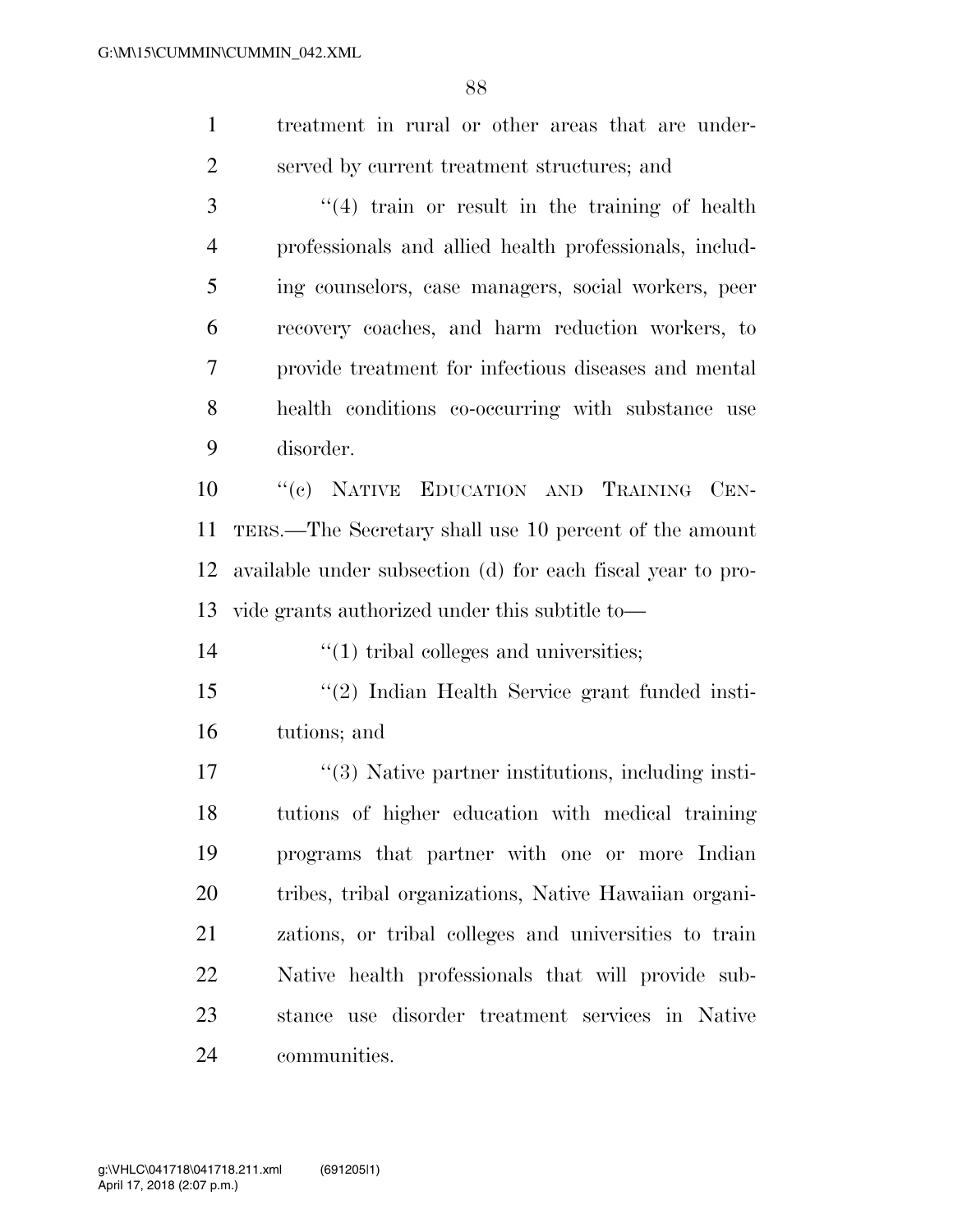| 1              | "(d) AUTHORIZATION OF APPROPRIATIONS.—There                 |
|----------------|-------------------------------------------------------------|
| 2              | is authorized to be appropriated to carry out this section— |
| 3              | "(1) $$400,000,000$ for fiscal year 2019;                   |
| $\overline{4}$ | "(2) $$400,000,000$ for fiscal year 2020;                   |
| 5              | "(3) $$400,000,000$ for fiscal year 2021;                   |
| 6              | "(4) $$400,000,000$ for fiscal year 2022;                   |
| 7              | $(5)$ \$400,000,000 for fiscal year 2023;                   |
| 8              | $(6)$ \$400,000,000 for fiscal year 2024;                   |
| 9              | "(7) $$400,000,000$ for fiscal year 2025;                   |
| 10             | "(8) $$400,000,000$ for fiscal year 2026;                   |
| 11             | "(9) $$400,000,000$ for fiscal year 2027; and               |
| 12             | $(10)$ \$400,000,000 for fiscal year 2028.                  |
| 13             | "SEC. 3433. OTHER PROVISIONS.                               |

 ''(a) MEDICATION ASSISTED TREATMENT.—The Sec- retary may not make a grant under this title unless the applicant for the grant agrees to require all entities offer- ing substance use disorder treatment services under the grant to offer all Federally approved forms of medication- assisted substance use treatment for the substance use disorders for which the applicant offers treatment.

 ''(b) WAIVER.—The Secretary may grant a waiver with respect to any requirement of this title if the grant applicant involved—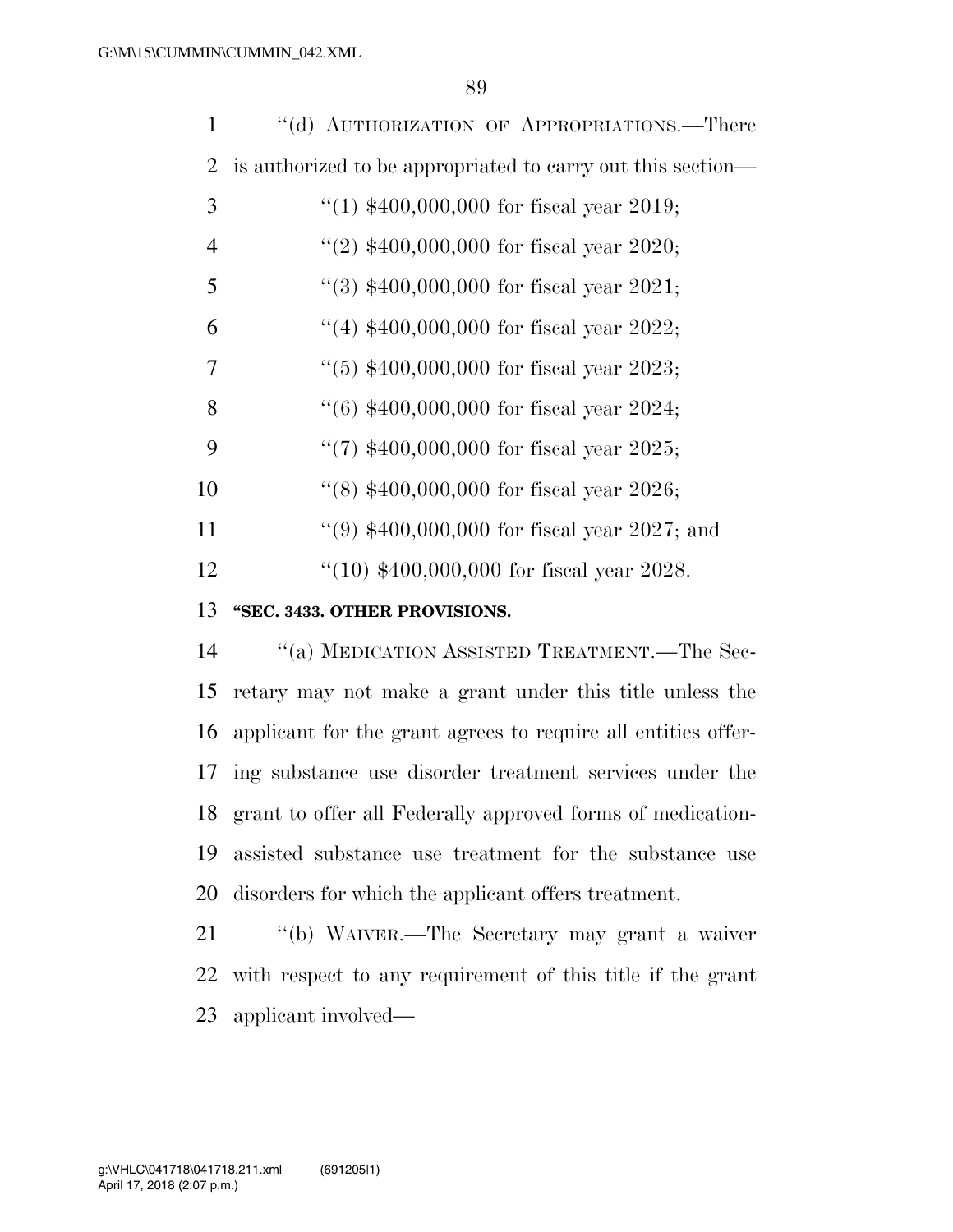| $\mathbf{1}$   | $\lq(1)$ submits to the Secretary a justification           |
|----------------|-------------------------------------------------------------|
| $\overline{2}$ | containing such information as the Secretary shall          |
| 3              | require; and                                                |
| $\overline{4}$ | $\lq(2)$ agrees to require all entities offering sub-       |
| 5              | stance use disorder treatment services under the            |
| 6              | grant                                                       |
| 7              | $\lq\lq$ to offer at least two Federally-ap-                |
| 8              | proved forms of medication-assisted treatment               |
| 9              | on site;                                                    |
| 10             | "(B) provide counseling to patients on the                  |
| 11             | benefits and risks of all forms of Federally-ap-            |
| 12             | proved medication-assisted treatments; and                  |
| 13             | $\lq\lq$ maintain an affiliation with a pro-                |
| 14             | vider that can prescribe or otherwise dispense              |
| 15             | all other forms of Federally-approved medica-               |
| 16             | tion-assisted treatment.                                    |
| 17             | "(c) GAO STUDY.—Not later than 1 year after the             |
|                | 18 date of enactment of this title, the Comptroller General |
| 19             | of the United States shall submit to Congress a com-        |
| 20             | prehensive report describing any relationship between sub-  |
| 21             | stance use rates, pain management practices of the Indian   |
| 22             | Health Service, and patient request denials through the     |
| 23             | purchased/referred care program of the Indian Health        |
| 24             | Service.                                                    |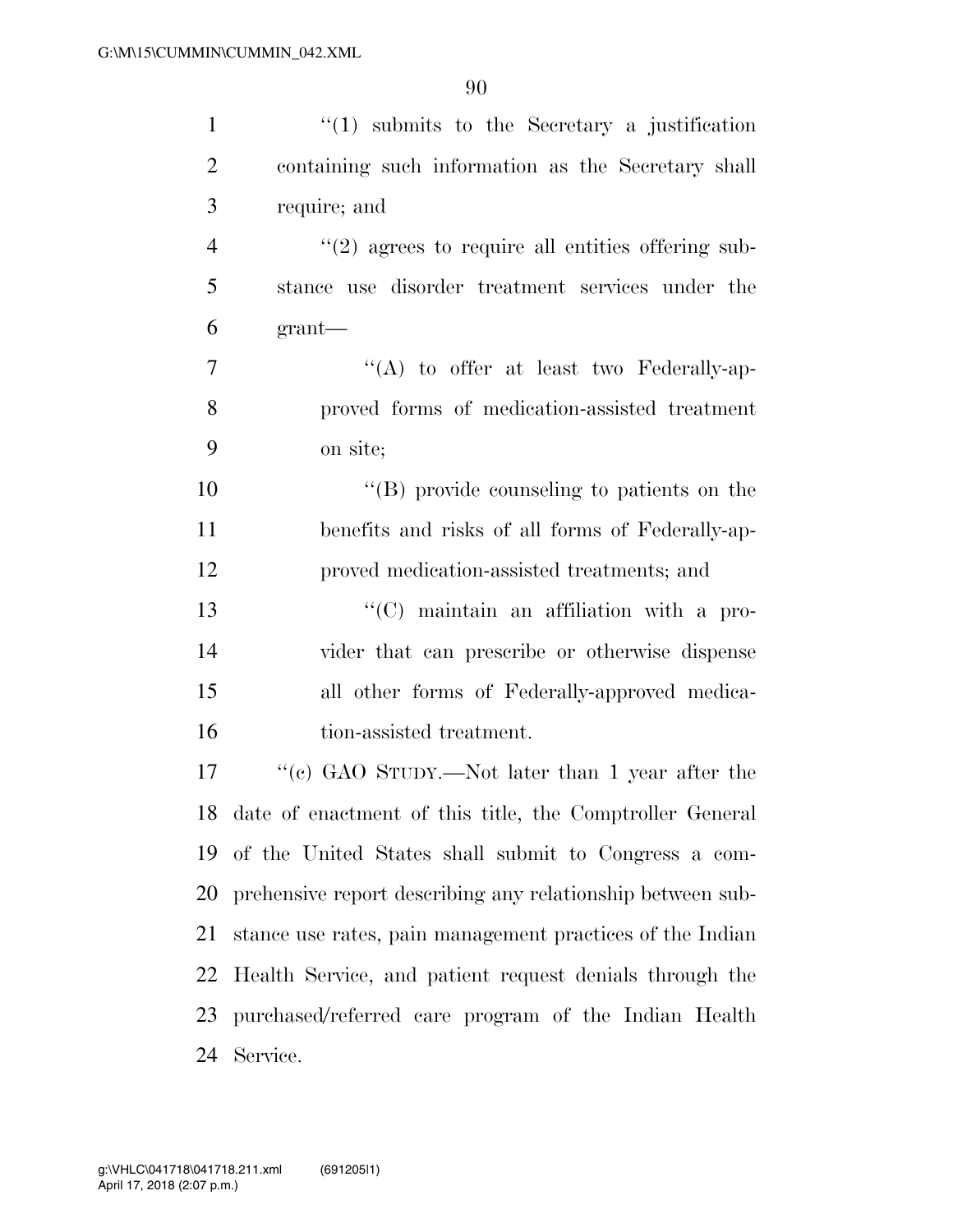**''SEC. 3434. STANDARDS FOR SUBSTANCE USE DISORDER TREATMENT AND RECOVERY FACILITIES.** 

 ''(a) IN GENERAL.—Not later than 3 years after the date of enactment of this title, the Secretary, in consulta- tion with the American Society of Addiction Medicine, shall promulgate model standards for the regulation of substance use disorder treatment services.

 ''(b) CONTENTS.—The model standards promulgated under subsection (a) shall—

 $\frac{10}{10}$  identify the types of providers intended to be covered without regard to whether such providers participate in any Federal health care program (as defined in section 1128B(f) of the Social Security Act (42 U.S.C. 1320a–7b(f)) and shall not include a private practitioner who is already licensed by a State medical licensing board and whose practice is limited to outpatient care;

 $\frac{18}{2}$  ''(2) require that all substance use disorder treatment services be licensed by the respective States for the levels of care which they provide;

21 ''(3) identify the professional credentials needed by each type of substance use disorder treatment professional;

24  $(4)$  require that patients have access to li-censed substance use disorder treatment services, in-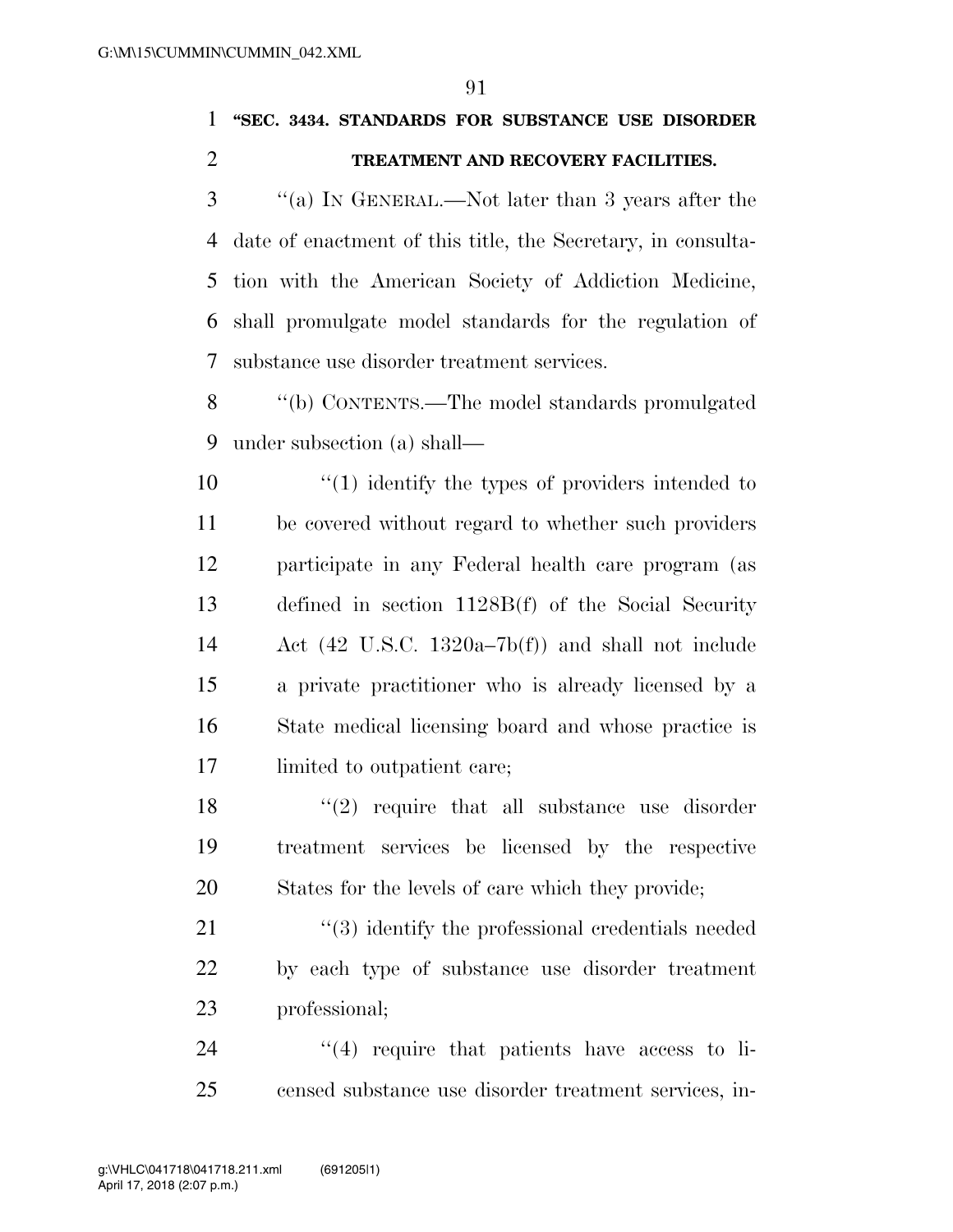- cluding health care providers and physicians, for in-patient and outpatient care;
- 3 (5) identify and develop strategies for States to ensure that all substance use disorder patients re- ceive a medical assessment, including for co-occur-ring mental health issues and infectious diseases;

 ''(6) require States to implement a process to ensure that residential treatment provider qualifica- tions are verified by the single State agency serving as the primary regulator in the State for substance use disorder treatment services (as required in para- graph (13)) or by an independent third party with the necessary competencies to use evidence-based pa- tient placement assessment tools and nationally-rec-ognized program standards, as applicable;

 ''(7) ensure that patients receiving substance use disorder treatment have access directly, by refer- ral, or in such other manner as determined by the Secretary, to all Federally-approved medication-as-20 sisted treatments for substance use disorder:

21 ''(8) develop standards for data reporting and 22 require compilation of Statewide reports;

23 ''(9) develop standards for licensed providers to ensure all patients receive an outpatient treatment and discharge plan;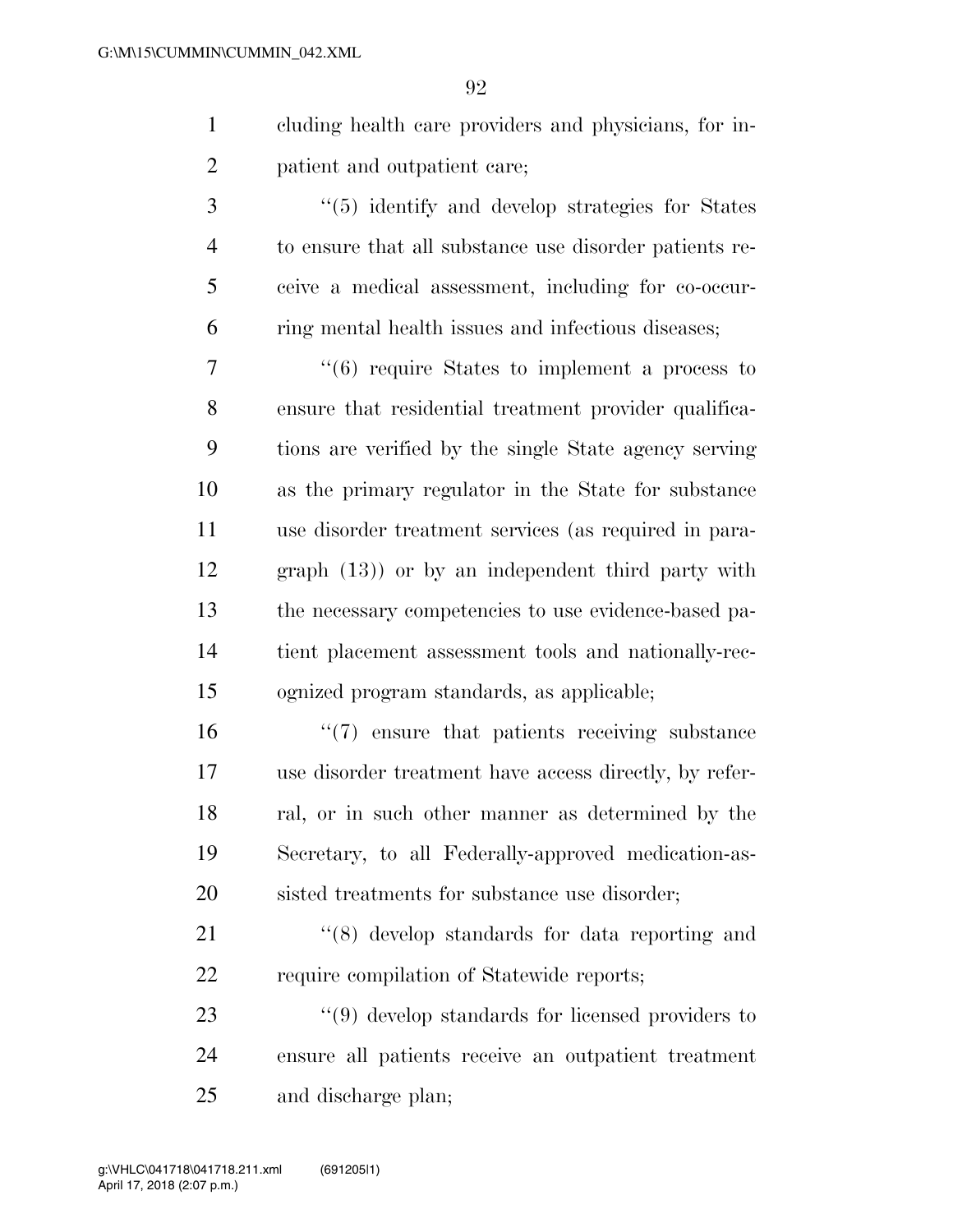| $\mathbf{1}$   | $\lq(10)$ develop standards for the certification of  |
|----------------|-------------------------------------------------------|
| $\overline{2}$ | recovery residences that have an ongoing economic     |
| 3              | relationship with any commercial substance use dis-   |
| $\overline{4}$ | order treatment service, including any relationship   |
| 5              | with any such service that includes receiving or mak- |
| 6              | ing referrals for substance use disorder treatment,   |
| 7              | including—                                            |
| 8              | $\lq\lq$ application, inspection, and renewal         |
| 9              | procedures for recovery residences;                   |
| 10             | $\lq\lq$ fire, safety, and health standards;          |
| 11             | "(C) standards for equipping residences               |
| 12             | with naloxone and training residence owners,          |
| 13             | operators, and employees in the administration        |
| 14             | of naloxone;                                          |
| 15             | $\lq\lq$ ) standards for recovery residence own-      |
| 16             | ers and operators; and                                |
| 17             | $\lq\lq(E)$ standards to identify, disqualify from    |
| 18             | grant funding, and refer to the appropriate reg-      |
| 19             | ulatory authority any entity engaged in the so-       |
| 20             | liciting or receiving of a commission, benefit,       |
| 21             | bonus, rebate, kickback, or bribe, directly or in-    |
| 22             | directly, in cash or in kind, or engaging in any      |
| 23             | split-fee arrangement, aimed at inducing the re-      |
| 24             | ferral of a patient to or from a substance use        |
| 25             | disorder treatment service;                           |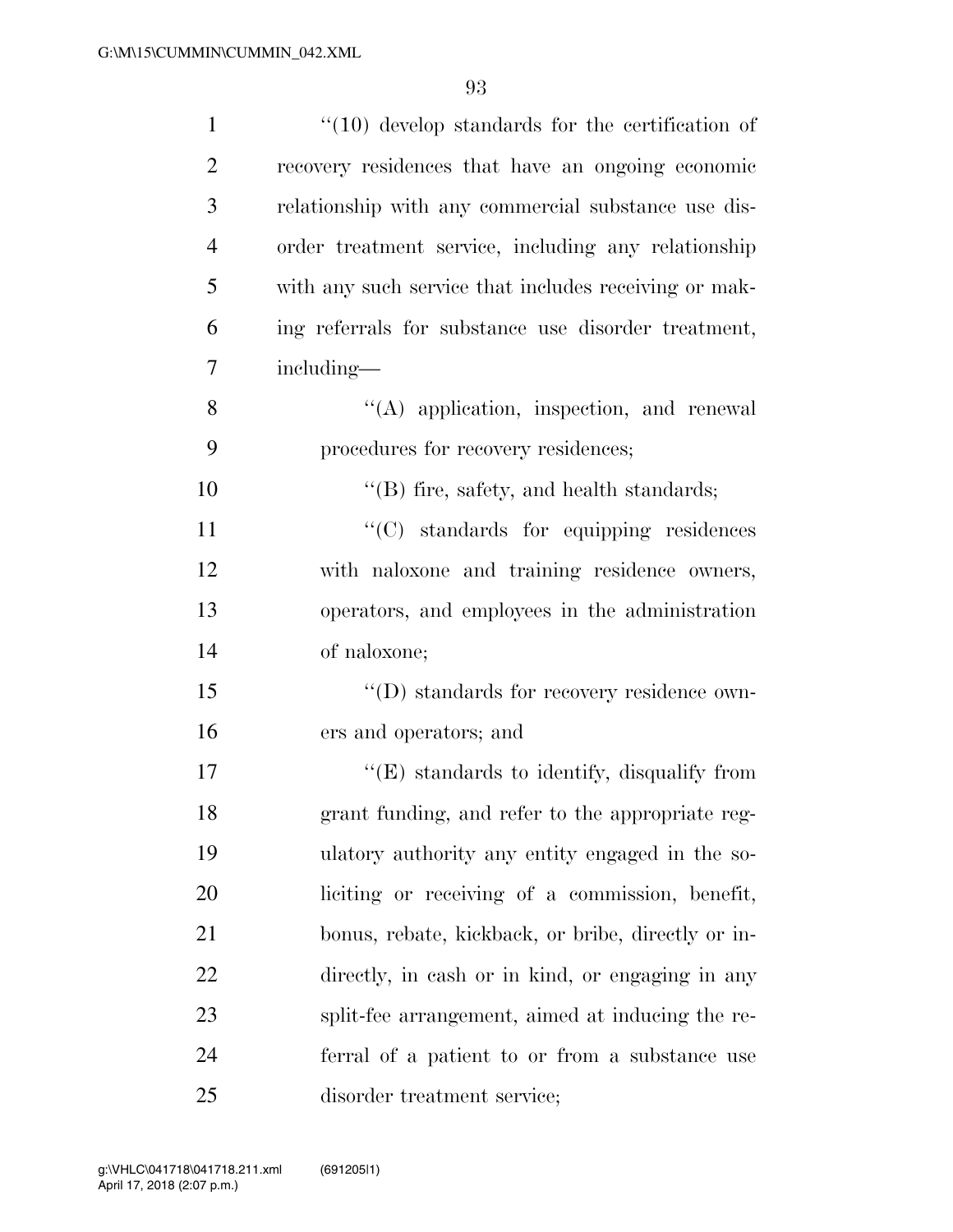1 ''(11) establish a toll-free telephone number to handle complaints about recovery residences;

 ''(12) establish and maintain on a publicly ac- cessible internet website a list of all recovery resi- dences in the State that have a certification in effect in accordance with this section;

7 ''(13) require the designation of a single State agency to serve as the primary regulator in the State for substance use disorder treatment services;

 $\frac{1}{2}$  (14) require a single State agency to imple- ment a process to ensure that treatment provider as- sessments for all substance use disorder treatment services, including levels of care and length-of-stay recommendations, are verified by an independent third party that has the necessary competencies to use evidence-based patient placement assessment tools and nationally-recognized program standards, as applicable; and

 $\frac{1}{2}$  (15) consider existing barriers to substance use disorder treatment and service access, including capacity and infrastructure needs, as well as access to culturally attuned services.

 ''(c) ANNUAL ASSESSMENT.—Beginning with respect to fiscal year 2021, the Secretary shall make a determina-tion with respect to each State on whether the State has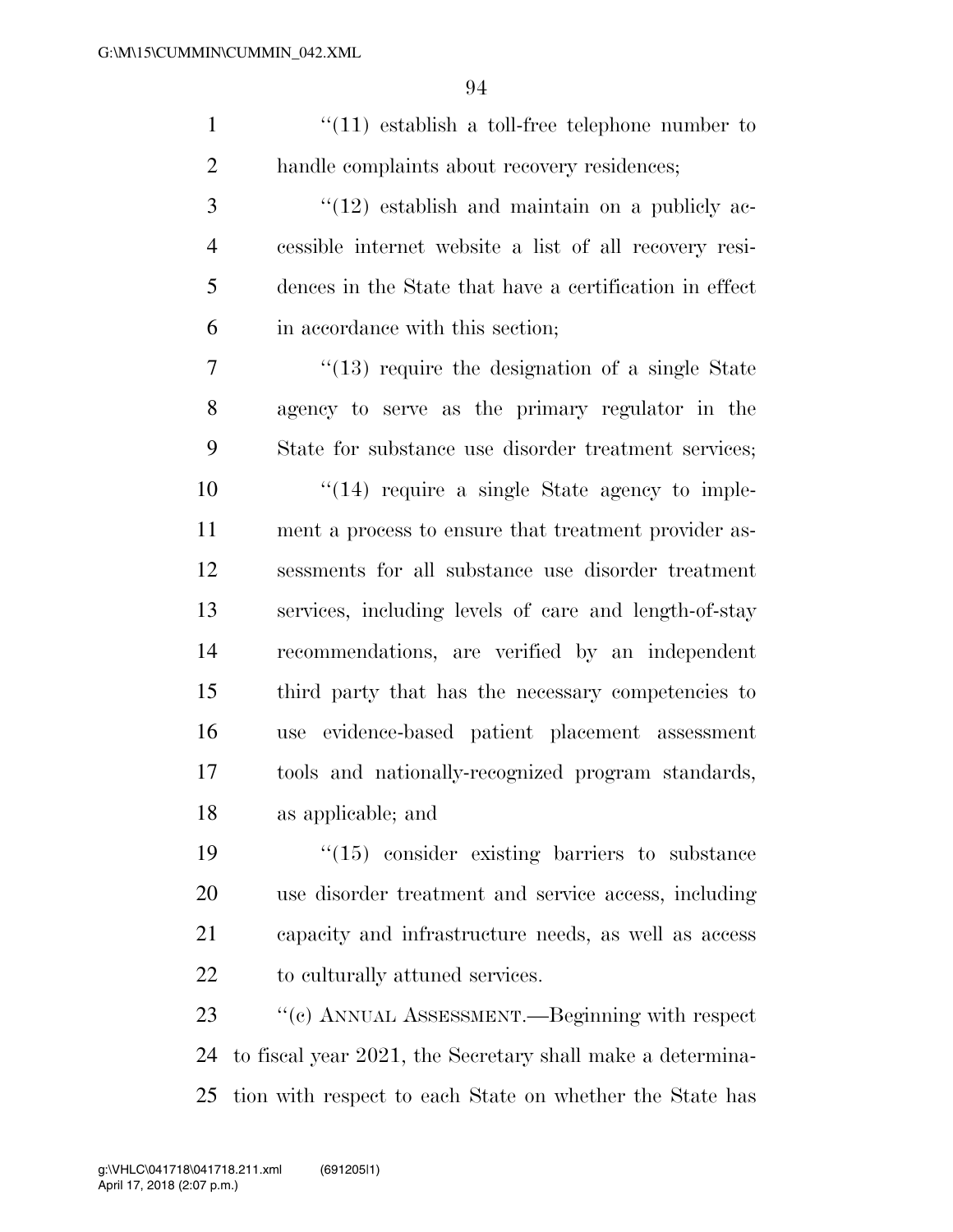adopted the model standards promulgated in accordance with this section.

 ''(d) QUALITY MEASURES.—The Secretary shall en- gage a non-profit, non-partisan standards development and quality measurement organization to convene govern- ment regulators, State representatives, consumer rep- resentatives, substance use disorder treatment providers, recovery residence owners and operators, and purchasers of substance use disorder treatments exercising leadership in quality-based purchasing to develop and annually revise a set of health care quality measures for substance use disorder treatment providers and owners and operators of recovery residences.

## **''SEC. 3435. NALOXONE DISTRIBUTION PROGRAM.**

## 15 "(a) ESTABLISHMENT OF PROGRAM.—

 ''(1) IN GENERAL.—The Secretary shall provide for the purchase and delivery of Federally-approved opioid overdose reversal drug products on behalf of each State (or Indian tribe as defined in section 4 of the Indian Health Care Improvement Act) that receives a grant under subtitle B. This paragraph constitutes budget authority in advance of appro- priations Acts, and represents the obligation of the Federal Government to provide for the purchase and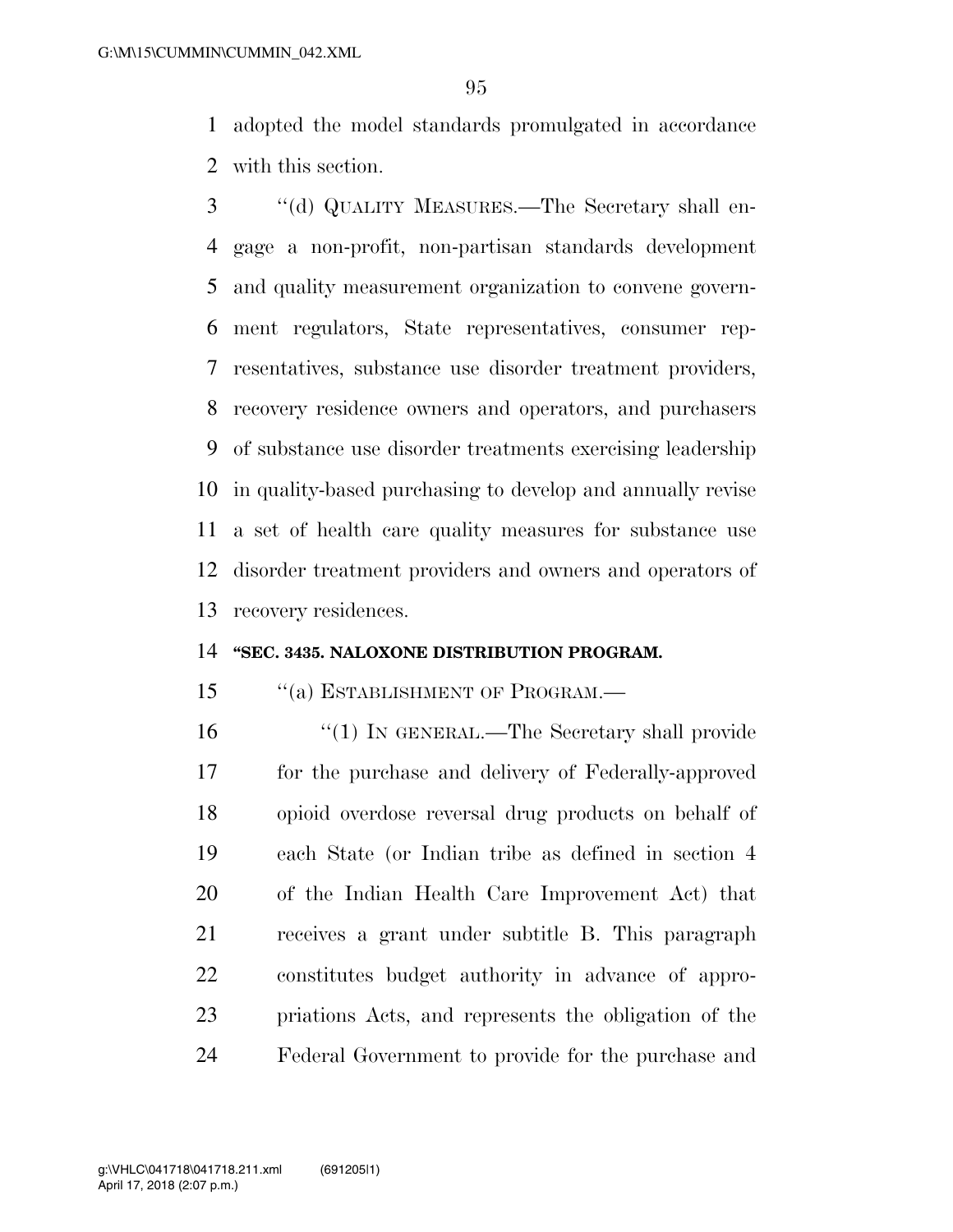delivery to States of the opioid overdose reversal drug products in accordance with this paragraph.

3 "(2) SPECIAL RULES WHERE OPIOID OVERDOSE REVERSAL DRUG PRODUCTS ARE UNAVAILABLE.—To the extent that a sufficient quantity of opioid over- dose reversal drug products are not available for purchase or delivery under paragraph (1), the Sec- retary shall provide for the purchase and delivery of the available opioid overdose reversal drug products in accordance with priorities established by the Sec- retary, with priority given to States with at least one local area eligible for funding under section 3401(a). ''(b) NEGOTIATION OF CONTRACTS WITH MANUFAC-TURERS.—

15 "(1) In GENERAL.—For the purpose of car- rying out this section, the Secretary shall negotiate and enter into contracts with manufacturers of opioid overdose reversal drug products consistent with the requirements of this subsection and, to the maximum extent practicable, consolidate such con- tracting with any other contracting activities con- ducted by the Secretary to purchase opioid overdose reversal drug products. The Secretary may enter into such contracts under which the Federal Govern-ment is obligated to make outlays, the budget au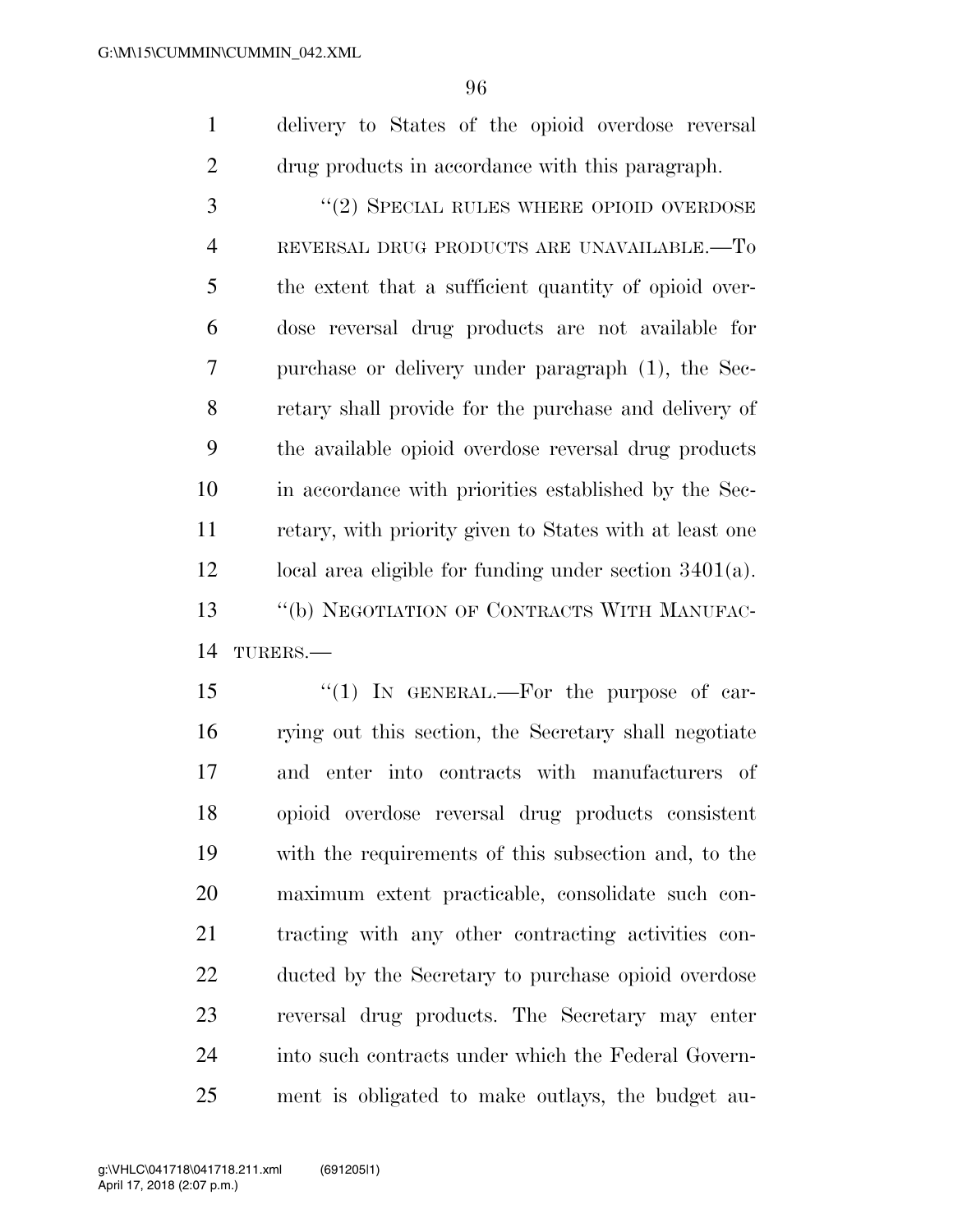thority for which is not provided for in advance in appropriations Acts, for the purchase and delivery of opioid overdose reversal drug products under sub-section (a).

5 "(2) AUTHORITY TO DECLINE CONTRACTS.— The Secretary may decline to enter into contracts under this subsection and may modify or extend such contracts.

9 "(3) CONTRACT PRICE.—

10 "(A) IN GENERAL.—The Secretary, in ne- gotiating the prices at which opioid overdose re- versal drug products will be purchased and de- livered from a manufacturer under this sub- section, shall take into account quantities of opioid overdose reversal drug products to be purchased by States under the option under 17 paragraph  $(4)(B)$ .

18 "(B) NEGOTIATION OF DISCOUNTED PRICE FOR OPIOID OVERDOSE REVERSAL DRUG PROD- UCTS.—With respect to contracts entered into for the purchase of opioid overdose reversal drug products on behalf of States under this subsection, the price for the purchase of such drug product shall be a discounted price nego-25 tiated by the Secretary.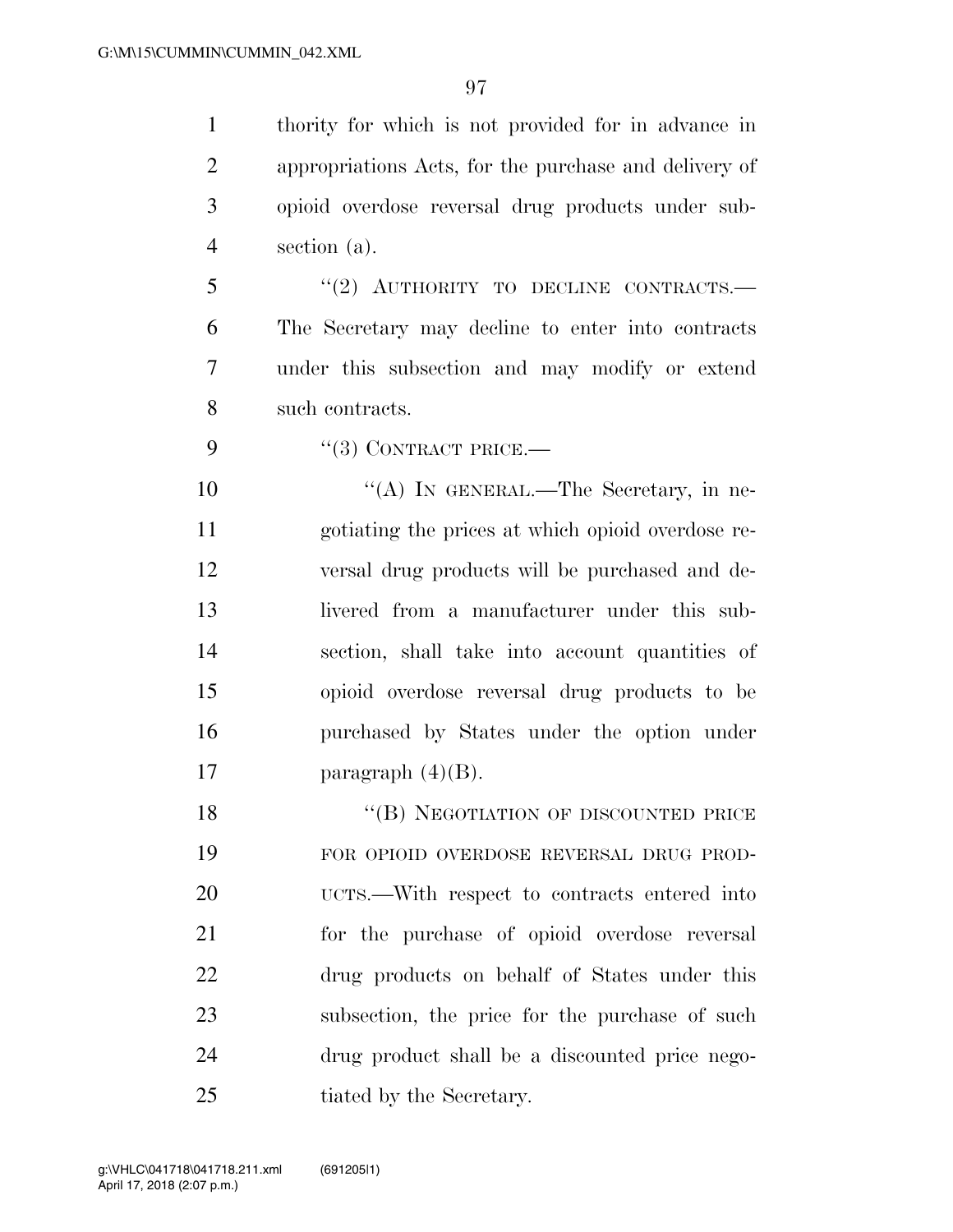| $\mathbf{1}$   | "(4) PRODUCT DOSAGE.—All opioid overdose             |
|----------------|------------------------------------------------------|
| $\overline{2}$ | reversal products purchased under this section shall |
| 3              | contain-                                             |
| $\overline{4}$ | $\lq\lq$ for each dose, the maximum amount           |
| 5              | of active pharmaceutical ingredient that acts as     |
| 6              | an opioid receptor antagonist as recommended         |
| $\overline{7}$ | by the Food and Drug Administration as an            |
| 8              | initial dose when administered by one of the ap-     |
| 9              | proved, labeled routes of administration in          |
| 10             | adults; and                                          |
| 11             | $\lq\lq (B)$ a minimum of two doses packaged to-     |
| 12             | gether.                                              |
| 13             | $``(5)$ QUANTITIES AND TERMS OF DELIVERY.—           |
| 14             | Under contracts under this subsection—               |
| 15             | "(A) the Secretary shall provide, consistent         |
| 16             | with paragraph (6), for the purchase and deliv-      |
| 17             | ery on behalf of States and Indian tribes of         |
| 18             | quantities of opioid overdose reversal drug          |
| 19             | products; and                                        |
| 20             | "(B) each State and Indian tribe, at the             |
| 21             | option of the State or tribe, shall be permitted     |
| 22             | to obtain additional quantities of opioid over-      |
| 23             | dose reversal drug products (subject to amounts      |
| 24             | specified to the Secretary by the State or tribe     |
| 25             | in advance of negotiations) through purchasing       |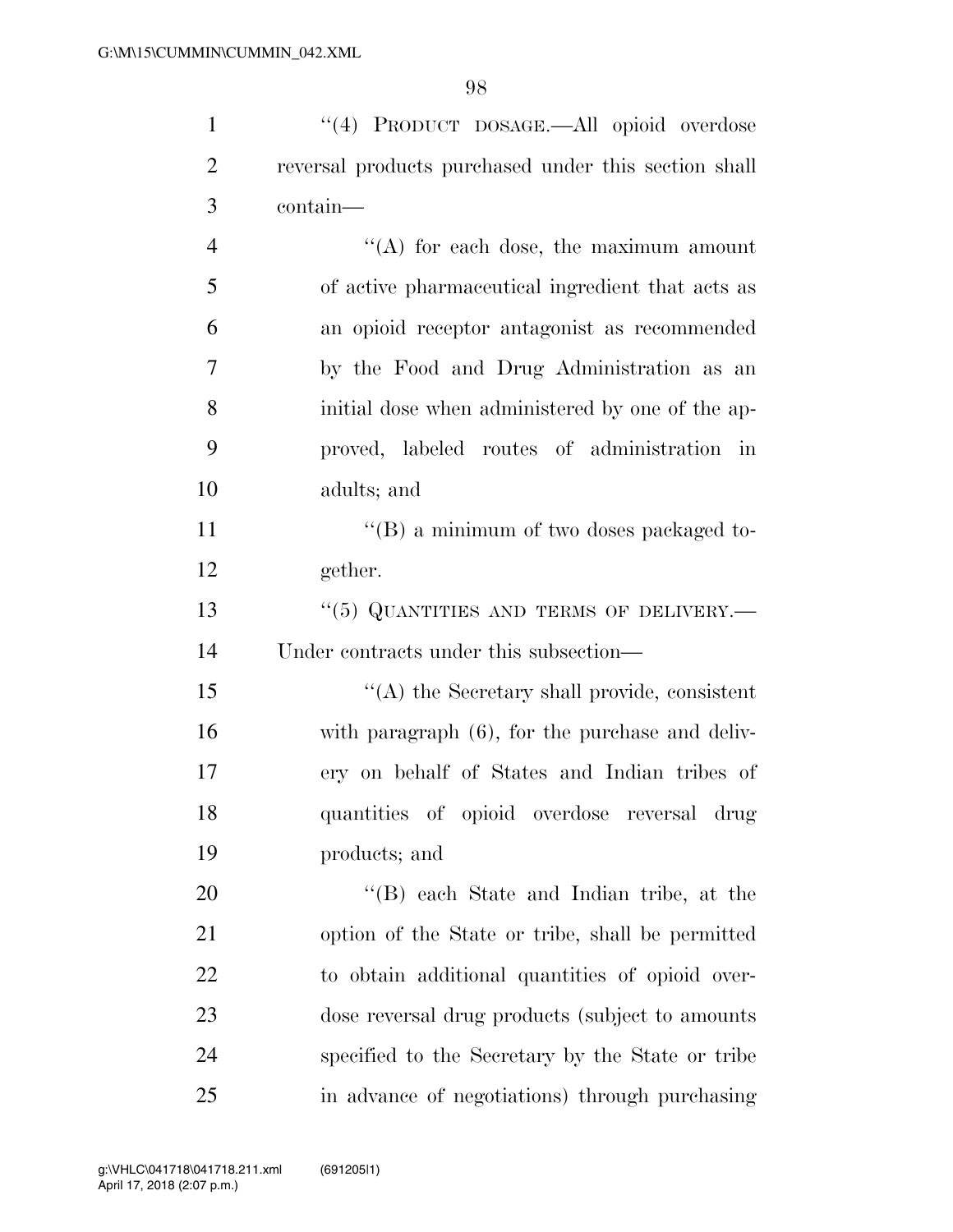1 the opioid overdose reversal drug products from 2 the manufacturers at the applicable price nego- tiated by the Secretary consistent with para- graph (3), if the State or tribe provides to the Secretary such information (at a time and man- ner specified by the Secretary, including in ad- vance of negotiations under paragraph (1)) as the Secretary determines to be necessary, to provide for quantities of opioid overdose rever- sal drug products for the State or tribe to pur- chase pursuant to this subsection and to deter- mine annually the percentage of the opioid over- dose reversal drug market that is purchased pursuant to this section and this subparagraph. The Secretary shall enter into the initial negotia- tions not later than 180 days after the date of the enactment of this title.

18 "(6) CHARGES FOR SHIPPING AND HAN- DLING.—The Secretary may enter into a contract referred to in paragraph (1) only if the manufac- turer involved agrees to submit to the Secretary such reports as the Secretary determines to be ap- propriate to assure compliance with the contract and if, with respect to a State program under this sec-tion that does not provide for the direct delivery of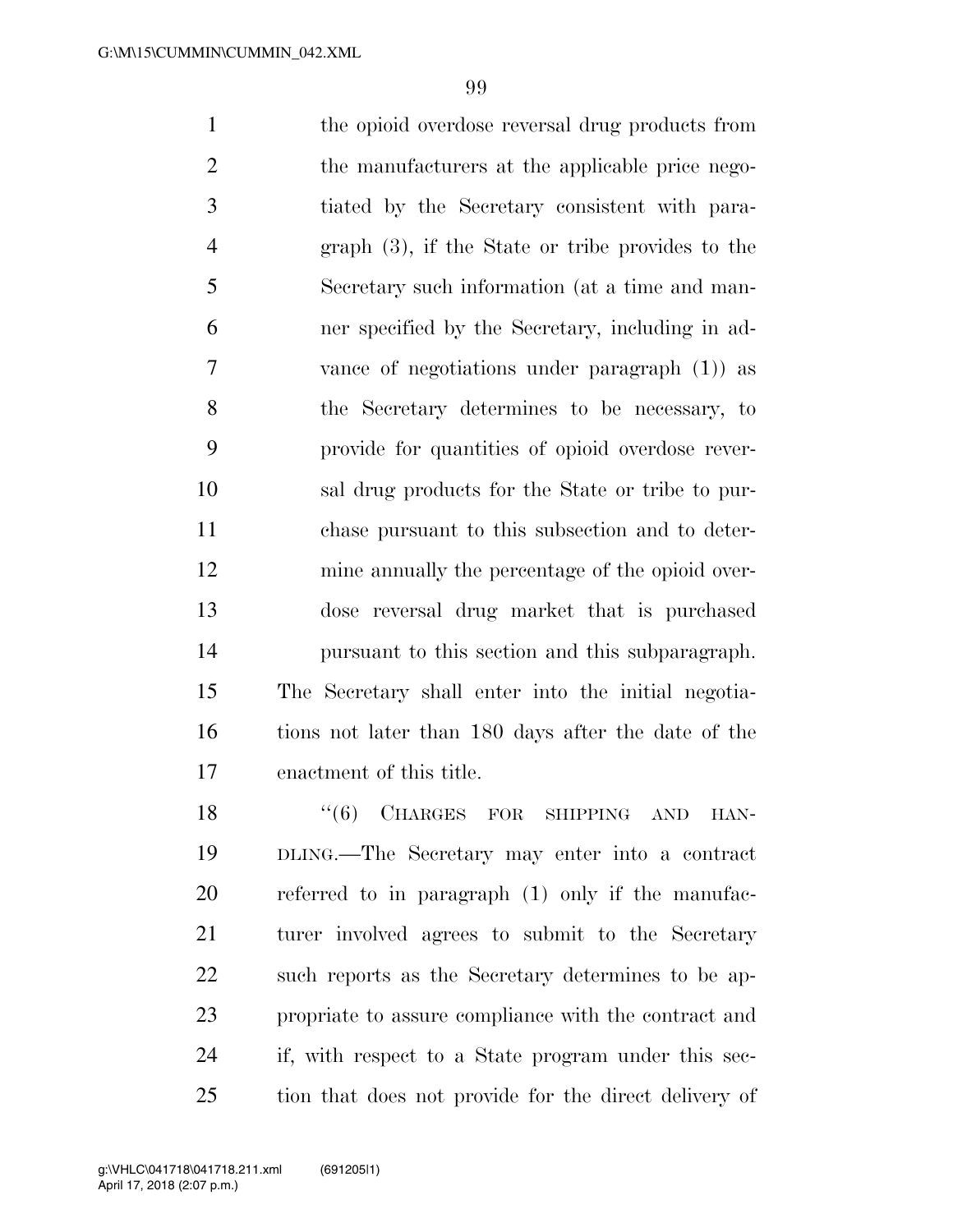qualified opioid overdose reversal drug products, the manufacturer involved agrees that the manufacturer will provide for the delivery of the opioid overdose reversal drug products on behalf of the State in ac- cordance with such program and will not impose any charges for the costs of such delivery (except to the extent such costs are provided for in the price estab-lished under paragraph (3)).

9 "(7) MULTIPLE SUPPLIERS.—In the case of the opioid overdose reversal drug product involved, the Secretary may, as appropriate, enter into a contract referred to in paragraph (1) with each manufacturer of the opioid overdose reversal drug product that meets the terms and conditions of the Secretary for an award of such a contract (including terms and conditions regarding safety and quality). With re- spect to multiple contracts entered into pursuant to this paragraph, the Secretary may have in effect dif- ferent prices under each of such contracts and, with respect to a purchase by States pursuant to para- graph (4)(B), each eligible State may choose which of such contracts will be applicable to the purchase. 23 "(c) USE OF OPIOID OVERDOSE REVERSAL DRUG PRODUCT LIST.—Beginning not later than one year after the first contract has been entered into under this section,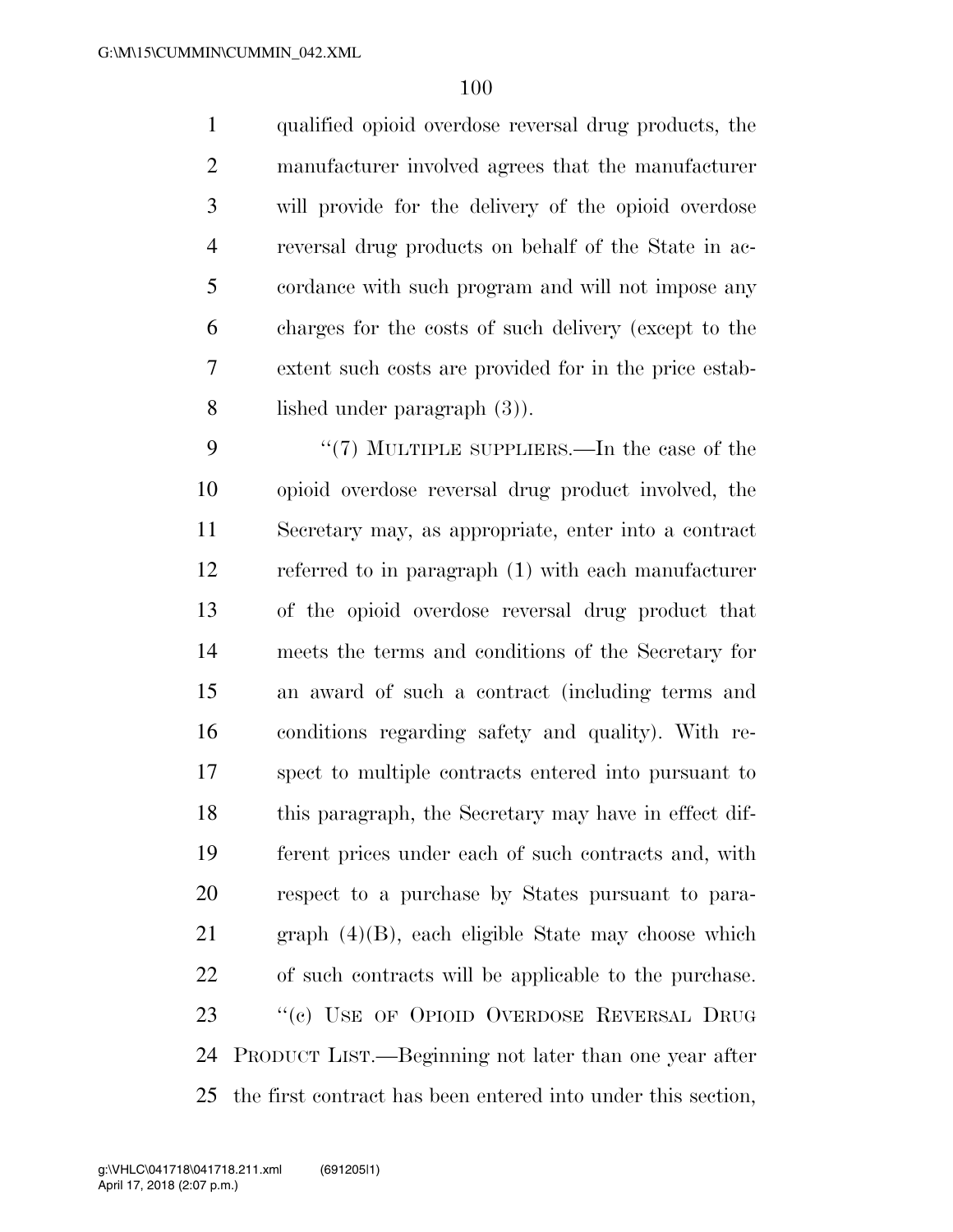the Secretary shall use, for the purpose of the purchase, delivery, and administration of opioid overdose reversal drug products under this section, the list established (and periodically reviewed and, as appropriate, revised) by an advisory committee, established by the Secretary and lo- cated within the Centers for Disease Control and Preven- tion, which considers the cost effectiveness of each opioid overdose reversal drug product.

9 "(d) STATE DISTRIBUTION OF OPIOID OVERDOSE REVERSAL DRUG PRODUCTS.—States shall distribute opioid overdose reversal drug products received under this section to the following:

13 ''(1) First Responders, including—

- ''(A) all State, county, and local law en-forcement departments;
- ''(B) all Tribal police departments;

17  $\lq\lq$  (C) all local fire departments, including career fire departments, combination fire de-partments, and volunteer fire departments; and

20  $'(D)$  all local emergency medical services organizations, including volunteer emergency medical services organizations.

23  $\frac{1}{2}$  Public entities with authority to administer local public health services, including all local health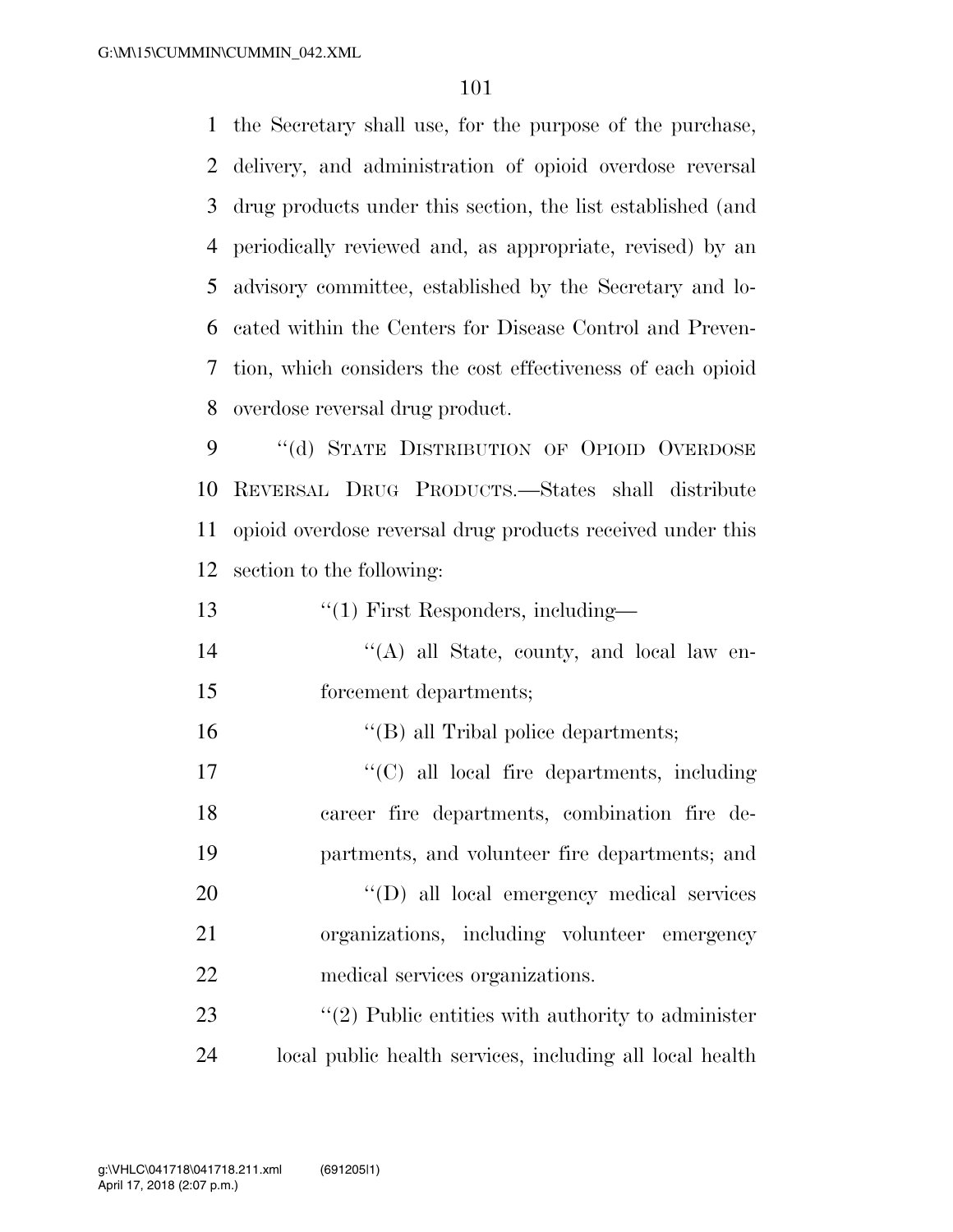| 1              | departments, for the purposes of making opioid over-     |
|----------------|----------------------------------------------------------|
| $\overline{2}$ | dose reversal drug products available to-                |
| 3              | $\lq\lq$ public and nonprofit entities, includ-          |
| $\overline{4}$ | $ing$ —                                                  |
| 5              | "(i) community-based organizations                       |
| 6              | that provide substance use disorder treat-               |
| $\overline{7}$ | ments or harm reduction services;                        |
| 8              | "(ii) nonprofit entities that provide                    |
| 9              | substance use disorder treatments or harm                |
| 10             | reduction services; and                                  |
| 11             | "(iii) faith based organizations that                    |
| 12             | provide substance use disorder treatments                |
| 13             | or harm reduction services; and                          |
| 14             | $\lq\lq$ (B) the general public.                         |
| 15             | "(e) STATE REQUIREMENTS.—To be eligible to re-           |
| 16             | ceive opioid overdose reversal drugs under this section, |
| 17             | each State shall—                                        |
| 18             | $\lq(1)$ establish a program for distributing opioid     |
| 19             | overdose reversal drug products to first responders      |
| 20             | and entities with authority to administer local public   |
| 21             | health services, including local health departments;     |
| <u>22</u>      | $(2)$ beginning in the second year of the pro-           |
| 23             | gram, demonstrate a distribution rate of a minimum       |
| 24             | of 90 percent of the opioid overdose reversal drug       |
| 25             | products received under this program; and                |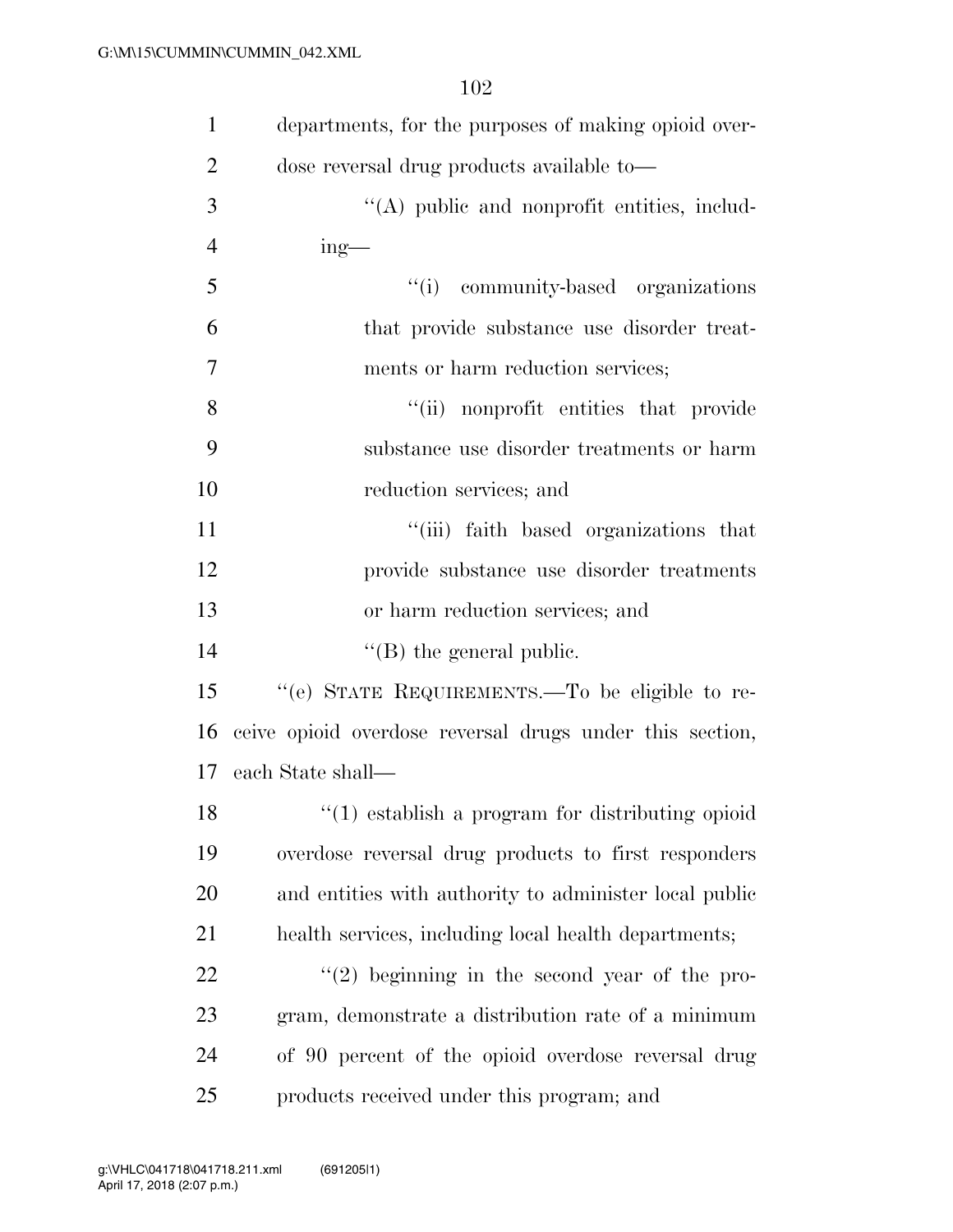1 ''(3) certify to the Secretary that the State has in place measures that enhance access to opioid overdose reversal drug products, such as laws that provide civil or disciplinary immunity for medical personnel who prescribe an opioid overdose reversal drug product, Good Samaritan Laws, Third Party Prescription Laws, Collaborative Practice Agree-ments, and Standing Orders.

 ''(f) INDIAN TRIBE REQUIREMENTS.—The Indian Health Service, in consultation with Indian tribes, shall determine any requirements that shall apply to Indian tribes receiving opioid overdose reversal drug products made available under this section.

''(g) DEFINITIONS.—For purposes of this section:

15 "(1) CAREER FIRE DEPARTMENT.—The term 'career fire department' means a fire department that has an all-paid force of firefighting personnel other than paid-on-call firefighters.

19 "(2) COLLABORATIVE PRACTICE AGREEMENT.— The term 'Collaborative Practice Agreement' means an agreement under which a pharmacist operates under authority delegated by another licensed practi-tioner with prescribing authority.

24 "(3) COMBINATION FIRE DEPARTMENT.—The term 'combination fire department' means a fire de-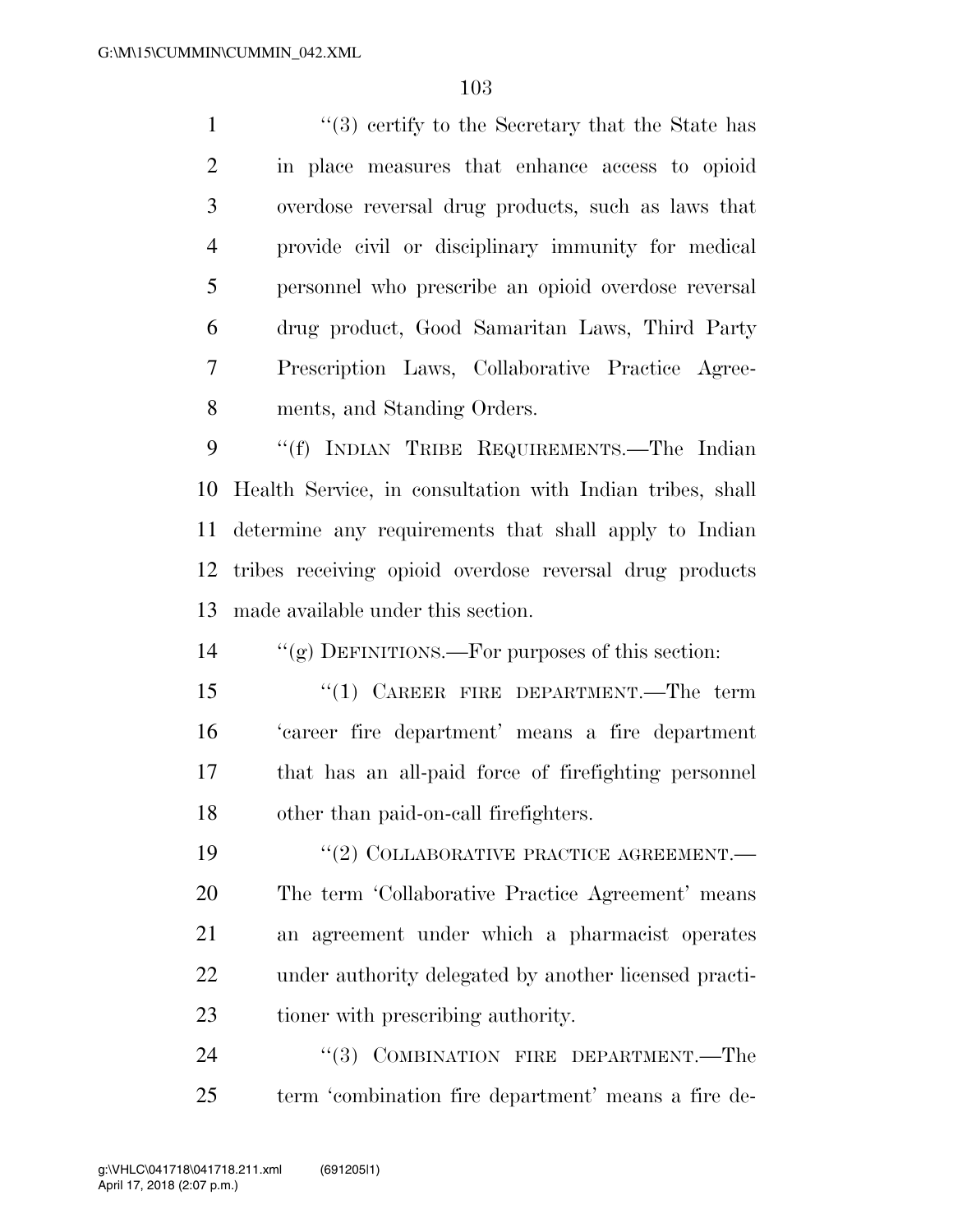partment that has paid firefighting personnel and volunteer firefighting personnel.

3 "(4) EMERGENCY MEDICAL SERVICE.—The term 'emergency medical service' means resources used by a public or private nonprofit licensed entity to deliver medical care outside of a medical facility under emergency conditions that occur as a result of the condition of the patient and includes services de- livered (either on a compensated or volunteer basis) by an emergency medical services provider or other provider that is licensed or certified by the State in- volved as an emergency medical technician, a para- medic, or an equivalent professional (as determined by the State).

15 "(5) GOOD SAMARITAN LAW.—The term 'Good Samaritan Law' means a law that provides criminal immunity for a person who administers an opioid overdose reversal drug product, a person who, in good faith, seeks medical assistance for someone ex- periencing a drug-related overdose, or a person who experiences a drug-related overdose and is in need of medical assistance and, in good faith, seeks such medical assistance, or is the subject of such a good faith request for medical assistance.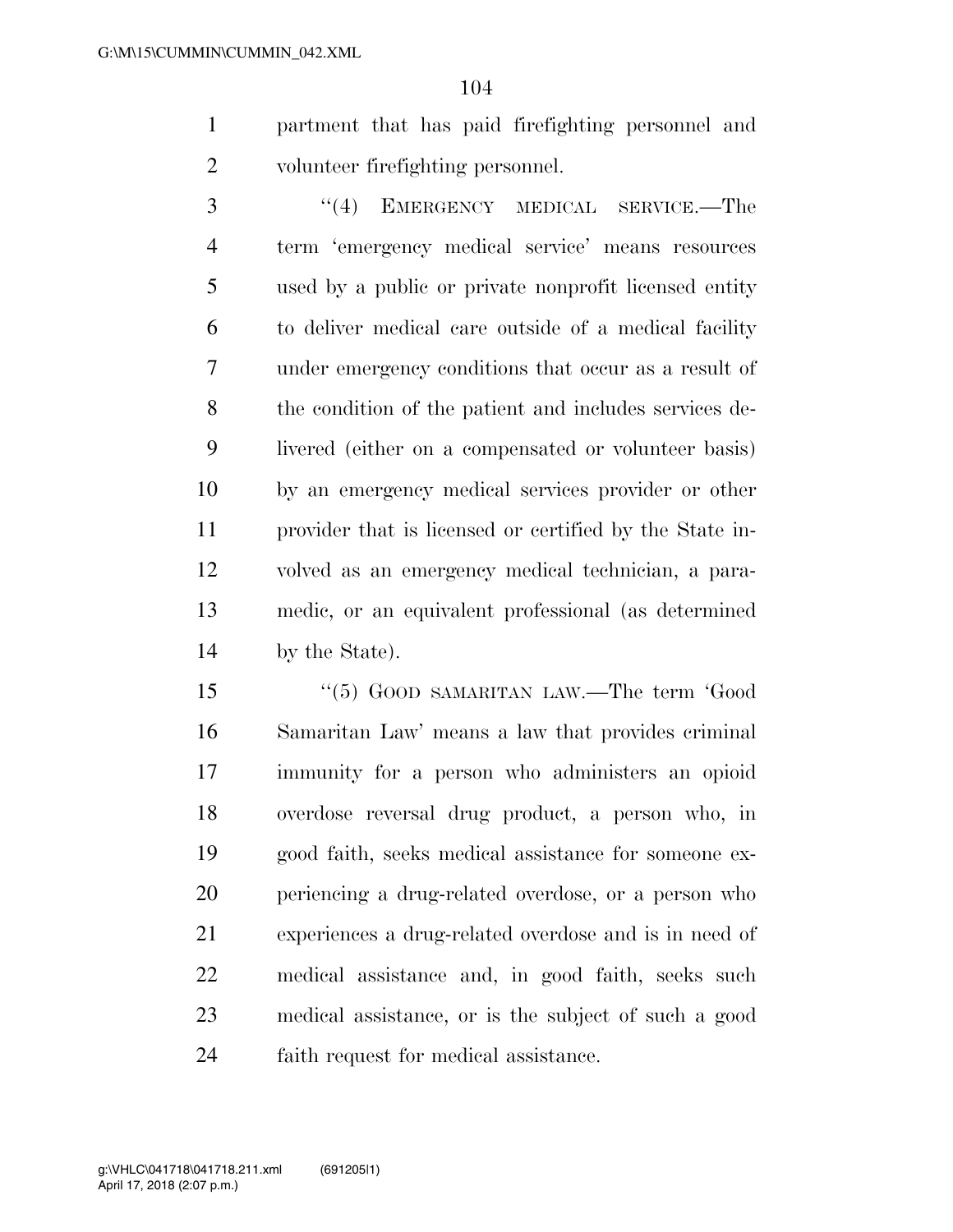''(6) INDIANS.—The terms 'Indian', 'Indian tribe', 'tribal organization', and 'Urban Indian Health Program' have the meanings given such terms in section 4 of the Indian Health Care Im-provement Act.

6 "(7) MANUFACTURER.—The term 'manufac- turer' means any corporation, organization, or insti- tution, whether public or private (including Federal, State, and local departments, agencies, and instru- mentalities), which manufactures, imports, proc- esses, or distributes under its label any opioid over- dose reversal drug product. The term 'manufacture' means to manufacture, import, process, or distribute an opioid overdose reversal drug.

 ''(8) OPIOID OVERDOSE REVERSAL DRUG PROD- UCT.—The term 'opioid overdose reversal drug prod- uct' means a finished dosage form that has been ap- proved by the Food and Drug Administration and that contains an active pharmaceutical ingredient that acts as an opioid receptor antagonist. The term 'opioid overdose reversal drug product' includes a combination product, as defined in section 3.2(e) of 23 title 21, Code of Federal Regulations.

24 "(9) STANDING ORDER.—The term 'standing order' means a non-patient-specific order covering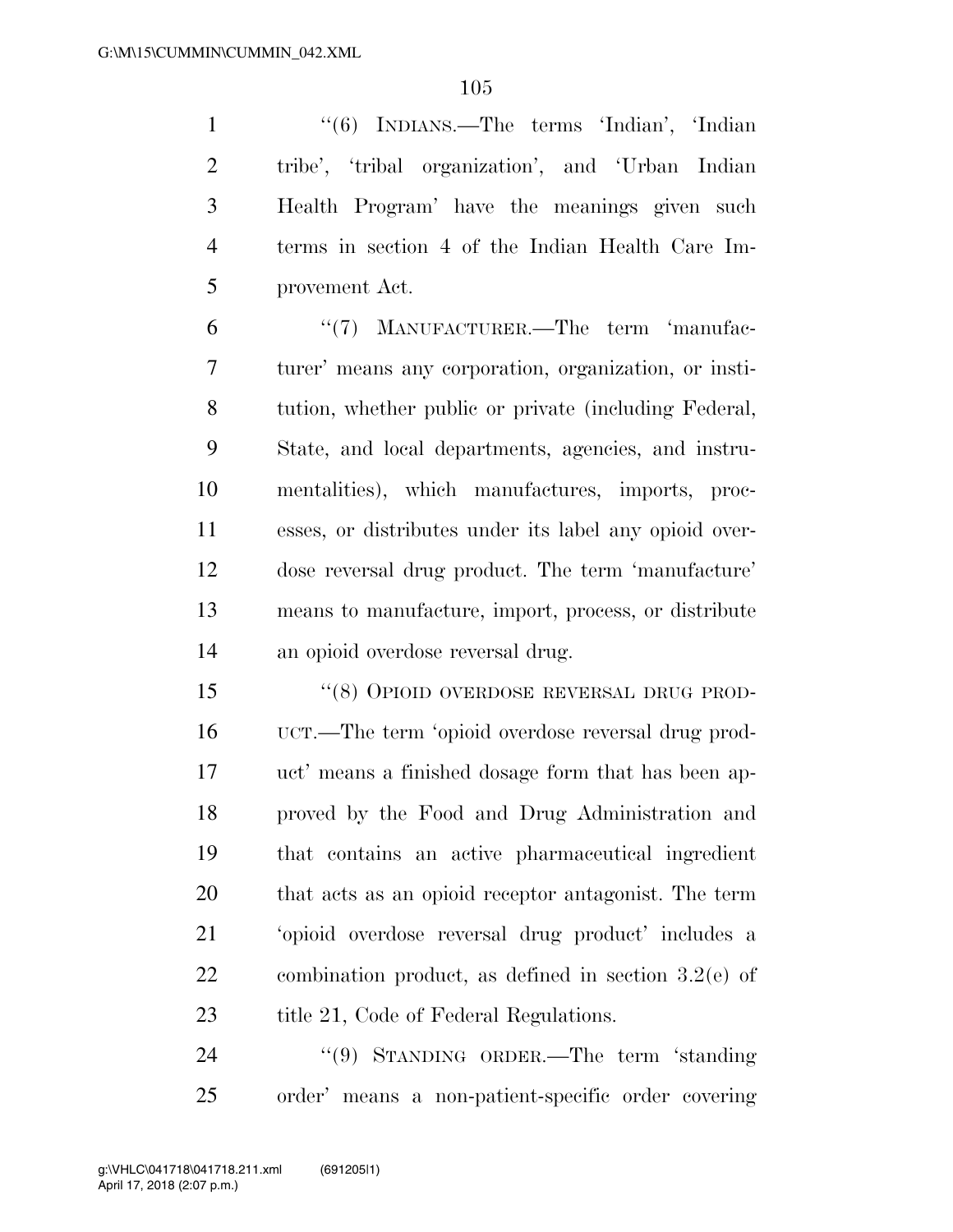administration of medication by others to a patient

| $\overline{2}$ | who may be unknown to the prescriber at the time        |
|----------------|---------------------------------------------------------|
| 3              | of the order                                            |
| $\overline{4}$ | $``(10)$ THIRD PARTY PRESCRIPTION.—The term             |
| 5              | 'third party prescription' means an order written for   |
| 6              | medication dispensed to one person with the inten-      |
| 7              | tion that it will be administered to another person.    |
| 8              | $``(11)$ VOLUNTEER FIRE DEPARTMENT.—The                 |
| 9              | term 'volunteer fire department' means a fire de-       |
| 10             | partment that has an all-volunteer force of fire-       |
| 11             | fighting personnel.                                     |
| 12             | "(h) AUTHORIZATION OF APPROPRIATIONS.—There             |
| 13             | is authorized to be appropriated to carry out this suc- |
| 14             | tion-                                                   |
| 15             | "(1) $$500,000,000$ for fiscal year 2019;               |
| 16             | "(2) $$500,000,000$ for fiscal year 2020;               |
| 17             | $(3)$ \$500,000,000 for fiscal year 2021;               |
| 18             | "(4) $$500,000,000$ for fiscal year 2022;               |
| 19             | $(5)$ \$500,000,000 for fiscal year 2023;               |
| 20             | $(6)$ \$500,000,000 for fiscal year 2024;               |
| 21             | "(7) $$500,000,000$ for fiscal year 2025;               |
| 22             | $(18)$ \$500,000,000 for fiscal year 2026;              |
| 23             | $(9)$ \$500,000,000 for fiscal year 2027; and           |
| 24             | $``(10) $500,000,000$ for fiscal year 2028.             |
|                |                                                         |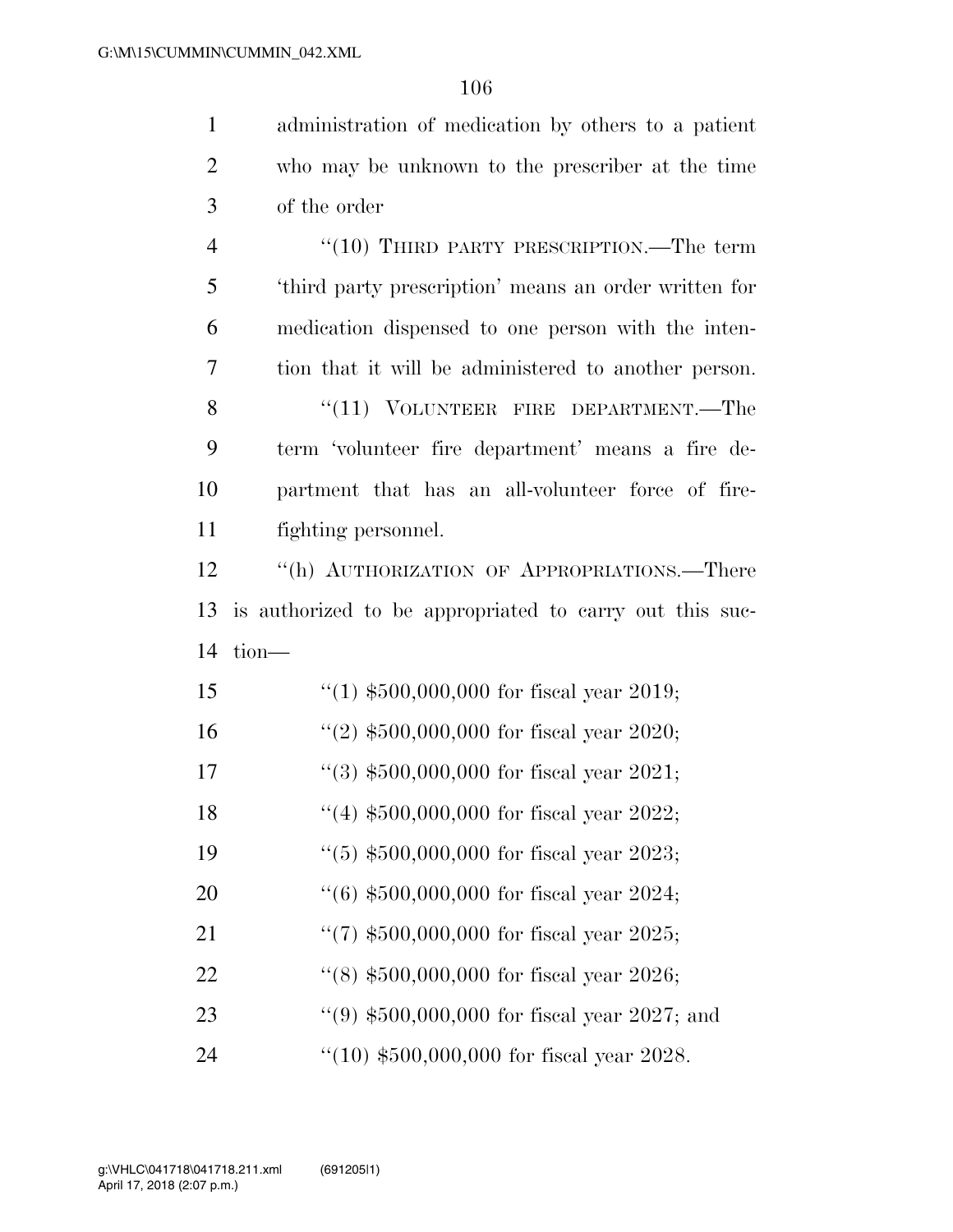# **''SEC. 3436. ADDITIONAL FUNDING FOR THE NATIONAL IN-STITUTES OF HEALTH.**

 ''There is authorized to be appropriated to the Na- tional Institute of Health for the purpose of conducting research on addiction and pain related to substance mis- use, including research to develop overdose reversal drug products, non-addictive drug products for treating pain, and drug products used to treat substance use disorder— 9 "(1)  $$1,000,000,000$  for fiscal year 2019; ''(2) \$1,000,000,000 for fiscal year 2020; 11 ''(3) \$1,000,000,000 for fiscal year 2021; ''(4) \$1,000,000,000 for fiscal year 2022; ''(5) \$1,000,000,000 for fiscal year 2023; ''(6) \$1,000,000,000 for fiscal year 2024; ''(7) \$1,000,000,000 for fiscal year 2025; ''(8) \$1,000,000,000 for fiscal year 2026; ''(9) \$1,000,000,000 for fiscal year 2027; and ''(10) \$1,000,000,000 for fiscal year 2028. **''SEC. 3437. ADDITIONAL FUNDING FOR IMPROVED DATA COLLECTION AND PREVENTION OF INFEC- TIOUS DISEASE TRANSMISSION.**  ''(a) DATA COLLECTION.—The Centers for Disease Control and Prevention shall use a portion of the funding appropriated under this section to ensure that all States participate in the Enhanced State Opioid Overdose Sur-veillance program and to provide technical assistance to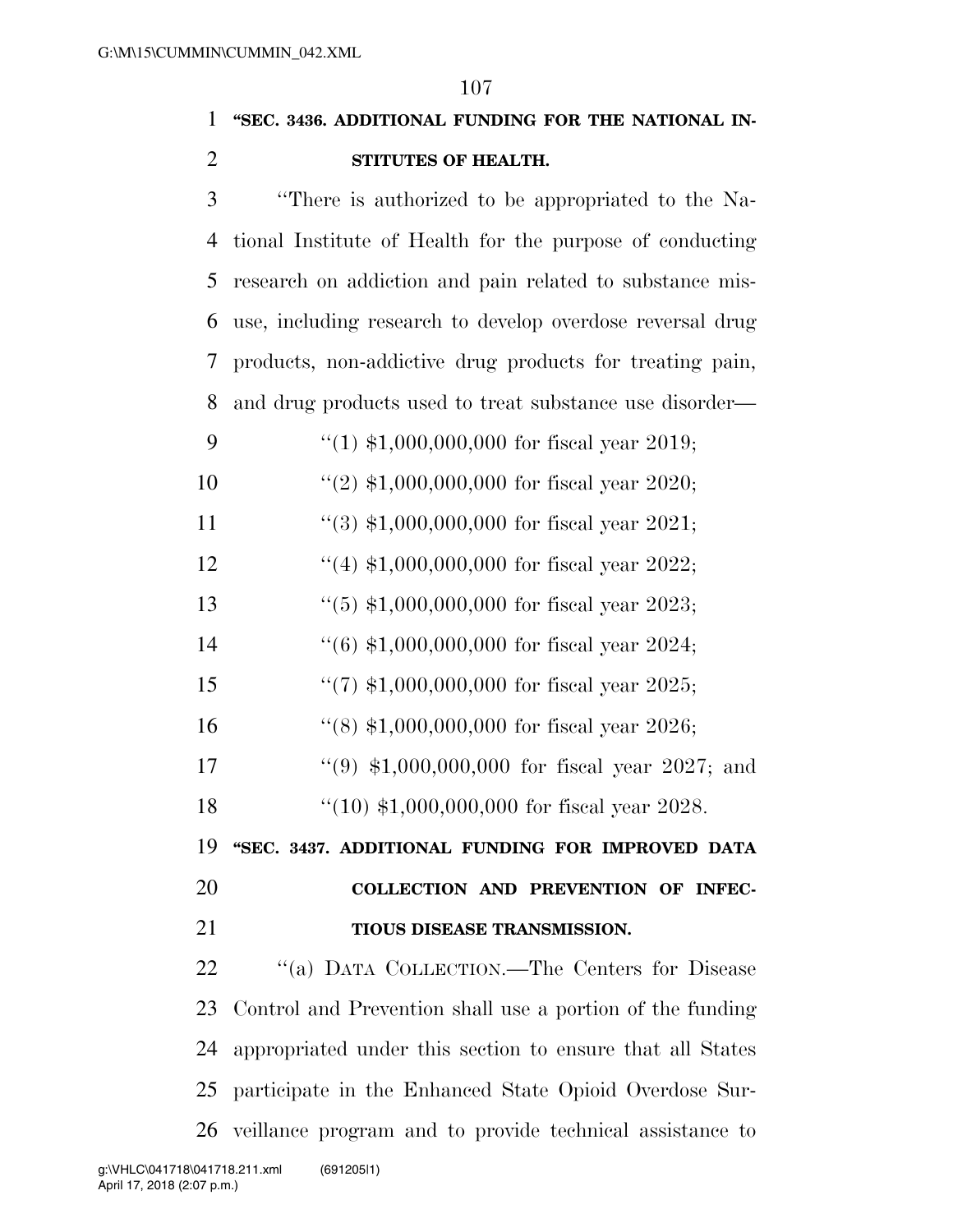medical examiners and coroners to facilitate improved data collection on fatal overdoses through such program. ''(b) CENTERS FOR DISEASE CONTROL AND PREVEN-

 TION.—The Centers for Disease Control and Prevention shall use amounts appropriated under this section for the purpose of improving data on drug overdose deaths and non-fatal drug overdoses, surveillance related to addiction and substance use disorder, and the prevention of trans-mission of infectious diseases related to substance use.

 ''(c) TRIBAL EPIDEMIOLOGY CENTERS.—There shall be made available to the Indian Health Service for the purpose of funding efforts by tribal epidemiology centers to improve data on drug overdose deaths and non-fatal drug overdoses and surveillance related to addiction and substance use disorder, not less than 1.5 percent of the total amount appropriated under this section for each fis-cal year.

18 "(d) AUTHORIZATION OF APPROPRIATIONS.—There is authorized to be appropriated to carry out this section—

- ''(1) \$400,000,000 for fiscal year 2019;
- 21 ''(2) \$400,000,000 for fiscal year 2020;
- ''(3) \$400,000,000 for fiscal year 2021;
- ''(4) \$400,000,000 for fiscal year 2022;
- ''(5) \$400,000,000 for fiscal year 2023;
- ''(6) \$400,000,000 for fiscal year 2024;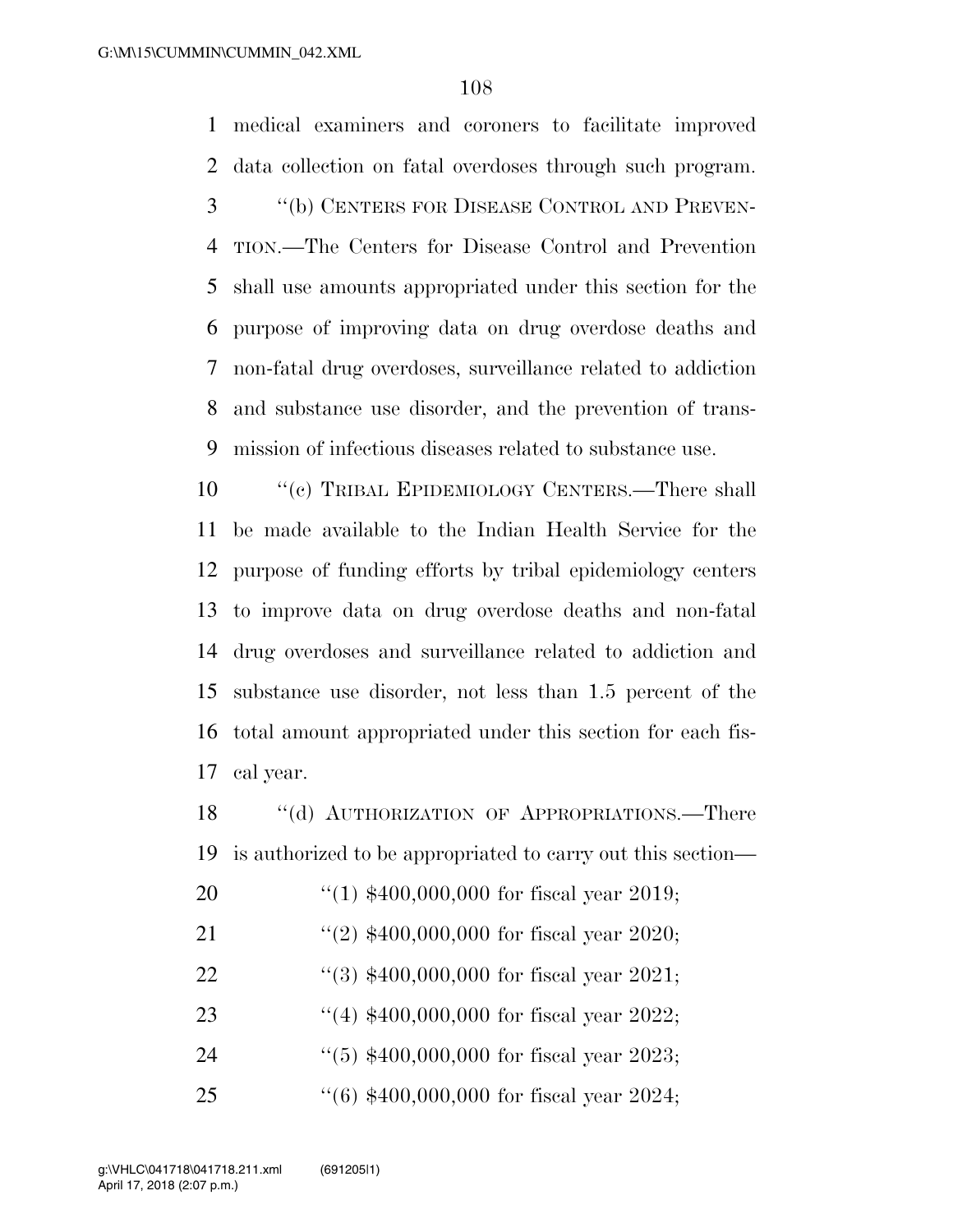| $\mathbf{1}$   | $(7)$ \$400,000,000 for fiscal year 2025;              |
|----------------|--------------------------------------------------------|
| $\overline{2}$ | $(8)$ \$400,000,000 for fiscal year 2026;              |
| 3              | $(9)$ \$400,000,000 for fiscal year 2027; and          |
| $\overline{4}$ | $(10)$ \$400,000,000 for fiscal year 2028.             |
| 5              | "SEC. 3438. DEFINITIONS.                               |
| 6              | "In this title:                                        |
| 7              | "(1) PLANNING COUNCIL.—The term 'planning              |
| 8              | council' means the substance use planning council      |
| 9              | established under section 3402.                        |
| 10             | "(2) RECOVERY RESIDENCE.—The term 'recov-              |
| 11             | ery residence' means a residential dwelling unit, or   |
| 12             | other form of group housing, that is offered or ad-    |
| 13             | vertised through any means, including oral, written,   |
| 14             | electronic, or printed means, by any individual or en- |
| 15             | tity as a residence that provides an evidence-based,   |
| 16             | peer-supported living environment for individuals un-  |
| 17             | dergoing any type of substance use disorder treat-     |
| 18             | ment or who have received any type of substance use    |
| 19             | disorder treatment in the past 3 years, including      |
| 20             | medication assisted treatment.                         |
| 21             | $``(3)$ STATE.—                                        |
| 22             | "(A) IN GENERAL.—The term 'State'                      |
| 23             | means each of the 50 States, the District of Co-       |
| 24             | lumbia, and each of the territories.                   |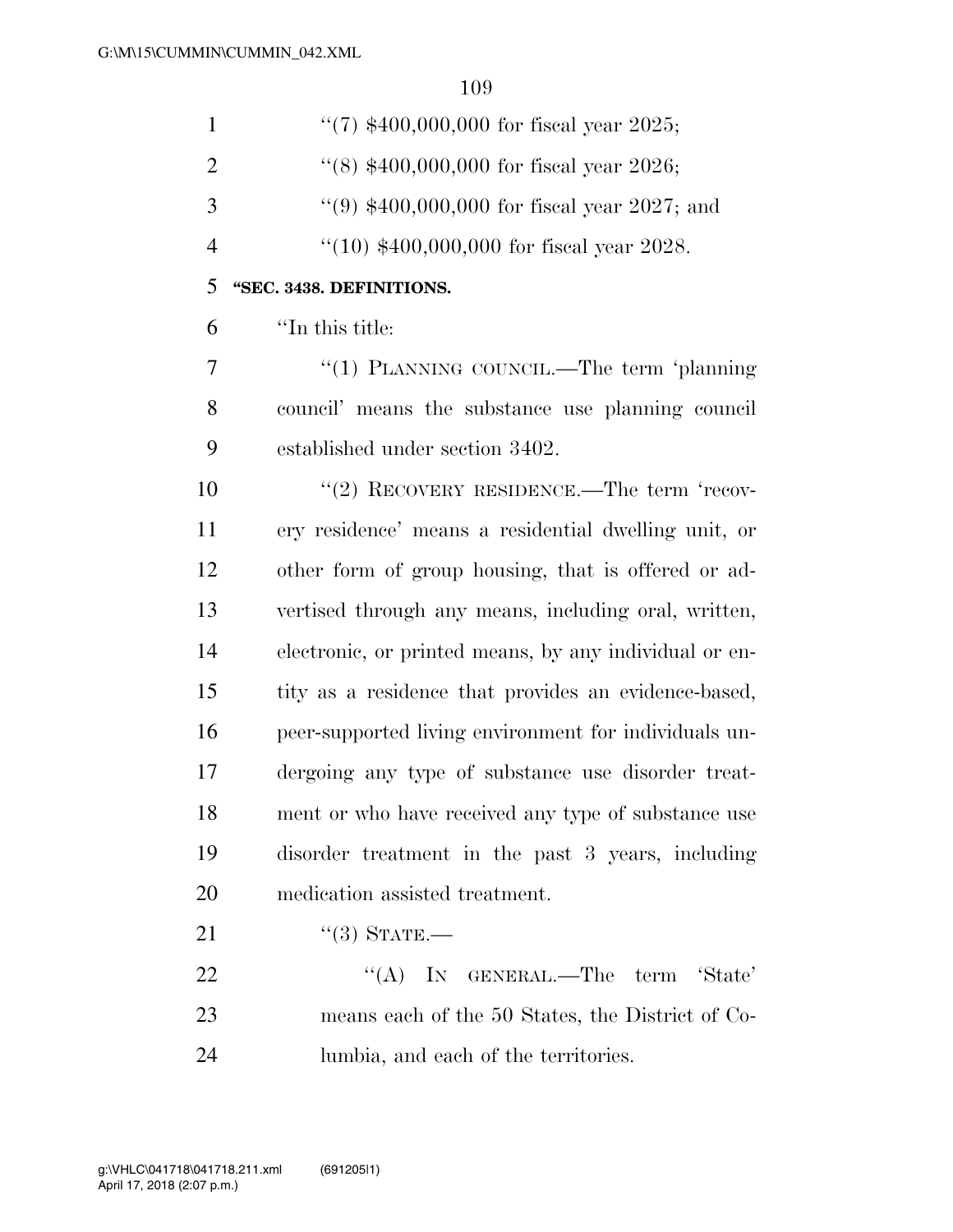| $\mathbf{1}$   | "(B) TERRITORIES.—The term 'territory'            |
|----------------|---------------------------------------------------|
| $\overline{2}$ | means each of American Samoa, Guam, the           |
| 3              | Commonwealth of Puerto Rico, the Common-          |
| $\overline{4}$ | wealth of the Northern Mariana Islands, the       |
| 5              | Virgin Islands, the Republic of the Marshall Is-  |
| 6              | lands, the Federated States of Micronesia, and    |
| $\overline{7}$ | Palau.                                            |
| 8              | (4)<br>SUBSTANCE USE DISORDER<br>TREAT-           |
| 9              | MENT.                                             |
| 10             | "(A) IN GENERAL.—The term 'substance              |
| 11             | use disorder treatment' means an evidence-        |
| 12             | based, professionally directed, deliberate, and   |
| 13             | planned regimen including evaluation, observa-    |
| 14             | tion, medical monitoring, and rehabilitative      |
| 15             | interventions<br>services<br>and<br>such<br>as    |
| 16             | pharmacotherapy, behavioral therapy, and indi-    |
| 17             | vidual and group counseling, on an inpatient or   |
| 18             | outpatient basis, to help patients with substance |
| 19             | use disorder reach recovery.                      |
| 20             | "(B) TYPES OF TREATMENT.—Substance                |
| 21             | use disorder treatments shall include the fol-    |
| 22             | lowing:                                           |
| 23             | ``(i)<br>Clinical stabilization services,         |
| 24             | which are evidence-based services provided        |
| 25             | in secure, acute care facilities (which may       |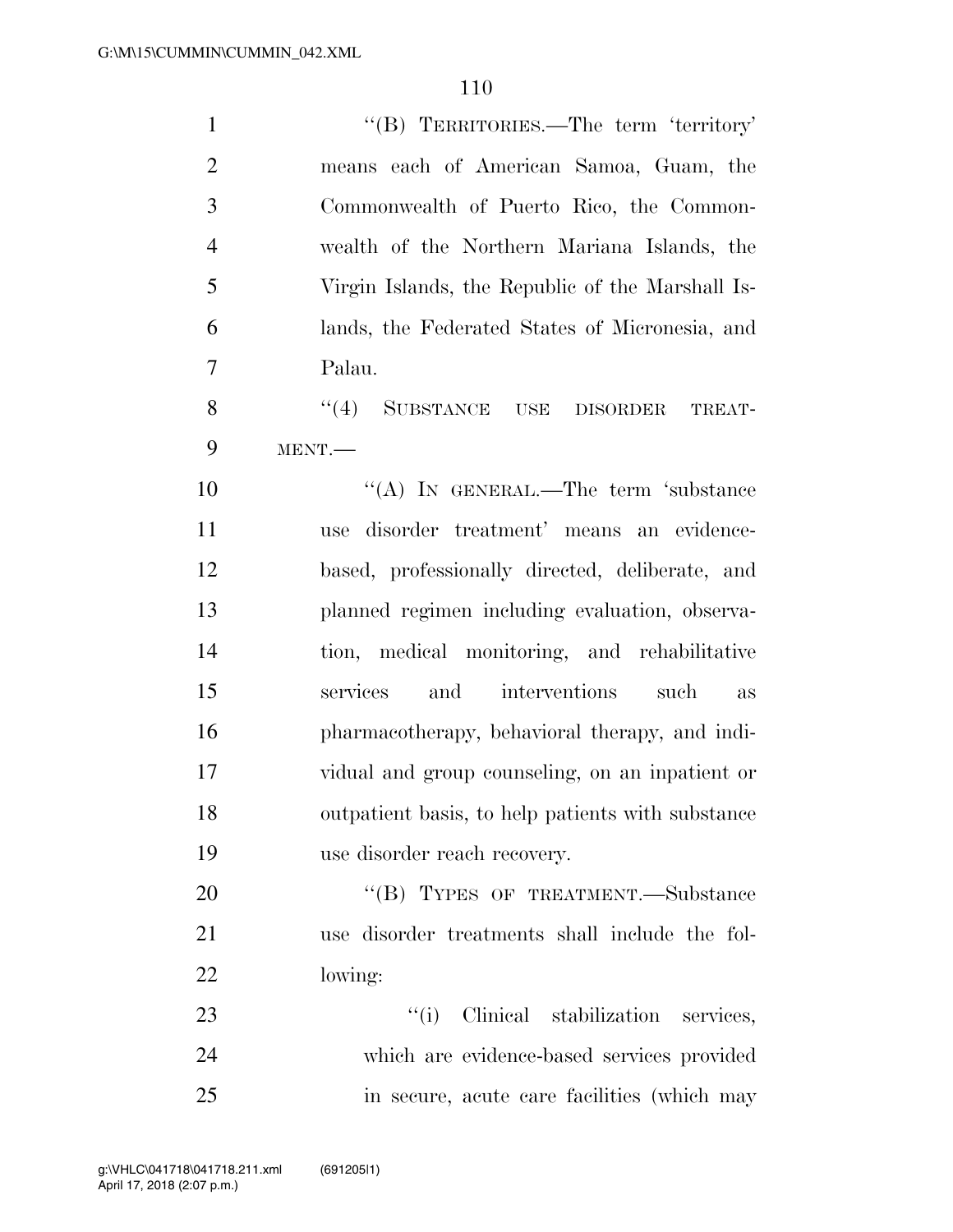| $\mathbf{1}$   | be referred to as 'addictions receiving fa-   |
|----------------|-----------------------------------------------|
| $\overline{2}$ | cilities') that, at a minimum—                |
| 3              | "(I) provide detoxification and               |
| $\overline{4}$ | stabilization services;                       |
| 5              | $\lq$ (II) are operated 24 hours per          |
| 6              | day, 7 days per week; and                     |
| 7              | "(III) that serve individuals                 |
| 8              | found to be substance use impaired.           |
| 9              | These can also be referred to as 'Ad-         |
| 10             | dictions receiving facilities.'               |
| 11             | "(ii) Withdrawal management and de-           |
| 12             | toxification, which is a service that is pro- |
| 13             | vided on an inpatient or an outpatient        |
| 14             | basis to assist individuals manage the        |
| 15             | process of withdrawing from the physio-       |
| 16             | logical and psychological effects of sub-     |
| 17             | stance use disorder.                          |
| 18             | "(iii) Intensive inpatient treatment,         |
| 19             | which is a service that provides a planned    |
| 20             | regimen of evidence-based evaluation, ob-     |
| 21             | servation, medical monitoring, and evi-       |
| 22             | dence-based rehabilitative<br>services<br>and |
| 23             | interventions such as pharmacotherapy, be-    |
| 24             | havioral therapy, and counseling, 24 hours    |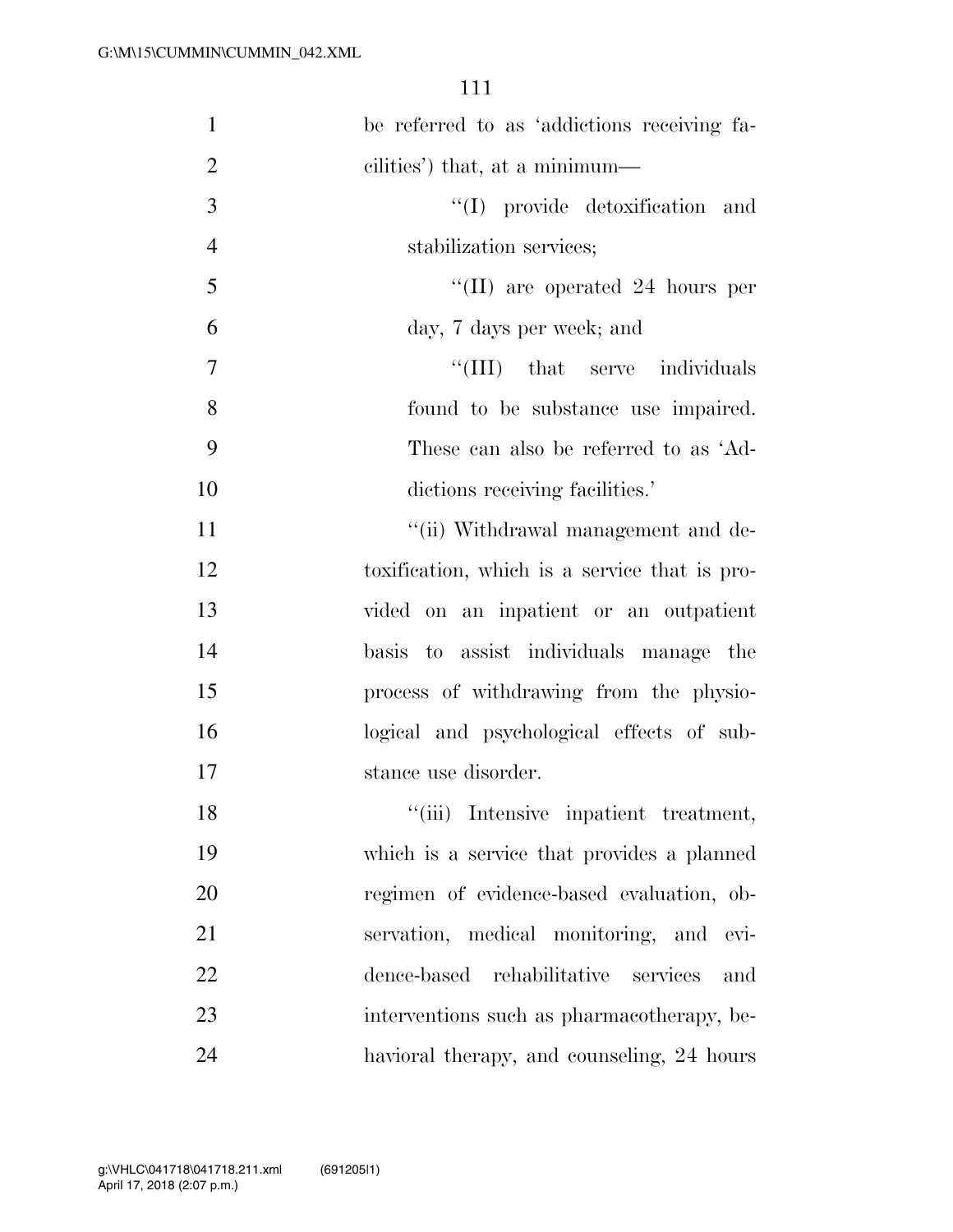per day, 7 days per week, in a highly structured, residential environment.

 $''(iv)$  Intensive outpatient treatment, which is a service that provides a planned regimen of evidence-based evaluation, ob- servation, medical monitoring, and evi- dence-based rehabilitative services and interventions such as pharmacotherapy, be- havioral therapy, and counseling, in a structured, nonresidential environment at a higher level of intensity and duration than outpatient treatment.

 ''(v) Medication-assisted treatment, which is a service that uses Federally ap- proved medication as authorized by Fed- eral and State law, in combination with evidence-based medical, rehabilitative, and counseling services, in the treatment of in- dividuals who suffer from substance use disorder.

21 ''(vi) Outpatient treatment, which is a service that provides a planned regimen of evidence-based evaluation, observation, medical monitoring, and evidence-based re-habilitative services and interventions such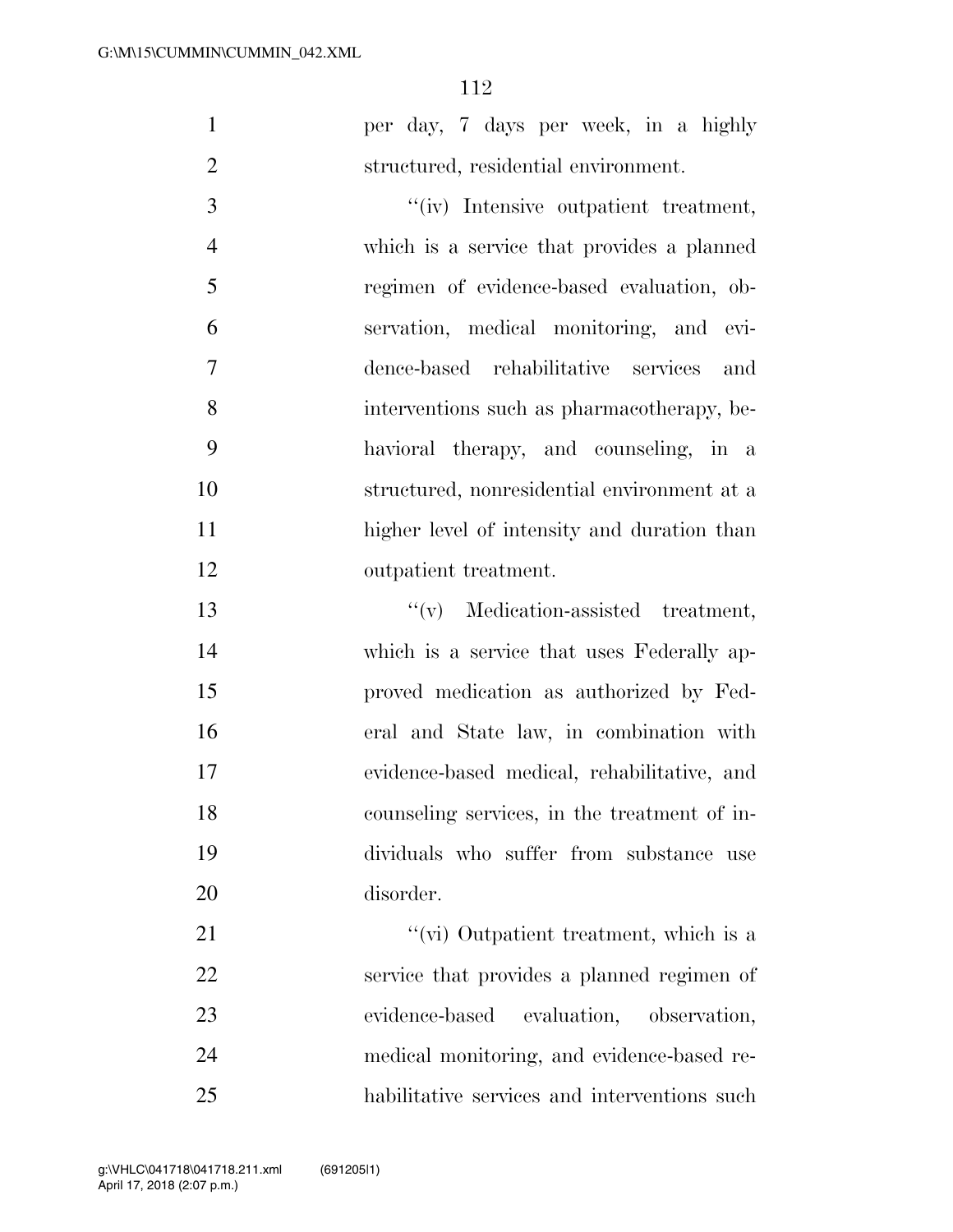as pharmacotherapy, behavioral therapy, 2 and counseling in a structured, nonresiden- tial environment by appointment during scheduled operating hours. ''(vii) Residential recovery treatment, which is a service that provides a planned regimen of evidence-based evaluation, ob- servation, medical monitoring, and evi-dence-based rehabilitative services and

 interventions such as pharmacotherapy, be- havioral therapy, and counseling provided 12 in a structured, live-in environment within a nonhospital setting on a 24-hours-per-

day, 7-days-per-week basis.

15 "'(C) LIMITATION.—Substance use disorder treatment providers shall not include—

17  $\frac{1}{10}$  prevention only providers; and

''(ii) a private practitioner who is li-

 censed by a State medical licensing board and whose practice is limited to outpatient 21 care.

22 "(5) SUBSTANCE USE DISORDER TREATMENT SERVICES.—The term 'substance use disorder treat- ment services' means any prevention services, core medical services, recovery and support services, early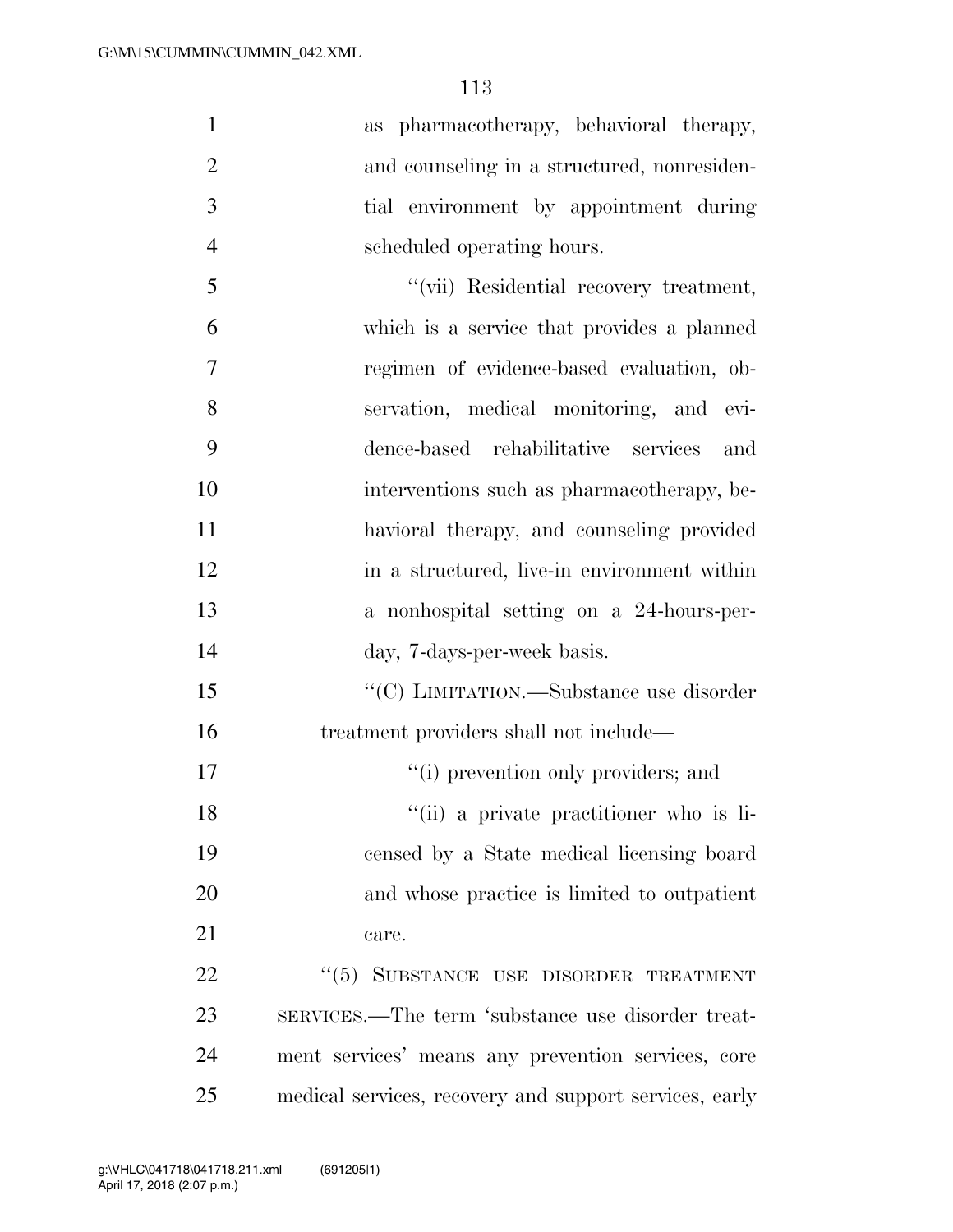| $\mathbf{1}$   | intervention and engagement services, and harm re-       |
|----------------|----------------------------------------------------------|
| $\overline{2}$ | duction services authorized under this title.".          |
| 3              | SEC. 4. AMENDMENTS TO THE CONTROLLED SUBSTANCES          |
| $\overline{4}$ | ACT.                                                     |
| 5              | (a) CERTIFICATIONS.—Part C of the Controlled Sub-        |
| 6              | stances Act (21 U.S.C. 821 et seq.) is amended by adding |
| 7              | at the end the following:                                |
| 8              | "CERTIFICATIONS RELATING TO DIVERSION CONTROLS           |
| 9              | AND MISBRANDING                                          |
| 10             | "SEC. 312. (a) DEFINITIONS.—In this section—             |
| 11             | $\cdot\cdot(1)$ the term 'covered dispenser'—            |
| 12             | $\lq\lq$ means a dispenser—                              |
| 13             | "(i) that is required to register under                  |
| 14             | section $302(a)(2)$ ; and                                |
| 15             | "(ii) dispenses a controlled substance                   |
| 16             | in schedule II; and                                      |
| 17             | $\lq\lq$ does not include a dispenser that is—           |
| 18             | "(i) registered to dispense opioid                       |
| 19             | agonist treatment medication under section               |
| 20             | $303(g)(1)$ ; and                                        |
| 21             | "(ii) operating in that capacity;                        |
| 22             | $\lq(2)$ the term 'covered distributor' means a dis-     |
| 23             | tributor—                                                |
| 24             | $\cdot$ (A) that is required to register under sec-      |
| 25             | tion $302(a)(1)$ ; and                                   |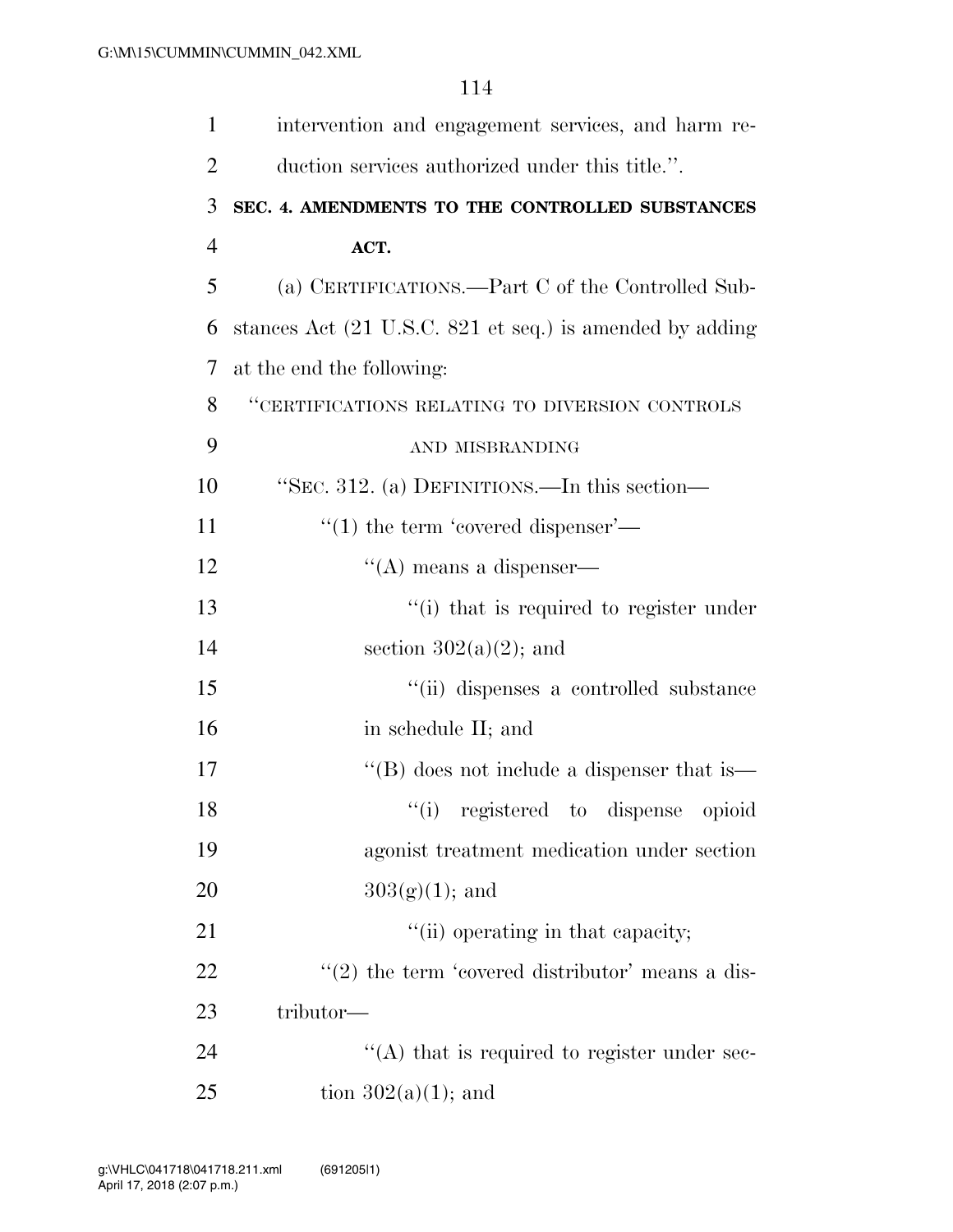| $\mathbf{1}$   | "(B) distributes a controlled substance in                 |
|----------------|------------------------------------------------------------|
| $\overline{2}$ | schedule II;                                               |
| 3              | $(3)$ the term 'covered manufacturer' means a              |
| $\overline{4}$ | manufacturer—                                              |
| 5              | $\cdot$ (A) that is required to register under sec-        |
| 6              | tion $302(a)(1)$ ; and                                     |
| 7              | "(B) manufactures a controlled substance                   |
| 8              | in schedule II;                                            |
| 9              | $\lq(4)$ the term 'covered officer', with respect to       |
| 10             | a covered person means—                                    |
| 11             | $\lq\lq$ in the case of a covered person that              |
| 12             | is not an individual—                                      |
| 13             | "(i) the chief executive officer of the                    |
| 14             | covered person;                                            |
| 15             | "(ii) the president of the covered per-                    |
| 16             | son;                                                       |
| 17             | "(iii) the chief medical officer of the                    |
| 18             | covered person; and                                        |
| 19             | "(iv) the chief counsel of the covered                     |
| 20             | person; and                                                |
| 21             | $\lq\lq (B)$ in the case of a covered person that          |
| 22             | is an individual, that individual; and                     |
| 23             | $\cdot\cdot$ (5) the term 'covered person' means a covered |
| 24             | dispenser, a covered distributor, or a covered manu-       |
| 25             | facturer.                                                  |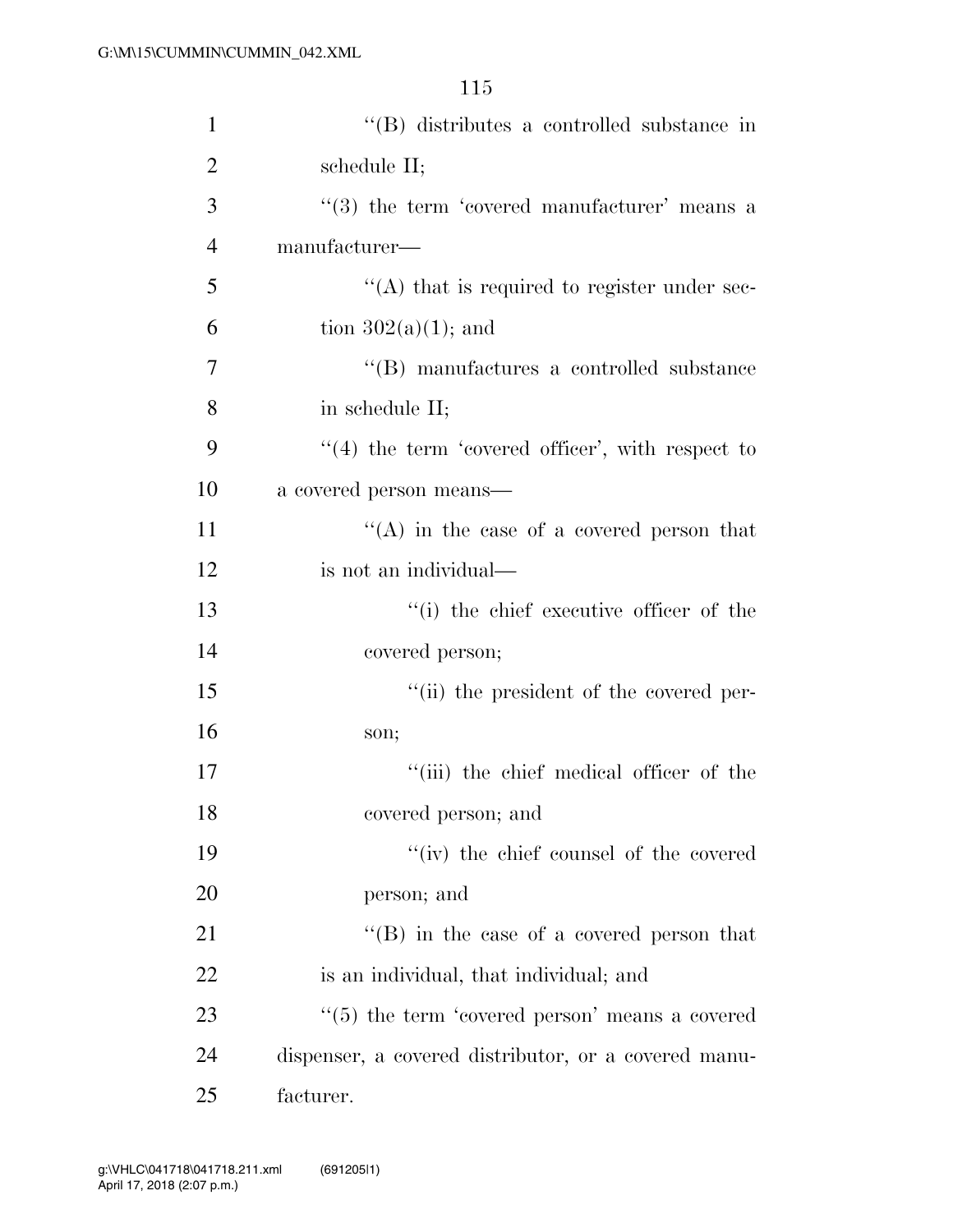''(b) CERTIFICATIONS RELATING TO DIVERSION CONTROLS.—Not later than 180 days after the date of enactment of this section, and each year thereafter, each covered officer of a covered person shall submit to the At- torney General, for each controlled substance in schedule II dispensed, distributed, or manufactured by the covered person, a certification—  $\mathcal{S}$  ''(1) signed by the covered officer; and  $\frac{1}{2}$  ertifying that— ''(A) the covered person maintains effective controls against diversion of the controlled sub- stance into channels other than legitimate med- ical, scientific, research, or industrial channels;  $''(B)$  all information contained in any record, inventory, or report required to be kept or submitted to the Attorney General by the covered person under section 307, or under any regulation issued under that section, is accu-

rate; and

 $\cdot$  (C) the covered person is in compliance with all applicable requirements under Federal law relating to reporting suspicious orders for controlled substances.

24 "(c) CERTIFICATIONS RELATING TO MIS-BRANDING.—Not later than 180 days after the date of en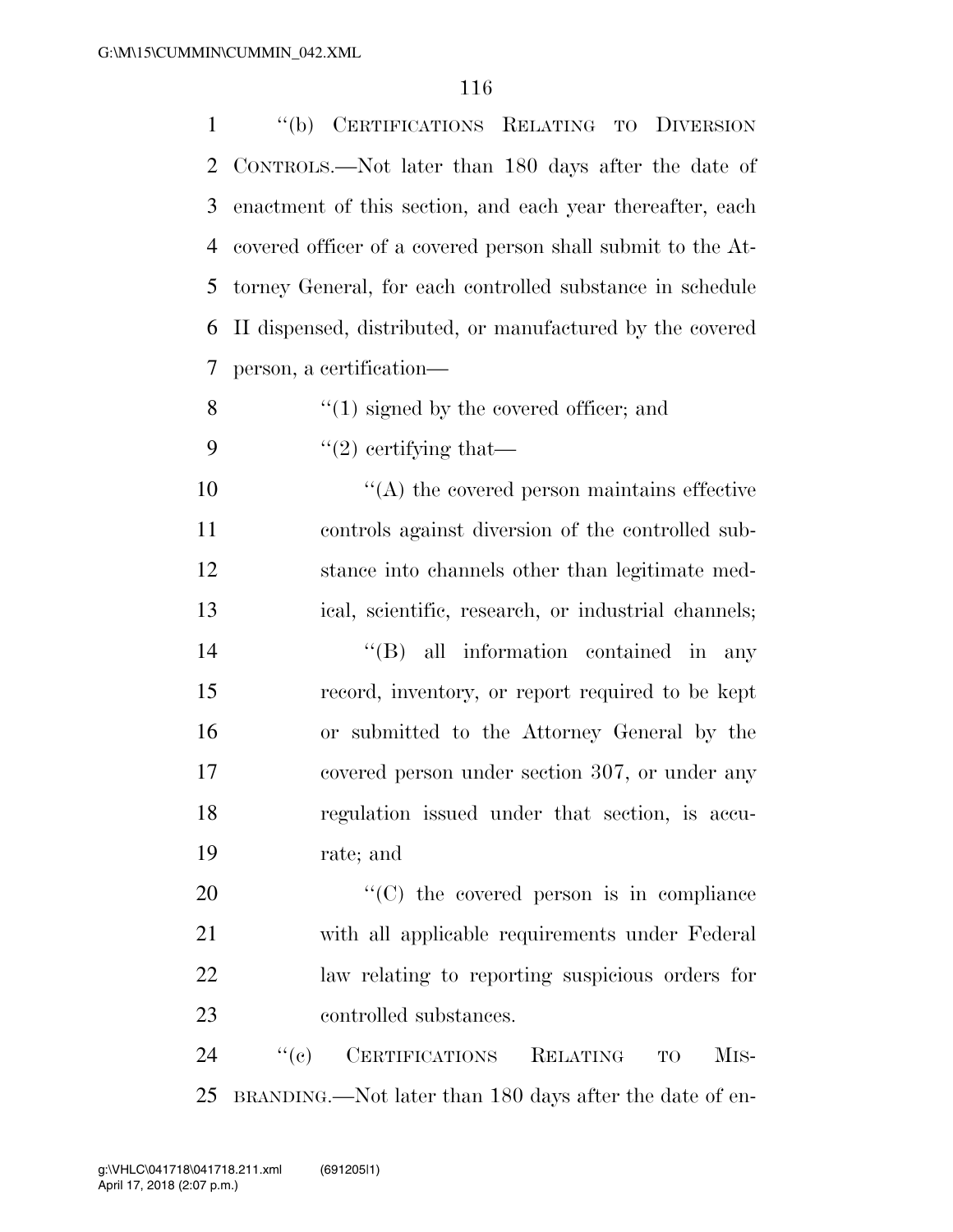actment of this section, and each year thereafter, each cov- ered officer of a covered manufacturer shall submit to the Attorney General, for each controlled substance in sched- ule II manufactured by the covered manufacturer, a cer-tification—

- $(1)$  signed by the covered officer; and
- $7 \t$ ''(2) certifying that the controlled substance is not misbranded, as described in section 502 of the Federal Food, Drug, and Cosmetic Act (21 U.S.C.  $10 \t 352$ .".

 (b) OFFENSES.—Part D of title II of the Controlled Substances Act (21 U.S.C. 841 et seq.) is amended by adding at the end the following:

''CERTIFICATIONS BY COVERED OFFICERS

 ''SEC. 424. (a) DEFINITIONS.—In this section, the terms 'covered dispenser', 'covered distributor', 'covered manufacturer', 'covered officer', and 'covered person' have the meanings given those terms in section 312.

''(b) OFFENSES.—

20 "(1) FAILURE TO SUBMIT CERTIFICATIONS.—

21 "(A) CERTIFICATIONS RELATING TO DI- VERSION CONTROLS.—It shall be unlawful for a covered officer of a covered person to fail to submit a certification required under section 312(b), without regard to the state of mind of the covered officer.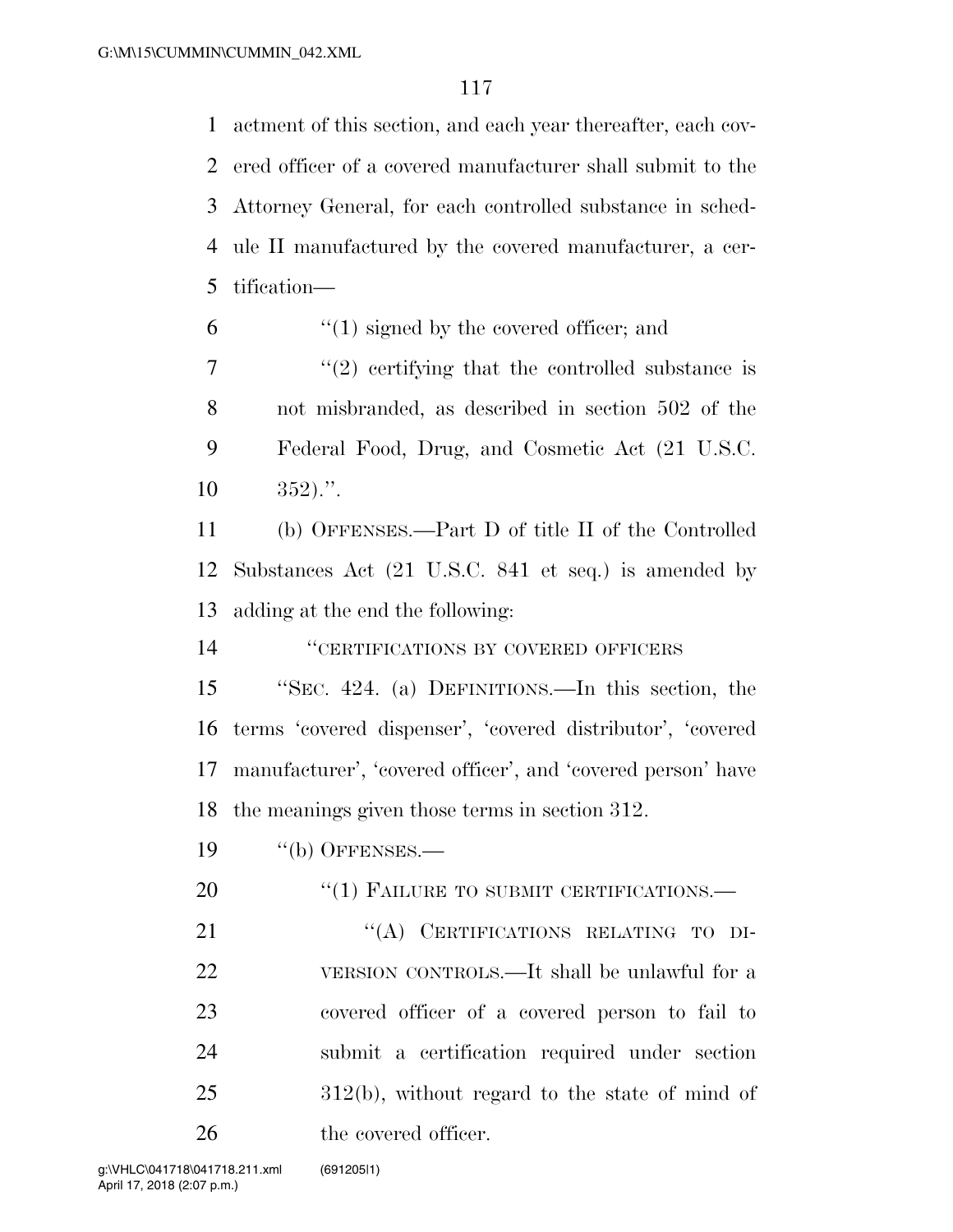1 "(B) CERTIFICATIONS RELATING TO MIS- BRANDING.—It shall be unlawful for a covered officer of a covered manufacturer to fail to sub- mit a certification required under section  $5 \qquad \qquad 312(e)$ , without regard to the state of mind of the covered officer.

7 "(2) SUBMISSION OF FALSE CERTIFICATIONS.—

8 "(A) FALSE CERTIFICATIONS RELATING TO DIVERSION CONTROLS.—It shall be unlawful for a covered officer of a covered person to submit a certification required under section 312(b), without regard to the state of mind of the cov- ered officer, that contains a materially false statement or representation relating to the in- formation required to be certified under that section for the year for which the certification is submitted.

18 "(B) FALSE CERTIFICATIONS RELATING TO MISBRANDING.—It shall be unlawful for a covered officer of a covered manufacturer to submit a certification required under section  $22 \t 312(e)$ , without regard to the state of mind of the covered officer, that contains a materially false statement or representation relating to the misbranding of a controlled substance with re-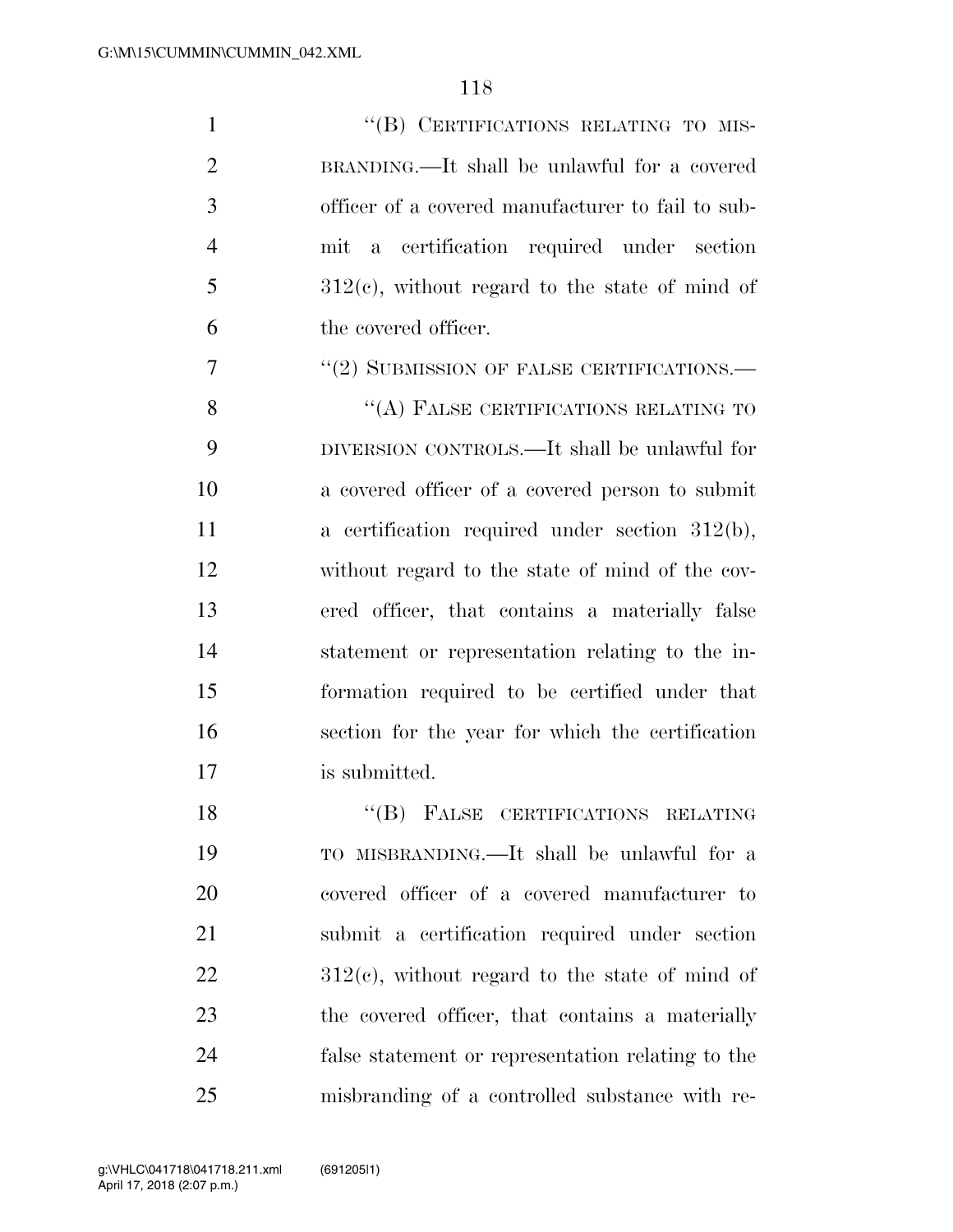| $\mathbf{1}$   | spect to the year for which the certification is            |
|----------------|-------------------------------------------------------------|
| $\overline{2}$ | submitted.                                                  |
| 3              | $``(e)$ PENALTIES.—                                         |
| $\overline{4}$ | "(1) CIVIL PENALTIES.—Except as provided in                 |
| 5              | paragraph $(2)$ , a covered officer who violates sub-       |
| 6              | section (b) shall be subject to a civil penalty of not      |
| 7              | more than $$25,000$ .                                       |
| 8              | "(2) CRIMINAL PENALTIES.—A covered officer                  |
| 9              | who knowingly violates subsection $(b)(2)$ shall be         |
| 10             | subject to criminal penalties under section $403(d)$ .      |
| 11             | $\lq\lq (d)$<br>COMPREHENSIVE ADDICTION<br><b>RESOURCES</b> |
| 12             | FUND.                                                       |
| 13             | "(1) ESTABLISHMENT.—There is established in                 |
| 14             | the Treasury a fund to be known as the 'Com-                |
| 15             |                                                             |
|                | prehensive Addiction Resources Fund'.                       |
| 16             | "(2) TRANSFER OF AMOUNTS.—There shall be                    |
| 17             | transferred to the Comprehensive Addiction Re-              |
| 18             | sources Fund 100 percent of-                                |
| 19             | "(A) any civil penalty paid to the United                   |
| 20             | States under this section; and                              |
| 21             | "(B) any fine paid to the United States                     |
| 22             | under section $403(d)$ for a knowing violation of           |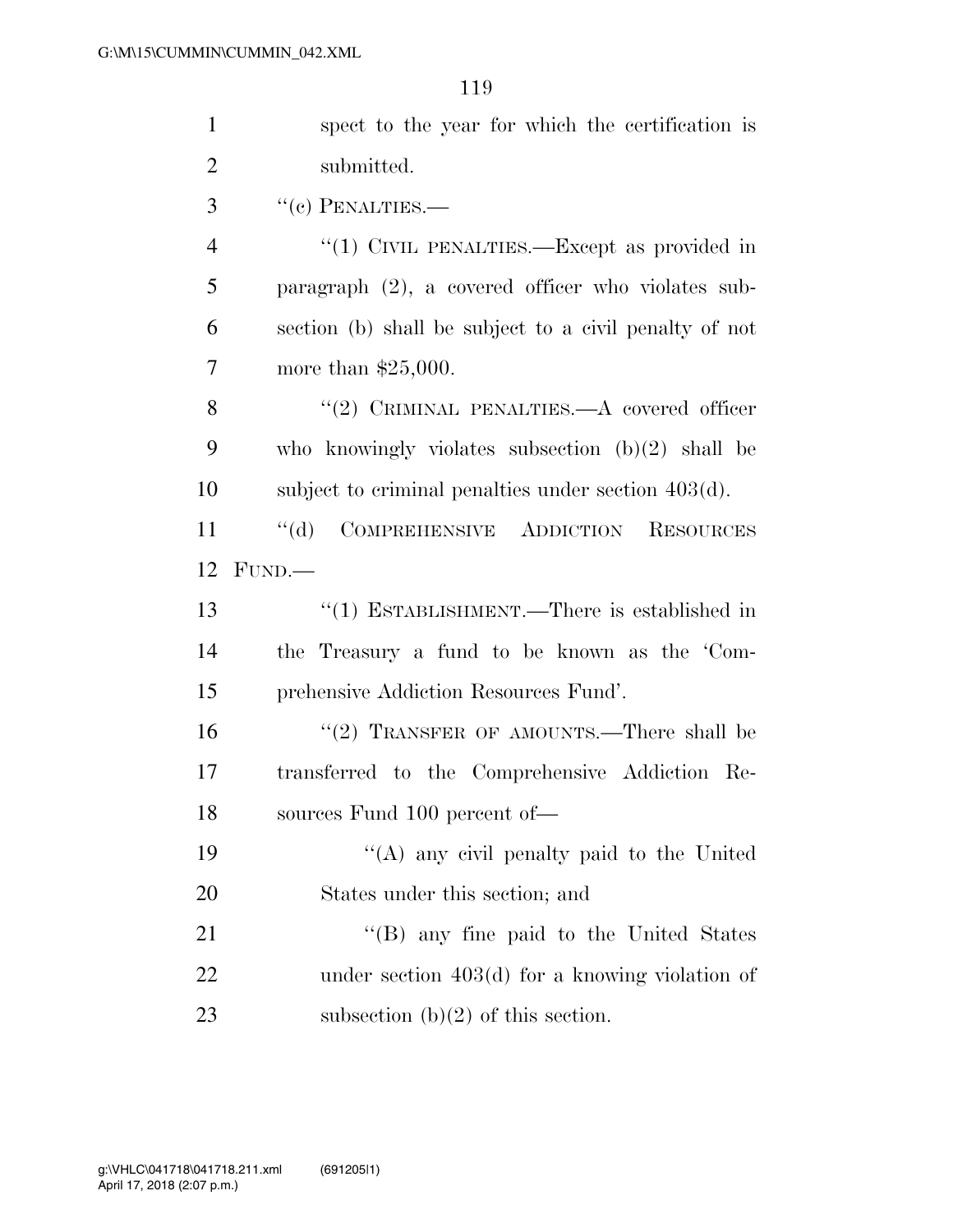| $\mathbf{1}$   | "(3) AVAILABILITY AND USE OF FUNDS.-                   |
|----------------|--------------------------------------------------------|
| $\overline{2}$ | Amounts transferred to the Comprehensive Addic-        |
| 3              | tion Fund under paragraph (2) shall—                   |
| $\overline{4}$ | "(A) remain available until expended; and              |
| 5              | "(B) be made available to supplement                   |
| 6              | amounts appropriated to carry out title XXXIV          |
| 7              | of the Public Health Service Act.".                    |
| 8              | (c) CRIMINAL PENALTIES.—Section 403 of the Con-        |
| 9              | trolled Substances Act (21 U.S.C. 843) is amended—     |
| 10             | $(1)$ in subsection $(d)(1)$ —                         |
| 11             | (A) by inserting "or knowingly violates sec-           |
| 12             | tion $424(b)(2)$ " after "any person who violates      |
| 13             | this section"; and                                     |
| 14             | (B) by striking "violation of this section"            |
| 15             | and inserting "such a violation"; and                  |
| 16             | $(2)$ in subsection $(f)$ —                            |
| 17             | (A) in paragraph $(1)$ , by striking "or 416"          |
| 18             | and inserting "or section 416, or knowing viola-       |
| 19             | tions of section $424(b)(2)$ "; and                    |
| 20             | $(B)$ in paragraph $(3)$ , by inserting "or            |
| 21             | knowing violations of section $424(b)(2)$ " before     |
| 22             | the period at the end.                                 |
| 23             | (d) TECHNICAL AND CONFORMING AMENDMENTS.-              |
| 24             | The table of contents for the Comprehensive Drug Abuse |